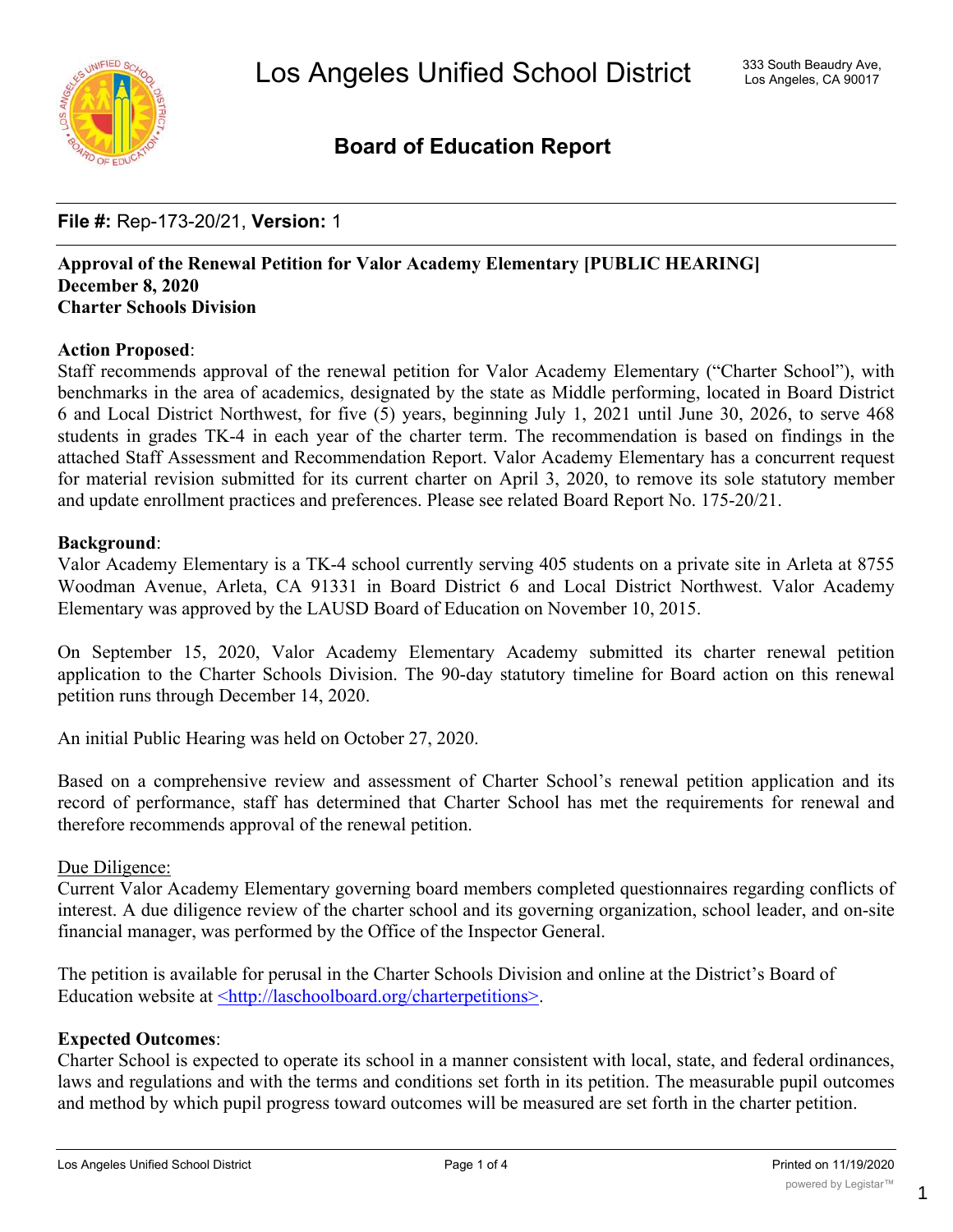#### **File #:** Rep-173-20/21, **Version:** 1

#### **Board Options and Consequences**:

"Yes" - If the Board adopts the recommendation of approval of the renewal petition, Charter School would be authorized to continue operating as a charter school under the terms of the approved renewal petition for a five (5) year period beginning July 1, 2021.

"No" - If the Board does not adopt the recommendation of approval of the renewal petition, and instead takes specific action to deny the renewal petition, Charter School would not be authorized to continue operating as a charter school under the terms of the renewal petition. Charter School's current charter expires on June 30, 2021. The petitioners may appeal a denial to Los Angeles County Board of Education ("LACBOE"). If the appeal is approved by LACBOE, Charter School would be authorized by the LACBOE. If LACBOE denies a petition on appeal, the Charter School may appeal to the State Board of Education ("SBE") which will review the appeal using an abuse of discretion standard. If the denial is reversed by the SBE, the SBE shall designate, in consultation with the petitioner, the LAUSD Board of Education or LACBOE as the chartering authority.

This Board Report No. 173-20/21, accompanying documents, and transcript of the Board meeting, shall constitute the Board of Education's adopted written findings of fact for the denial of the Charter School renewal petition.

#### **Policy Implications**:

There are no policy implications at this time.

#### **Budget Impact**:

State income and various other income sources to the District are reduced when current District students enroll at a charter school, and comparable or offsetting expenditure reduction may not occur in such cases. Under Education Code section 47604(c), a school district that grants a charter to a charter school to be operated by, or as, a nonprofit public benefit corporation is not held liable for the charter school's debts or obligations as long as the school district complies with all oversight responsibilities. The District will continue to have monitoring and oversight responsibility for charter school finances, as specified in the Charter Schools Act. Any modifications to the charter school's petition or operations with significant financial implications would require District approval prior to implementation. Petition approval is also contingent upon adequate liability insurance coverage.

Charter School has selected to join the LAUSD SELPA Option 3. The Charter School's fair share contribution to special education will be 10% of the charter schools' AB 602 (rate includes Base, COLA, and Growth/Decline reduced by the amount withheld for Program Specialist/Regionalized Services) and Federal IDEA revenues. This amount will be paid from the Charter School's Local Control Funding Formula ("LCFF") funds or other unrestricted revenue sources and will be allocated to support the existing District-wide administration of special education supports and services. The revenue rate will be adjusted to account for changes in the State's funding formula beginning in fiscal year 2013-2014. The amount withheld by the District from the Program Specialist/Regionalized Services in fiscal year will continue to be withheld and adjusted annually for COLA. An additional 10% of special education revenues will be retained by the District and allocated as directed by the Advisory Board and members of the LAUSD SELPA Option 3, with the leadership of the Charter-operated Program special education director. These funds will be used to support the personnel for the members of the LAUSD SELPA Option 3; build management and operating procedures to create an infrastructure to support schools in meeting the needs of students with mild to severe disabilities; and, to create and implement new programs that serve students in charter schools. If Charter School does not spend their allocation of special education funds during a fiscal year of the charter petition period, the allocation of special education funds to Charter School for the next fiscal year will be reduced in an amount equal to the unspent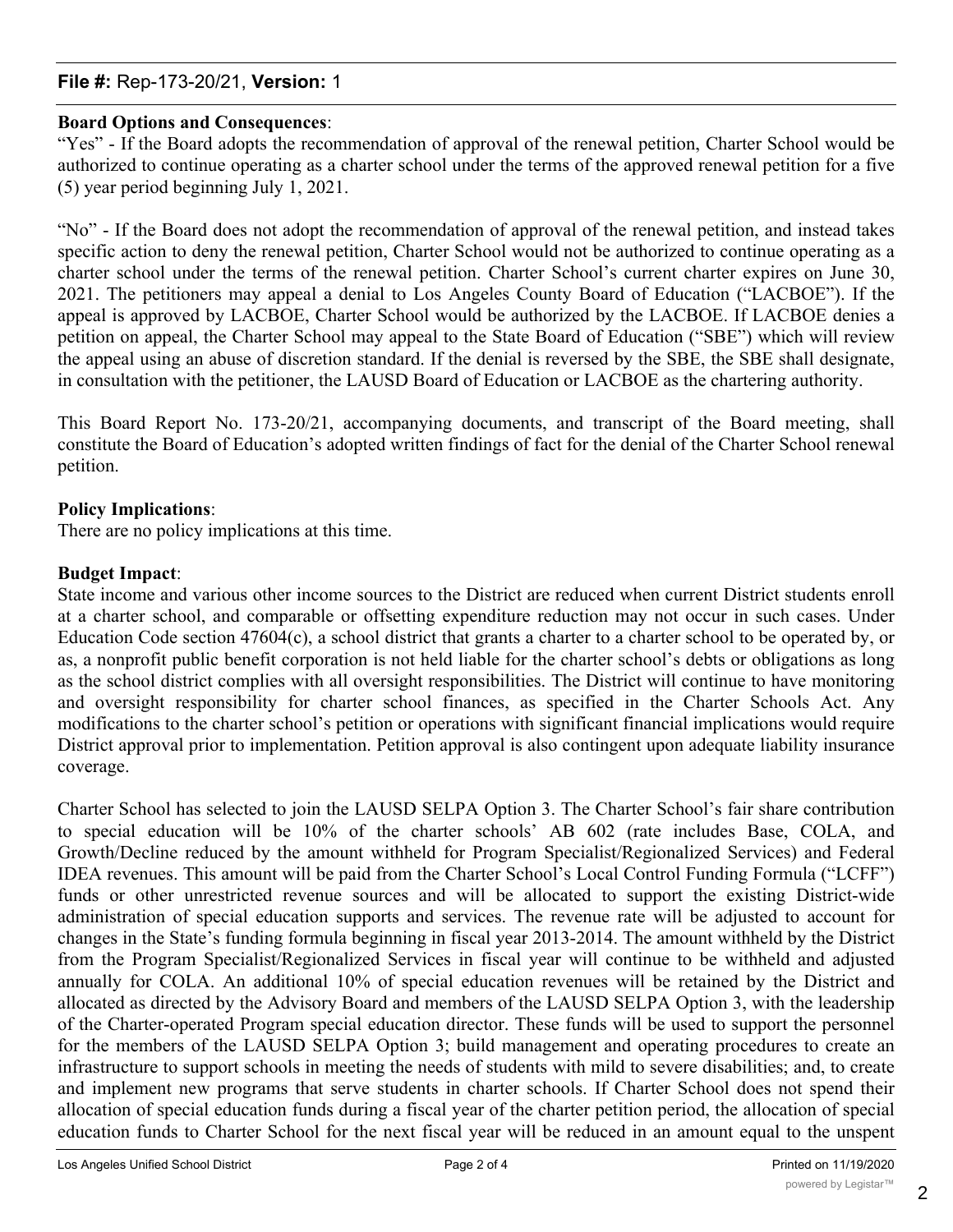#### **File #:** Rep-173-20/21, **Version:** 1

special education funds of the previous fiscal year.

In addition to the payments required under this Section, the Charter School may request specific special education related services from the District through fee-for-service arrangements that will reflect the calculated cost of the requested services and will be contingent on the District's available resources.

Any change in the Option election that occurs during the term of Charter School's petition period shall be mutually agreed upon and addressed in an MOU between the charter school and the District. The new Option election shall be effective on July 1 of the next school year with the corresponding fair share contribution.

#### **Student Impact**:

As stated in the Board of Education's Policy on Charter School Authorizing, "[W]hen the Board of Education authorizes a charter school, it establishes a partnership to advance its vision and mission and to accelerate gains in academic achievement and accountability for *all* of its students and public schools (*Policy*, p.2)." Based on a comprehensive review and assessment of Charter School's renewal petition application and its record of performance, staff has determined that Charter School has met the requirements for charter school renewal and therefore recommends approval of the renewal petition.

#### **Issues and Analysis**:

If all pending issues, including but not limited to special education requirements, special education local planning area (SELPA) requirements, governance, fiscal and facilities matters, are not resolved at the time of the Board meeting, the item may be pulled from the agenda.

Budget and Petition available for perusal at the following link: <https://www.dropbox.com/sh/1trnu80x3ojrjst/AABUbXtT9Jtuq5sviHF5iK-Ia?dl=0>

#### **Attachments:**

Attachment A - Staff Assessment and Recommendation Report Attachment B - DFS Data, DFS Resident School Data and High vs Low Performance Data Sets Attachment C - Desegregation Impact Statement

#### **Informatives:**

Not applicable

**Submitted:** 11/18/20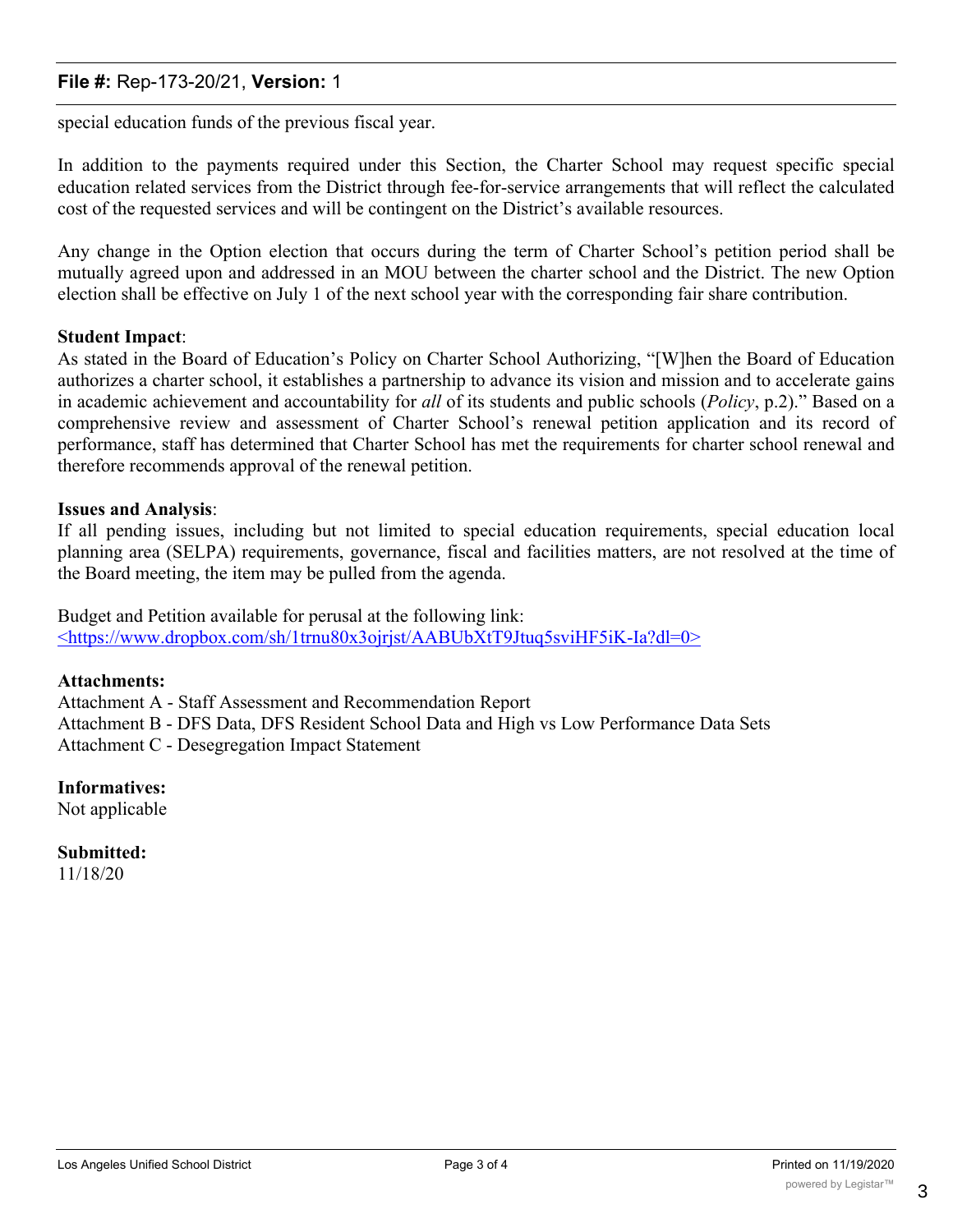**File #:** Rep-173-20/21, **Version:** 1

#### **RESPECTFULLY SUBMITTED, APPROVED & PRESENTED BY:**

**AUSTIN BEUTNER JOSÉ COLE-GUTIÉRREZ** Superintendent of Schools Director

Charter Schools Division

**REVIEWED BY:**

DEVORA NAVERA REED Interim General Counsel

Approved as to form.

**REVIEWED BY:**

TONY ATIENZA Director, Budget Services and Financial Planning

\_\_\_ Approved as to budget impact statement.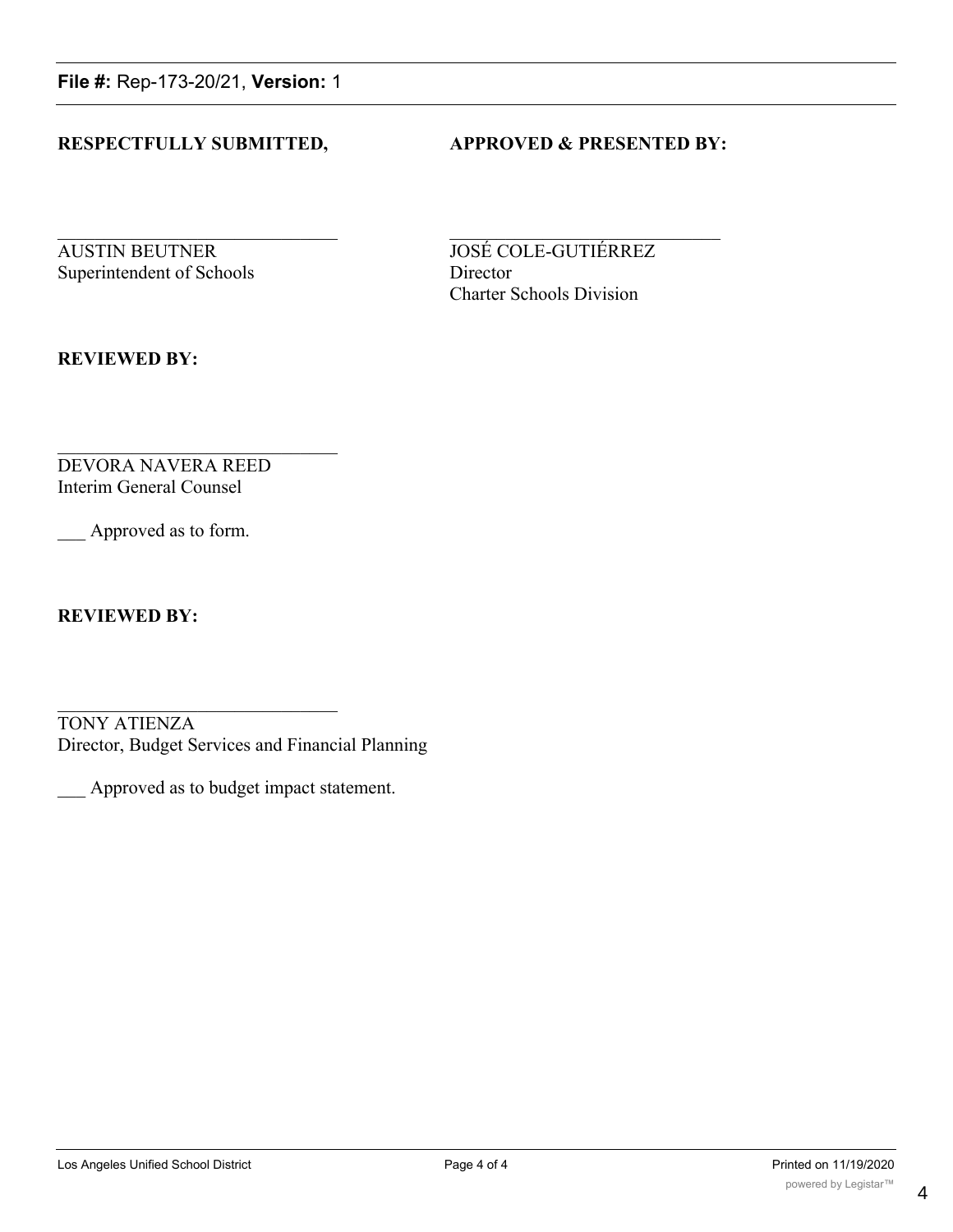#### ATTACHMENT A

#### **STAFF ASSESSMENT AND RECOMMENDATION REPORT RENEWAL PETITION**

Board of Education Report 173-20/21 December 8, 2020

| <b>School Name:</b>                                   | <b>Valor Academy Elementary</b>                                                               |                                                                                                                                                                                                                                                                                                                                                                                                                                                                                                                                                                                                                                                                                                                                                                                                                                                                                                                    | <b>BOARD IS</b>                          |  |  |  |  |  |  |  |
|-------------------------------------------------------|-----------------------------------------------------------------------------------------------|--------------------------------------------------------------------------------------------------------------------------------------------------------------------------------------------------------------------------------------------------------------------------------------------------------------------------------------------------------------------------------------------------------------------------------------------------------------------------------------------------------------------------------------------------------------------------------------------------------------------------------------------------------------------------------------------------------------------------------------------------------------------------------------------------------------------------------------------------------------------------------------------------------------------|------------------------------------------|--|--|--|--|--|--|--|
| <b>Type of Charter School:</b>                        | <b>Start-Up Independent Charter School</b>                                                    |                                                                                                                                                                                                                                                                                                                                                                                                                                                                                                                                                                                                                                                                                                                                                                                                                                                                                                                    | <b>REQUIRED TO</b><br><b>TAKE ACTION</b> |  |  |  |  |  |  |  |
| <b>Charter Operator</b>                               | <b>Bright Star Schools</b>                                                                    |                                                                                                                                                                                                                                                                                                                                                                                                                                                                                                                                                                                                                                                                                                                                                                                                                                                                                                                    | BY:                                      |  |  |  |  |  |  |  |
| <b>Location Code:</b>                                 | 7580                                                                                          |                                                                                                                                                                                                                                                                                                                                                                                                                                                                                                                                                                                                                                                                                                                                                                                                                                                                                                                    | <b>December 14, 2020</b>                 |  |  |  |  |  |  |  |
| Type of $Site(s)$ :                                   | <b>Private</b>                                                                                |                                                                                                                                                                                                                                                                                                                                                                                                                                                                                                                                                                                                                                                                                                                                                                                                                                                                                                                    |                                          |  |  |  |  |  |  |  |
| Site Address(es):                                     | 8755 Woodman Avenue, Arleta, CA 91331                                                         |                                                                                                                                                                                                                                                                                                                                                                                                                                                                                                                                                                                                                                                                                                                                                                                                                                                                                                                    |                                          |  |  |  |  |  |  |  |
| <b>Board District(s):</b>                             | 6                                                                                             | Local District(s):                                                                                                                                                                                                                                                                                                                                                                                                                                                                                                                                                                                                                                                                                                                                                                                                                                                                                                 | <b>Northwest</b>                         |  |  |  |  |  |  |  |
| <b>Grade Levels Served:</b>                           | <b>TK-4</b>                                                                                   | <b>Current Enrollment:</b>                                                                                                                                                                                                                                                                                                                                                                                                                                                                                                                                                                                                                                                                                                                                                                                                                                                                                         | 405                                      |  |  |  |  |  |  |  |
| <b>Grade Levels Authorized</b><br>in Current Charter: | <b>TK-4</b>                                                                                   | 468                                                                                                                                                                                                                                                                                                                                                                                                                                                                                                                                                                                                                                                                                                                                                                                                                                                                                                                |                                          |  |  |  |  |  |  |  |
| <b>CONSIDERATION:</b>                                 | <b>Renewal</b>                                                                                |                                                                                                                                                                                                                                                                                                                                                                                                                                                                                                                                                                                                                                                                                                                                                                                                                                                                                                                    |                                          |  |  |  |  |  |  |  |
| <b>CDE PERFORMANCE</b><br>LEVEL:                      | <b>Middle Performing</b>                                                                      |                                                                                                                                                                                                                                                                                                                                                                                                                                                                                                                                                                                                                                                                                                                                                                                                                                                                                                                    |                                          |  |  |  |  |  |  |  |
| <b>STAFF</b><br><b>RECOMMENDATION:</b>                | <b>Approval with Benchmarks</b>                                                               |                                                                                                                                                                                                                                                                                                                                                                                                                                                                                                                                                                                                                                                                                                                                                                                                                                                                                                                    |                                          |  |  |  |  |  |  |  |
| <b>SUMMARY OF</b><br><b>STAFF FINDINGS:</b>           | <b>Criterion 1:</b><br>$\bullet$<br>٠<br>The petition<br>declarations.<br><b>Criterion 2:</b> | Based on a comprehensive review of the renewal petition application and the<br>school's record of performance, staff has determined that the charter school<br>has met the criteria for renewal (Ed. Code § 47605, 47607 and 47607.2).<br>The charter school has presented a sound educational program.<br>The petition, as revised through the petition review and revisions process,<br>contains reasonably comprehensive descriptions of all required<br>elements, including the Federal, State, and District Required Language.<br>Petitioners are demonstrably likely to successfully implement the<br>educational program set forth in the renewal petition.<br>contains required affirmations,<br>Charter School qualifies for renewal as a [low, middle, high] performing<br>charter school based on performance indicators and pursuant to the<br>statutory renewal framework. (See full analysis below). | assurances,<br>and                       |  |  |  |  |  |  |  |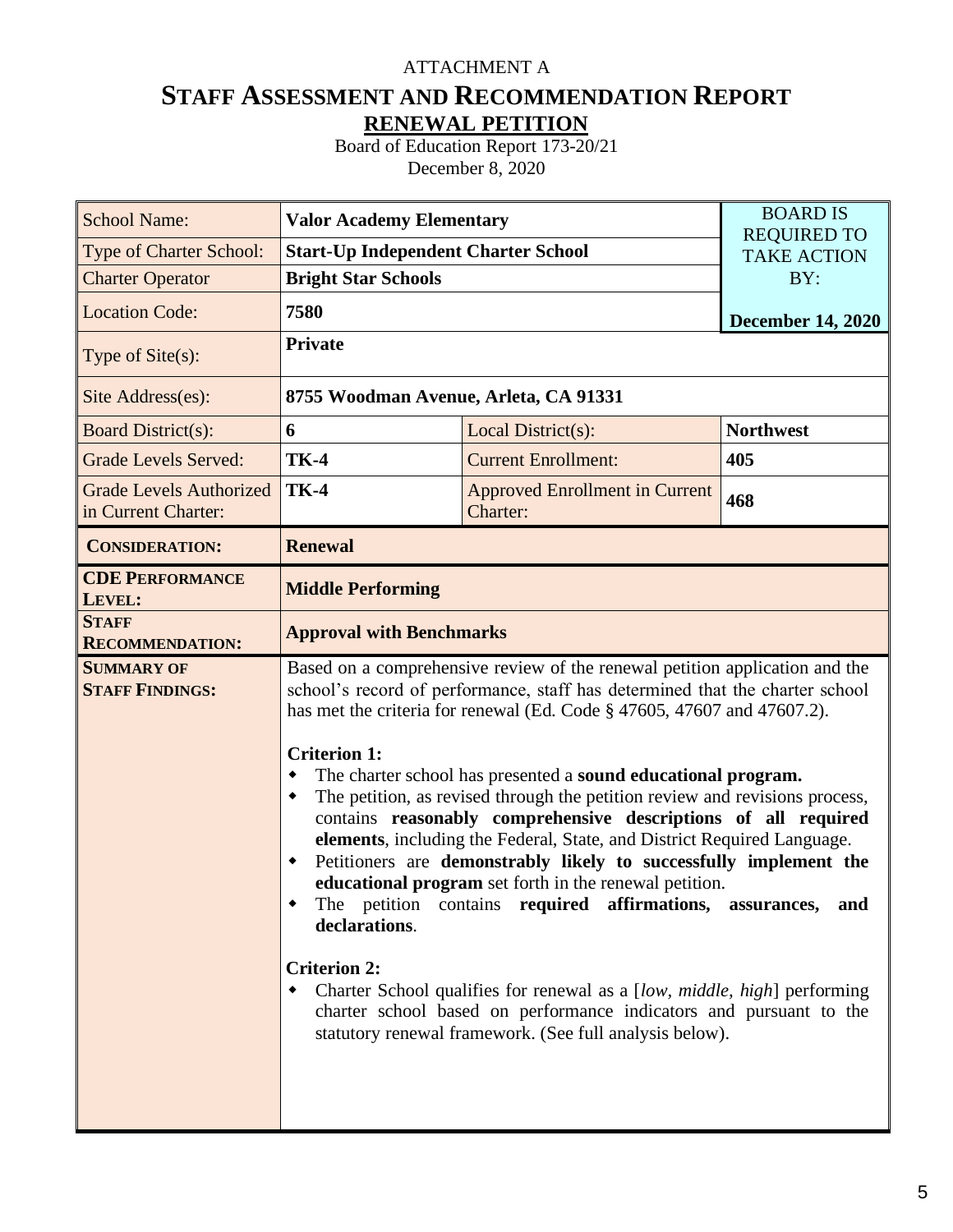|                                       | <b>Criterion 3:</b><br>At the time of renewal, Charter School does not have substantial fiscal or<br>substantial governance factors that would lead to a finding that the Charter<br>School is demonstrably unlikely to successfully implement the program set<br>forth in the renewal petition.<br>There is no evidence at the time of renewal that Charter School is not<br>٠<br>serving all pupils who wish to attend based on data on pupil enrollment<br>patterns.<br>In addition to the above, the petition contains a declaration of whether or not<br>the charter school shall be deemed the exclusive public employer of the<br>employees of the charter school for purposes of Chapter 10.7. Please see<br>"Staff Review and Assessment" section below for further detail.                                                                                                                                                                                                                                                                                                                                                                                                                                                                                                                                            |
|---------------------------------------|---------------------------------------------------------------------------------------------------------------------------------------------------------------------------------------------------------------------------------------------------------------------------------------------------------------------------------------------------------------------------------------------------------------------------------------------------------------------------------------------------------------------------------------------------------------------------------------------------------------------------------------------------------------------------------------------------------------------------------------------------------------------------------------------------------------------------------------------------------------------------------------------------------------------------------------------------------------------------------------------------------------------------------------------------------------------------------------------------------------------------------------------------------------------------------------------------------------------------------------------------------------------------------------------------------------------------------|
| <b>PROPOSED</b><br><b>BENCHMARKS:</b> | Valor Academy Elementary must meet the following benchmarks during the<br>2021-20226 charter term in order to address concerns regarding academic<br>performance:                                                                                                                                                                                                                                                                                                                                                                                                                                                                                                                                                                                                                                                                                                                                                                                                                                                                                                                                                                                                                                                                                                                                                               |
|                                       | 1. The school will achieve Increased or Increased Significantly in Change<br>Level for the majority of its numerically significant subgroups on the<br>California School Dashboard's English Language Arts (ELA) Indicator<br>over the term of the charter with the goal of achieving a Status level<br>that is the same or higher than the applicable state levels by the time<br>the charter is presented for renewal. The school's annual progress will<br>be reviewed at the school's Annual Performance-Based Oversight Visit<br>by the district.<br>2. The school will achieve a Progress Level that is the same or higher than<br>the applicable state levels on the California School Dashboard's<br>English Learner Progress Indicator (ELPI). The school's annual<br>progress will be reviewed at the school's Annual Performance-Based<br>Oversight Visit by the district.<br>If this benchmark remains unmet by the timeline(s) indicated, at that time the<br>District will review the charter school's status reports and any additional<br>relevant information, and determine next steps accordingly, up to and<br>including recommendation for revocation during the school's charter term or<br>recommendation of non-renewal upon submission of a renewal petition at the<br>end of the term of the charter. |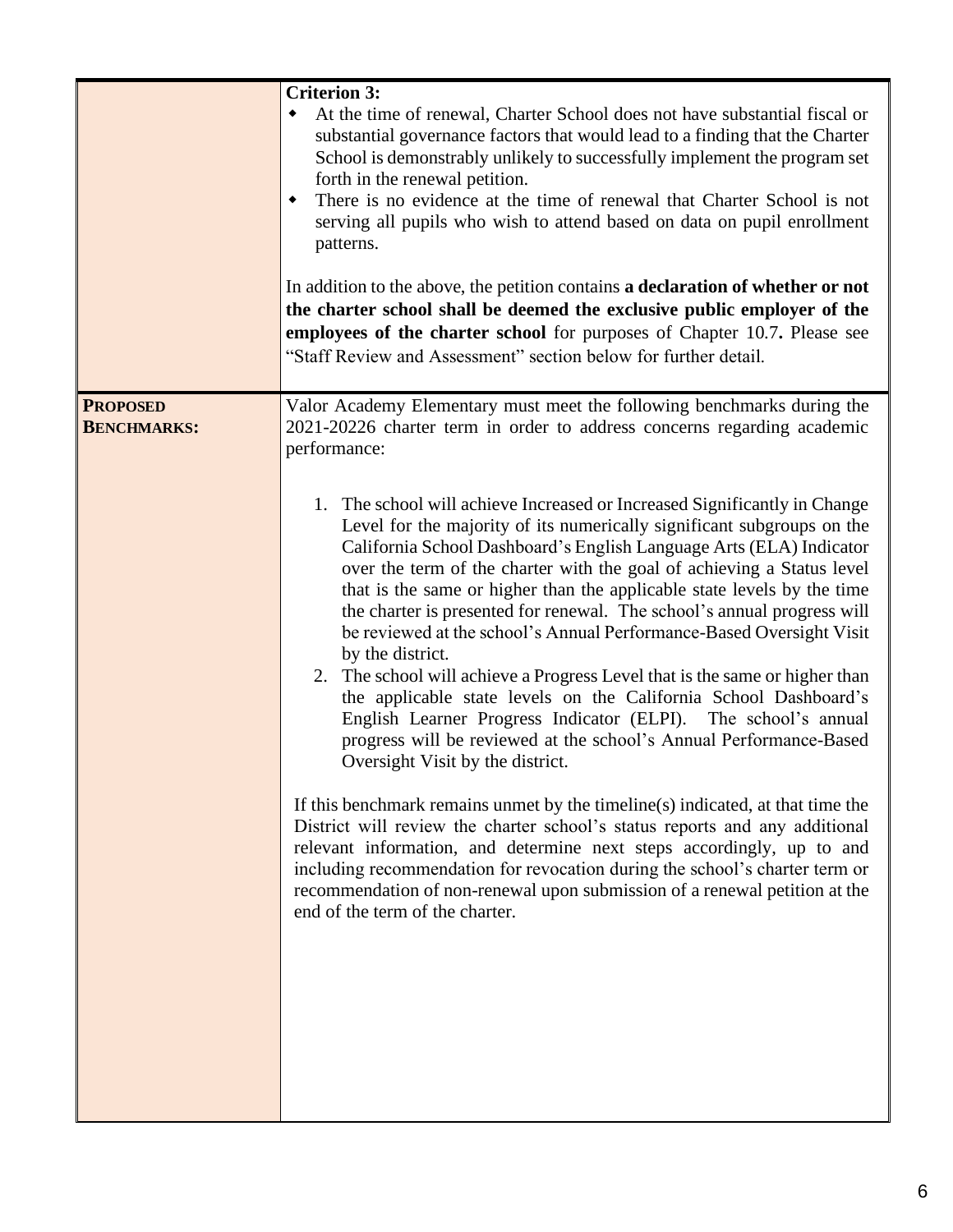#### **STAFF ASSESSMENT**

#### **I. ACTION PROPOSED**

Staff recommends approval with benchmarks of the renewal petition for Valor Academy Elementary ("VAES" or "Charter School"), located in Board District 6 and Local District Northwest, for a term of 5 years, beginning July 1, 2021, until June 30, 2026 to serve up to 468 students in grades TK-4 in each year of the charter term. The school is requesting to materially revise petition Element 4 to reflect the removal of the sole statutory member, and revise petition Element 8 to update enrollment practices and preferences. Related Board Report No. 175-20/21 separately addresses the school's request for material revision of its charter to update the governance structure and enrollment practices and preferences.

#### **II. CRITERIA FOR RENEWAL**

Upon submission, District staff comprehensively reviews each renewal petition application to determine whether the school has met the requirements for renewal set forth in California Education Code sections 47605, 47607, and 47607.2. As part of staff's holistic review of the renewal petition application, the charter school must be determined to be eligible for renewal under the renewal criteria prescribed in Education Code sections 47607 and 47607.2 requires a three-pronged analysis:

- **Criterion 1:** Does the renewal petition include a sound educational program, a reasonably comprehensive description of the 15 elements required for petitions, an affirmation of each of the conditions described in Education Code section 47605(e), and are petitioners likely to successfully implement the program set forth in the petition? (Ed. Code, § 47607(b).)
- **Criterion 2:** Is the charter school "high," "middle," or "low" performing? (see Ed. Code, §§ 47607(c), 47607.2(a), and 47607.2(b).) Has the charter school attained measurable increases in academic achievement schoolwide and for numerically significant student groups served by the charter school, and does the charter school have strong postsecondary outcomes, if applicable?
- **Criterion 3:** Is the charter school serving all pupils who wish to attend, or does the charter school have substantial fiscal or governance issues? (Ed. Code, § 47607(e).)

Charter schools designated as Dashboard Alternative School Status ("DASS") will work with LAUSD to establish renewal targets locally. (Ed. Code, § 47607(c)(7).) Please see *LAUSD Policy and Procedures for Charter School Authorizing* (LAUSD Board of Education, August 11, 2020) for more information regarding renewal criteria.

#### **III. GENERAL SCHOOL INFORMATION**

#### **Valor Academy Elementary Initial Authorization:** On November 10, 2015, Valor Academy Elementary was authorized by the LAUSD Board of Education to serve 468 students in grades TK-4. **Most Recent Renewal** N/A

#### **A. School History**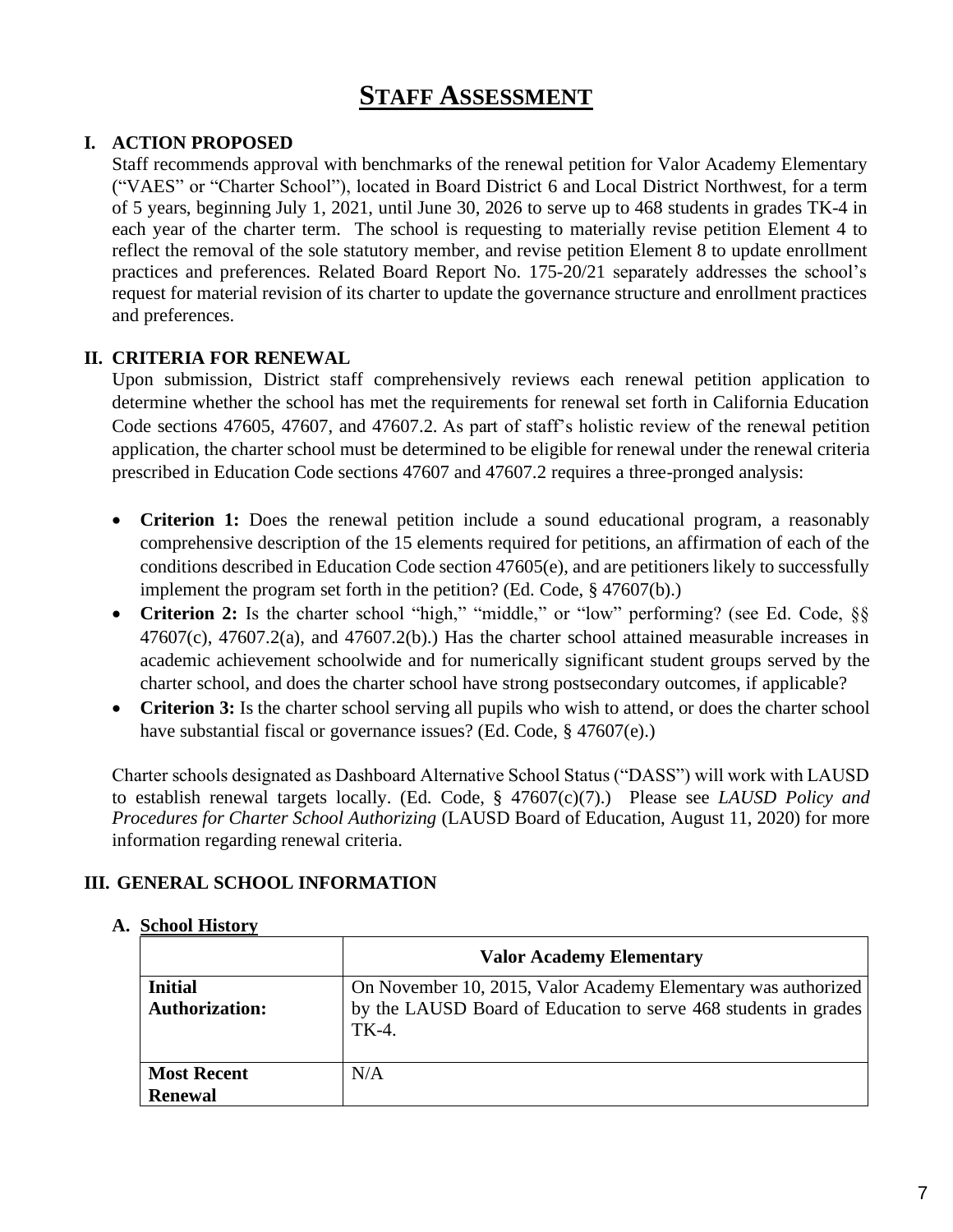|                                                              | <b>Valor Academy Elementary</b>                                                                                                                                                                                                                             |
|--------------------------------------------------------------|-------------------------------------------------------------------------------------------------------------------------------------------------------------------------------------------------------------------------------------------------------------|
| <b>Approved Material</b>                                     | N/A                                                                                                                                                                                                                                                         |
| <b>Revisions of Current</b>                                  |                                                                                                                                                                                                                                                             |
| <b>Charter:</b>                                              |                                                                                                                                                                                                                                                             |
| <b>Board Benchmarks in</b>                                   | N/A                                                                                                                                                                                                                                                         |
| <b>Current Charter</b>                                       |                                                                                                                                                                                                                                                             |
| Term:                                                        |                                                                                                                                                                                                                                                             |
| <b>Submission of Renewal</b><br><b>Petition Application:</b> | Valor Academy Elementary submitted its renewal<br>petition<br>application on September 15, 2020. The 90-day statutory timeline<br>for Board action on the petition runs through December 14, 2020.                                                          |
| <b>Concurrent Request</b><br>for Material Revision:          | Valor Academy Elementary submitted a request for a material<br>revision for its current charter on April 3, 2020, to remove its sole<br>statutory member and update enrollment practices and preferences.<br>Please see related Board Report No. 175-20/21. |

#### **B. Educational Program**

|                                                       | <b>Valor Academy Elementary</b>                                                                                                                                                                                                                                                                                                                                                                                                                                                                                                                                                                                                                                                                                                                                                                                                                                                                                                                                                         |
|-------------------------------------------------------|-----------------------------------------------------------------------------------------------------------------------------------------------------------------------------------------------------------------------------------------------------------------------------------------------------------------------------------------------------------------------------------------------------------------------------------------------------------------------------------------------------------------------------------------------------------------------------------------------------------------------------------------------------------------------------------------------------------------------------------------------------------------------------------------------------------------------------------------------------------------------------------------------------------------------------------------------------------------------------------------|
| <b>Key Features of</b><br><b>Educational Program:</b> | Valor Academy Elementary offers a TK-4 educational program<br>which includes the following features:<br>• The Connections and Family Services Program which provides<br>academic, social, and emotional support to the school's<br>students, families, and alumni.<br>• The Restorative Justice Program which emphasizes building a<br>school culture based on community and relationships. The<br>program includes gratitude circles, councils, and restorative<br>conferences to provide a space for teachers and students to<br>connect and build trust.<br>• The following set of values: Integridad encourages one to be<br>the best version of themselves and to advocate for others,<br>Ubuntu values kindness and supporting others, Kohyang means<br>hometown and encourages students to build meaningful<br>connections and strong community ties, and Growth means<br>having a mindset to achieve excellence and fulfillment through<br>pursuit of learning and development. |
| <b>English Learner</b><br><b>Master Plan:</b>         | Valor Academy Elementary implements its own English Learner<br>Master Plan which includes the following features:<br>• An English Language Development (ELD) Coordinator to<br>work with teachers and staff to provide professional<br>development and ELD instruction.<br>• An Academic English course to assist with development of<br>cognitive language as well as reading and writing skills.                                                                                                                                                                                                                                                                                                                                                                                                                                                                                                                                                                                      |
| <b>Special Education</b><br><b>SELPA</b>              | Valor Academy Elementary participates in LAUSD SELPA<br>Option 3.                                                                                                                                                                                                                                                                                                                                                                                                                                                                                                                                                                                                                                                                                                                                                                                                                                                                                                                       |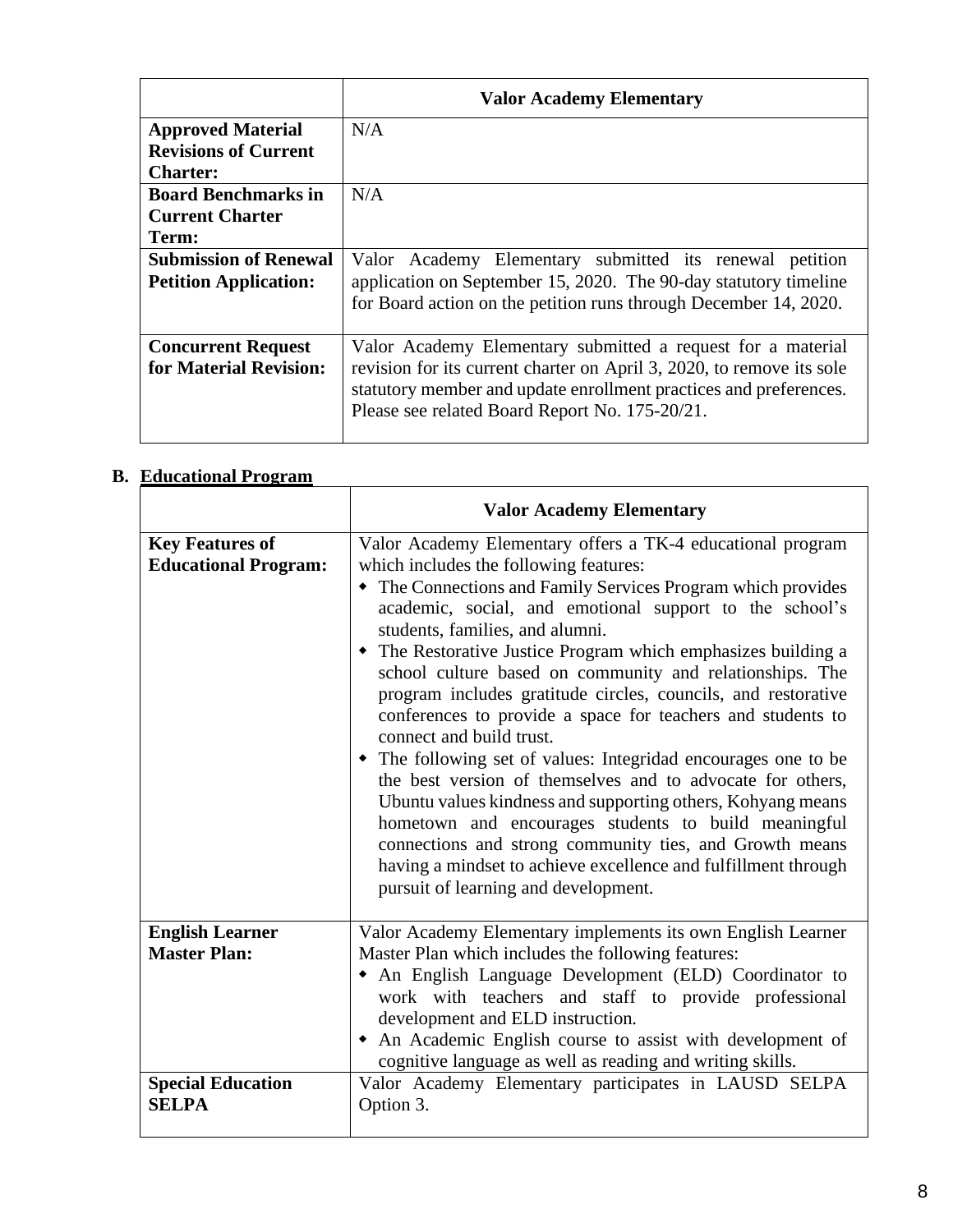#### **C. Student Enrollment and Population**

|                                       | 2019-20 Enrollment by Ethnicity and Subgroup |          |      |                                                 |       |                                                |                                                                                   |          |                 |          |        |                      |                                              |                 |                                                          |                                       |                                          |              |
|---------------------------------------|----------------------------------------------|----------|------|-------------------------------------------------|-------|------------------------------------------------|-----------------------------------------------------------------------------------|----------|-----------------|----------|--------|----------------------|----------------------------------------------|-----------------|----------------------------------------------------------|---------------------------------------|------------------------------------------|--------------|
| School                                | rollment<br>훕                                | F/R Meal | GATE | ă<br>Indian<br>Native<br>merican<br>Alaska<br>∢ | Asian | African<br>American<br>$\circ$<br><b>Black</b> | ē<br>ear<br>English                                                               | Filipino | Youth<br>Foster | Homeless | Latino | Education<br>Migrant | ō<br>Islander<br><b>naiiawa</b><br>Native Ha | Reported<br>Not | economically<br>Disadvantaged<br>ė<br>တိ                 | with<br>Students with<br>Disabilities | Races<br>More<br>$\overline{\circ}$<br>Q | White        |
| Valor<br>Academy<br><b>Elementary</b> | 373                                          | 76.1%    |      |                                                 |       |                                                | $0.0\%$ $0.3\%$ $2.4\%$ $1.9\%$ $43.2\%$ $3.8\%$ $0.3\%$ $0.5\%$ $85.3\%$ $0.0\%$ |          |                 |          |        |                      |                                              |                 | $\vert 0.0\% \vert 0.8\% \vert 77.5\% \vert 5.1\% \vert$ |                                       |                                          | $0.8\%$ 4.8% |

Data Source: DataQuest, Student and Downloadable Data Fil[e https://www.cde.ca.gov/ds/sd/sd](https://www.cde.ca.gov/ds/sd/sd)

#### **D. Charter School Operator**

Valor Academy Elementary is operated by Bright Star Schools, a California nonprofit public benefit corporation that also operates eight other LAUSD-authorized charter schools. The school has a sole statutory member, Bright Star Education Group (BSEG), of which the school has currently submitted a material revision to remove. Please see related Board Report No. 175-20/21.

#### **IV. STAFF REVIEW AND ASSESSMENT**

Based on a comprehensive review of the renewal petition application and the school's record of performance, staff has determined that the charter school has met the standards and criteria for renewal. Staff findings include the following:

**A. Criterion 1: Does the renewal petition include a sound educational program, a reasonably comprehensive description of the 15 elements required for petitions, an affirmation of each of the conditions described in Education Code section 47605(e), and are petitioners likely to successfully implement the program set forth in the petition?**

Yes, the charter school has presented a sound educational program; a reasonably comprehensive petition with the requisite affirmations and the Federal, State, and District Required Language; and petitioners are likely to successfully implement the educational program for its targeted student population. The petition sufficiently addresses and is consistent with the applicable legal and policy requirements, including but not limited to the identification of appropriate performance targets and description of an instructional program aligned to state performance standards and the salient needs of the target student population. Please see discussion of the charter school's record of academic performance in the section below.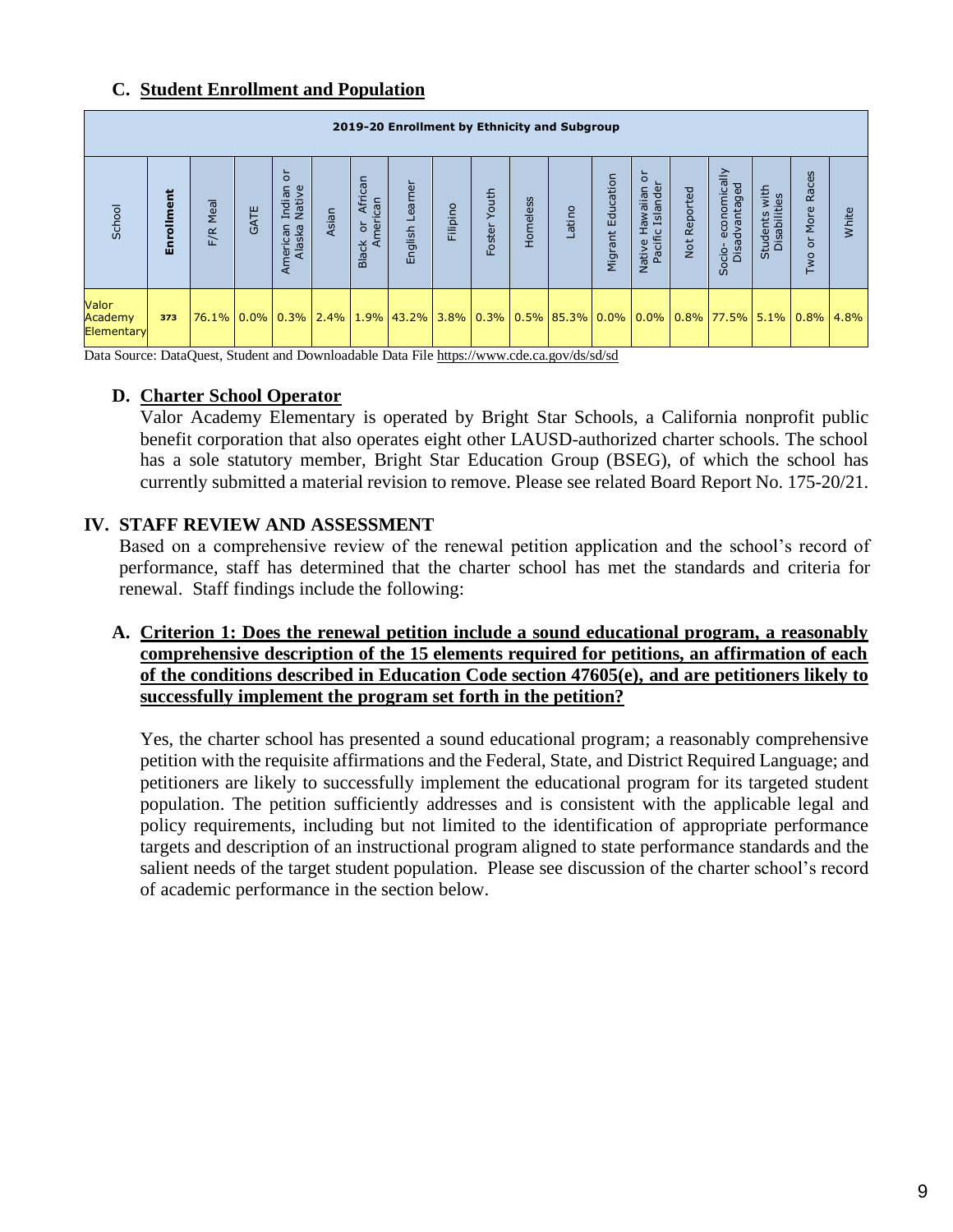#### **B. Criterion 2: Is the charter school "high," "middle," or "low" performing? (see Ed. Code, §§ 47607(c), 47607.2(a), and 47607.2(b).) Has the charter school attained measurable increases in academic achievement schoolwide and for numerically significant student groups served by the charter school, and does the charter school have strong postsecondary outcomes, if applicable?**

Yes, the school has been classified by the state as Middle performing in 2019-2020. Please see discussion of the charter school's record of academic performance in the section below.

#### Charter Renewal Term

For Middle performing schools, pursuant to Education Code section 47607.2(b), the LAUSD Board shall consider the following: 1) The schoolwide performance and performance of all subgroups of pupils served by the charter school on both the state and local indicators on the California School Dashboard; 2) The LAUSD Board shall provide greater weight to the performance on measurements of academic performance on the California School Dashboard; 3) Until January 1, 2026, the LAUSD Board shall also consider clear and convincing evidence, demonstrated by verified data, showing either of the following: a. The charter school achieved measurable increases in academic achievement, as defined by at least one year's progress for each year in school, or b. Strong postsecondary outcomes, as defined by college enrollment, persistence, and completion rates equal to similar peers.

The charter school's record of performance during the term of the charter reflects the following specific factors:

#### **1.** *Student Achievement and Educational Performance*

a. Summary

Valor Academy Elementary has been identified by the state as a Middle performing charter school. Based on staff's review of the school's performance on the California School Dashboard placing a greater weight on academic performance, and considering verified data provided by the charter school, staff conducted a "may deny" analysis and determined that those conditions were not met, thus supporting a recommendation for renewal.

b. Measurements of Academic Performance on the California School Dashboard

As context, the state utilizes the colors received on all state indicators to determine the performance classification for charter schools. Please see the table below for more information on this school.

|       | <b>Valor Academy Elementary</b> |            |                         |                               |                    |                        |                        |  |  |  |  |  |
|-------|---------------------------------|------------|-------------------------|-------------------------------|--------------------|------------------------|------------------------|--|--|--|--|--|
| Years | <b>ELA</b>                      | Math       | EL Progress Indicator * | College / Career<br>Indicator | Chronic<br>Absent. | <b>Graduation Rate</b> | <b>Suspension Rate</b> |  |  |  |  |  |
| 2018  | <b>NPC</b>                      | <b>NPC</b> | <b>NPC</b>              | N/A                           |                    | N/A                    |                        |  |  |  |  |  |
| 2019  | <b>NPC</b>                      | <b>NPC</b> |                         | N/A                           |                    | N/A                    |                        |  |  |  |  |  |

Data Source: DataQuest, Student and Downloadable Data File<https://www.cde.ca.gov/ds/sd/sd>

\*For the ELPI, the state uses status level as a proxy for color on the 2019 Dashboard where there are at least 30 students tested. (Note: There is no status level for 2018).

NPC: No performance color

The recommendation for renewal has considered the schoolwide performance and performance of numerically significant subgroups served by the charter school on the state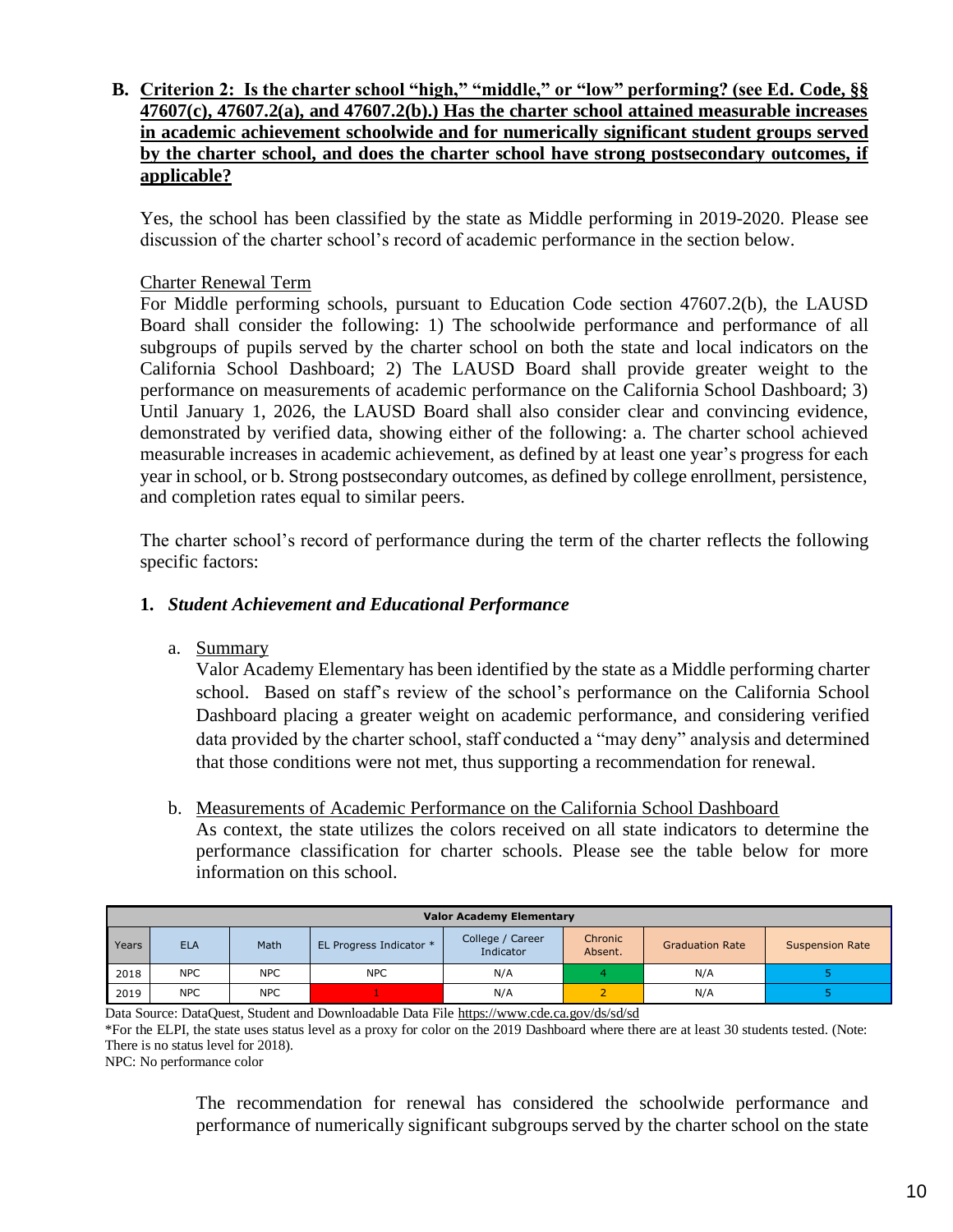and local indicators, providing greater weight to performance on measurements of academy performance. In addition to the state and local indicators, the recommendation considered whether there was clear and convincing evidence showing the school demonstrated measurable increases in academic achievement, as defined by at least one year's progress in each year in school, and strong postsecondary outcomes, as defined by college enrollment, persistence, and completion rates equal to similar peers, as applicable.

Due to Valor Academy Elementary's slow roll out of grades in its first charter term, the charter school has one year of official academic data.

Please see attached *Valor Academy Elementary* Data Set.

c. English Language Arts Academic Indicator Distance from Standard Schoolwide and Numerically Significant Subgroups:

|                                    | Valor Academy Elementary - (ELA Grades) Academic Indicator - CA School Dashboard Indicator |                 |                                                |                                    |                                           |                                             |                 |                                                |                                               |                  |                                             |  |
|------------------------------------|--------------------------------------------------------------------------------------------|-----------------|------------------------------------------------|------------------------------------|-------------------------------------------|---------------------------------------------|-----------------|------------------------------------------------|-----------------------------------------------|------------------|---------------------------------------------|--|
| Subgroup                           | Number of<br>Students with<br>Scores                                                       | 2018 Color      | <b>School</b><br>2018<br>Average<br><b>DFS</b> | <b>State</b><br>2018<br><b>DFS</b> | School to State<br>Average DFS Comparison | Number of<br>Students with<br><b>Scores</b> | 2019 Color      | <b>School</b><br>2019<br>Average<br><b>DFS</b> | <b>State</b><br>2019<br>Average<br><b>DFS</b> | Change Level     | School to State<br><b>DFS</b><br>Comparison |  |
| <b>All Students</b>                | 24                                                                                         | <b>No Color</b> | $-26.1$                                        | $-6.0$                             | $- -$                                     | 30                                          | <b>No Color</b> | $-61.9$                                        | $-2.5$                                        | <b>Increased</b> | <b>Lower</b>                                |  |
| Socioeconomically<br>Disadvantaged | 0                                                                                          | $-$             | $- -$                                          | $-34.7$                            | $- -$                                     | 30                                          | No Color        | $-61.9$                                        | $-30.1$                                       | Increased        | Lower                                       |  |

Data Source: DataQuest, Student and Downloadable Data Fil[e https://www.cde.ca.gov/ds/sd/sd/](https://www.cde.ca.gov/ds/sd/sd/)

For classification purposes of High, Middle or Low performance, the state removed four student subgroups (White, Asian, Two or More Races, Filipino). For the purpose of status and change, all numerically significant subgroups are included for the state, which include scores that span tested grades from K-12.

> In 2018, the school served grades TK-2 and thus did not have grade levels eligible to take the ELA CAASPP assessment. However, as seen in the above table, the state assigns the school a 2018 schoolwide Distance from Standard (DFS) through the application of the pair share methodology. Per California's Every Student Succeeds Act (ESSA) Plan, the state assigned Valor Academy Charter Distance from Standard (DFS) results of the schools where grade 2 students would matriculate to as grade 3 students (Pair and Share).

> The school first administered CAASPP assessments in the 2018-2019 academic year resulting in test scores for30 students.

> In 2019, the charter school's DFS was lower than the state's DFS schoolwide. The school had one numerically significant subgroup (Socioeconomically Disadvantaged) for ELA, which was lower than the state's DFS.

> School leadership shared that to increase student achievement in ELA, they developed plans to improve student interventions and a process for analyzing data. The principal will be supported by the Head of Schools through ongoing coaching sessions focused on data analysis including reflection and review of progress made towards meeting established student achievement goals. The school also shared that students will receive 20-30 minutes of a differentiated skills block to focus on foundational skills and intervention from the Reading Intervention Teachers. Teachers will monitor data with an Instructional Coach who will meet with each teacher weekly. Additionally, instructional assistants will provide small group instruction and intervention.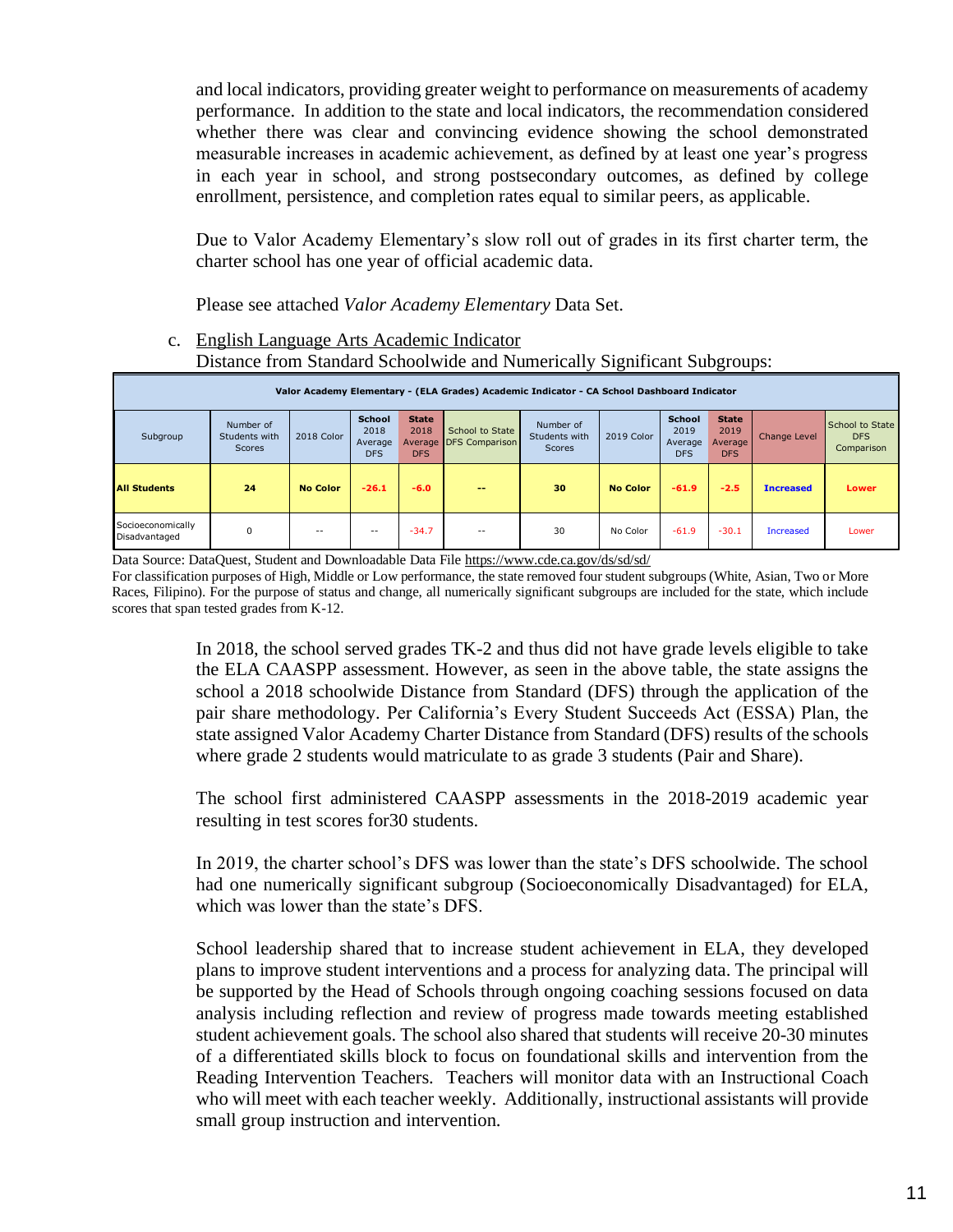#### d. Math Academic Indicator Distance from Standard Schoolwide and Numerically Significant Subgroups:

| Valor Academy Elementary - (Math Grades) Academic Indicator - CA School Dashboard Indicator |                                             |                 |                                                |                                               |                                          |                                             |                 |                                                |                                               |                                          |  |  |
|---------------------------------------------------------------------------------------------|---------------------------------------------|-----------------|------------------------------------------------|-----------------------------------------------|------------------------------------------|---------------------------------------------|-----------------|------------------------------------------------|-----------------------------------------------|------------------------------------------|--|--|
| Subgroup                                                                                    | Number of<br>Students with<br><b>Scores</b> | 2018 Color      | <b>School</b><br>2018<br>Average<br><b>DFS</b> | <b>State</b><br>2018<br>Average<br><b>DFS</b> | School to State<br><b>DFS Comparison</b> | Number of<br><b>Students</b><br>with Scores | 2019 Color      | <b>School</b><br>2019<br>Average<br><b>DFS</b> | <b>State</b><br>2019<br>Average<br><b>DFS</b> | School to State<br><b>DFS Comparison</b> |  |  |
| <b>All Students</b>                                                                         | 24                                          | <b>No Color</b> | $-22.0$                                        | $-36.4$                                       | --                                       | 30                                          | <b>No Color</b> | $-57.6$                                        | $-33.5$                                       | Lower                                    |  |  |
| Socioeconomically<br>Disadvantaged                                                          | 0                                           | --              | $-$                                            | $-67.4$                                       | $- -$                                    | 30                                          | No Color        | $-57.6$                                        | $-63.7$                                       | Higher                                   |  |  |

Data Source: DataQuest, Student and Downloadable Data Fil[e https://www.cde.ca.gov/ds/sd/sd/](https://www.cde.ca.gov/ds/sd/sd/)

For classification purposes of High, Middle or Low performance, the state removed four student subgroups (White, Asian, Two or More Races, Filipino). For the purpose of status and change, all numerically significant subgroups are included for the state, which include scores that span tested grades from K-12.

> In 2018, the school served grades TK-2 and thus did not have grade levels eligible to take the Math CAASPP assessment. However, as seen in the above table, the state assigns the school a 2018 schoolwide Distance From Standard (DFS) through the application of the pair share methodology.

> The school first administered CAASPP assessments in the 2018-2019 academic year resulting in test scores for 30 students.

> In 2019, the charter school's DFS was lower than the state's DFS schoolwide. In 2019, the school had one numerically significant subgroup (Socioeconomically Disadvantaged) for Math, which was higher than the state's DFS.

> School leadership shared that to improve student's Math performance, the school has taken the following steps: paired each teacher with an Instructional Coach to meet weekly and discus student work samples, end of unit data, observations, and action steps; implemented unit assessments and data reports to monitor progress throughout the year; use of instructional assistants to support small groups; and purchased Moby Max to be used as intervention software to address academic gaps specific to each student's proficiency level. Additionally, the school will implement a new math curriculum, entitled *Bridges*, in the 2021-2022 academic year.

#### **Change Level Schoolwide and Numerically Significant Subgroups:**

The school had only one year of CAASPP SBAC data on the California Dashboard. Thus, the school does not have any identified Change Levels.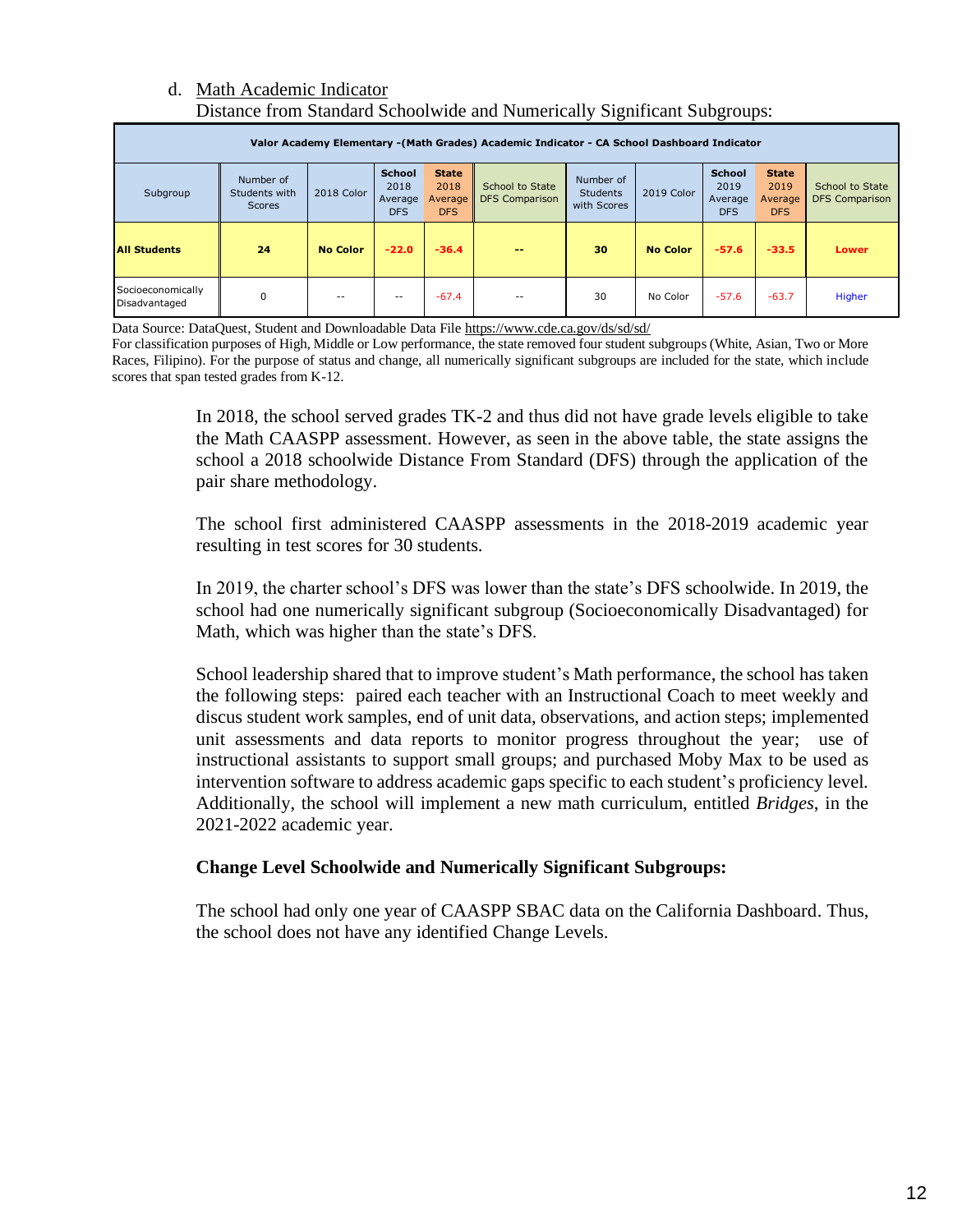#### e. English Learner Progress Academic Indicator Percentage of English Learners Making Progress Toward English Proficiency:

| Valor Academy Charter English Learner Progress Indicator - CA School Dashboard Indicator |                                                 |                 |                                                                                        |                   |                                                                                               |                   |  |  |  |  |  |  |
|------------------------------------------------------------------------------------------|-------------------------------------------------|-----------------|----------------------------------------------------------------------------------------|-------------------|-----------------------------------------------------------------------------------------------|-------------------|--|--|--|--|--|--|
|                                                                                          |                                                 | 2019 School     | 2019 State                                                                             |                   |                                                                                               |                   |  |  |  |  |  |  |
| Subgroup                                                                                 | Number of<br>English Learner<br><b>Students</b> | 2019 Color      | Percentage of<br>English Learners<br>making progress<br>towards English<br>proficiency | Performance Level | Percentage of<br><b>English Learners</b><br>making progress<br>towards English<br>proficiency | Performance Level |  |  |  |  |  |  |
| <b>English Learner</b><br>74                                                             |                                                 | <b>No Color</b> | 21.6%                                                                                  | <b>Very Low</b>   | 48.3                                                                                          | <b>Medium</b>     |  |  |  |  |  |  |

Data Source: DataQuest, Student and Downloadable Data Fil[e https://www.cde.ca.gov/ds/sd/sd/](https://www.cde.ca.gov/ds/sd/sd/)

As seen in the table above, the 2019 California School Dashboard indicates 21.6% of Valor Academy Elementary's English Learner (EL) students are making progress towards English proficiency, which is lower than the state at 48.3%. The Performance Level for the school is Very Low while the state Performance Level is Medium.

School leadership acknowledged that the lack of fidelity in their implementation of Designated English Language Development (ELD) time and the curriculum providing insufficient ELD lessons and supports contributed to the low percentage of English Learners making progress towards English proficiency. Thus, the school asserts that they will strengthen Designated ELD time and adopt an ELD curriculum. Additionally, the school plans to implement the following: hiring an ELD Coordinator; monitoring ELD progress using the Developmental Reading Assessment (DRA) and conducting progress checks using ELD Standards; providing teachers professional development including Guided Language Acquisition Design (GLAD) and Specially Designed Academic Instruction in English (SADIE) strategies, data analysis of English Language Proficiency Assessment for California (ELPAC) results, and ELD integrated instruction.

#### Standardized Assessments Participation Rat

In 2019, ELA, Math, and the English Learner Progress Indicator (ELPI), the school met the participation rates (of at least 95%) schoolwide and for its numerically significant subgroup.

- f. College/Career Academic Indicator:  $N/A$
- g. Verified Data

As noted above, a charter school classified by the state as Middle performing may present verified data. Pursuant to Education Code Section  $47607.2(c)(1)$ , "verified data" means data derived from nationally recognized, valid, peer reviewed, and reliable sources that are externally produced. Verified data shall include measures of postsecondary outcomes.

Per the *LAUSD Policy and Procedures for Charter Schools,* until such time that the State Board of Education adopts a pupil-level academic growth measure, for the purposes of this Policy and Procedures, the District defines "one year's progress" as growth in achievement in ELA and Math from one academic year to the next. The District's expectation is that a charter school demonstrates either the same or higher growth levels as schools serving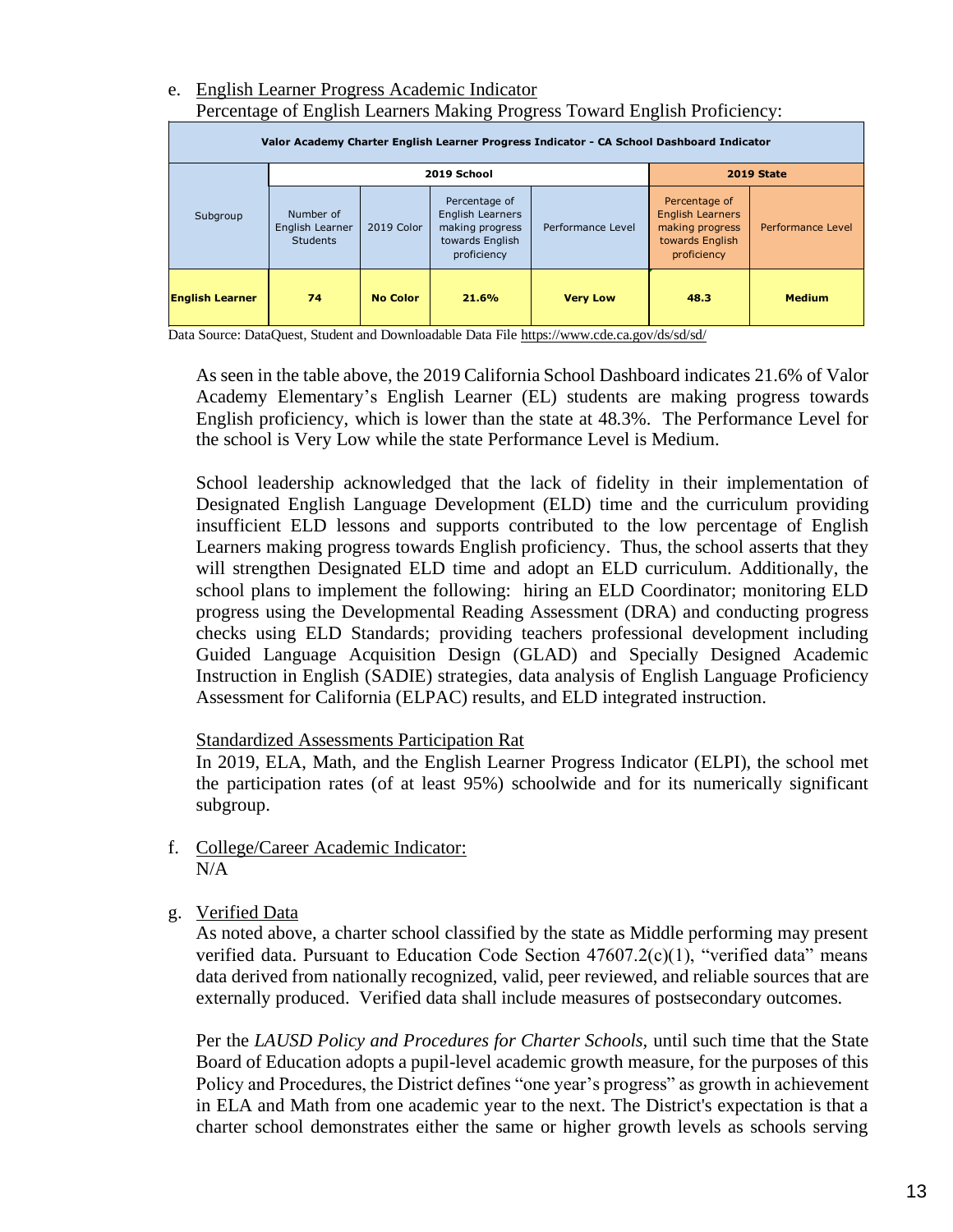similar student populations, for each year of the charter school's current term of the charter (e.g., seven-year, six-year, five-year, or two-year term). Until such time that the State Board of Education provides postsecondary outcome data, charter schools may submit verified data specific to college enrollment, persistence, and completion rates, equal to similar peers, at the time of the submission of the renewal petition. Charter schools submitting verified data for this purpose must provide a clear explanation as to its alignment with the requirements in the *LAUSD Policy and Procedures for Charter Schools.*

Valor Academy Elementary provided Northwest Evaluation Association (NWEA) Measures of Academic Progress (MAP) assessment data. NWEA data was provided for 2017-2018, 2018-2019, and 2019-2020 school years. While the data showed change in RIT scores, change in percentage of students who met growth targets from Spring to Spring each year, and the RIT scores by cohort increase over time, the SBAC mapping tables provided indicates the mean scores are in the Level 1/Not Meeting category. The data as a whole was not clear and convincing.

- h. Postsecondary Outcomes [HS only] N/A
- i. Local Indicators

Staff also considered the Local Indicators (i.e. Basic: Teachers, Instructional Materials, Facilities; Implementation of Academic Standards; Parent and Family Engagement; Local Climate Survey; Access to a Broad Course of Study) and all are reported as Met.

#### j. "May Deny" Analysis for Middle Performing Charter Schools [if applicable]

Following the review of the foregoing performance data for this charter school placing a greater weight on academic performance on the California School Dashboard, and considering verified data provided by the charter school, staff determined that the school's performance in English Language Arts and English Language Proficiency requires further review. Pursuant to the applicable renewal criteria for middle performing schools, staff proceeded to the step of considering the "may deny" conditions to complete the review of academic achievement.

The LAUSD Board may deny a renewal petition satisfying the middle performing criteria pursuant to section 47607.2(b) upon making each of the following written factual findings: 1) The charter school has failed to meet or make sufficient progress toward meeting standards that provide a benefit to pupils of the school; 2) The closure of the charter school is in the best interest of the pupils; and, 3) The decision provided greater weight to the performance on the measurements of academic performance. a. When determining whether to deny a renewal petition under prong 1 or 2, LAUSD will consider the full oversight record of the charter school, providing greater weight to performance on the measurements of academic performance. This consideration will include a comparison to Resident Schools' performance on the measurements of academic performance (e.g. reclassification rates, Long-term English Learner (LTEL) rates, and percentage of students Met or Exceeded Standards as measured on the California Assessment of Student Performance and Progress (CAASPP) as compared to the state averages, California School Dashboard data, four-year cohort graduation rates).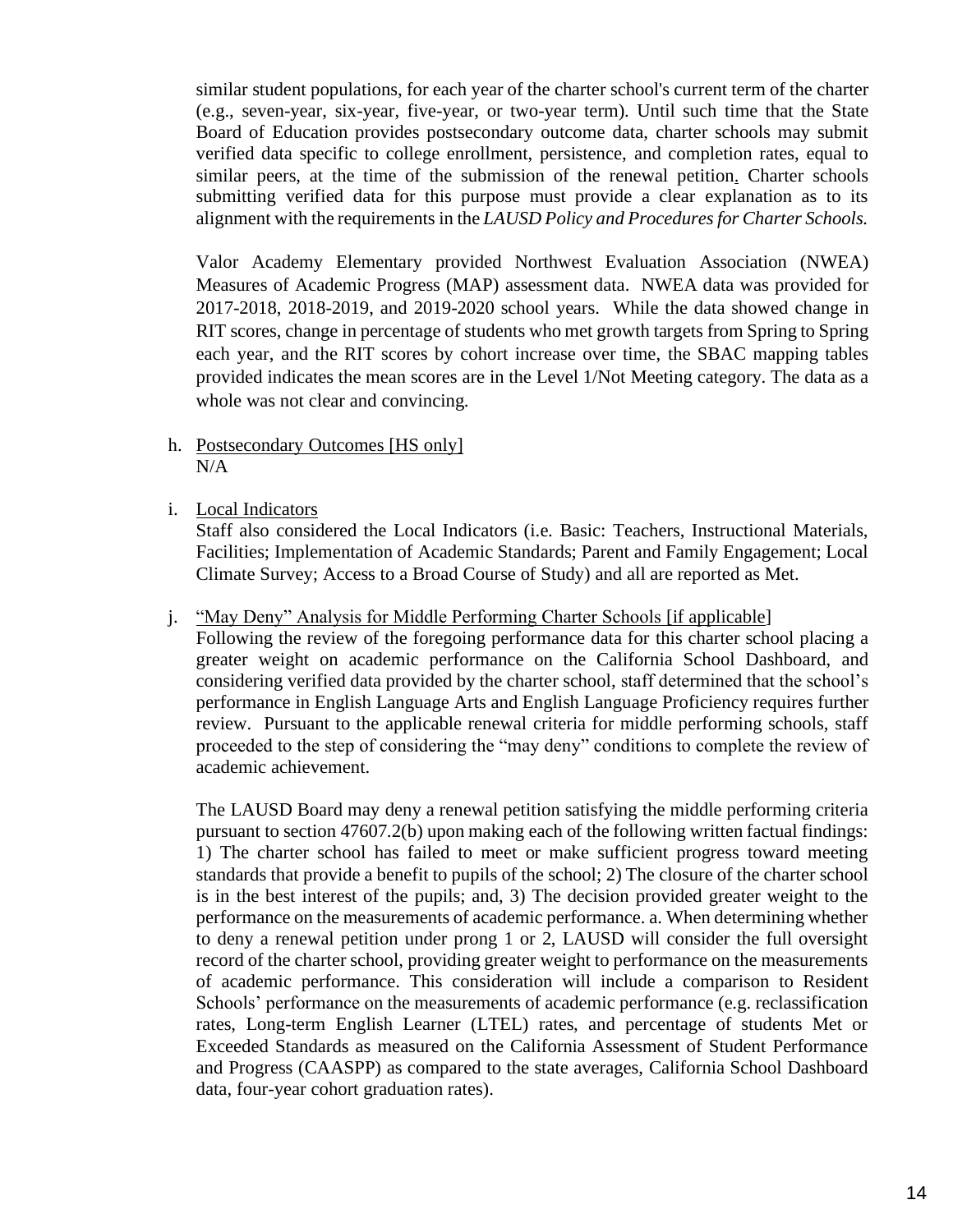As shown below, the charter school's performance in ELA in 2018 as compared to the Resident Schools Median is higher, and is lower in 2019. Staff has recommended the school for renewal with a benchmark.

#### Resident Schools Analysis ELA Distance from Standard Schoolwide and Resident Schools Median

| Valor Academy Elementary (ELA Grades) Academic Indicator - CA School Dashboard Indicator    |                                             |              |                                                |        |              |                                             |            |                                                |        |              |  |
|---------------------------------------------------------------------------------------------|---------------------------------------------|--------------|------------------------------------------------|--------|--------------|---------------------------------------------|------------|------------------------------------------------|--------|--------------|--|
|                                                                                             |                                             |              | 2018                                           |        |              |                                             |            | 2019                                           |        |              |  |
| Subgroup                                                                                    | Number of<br>Students with<br><b>Scores</b> | 2018 Color   | <b>School</b><br>2018<br>Average<br><b>DFS</b> | Change | Change Level | Number of<br>Students with<br><b>Scores</b> | 2019 Color | <b>School</b><br>2019<br>Average<br><b>DFS</b> | Change | Change Level |  |
| All Students                                                                                | 24                                          | $\mathbf{o}$ | $-26.1$                                        | 11.5   | 4            | 30                                          | $\Omega$   | $-61.9$                                        |        | $\bf{o}$     |  |
| Resident School<br>Median                                                                   | 314                                         | з            | $-41.5$                                        | 7.7    | 4            | 309                                         | з          | $-36.9$                                        | 6.5    | 4            |  |
| Data Source: DataQuest, Student and Downloadable Data File https://www.cde.ca.gov/ds/sd/sd/ |                                             |              |                                                |        |              |                                             |            |                                                |        |              |  |

Data Source: DataQuest, Student and Downloadable Data File<https://www.cde.ca.gov/ds/sd/sd/>

As indicated in the table above, when comparing the school to the Resident Schools Median (RSM), the charter school's student performance on the California School Dashboard in 2019 is lower than the RSM in ELA when measuring DFS. (Please note the school was assigned a 2018 schoolwide Distance from Standard (DFS) through the application of the pair share methodology).

#### ELA Smarter Balanced Assessment Data Met or Exceeded Percentages:

|                                                        |                               |                                       | 2017-18                                 | 2018-19                        |                                         |                        |  |
|--------------------------------------------------------|-------------------------------|---------------------------------------|-----------------------------------------|--------------------------------|-----------------------------------------|------------------------|--|
| <b>English Language Arts/Literacy</b>                  |                               |                                       | <b>School</b>                           | <b>School</b>                  | School                                  |                        |  |
| School                                                 | Subgroup                      | <b>Students with</b><br><b>Scores</b> | Met or<br><b>Exceeded</b><br>Percentage | Students with<br><b>Scores</b> | Met or<br><b>Exceeded</b><br>Percentage | change from<br>2018-19 |  |
| <b>All Students</b><br><b>Valor Academy Elementary</b> |                               | $\sim$                                | $-1$                                    | 38                             | 26.31%                                  | $-1$                   |  |
|                                                        | <b>Resident School Median</b> | 332                                   | 34.03%                                  | 327                            | 36.67%                                  | 2.64%                  |  |

Data Source: DataQuest, Student and Downloadable Data Fil[e https://www.cde.ca.gov/ds/sd/sd/](https://www.cde.ca.gov/ds/sd/sd/)

As indicated in the table above, when comparing the school to the RSM, Valor Academy Elementary's data indicates that the percentage of students who Met or Exceeded standards in ELA on the CAASPP in 2019 is lower than the RSM.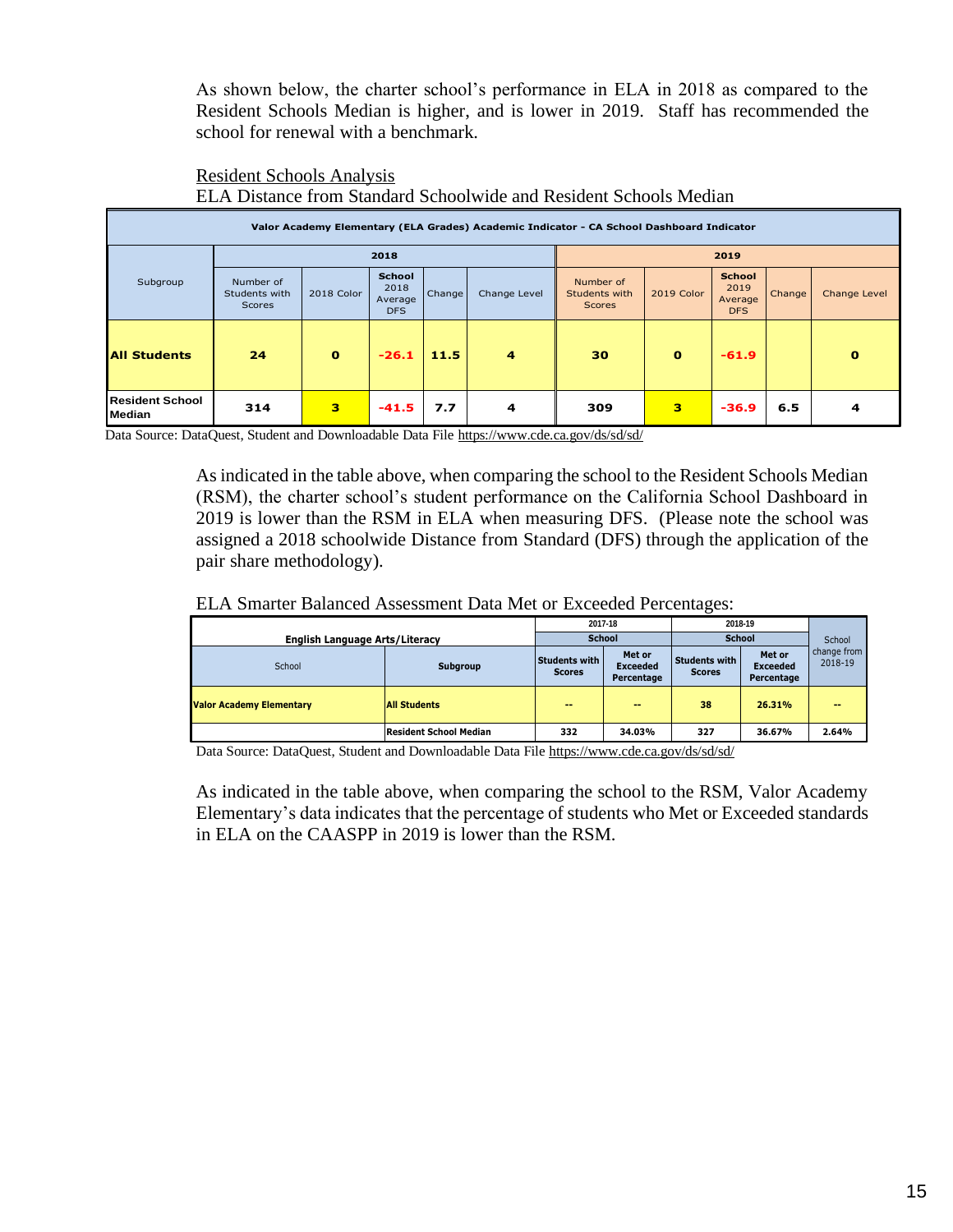#### English Learner Progress Indicator:

| English Learner Progress Indicator - CA School Dashboard Indicator |                        |                                                 |                      |                                                                                        |                   |  |  |  |  |  |
|--------------------------------------------------------------------|------------------------|-------------------------------------------------|----------------------|----------------------------------------------------------------------------------------|-------------------|--|--|--|--|--|
|                                                                    |                        |                                                 |                      | 2019 School                                                                            |                   |  |  |  |  |  |
| School                                                             | Subgroup               | Number of<br>English Learner<br><b>Students</b> | 2019 Status<br>Level | Percentage of<br>English Learners<br>making progress<br>towards English<br>proficiency | Performance Level |  |  |  |  |  |
| <b>Valor Academy</b><br><b>Elementary</b>                          | <b>English Learner</b> | 74                                              | 1                    | 21.6%                                                                                  | <b>Very Low</b>   |  |  |  |  |  |
| Resident Schools Median                                            |                        | 137                                             | 3                    | 52.6%                                                                                  | <b>Medium</b>     |  |  |  |  |  |
| <b>Los Angeles Unified</b>                                         | 68,139                 | з                                               | 45.0%                | <b>Medium</b>                                                                          |                   |  |  |  |  |  |

Data Source: DataQuest, Student and Downloadable Data Fil[e https://www.cde.ca.gov/ds/sd/sd/](https://www.cde.ca.gov/ds/sd/sd/)

As indicated in the table above, when comparing the school to the RSM, Valor Academy Elementary has a lower percentage of English Learners making progress towards English proficiency.

#### Reclassification Rates:

| School                         | $17 - 18$<br>EL# | $18 - 19$<br>Reclass $#$ | $18 - 19$<br>Reclass Rate | $18 - 19$<br>EL# | $19 - 20$<br>Reclass $#$ | $19 - 20$<br>Reclass Rate |
|--------------------------------|------------------|--------------------------|---------------------------|------------------|--------------------------|---------------------------|
| Valor Academy Elementary       | 101              | 14                       | 13.9                      | 144              | 4                        | 2.8                       |
| <b>Resident Schools Median</b> | 291              | 73                       | 26                        | 226              | 42                       | 14.1                      |

Data Source: DataQuest, Student and Downloadable Data Fil[e https://www.cde.ca.gov/ds/sd/sd/](https://www.cde.ca.gov/ds/sd/sd/)

Staff also considered the charter school's performance compared to Resident Schools in the area of reclassification. As noted in the table above, the school's performance in reclassification in the prior two years show Valor Elementary Academy's reclassification rate of 13.9% was lower than the Resident Schools Median of 26.0% in 2018, the school's reclassification rate of 2.8% was lower than the Resident Schools Median of 14.1% in 2019.

While the overall performance of the CAASPP data along with verified data justifies benchmarks for improvement, the verified data shows some trends in improvement and the only numerically significant subgroup in the Math CAASPP assessment has performed higher than the state DFS, thus resulting in a recommendation of approval with benchmarks.

#### k. Suspension Rate Indicator

Percentage of Students Suspended At Least Once Schoolwide and Numerically Significant Subgroups: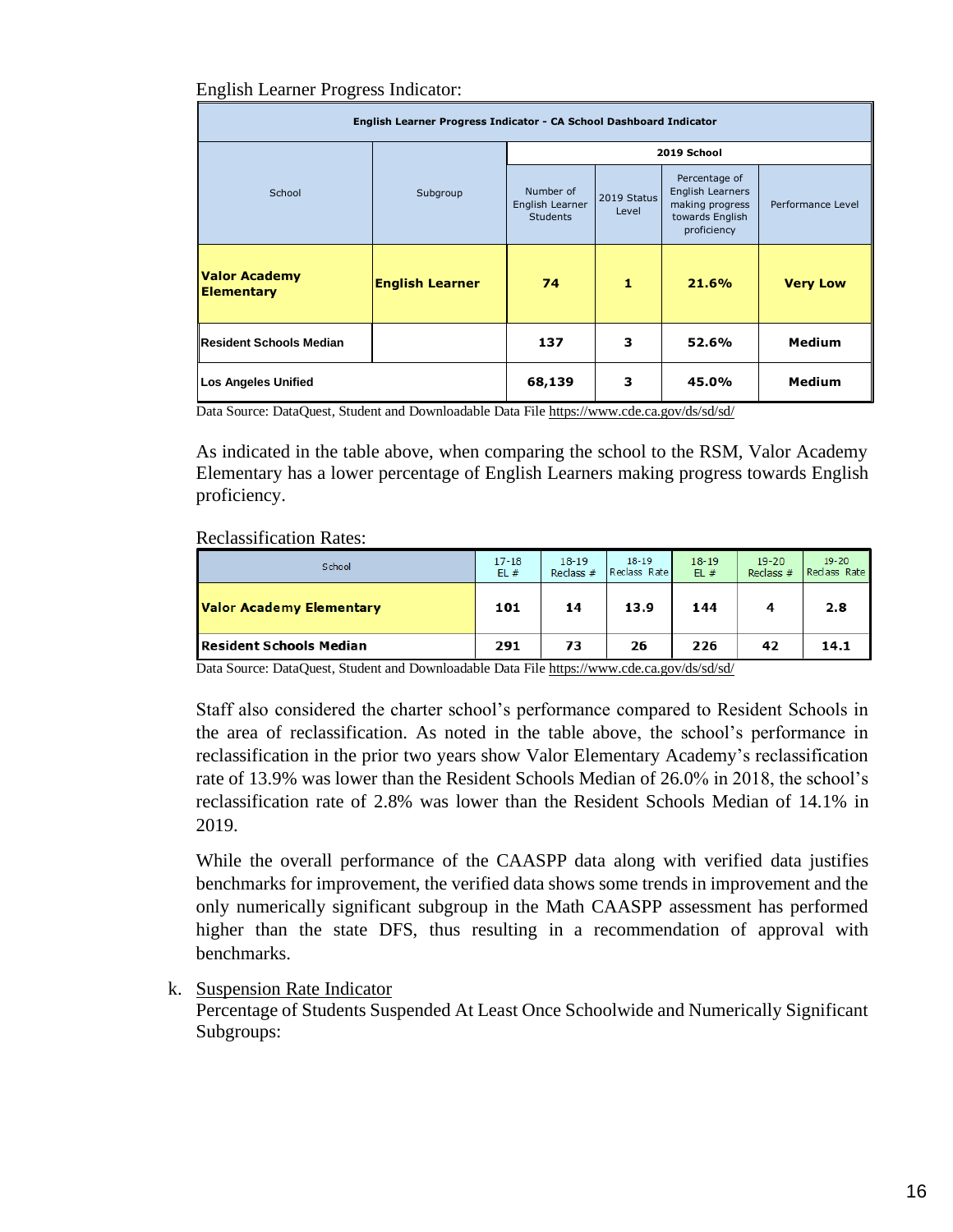| Valor Academy Elementary - Suspension Rate Indicator - CA School Dashboard Indicator |                              |             |                              |                                                             |                                              |                              |             |                              |                                                              |                                              |  |
|--------------------------------------------------------------------------------------|------------------------------|-------------|------------------------------|-------------------------------------------------------------|----------------------------------------------|------------------------------|-------------|------------------------------|--------------------------------------------------------------|----------------------------------------------|--|
| Subgroup                                                                             | Number of<br><b>Students</b> | 2018 Color  | <b>Students</b><br>suspended | <b>Students</b><br>suspended<br>at least once at least once | School to State<br>Suspensions<br>Comparison | Number of<br><b>Students</b> | 2019 Color  | <b>Students</b><br>suspended | <b>Students</b><br>suspended<br>lat least once at least once | School to State<br>Suspensions<br>Comparison |  |
| <b>All Students</b>                                                                  | 222                          | <b>Blue</b> | 0.0%                         | 3.5%                                                        | <b>Lower</b>                                 | 329                          | <b>Blue</b> | 0.0%                         | 3.4%                                                         | <b>Lower</b>                                 |  |
| English Learner                                                                      | 108                          | <b>Blue</b> | $0.0\%$                      | 3.0%                                                        | Lower                                        | 149                          | <b>Blue</b> | $0.0\%$                      | 3.1%                                                         | Lower                                        |  |
| Latino                                                                               | 194                          | <b>Blue</b> | 0.0%                         | 3.6%                                                        | Lower                                        | 286                          | <b>Blue</b> | $0.0\%$                      | 3.5%                                                         | Lower                                        |  |
| Socioeconomically<br>Disadvantaged                                                   | 193                          | <b>Blue</b> | $0.0\%$                      | 4.4%                                                        | Lower                                        | 270                          | <b>Blue</b> | $0.0\%$                      | 4.3%                                                         | Lower                                        |  |

#### Schoolwide and Numerically Significant Subgroups

Data Source: DataQuest, Student and Downloadable Data File<https://www.cde.ca.gov/ds/sd/sd/>

As indicated in the table above, for both 2018-2019, the school was lower than the state schoolwide and for all numerically significant subgroups.

| Change Level Schoolwide and Numerically Significant Subgroups |  |  |  |
|---------------------------------------------------------------|--|--|--|
|                                                               |  |  |  |

|                                    | Valor Academy Elementary - Suspension Rate Indicator - CA School Dashboard Indicator |                   |         |                                         |                     |                     |                   |                              |             |        |                   |                     |               |                   |
|------------------------------------|--------------------------------------------------------------------------------------|-------------------|---------|-----------------------------------------|---------------------|---------------------|-------------------|------------------------------|-------------|--------|-------------------|---------------------|---------------|-------------------|
| Subgroup                           | Number of<br>Students                                                                | 2018 Color Change |         | Change Level                            | State<br>2018 Color | Change <sub>V</sub> | Change Level      | Number of<br><b>Students</b> | 2019 Color  | Change | Change Level      | State 2019<br>Color | <b>Change</b> | Change Level      |
| <b>All Students</b>                | 222                                                                                  | <b>Blue</b>       | $-1.1%$ | <b>Declined</b><br><b>Significantly</b> | Yellow              | $-0.1%$             | <b>Maintained</b> | 329                          | <b>Blue</b> | 0.0%   | <b>Maintained</b> | Yellow              | $-0.1%$       | <b>Maintained</b> |
| English Learner                    | 108                                                                                  | Blue              | 0.0%    | Maintained                              | Yellow              | $-0.1%$             | Maintained        | 149                          | Blue        | 0.0%   | Maintained        | Yellow              | 0.1%          | Maintained        |
| Latino                             | 194                                                                                  | Blue              | 0.0%    | Maintained                              | Yellow              | $-0.1%$             | Maintained        | 286                          | Blue        | 0.0%   | Maintained        | Yellow              | $-0.1%$       | Maintained        |
| Socioeconomically<br>Disadvantaged | 193                                                                                  | <b>Blue</b>       | 0.0%    | Maintained                              | Yellow              | $-0.2%$             | Maintained        | 270                          | Blue        | 0.0%   | Maintained        | Yellow              | $-0.1%$       | Maintained        |

Data Source: DataQuest, Student and Downloadable Data File<https://www.cde.ca.gov/ds/sd/sd/>

As seen in the table above, in 2018, the charter school's Change Level Declined Significantly schoolwide. The school's numerically significant subgroups (English Learner, Latino, Socioeconomically Disadvantaged) Maintained. In 2019, the charter school's Change Level Maintained schoolwide and for the numerically significant subgroups.

- l. Graduation Rate Indicator [HS only] N/A
- m. Chronic Absenteeism Indicator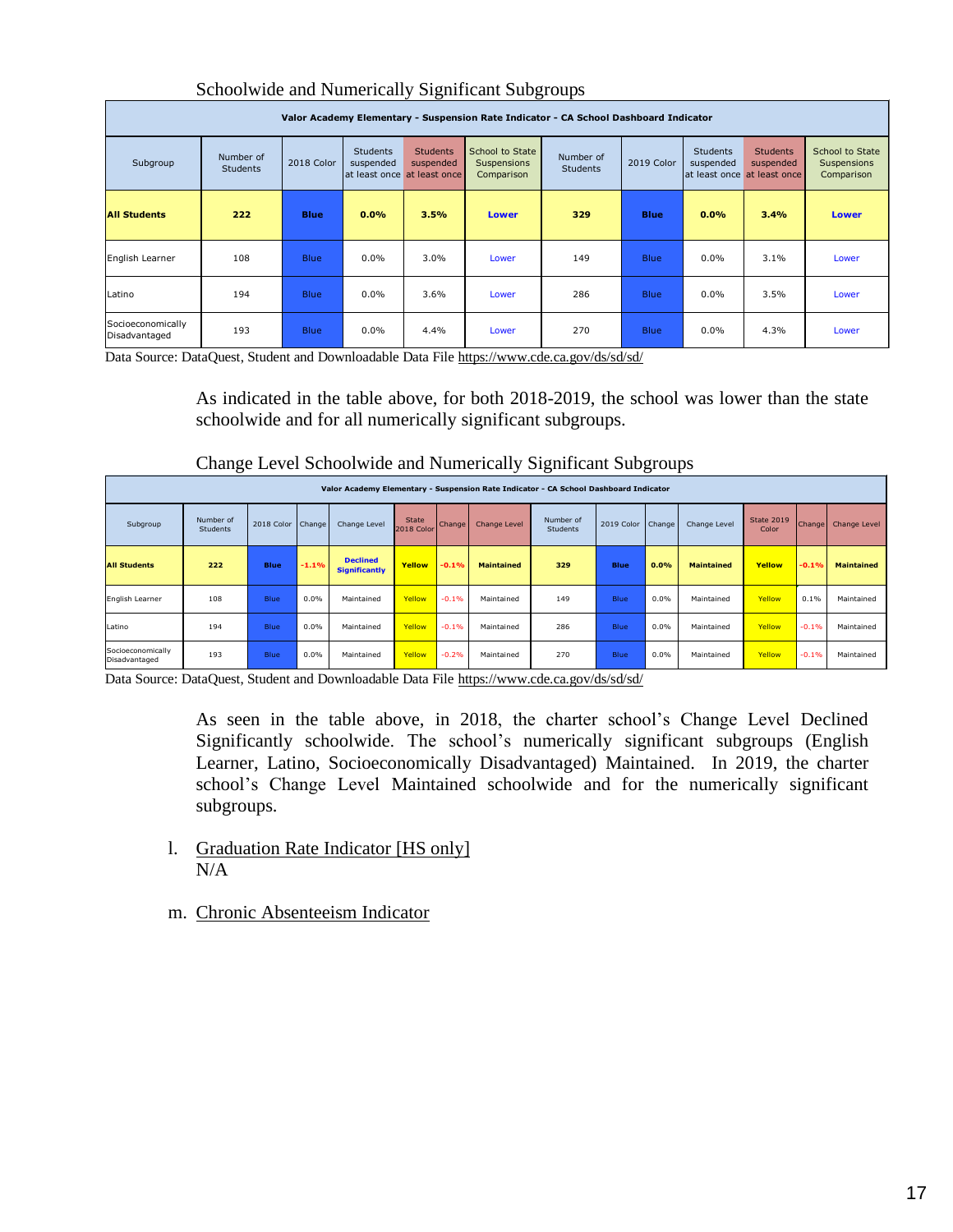| Valor Academy Elementary Chronic Absenteeism - CA School Dashboard Indicator |                                                        |                     |                                                     |                                                           |                                                         |                                                        |               |                                                            |                                                           |                                                         |  |
|------------------------------------------------------------------------------|--------------------------------------------------------|---------------------|-----------------------------------------------------|-----------------------------------------------------------|---------------------------------------------------------|--------------------------------------------------------|---------------|------------------------------------------------------------|-----------------------------------------------------------|---------------------------------------------------------|--|
| Subgroup                                                                     | Number of<br>students enrolled<br>who meet<br>criteria | 2018 Color          | School 2018<br>Chronic<br>Absenteeism<br>Percentage | <b>State 2018</b><br>Chronic<br>Absenteeism<br>Percentage | School to State<br>Chronic<br>Absenteeism<br>Comparison | Number of<br>students enrolled<br>who meet<br>criteria | 2019 Color    | <b>School 2019</b><br>Chronic<br>Absenteeism<br>Percentage | <b>State 2019</b><br>Chronic<br>Absenteeism<br>Percentage | School to State<br>Chronic<br>Absenteeism<br>Comparison |  |
| <b>All Students</b>                                                          | 218                                                    | <b>Green</b>        | 8.7%                                                | 9.0%                                                      | <b>Lower</b>                                            | 318                                                    | <b>Orange</b> | 11.0%                                                      | 10.1%                                                     | Higher                                                  |  |
| English Learner                                                              | 107                                                    | Orange              | 7.5%                                                | 8.6%                                                      | Lower                                                   | 144                                                    | Orange        | 10.4%                                                      | 9.9%                                                      | Higher                                                  |  |
| Latino                                                                       | 191                                                    | Yellow              | 7.9%                                                | 9.7%                                                      | Lower                                                   | 277                                                    | <b>Red</b>    | 11.6%                                                      | 11.0%                                                     | Higher                                                  |  |
| Socioeconomically<br>Disadvantaged                                           | 189                                                    | Orange <sub>/</sub> | 10.1%                                               | 11.4%                                                     | Lower                                                   | 265                                                    | Orange        | 12.1%                                                      | 12.9%                                                     | Lower                                                   |  |

#### Percentage Schoolwide and Numerically Significant Subgroups:

Data Source: DataQuest, Student and Downloadable Data Fil[e https://www.cde.ca.gov/ds/sd/sd/](https://www.cde.ca.gov/ds/sd/sd/)

As indicated in the table above, in 2018, the charter school had a lower percentage of Chronic Absenteeism than the state schoolwide and for all of the numerically significant subgroups. In 2019, the charter school had a higher percentage than the state schoolwide and for two numerically significant subgroups (English Learner and Latino), with the exception of Socioeconomically Disadvantaged, which was lower than the state.

| Change Level Schoolwide and Numerically Significant Subgroups |
|---------------------------------------------------------------|
|                                                               |

|                                    | Valor Academy Elementary Chronic Absenteeism - CA School Dashboard Indicator |            |         |                 |        |                     |                                                        |            |        |                            |        |                     |  |
|------------------------------------|------------------------------------------------------------------------------|------------|---------|-----------------|--------|---------------------|--------------------------------------------------------|------------|--------|----------------------------|--------|---------------------|--|
| Subgroup                           | Number of<br>students enrolled<br>who meet<br>criteria                       | 2018 Color | Change  | Change Level    | Change | <b>Change Level</b> | Number of<br>students enrolled<br>who meet<br>criteria | 2019 Color | Change | Change Level               | Change | <b>Change Level</b> |  |
| <b>All Students</b>                | 218                                                                          | Green      | $-0.6%$ | <b>Declined</b> | 0.3%   | <b>Maintained</b>   | 318                                                    | Orange     | 2.3%   | <b>Increased</b>           | 1.1%   | <b>Increased</b>    |  |
| English Learner                    | 107                                                                          | Orange     | 1.6%    | Increased       | 0.6%   | Increased           | 144                                                    | Orange     | 2.9%   | Increased                  | 1.4%   | Increased           |  |
| Latino                             | 191                                                                          | Yellow     | $-0.1%$ | Maintained      | 0.4%   | Maintained          | 277                                                    | Red        | 3.7%   | Increased<br>Significantly | 1.4%   | Increased           |  |
| Socioeconomically<br>Disadvantaged | 189                                                                          | Orange     | 1.2%    | Increased       | 0.4%   | Maintained          | 265                                                    | Orange     | 2.0%   | Increased                  | 1.5%   | Increased           |  |

Data Source: DataQuest, Student and Downloadable Data File<https://www.cde.ca.gov/ds/sd/sd/>

As seen in the table above, for 2018, the charter school's Change Level Declined schoolwide, Increased for two of the numerically significant subgroups (English Learner and Socioeconomically Disadvantaged), and Maintained for the Latino subgroup. In 2019, the charter school's Change Level Increased schoolwide and for two numerically significant subgroups (English Learner and Socioeconomically Disadvantaged) with the exception of the Latino subgroup, which Increased Significantly.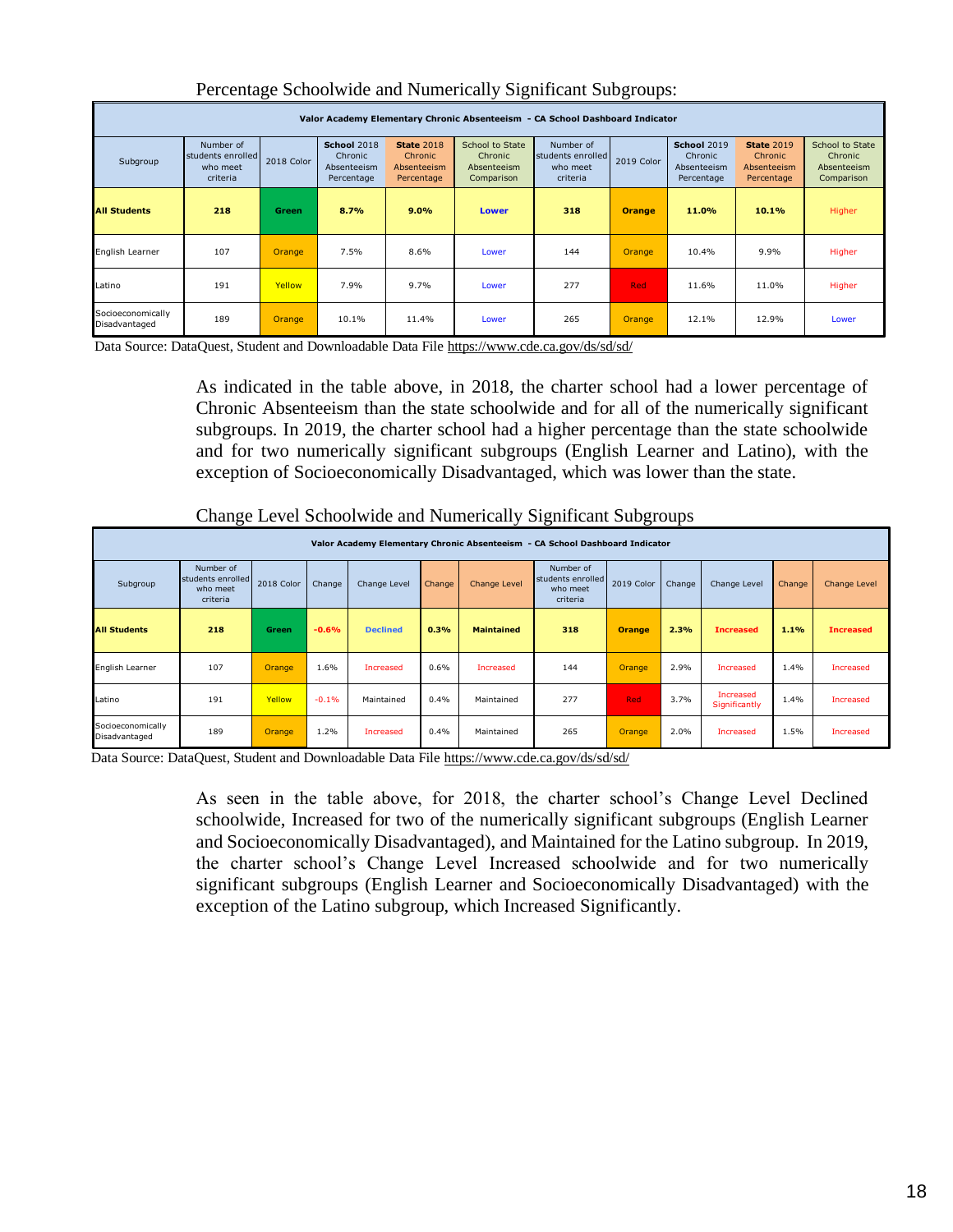#### n. English Learner Performance Reclassification Rates:

| <b>Reclassification Rates:</b> |         |                                                                                                                      |      |           |        |  |
|--------------------------------|---------|----------------------------------------------------------------------------------------------------------------------|------|-----------|--------|--|
| <b>School</b>                  | Year    | <b>School</b><br><b>Students Redesignated FEP</b><br><b>State</b>                                                    |      |           |        |  |
| Valor Academy Elementary       |         | 17-18 EL #                                                                                                           | 101  | 1,271,150 |        |  |
|                                | 2018-19 | 18-19 Reclass $#$                                                                                                    | 14   | 175,746   | Higher |  |
|                                |         | 18-19 Reclass Rate                                                                                                   | 13.9 | 13.8      |        |  |
|                                |         | 18-19 EL #                                                                                                           | 144  | 1,195,988 |        |  |
|                                | 2019-20 | 19-20 Reclass $#$                                                                                                    | 4    | 164,653   | Lower  |  |
|                                |         | 19-20 Reclass Rate                                                                                                   | 2.8  | 13.8      |        |  |
|                                |         | Data Source: Data Quest, Student and School Downloadable Data Files https://www.cde.ca.gov/ds/sd/sd/filesreclass.asp |      |           |        |  |

- Overall ELPAC Performance Level 4
- (Teacher Evaluation) English Language Arts composite score of 3 or 4
- Basic, Proficient or Advanced sore on the Reading Inventory (RI).

- Standard Met or Standard Exceeded on the ELA SBAC (3rd and 4th grade)
- Parent Opinion and Consultation
- Note: when a student has met the ELPAC summative and grade level skills criteria for reclassification except for the teacher evaluation requirement, the student's English proficiency must be reviewed by the Student Support and Progress Team (SSPT) for reclassification readiness

|                                                                                                                                                                  | <b>School</b>              | Year                                                                                                                                                                                                                                                                                                                                                                                                                                                                                                                                                                                                                                                                                                |                    | <b>Students Redesignated FEP</b> |                      | <b>School</b>  | <b>State</b>      | School to State RFEF<br>Comparisor |
|------------------------------------------------------------------------------------------------------------------------------------------------------------------|----------------------------|-----------------------------------------------------------------------------------------------------------------------------------------------------------------------------------------------------------------------------------------------------------------------------------------------------------------------------------------------------------------------------------------------------------------------------------------------------------------------------------------------------------------------------------------------------------------------------------------------------------------------------------------------------------------------------------------------------|--------------------|----------------------------------|----------------------|----------------|-------------------|------------------------------------|
| Valor Academy Elementary                                                                                                                                         |                            |                                                                                                                                                                                                                                                                                                                                                                                                                                                                                                                                                                                                                                                                                                     |                    |                                  | 17-18 EL #           | 101            | 1,271,150         |                                    |
|                                                                                                                                                                  |                            | 2018-19                                                                                                                                                                                                                                                                                                                                                                                                                                                                                                                                                                                                                                                                                             |                    |                                  | 18-19 Reclass #      | 14             | 175,746           | <b>Higher</b>                      |
|                                                                                                                                                                  |                            |                                                                                                                                                                                                                                                                                                                                                                                                                                                                                                                                                                                                                                                                                                     |                    |                                  | 18-19 Reclass Rate   | 13.9           | 13.8              |                                    |
|                                                                                                                                                                  |                            |                                                                                                                                                                                                                                                                                                                                                                                                                                                                                                                                                                                                                                                                                                     |                    |                                  | 18-19 EL #           | 144            | 1,195,988         |                                    |
|                                                                                                                                                                  |                            | 2019-20                                                                                                                                                                                                                                                                                                                                                                                                                                                                                                                                                                                                                                                                                             |                    |                                  | 19-20 Reclass #      | 4              | 164,653           | Lower                              |
|                                                                                                                                                                  |                            |                                                                                                                                                                                                                                                                                                                                                                                                                                                                                                                                                                                                                                                                                                     | 19-20 Reclass Rate |                                  | 2.8                  | 13.8           |                   |                                    |
| Data Source: Data Quest, Student and School Downloadable Data Files https://www.cde.ca.gov/ds/sd/sd/filesreclass.asp<br>$\bullet$<br><b>Or</b><br>٠<br><b>Or</b> |                            | In 2019-2020, Valor Academy Elementary's reclassification rate was 2.8%, which was<br>lower than the state's reclassification rate of 13.8%. In 2018-2019, Valor Academy<br>Elementary's reclassification rate of 13.9% was higher than the state's rate of 13.8%.<br>Valor Academy Elementary's reclassification criteria are as follows:<br>Overall ELPAC Performance Level 4<br>(Teacher Evaluation) English Language Arts composite score of 3 or 4<br>Basic, Proficient or Advanced sore on the Reading Inventory (RI).<br>Meeting or exceeding proficiency score on Developmental Reading Assessment<br>(DRA). (This is the only necessary Basic Skills Assessment required for Kindergarten) |                    |                                  |                      |                |                   |                                    |
| ٠                                                                                                                                                                | reclassification readiness | Standard Met or Standard Exceeded on the ELA SBAC (3rd and 4th grade)<br>Parent Opinion and Consultation<br>Note: when a student has met the ELPAC summative and grade level skills criteria for<br>reclassification except for the teacher evaluation requirement, the student's English<br>proficiency must be reviewed by the Student Support and Progress Team (SSPT) for                                                                                                                                                                                                                                                                                                                       |                    |                                  |                      |                |                   |                                    |
|                                                                                                                                                                  |                            | School leadership shared that some students were not able to reclassify based on the reading<br>and writing report card grades. Furthermore, there was a lack of calibration regarding<br>grading of English Language Arts student achievement and proficiency. School leaders<br>provided professional development to teachers in order to calibrate on grading in ELA<br>including what types of information to assess in ELA proficiency.<br>Long-term English Learners and "At-Risk" Rates:                                                                                                                                                                                                     |                    |                                  |                      |                |                   |                                    |
|                                                                                                                                                                  | <b>Valor Academy</b>       | 2018-19                                                                                                                                                                                                                                                                                                                                                                                                                                                                                                                                                                                                                                                                                             | <b>State</b>       |                                  | <b>Valor Academy</b> |                | 2019-20           | <b>State</b>                       |
| <b>English Learners</b>                                                                                                                                          | <b>Enrollment</b>          | <b>Percent</b>                                                                                                                                                                                                                                                                                                                                                                                                                                                                                                                                                                                                                                                                                      | <b>Enrollment</b>  | <b>Percent</b>                   | <b>Enrollment</b>    | <b>Percent</b> | <b>Enrollment</b> |                                    |
| At-Risk 4-5 Years                                                                                                                                                | 7                          | 4.3%                                                                                                                                                                                                                                                                                                                                                                                                                                                                                                                                                                                                                                                                                                | 220,738            | 9.5%                             | 12                   | 6.5%           | 130,783           | <b>Percent</b><br>5.7%             |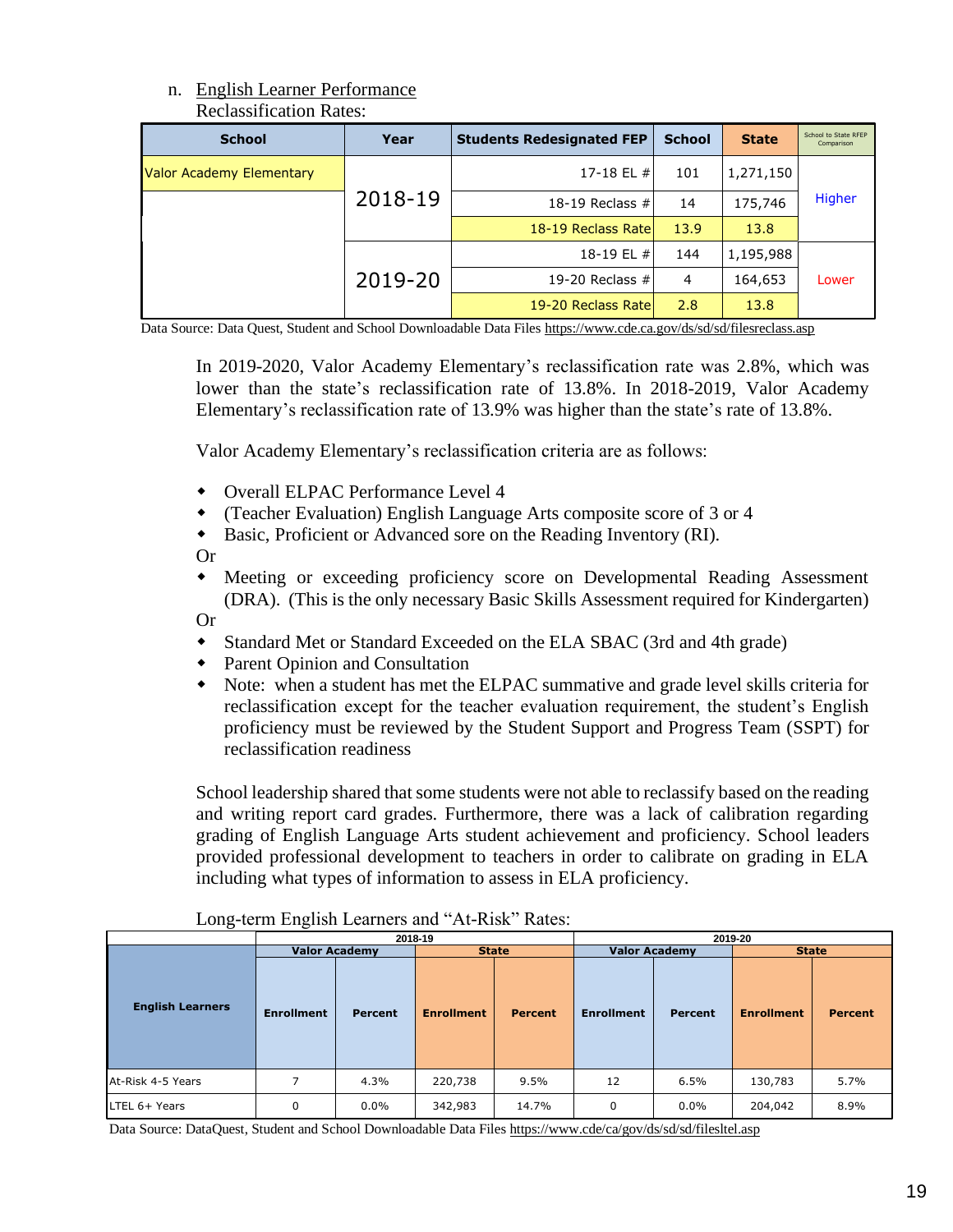In 2019-2020, Valor Academy Elementary had 0.0% Long-term English Learners (LTELs), which was lower than the state's LTEL percentage of 8.9%. In 2018-2019, Valor Academy Elementary's LTEL percentage of 0.0% was lower than the state's 14.7%. In 2019-2020, the charter school had 6.5% "At-Risk" (12 students), which was higher than the state's rate of 5.7%. In 2018-2019, Valor Academy Elementary had 4.3% "At-Risk" (7 students) which was lower than the state at 9.5%.

#### **2.** *Annual Oversight Results*

#### *a. Student Achievement and Educational Performance*

Valor Academy Elementary has earned the ratings of *No Rating* and *Developing* in the category of Student Achievement and Educational Performance on its annual oversight evaluation reports for the last two years.

The school did not receive a rating in 2018 as it did not generate enough state data due to the school's grade level roll out. The school earned the rating of *Developing* in 2019 due to the lower academic performance compared to the Resident Schools Median for schoolwide ELA and Math CAASPP (SBAC) results. The school also had a lower reclassification rate compared to the Resident Schools Median.

|                                                          | 2018-2019 | 2019-2020              |
|----------------------------------------------------------|-----------|------------------------|
| Annual Oversight Evaluation Report Rating in Category of |           |                        |
| <b>Student Achievement and Educational Performance</b>   |           | No Rating   Developing |

\*Note: The annual oversight rating represents the Charter Schools Division staff evaluation of the school's performance as outlined in the Annual Performance-Based Oversight Visit Report on or about the date of the annual oversight visit.

#### b. *Governance*

Valor Academy Elementary's record of performance and related information demonstrate that the school is likely to succeed in the area of governance.

The school has earned the rating of *Accomplished* in the category of Governance on its annual oversight evaluation reports over the past two years and has no unresolved governance issues pending.

|                                              | 2018-2019    | 2019-2020    |
|----------------------------------------------|--------------|--------------|
| Annual Oversight Evaluation Report Rating in |              |              |
| Category of <b>Governance</b>                | Accomplished | Accomplished |

\*Note: The annual oversight rating represents the Charter Schools Division staff evaluation of the school's performance as outlined in the Annual Performance-Based Oversight Visit Report on or about the date of the annual oversight visit.

#### **c.** *Organizational Management, Programs, and Operations*

Valor Academy Elementary's record of performance and related information demonstrate that the school is likely to succeed in the area of Organizational Management, Programs, and Operations.

The school has earned the rating of *Accomplished* in the category of Organizational Management, Programs, and Operations on its annual oversight evaluation reports over the past two years and has no unresolved issues pending.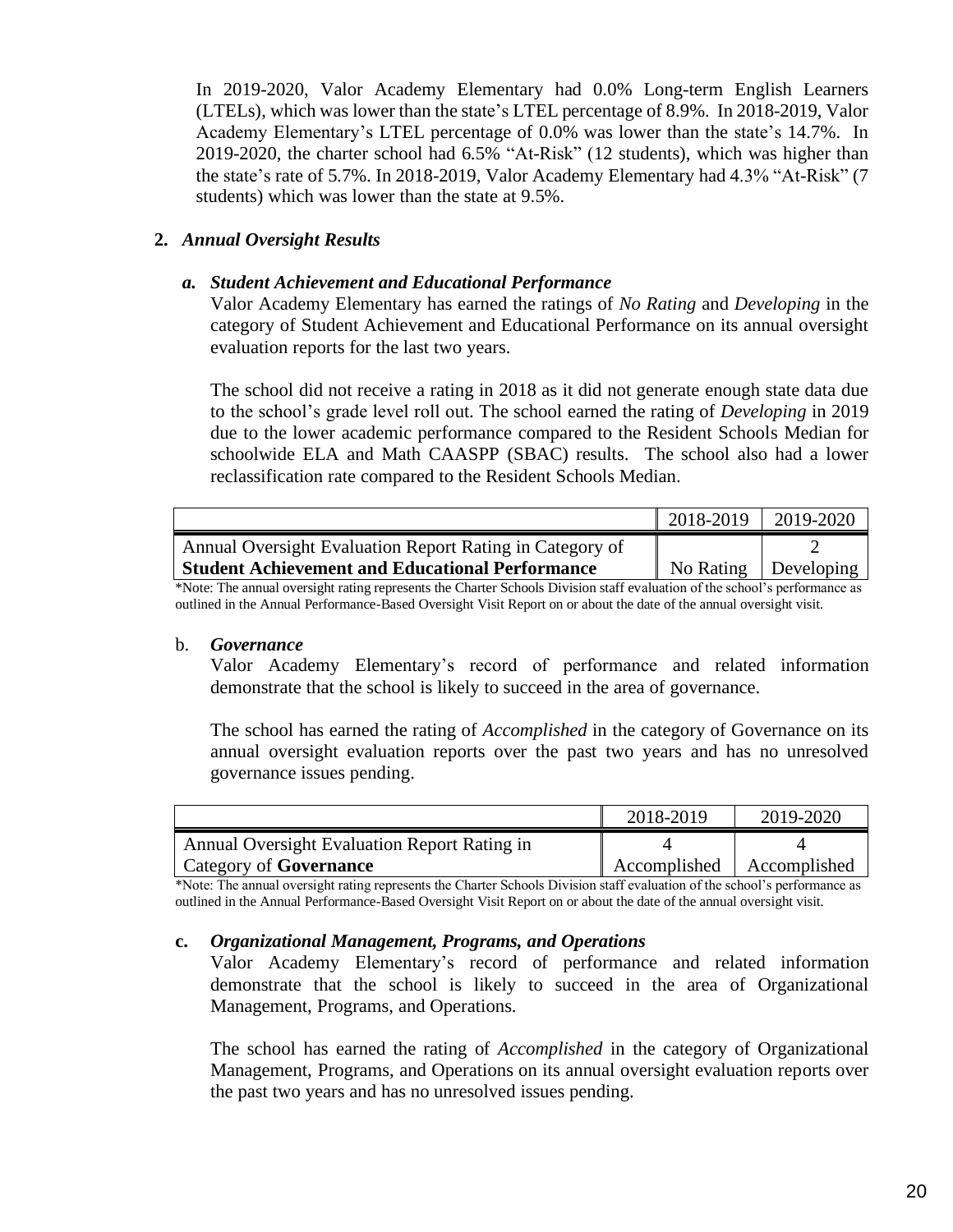|                                                                                        | 2018-2019                   | 2019-2020 |
|----------------------------------------------------------------------------------------|-----------------------------|-----------|
| Annual Oversight Evaluation Report Rating in<br>Category of Organizational Management, |                             |           |
| <b>Programs, and Operations</b>                                                        | Accomplished   Accomplished |           |

\*Note: The annual oversight rating represents the Charter Schools Division staff evaluation of the school's performance as outlined in the Annual Performance-Based Oversight Visit Report on or about the date of the annual oversight visit.

|                  |            |             |         |                                                   |      |                                                | 2019-20 Enrollment by Ethnicity and Subgroup |          |                 |          |        |                      |                                                      |                        |                                             |                                  |                                                                                     |        |
|------------------|------------|-------------|---------|---------------------------------------------------|------|------------------------------------------------|----------------------------------------------|----------|-----------------|----------|--------|----------------------|------------------------------------------------------|------------------------|---------------------------------------------|----------------------------------|-------------------------------------------------------------------------------------|--------|
| School           | Enrollment | Meal<br>F/R | GATE    | ৯<br>۹Ë<br>jipaji<br>Native<br>American<br>Alaska | sian | American<br>African<br>$\circ$<br><b>Black</b> | Learner<br>English                           | Filipino | Youth<br>Foster | Homeless | Latino | Education<br>Vigrant | $\circ$<br>Hawaiian<br>Islander<br>Pacific<br>Native | Reported<br><b>b</b> d | omically<br>Disadvantaged<br>econ<br>Socio- | Disabilities<br>with<br>Students | $\mathbf{v}$<br>e,<br>$\sigma$<br>$\alpha$<br>$\omega$<br>Mor<br>$\circ$<br>$\circ$ | White  |
| Valor<br>Academy | 373        | 76.1%       | 0.0%    | 0.3%                                              | 2.4% | 1.9%                                           | 43.2%                                        | 3.8%     | 0.3%            | 0.5%     | 85.3%  | 0.0%                 | 0.0%                                                 | 0.8%                   | 77.5%                                       | 5.1%                             | 0.8%                                                                                | 4.8%   |
| <b>State</b>     | 6,163,001  | 59.3%       | N/A     | 0.5%                                              | 9.3% | 5.3%                                           | 18.6%                                        | 2.4%     | 0.5%            | 3.2%     | 54.9%  | 0.8%                 | 0.4%                                                 | 0.9%                   | 60.75%                                      | 11.7%                            | 3.95%                                                                               | 22.45% |
| Los<br>Angeles   | 596,937    | 80.3%       | 10.7%%% | 0.2%                                              | 3.6% | 7.7%                                           | 20.0%                                        | 1.9%     | 0.7%            | 1.3%     | 74.1%  | 0.1%                 | 0.2%                                                 | 0.4%                   | 81.5%                                       | 11.4%                            | 1.6%                                                                                | 10.3%  |

#### i. Access and Equity

Data Source: DataQuest, Student and Downloadable Data Fil[e https://www.cde.ca.gov/ds/sd/sd/](https://www.cde.ca.gov/ds/sd/sd/)

#### ii. Special Education

#### **2019-20 Enrollment by Disability**

| School                          | <b>OCT 2019</b><br>Enroll $#$ | Sp Ed  | Sp Ed | % High<br>Enroll $\neq$   Enroll %   Incidence   Incidence | % Low | #AUT   | $\approx$ DB. | $=$ DEAF | # ED  | $=$ EMD | $=$ HOH | $\equiv$ ID | $=$ OHI <sup>*</sup> | $\equiv$ OI | $\equiv$ SLD <sup>*</sup> | $\neq$ SLI <sup>*</sup> | $=$ TBI | $\approx M$ |
|---------------------------------|-------------------------------|--------|-------|------------------------------------------------------------|-------|--------|---------------|----------|-------|---------|---------|-------------|----------------------|-------------|---------------------------|-------------------------|---------|-------------|
| <b>Valor Academy Elementary</b> | 373                           | 19     | 5.1%  | 0.0%                                                       | 42.1% | 5      | ٥             | $\circ$  |       | $\circ$ | ٥       | $\circ$     |                      |             |                           |                         |         |             |
| State                           | 6,163,001 721,198 11.7%       |        |       | N/A                                                        | N/A   | N/A    | N/A           | N/A      | N/A   | N/A     | N/A     | N/A         | N/A                  | N/A         | N/A                       | N/A                     | N/A     | N/A         |
| <b>Los Angeles Unified</b>      | 607,723                       | 84,730 | 13.9% | 69.1%                                                      | 31.0% | 16,067 | 15            | 336      | 1,569 | 5       | 1,431   | 4,271       | 10,828               | 1,970       | 35,116                    | 12,579                  | 102     | 418         |

Data Source: DataQuest, Student and Downloadable Data File<https://www.cde.ca.gov/ds/sd/sd/>

According to 2019 CALPADS Fall 1 Certified Student Profile List Report, Valor Academy Elementary has a 5.1% Special Education enrollment, which is lower than the state's percentage of 11.7%, and lower than the District's percentage of 13.9%. The CSD has conferred with staff in the Division of Special Education, and no concerns have been noted at this time.

iii. Additional Information None

#### **C. Criterion 3: Is the charter school serving all pupils who wish to attend, or does the charter school have substantial fiscal or governance issues? (Ed. Code, § 47607(e).)**

- At the time of renewal, Charter School does not have substantial fiscal or substantial governance factors that would lead to a finding that the Charter School is demonstrably unlikely to successfully implement the program set forth in the renewal petition.
- There is no evidence at the time of renewal that Charter School is not serving all pupils who wish to attend based on data on pupil enrollment patterns.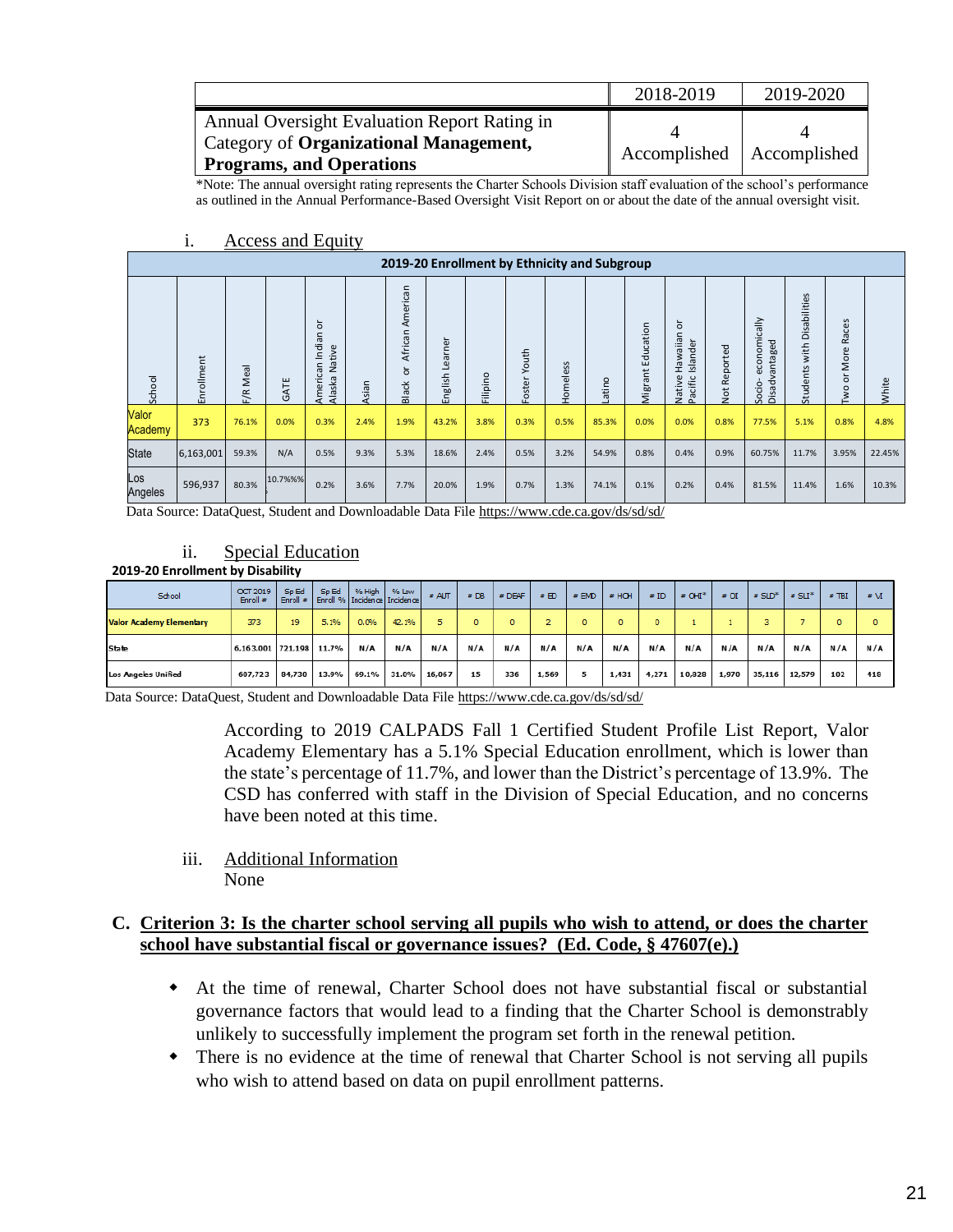*For more information about enrollment or dismissal practices, substantial fiscal issues or substantial governance issues, please see the Access and Equity, Fiscal Operations, and Governance sections, respectively.* 

#### **D. Does the Petition Contain a Declaration of Whether or Not the Charter School Shall Be Deemed the Exclusive Public Employer of the Employees of the Charter School?**  *Yes, the petition contains the required declaration.*

#### *3. Fiscal Operations*

Valor Academy Elementary's record of performance and related information demonstrate that the school is likely to succeed in the area of fiscal operations.

#### a. Summary

Valor Academy Elementary achieved the ratings of *Developing* and *Proficient* in the category of Fiscal Operations on its annual oversight evaluation reports for the last two years.

The school's rating of Developing in 2018-2019 was due to the school's receipt of a Notice to Cure (NTC) due to the school's failure to submit its Fiscal Year 2017-2018 annual independent audit report by the statutory deadline of December 15, 2018. A second NTC was also issued during 2018-2019 due to an audit finding cited in the school's Fiscal Year 2017-2018 independent audit report regarding the school's departure from Generally Accepted Accounting Principles (GAAP) regarding its internal control processes. This issue has been resolved.

During the 2019-2020 oversight visit, the CSD noted that the school's internal controls and processes were generally in place and implemented in practice.

|                                           | 2018-2019  | 2019-2020  |
|-------------------------------------------|------------|------------|
| <b>Annual Oversight Evaluation Report</b> |            |            |
| Rating in Category of Fiscal Operations   | Developing | Proficient |

\*Note: The annual oversight rating represents the Charter Schools Division staff evaluation of the school's performance as outlined in the Annual Performance-Based Oversight Visit Report on or about the date of the annual oversight visit.

#### b. Fiscal Condition

Valor Academy Elementary's fiscal condition is positive and has been upward trending since the 2016-2017 Fiscal Year. According to the 2018-2019 independent audit report, the school had positive net asset \$289,359 and net income of \$70,033. The 2019-2020 Unaudited Actuals Report projected positive net assets and net income.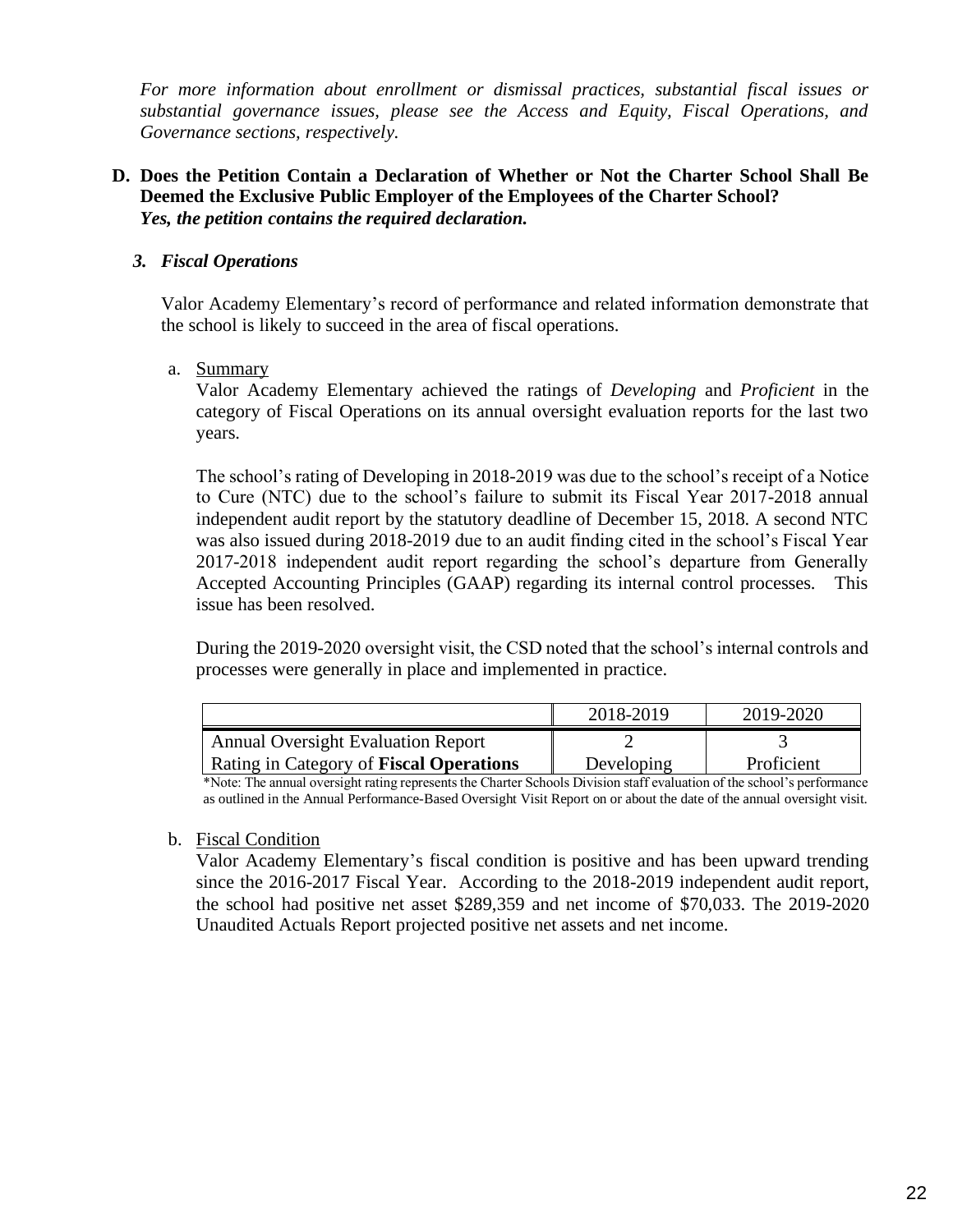|                             | 2015-2016<br>(Audited<br>Actuals) | 2016-2017<br>(Audited<br>Actuals) | 2017-2018<br>(Audited<br>Actuals) | 2018-2019<br>(Audited<br>Actuals) | 2019-2020<br>(Unaudited<br>Actuals) |
|-----------------------------|-----------------------------------|-----------------------------------|-----------------------------------|-----------------------------------|-------------------------------------|
| <b>Net Assets</b>           | \$0                               | \$136,101                         | \$219,326                         | \$289,359                         | \$416,393                           |
| <b>Net</b><br>Income/Loss   | \$0                               | \$24,459                          | \$83,225                          | \$70,033                          | \$127,034                           |
| <b>Transfers</b><br>In/Out  | \$0                               | \$0                               | \$0                               | \$0                               | \$0                                 |
| Prior Year<br>Adjustment(s) | \$0                               | \$0                               | \$0                               | \$0                               | \$0                                 |

According to Bright Star Schools' independent audit report for the Fiscal Year ended June 30, 2019, Bright Star School's fiscal condition is strong. Bright Star Schools and its charter schools reported positive net assets of \$12,207,557 and net income of \$2,399,188. Bright Star Schools, without its charter schools, reported positive net assets of \$910,550 and net income of \$910,550.

During 2019-2020, Valor Academy Elementary paid annual management fees, which amounted to 12% of the school's revenue to Business Office Team (BOT). According to the Intracompany Management Service Guidelines between the BOT and the schools, schools will pay fees to the BOT for support services. This support includes information technology, professional development, technical assistance, educational curricula, instructional models, and classroom structures. Additionally, for new Bright Star schools, the services provided include student recruitment, master program planning, ordering textbooks and supplies, human resources, special education programs, procurements for outsourced vendors, legal counsel, liability, property, and professional insurance policies, and other back office and related services as needed. These fees are calculated based on the revenue of each Bright Star school, in accordance with the provisions of California Education Code Sections 47632(a) and 47632(b).

- c. 2018-2019 Independent Audit Report Audit Opinion: Unmodified Material Weaknesses: None Reported Deficiencies/Findings: None Reported Going Concern: None Reported
- d. Other Significant Fiscal Information

Per Bright Star Schools, the charter operator, secured a loan for its charter schools through the U.S. Small Business Administration's (SBA) Payment Protection Program (PPP). Bright Star Schools stated that the charter operator submitted its PPP loan application on April 6, 2020 (seeking to borrow \$5,846,300). The CSD was advised that Bright Star Schools' governing board voted to pursue the PPP loan on April 6, 2020, and, on April 26, 2020, Bright Star Schools received PPP loan proceeds in the amount of \$5,846,300. Bright Star Schools stated that its PPP loan proceeds would support allowable expenditures (including payroll) and are currently recorded as a loan on the school's books. Staff will continue to request information from the school as to its uses of its PPP funds and any reports sent to the federal government as part of ongoing oversight.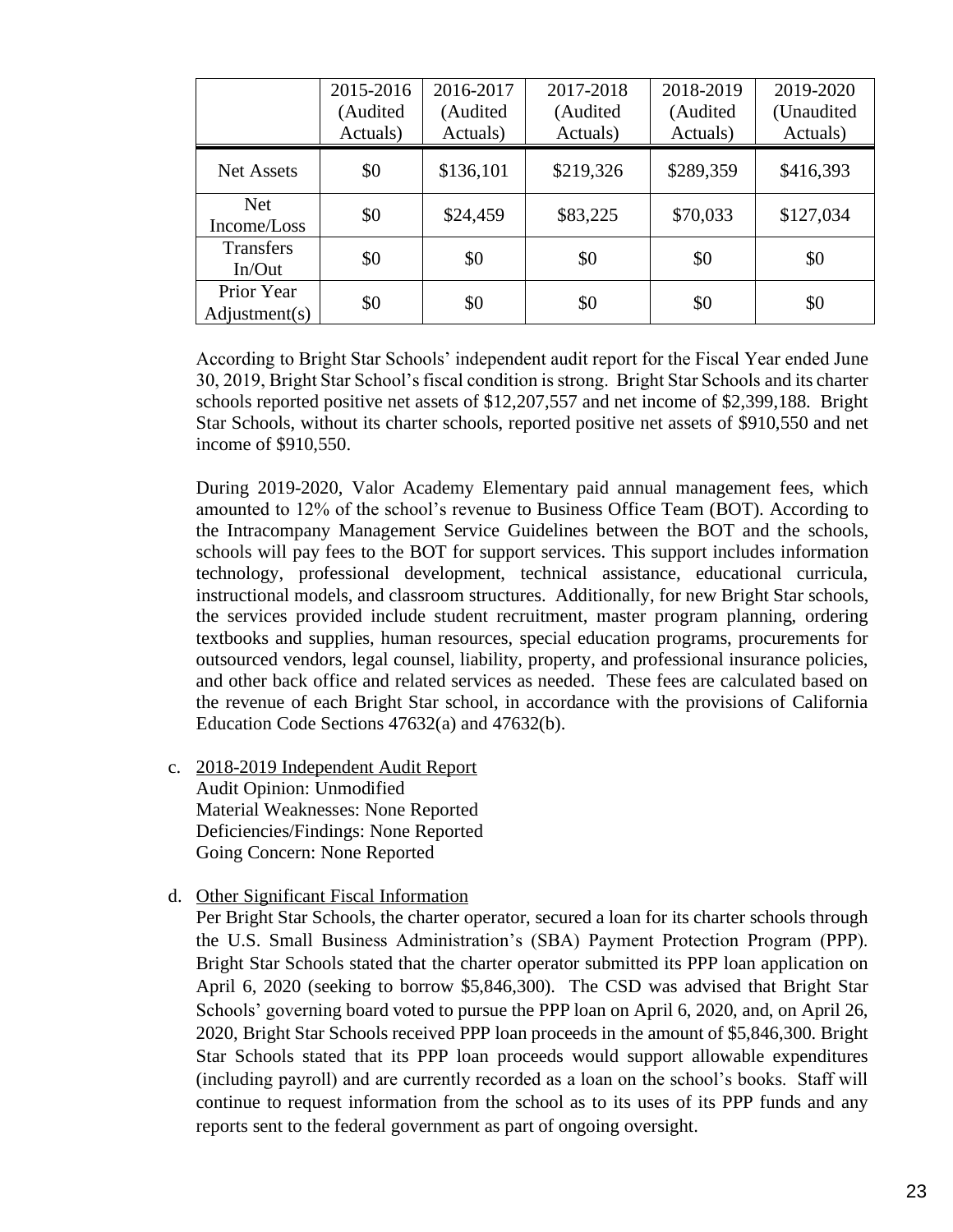## **ATTACHMENT B** ATTACHMENT B

## Valor Academy Elementary **Valor Academy Elementary**

## Academic Performance - English Language Arts **Academic Performance - English Language Arts**

This report shows the performance levels for a single state indicator, English Language Arts and inclusions the state of the state individual compare the performance levels for a single state individual of the state includ possible levels, which are data for each indicator. An asterisk (\*) shows that the student group has fewer than 11 students and is not reported for privacy reasons. The performance level (color) is not included when there This report shows for a single state indicator, English Language Arts, for all student groups. It also shows how the current year (status) compares to prior years (change) for each state indicator. Status and change each h students in any year used to calculate status and change. An "--" means that data is not currently available.

Source: Data collected by the California Department of Education (CDE) through the California Public Advisorman Data System (CALPADS), California School Dashboard, and testing vendor, Aggregate data files are<br>provided by t provided by the CDE - Data Reporting Office at http://www.cde.ca.gov/ds/sd/sllesenr.asp and California School Dashboard System of Support https://www.cde.ca.gov/ta/ac/cm/. Please note: There may be slight differences with some of the information in this report and with what is displayed in Dataquest and CA Dashboard due to changes in file modifications such as Date Modified, Date Posted, other data updates by the testing vendore in dud Source: Data collected by the California Department of Education of Education (CDE) through the Californial Nupil Achievem to Data System (CALPADS), California School Dashboard, and testing vendor. Aggregate data files are *CALPADS.* 

|                |           |          |                          |                                        |                                      |                 |                                  |        | (ELA Grades) Academic Indicator - CA School Dashboard Indicator |                                 |                  |              |                                   |                                      |            |                                  |        |              |                                 |                  |                     |                                      |
|----------------|-----------|----------|--------------------------|----------------------------------------|--------------------------------------|-----------------|----------------------------------|--------|-----------------------------------------------------------------|---------------------------------|------------------|--------------|-----------------------------------|--------------------------------------|------------|----------------------------------|--------|--------------|---------------------------------|------------------|---------------------|--------------------------------------|
| $\overline{a}$ | 60        | Loc Code | School                   | Subgroup                               | Number of<br>Students with<br>Scores | 2018 Color      | School<br>2018<br>Average<br>DFS | Change | Change Level                                                    | Average<br>State<br>2018<br>DFS | Change           | Change Level | School to State<br>DFS Comparison | Number of<br>Students with<br>Scores | 2019 Color | School<br>2019<br>Average<br>DFS | Change | Change Level | State<br>2019<br>Average<br>DFS |                  | Change Change Level | School to State<br>DFS<br>Comparison |
| Š              | $\bullet$ | 7580     | Valor Academy Elementary | All Students                           | 24                                   | <b>No Color</b> | $-26.1$                          | 11.5   | Increased                                                       | $-6.0$                          | 2.2              | Maintained   | ŧ                                 | 30                                   | No Color   | $-61.9$                          |        | No Data      | $-2.5$                          | 3.7              | <b>Increased</b>    | Lower                                |
|                |           |          |                          | American Indian or<br>Alaska Native    | $\circ$                              | t               | t                                | t      | t                                                               | $-36.8$                         | 2.3              | Maintained   | t                                 | ÷                                    | No Color   | t                                | ł      | No Data      | $-34.1$                         | $\overline{2.1}$ | Maintained          | t                                    |
|                |           |          |                          | Asian                                  | $\circ$                              | t               | t                                | t      | t                                                               | 62.4                            | 2.0              | Maintained   | t                                 | $\circ$                              | t          | t                                | t      | t            | 64.8                            | $3.1\,$          | Increased           | t                                    |
|                |           |          |                          | Black or African<br>American           | $\circ$                              | t               | t                                | t      | t                                                               | $-51.8$                         | $\ddot{\circ}$   | Maintained   | t                                 | ÷                                    | No Color   | t                                |        | No Data      | $-47.6$                         | 3.7              | Increased           | t                                    |
|                |           |          |                          | English Learner                        | $\circ$                              | ł               | ł                                | ł      | t                                                               | $-47.1$                         | 3.3              | Increased    | ł                                 | $\frac{8}{1}$                        | No Color   | $-72.6$                          | t      | No Data      | $-45.1$                         | $\overline{3}$ . | Increased           | ł                                    |
|                |           |          |                          | Filipino                               | $\circ$                              | t               | t                                | t      | t                                                               | 44.0                            | 2.7              | Maintained   | t                                 | ÷                                    | No Color   | t                                | t      | No Data      | 46.7                            | 3.6              | Increased           | ł                                    |
|                |           |          |                          | Foster Youth                           | $\circ$                              | ł,              | ł,                               | t      | ł,                                                              | $-79.2$                         | 1.4              | Maintained   | ţ.                                | $\circ$                              | ţ.         | ţ.                               | ł,     | ţ.           | $-71.9$                         | 5.7              | Increased           | ţ.                                   |
|                |           |          |                          | Homeless                               | $\circ$                              | t               | t                                | t      | t                                                               | $-51.0$                         | $3.\overline{3}$ | Increased    | t                                 | $\circ$                              | t          | t                                | t      | t            | $-46.7$                         | 3.8              | Increased           | t                                    |
|                |           |          |                          | Latino                                 | $\circ$                              | ł,              | ł,                               | t      | t                                                               | $-31.3$                         | 3.2              | Increased    | ţ.                                | 26                                   | No Color   | $-72.2$                          | ţ.     | No Data      | $-26.6$                         | 4.5              | Increased           | ł,                                   |
|                |           |          |                          | Native Hawaiian or<br>Pacific Islander | $\circ$                              | t               | ł                                | t      | ł                                                               | $-21.3$                         | $\overline{0}$   | Maintained   | t                                 | $\circ$                              | ł          | t                                | t      | t            | $-19.5$                         | 1.8              | Maintained          | ł                                    |
|                |           |          |                          | Socioeconomically<br>Disadvantaged     | $\circ$                              | ł,              | ł,                               | t      | t                                                               | $-34.7$                         | 4.0              | Increased    | ţ.                                | 8                                    | No Color   | $-61.9$                          | ł,     | No Data      | $-30.1$                         | 4.4              | Increased           | Lower                                |
|                |           |          |                          | Students with<br>Disabilities          | $\circ$                              | ł,              | ł,                               | t      | t                                                               | $-95.5$                         | $\overline{2.1}$ | Maintained   | t                                 | in,                                  | No Color   | t                                | t      | No Data      | -88.1                           | 7.8              | Increased           | t                                    |
|                |           |          |                          | Two or More Races                      | $\circ$                              | t               | t                                | t      | t                                                               | 28.6                            | 2.3              | Maintained   | t                                 | $\circ$                              | t          | t                                | ť      | t            | 30.3                            | 2.0              | Maintained          | t                                    |
|                |           |          |                          | White                                  | $\circ$                              | ł,              | ł,                               | ł,     | ł,                                                              | 27.7                            | 0.8              | Maintained   | ţ                                 |                                      | No Color   | ţ                                |        | No Data      | 30.7                            | 3.4              | Increased           | ţ                                    |

Participation Rate Report below displays the percent of students tested by content area. The Every Student Succeeds Act requires districts and schook to test at least 95 percent of all students and student groups in Englis Participation Releve the percent of students tested by contrent lessed is and all student Succeeds Act requires disticts and schools to test at least 95 percent of all students and groups in English language arts and mathe also requires states to factor the participation rate into the Academic Indicator. If a district, school, or student group does not meet the 9% participation rate target, the Distance from Standard (DFS) value for the Acad

|                                    |              |                                     |       |                                 |                 |          | English Language Arts Indicator Participation Rate By Group |          |        |                               |                                    |                            |                      |       |
|------------------------------------|--------------|-------------------------------------|-------|---------------------------------|-----------------|----------|-------------------------------------------------------------|----------|--------|-------------------------------|------------------------------------|----------------------------|----------------------|-------|
|                                    | All Students | American Indian or<br>Alaska Native | Asian | African<br>American<br>Black or | English Learner | Filipino | Foster Youth                                                | Homeless | Latino | Hawaiian or<br>Pacific Island | Socioeconomically<br>Disadvantaged | Students with Disabilities | Two or More<br>Races | White |
| Percent of students tested in 2018 |              | i                                   | ł     | ì                               | ĵ               | ł        | ì                                                           | ł        | ł      | ł                             | ì                                  | ì                          | ì                    | ł     |
| Participation Rate Met 2018        | i            | i                                   | ì     | ì                               | ł               | ł        | ì                                                           | ł        | ì      | ì                             | ł                                  | ì                          | ł                    | ì     |
| Percent of students tested in 2019 | 100%         | 100%                                | ł     | 100%                            | 100%            | 100%     | ì                                                           | ł        | 100%   | ł                             | 100%                               | 100%                       | ł                    | 100%  |
| Participation Rate Met 2019        | Yes          | Yes                                 | ì     | Yes                             | Yes             | Yes      | ĵ                                                           | l        | Yes    | ì                             | Yes                                | Yes                        | ł                    | Yes   |

\* Note: An asterisk (\*) indicates that the student group consists of less than 11 students, the minimum size for reporting. \* Note: An asterisk (\*) indicates that the student group consists of less than 11 students, the minimum size for reporting.

\*\* Whole number rounding is used for the participation rate. \*\* Whole number rounding is used for the participation rate.

Data Sources: California School Dashboard Research data files 2019 revised on 04/09/2020 and 2018 revised on 03/11/2019 https://www.cde.ca.gov/ta/ac/cm/ Data Sources: California School Dashboard Research data files 2019 revised on 04/09/2020 and 2018 revised on 03/11/2019 https://www.cde.ca.gov/ta/ac/cm/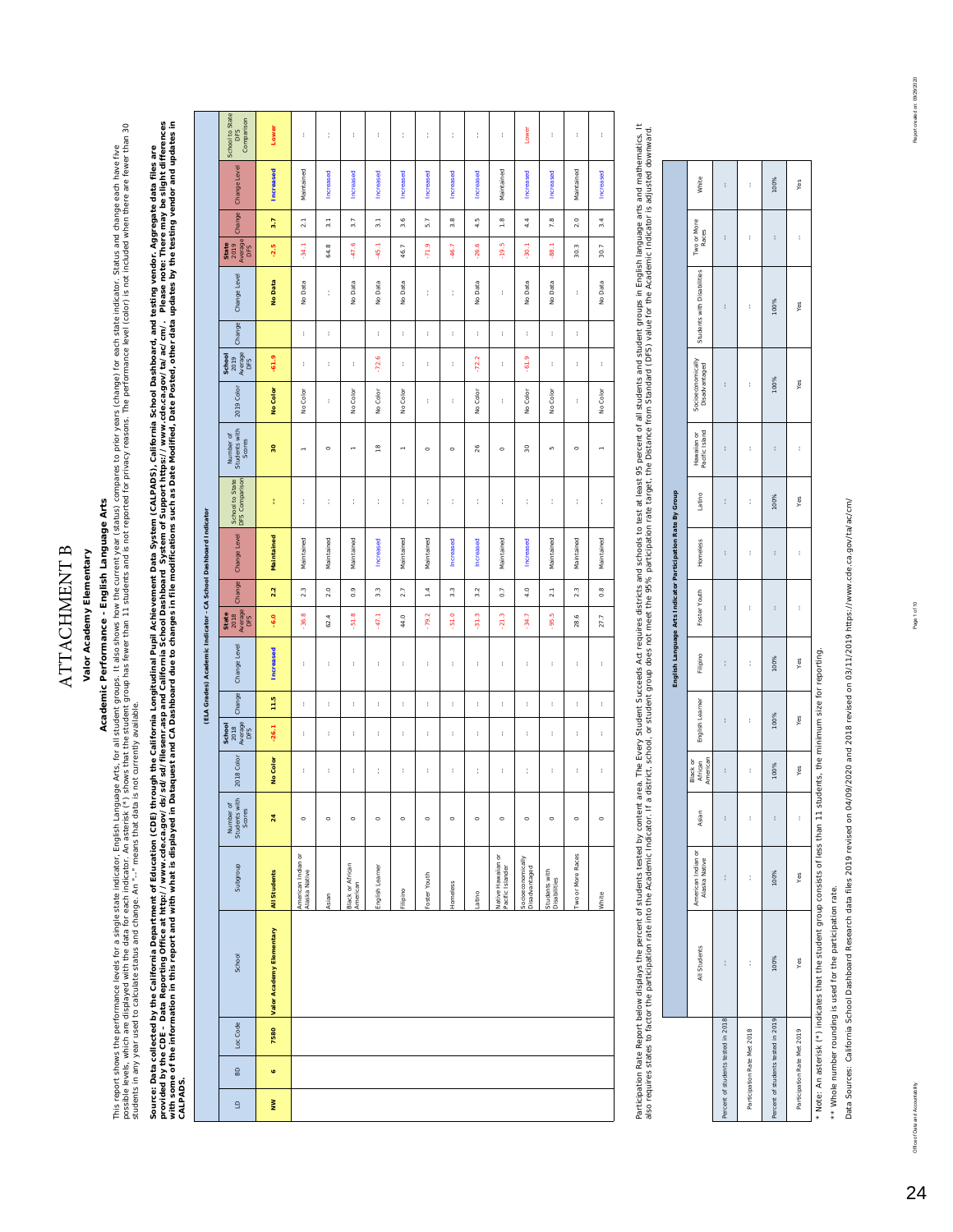## Academic Performance - Math **Academic Performance - Math**

which are displayed with the data for each indicator. An asterisk (\*) shows that the student group has fewer than 11 students and is not reported for privacy reasons. The performance level (color) is not included when ther This report shows the performance levels for a single state indetainder. Mathematics, for allow the our frequent year (status) compares to prior years (change) for each radicator. Status and change each have five possible This report shows the performance levels for a single state indicator, Mathematics, for all student groups. It also shows the current year (status) compares to prior years (change) for each either indicator. Status and cha used to calculate status and change. An "--" means that data is not currently available.

Source: Data collected by the California Department of Education (CDE) through the California Longitudinal Pupil Achievement Data System (CALPADS), California School Dashboard, and testing vendor. Aggregate data files are by the CDE – Data Reporting Office at http://www.cde.ca.gov/ds/scl/subsenr.asp and California School Dashboard System of Support https://www.cde.ca.gov/ta/ac/cm/. Please note: There may be slight differences with some of Source: Data collected by the California Department of Education (CDE) through the California Longitudinal Pupil Achievement Data System (CALPADS), California School Dashboard, and testing vendor. Aggregate data files are the information in this report and with what is displayed in Dataquest and CA Dashoard due to changes in file modifications such as Date Modified, Date Posted, other data updates by the testing vendor and updates in CALPAD

|                                                                  | School to State<br>DFS Comparison           | Lower                    | t                                   | t          | t                            | t               | ţ.         | t             | t             | t              | t                                      | Higher                             | ţ.                            | t                 | t              |
|------------------------------------------------------------------|---------------------------------------------|--------------------------|-------------------------------------|------------|------------------------------|-----------------|------------|---------------|---------------|----------------|----------------------------------------|------------------------------------|-------------------------------|-------------------|----------------|
|                                                                  |                                             |                          |                                     |            |                              |                 |            |               |               |                |                                        |                                    |                               |                   |                |
|                                                                  | Change Level                                | Maintained               | Maintained                          | Increased  | Maintained                   | Maintained      | Increased  | Increased     | Maintained    | Increased      | Maintained                             | Increased                          | Increased                     | Maintained        | Maintained     |
|                                                                  | Change                                      | 2.9                      | 2.8                                 | 3.9        | 2.8                          | 2.2             | 5.6        | $\frac{1}{5}$ | 2.9           | 3.4            | 2.1                                    | 3.4                                | 6.6                           | 0.9               | 2.7            |
|                                                                  | Average<br>State<br>2019<br>DFS             | $-33.5$                  | -69.6                               | 59.8       | -87.9                        | $-68.6$         | 18.0       | $-107.2$      | 77.7          | $-62.2$        | $-49.8$                                | $-63.7$                            | $-119.4$                      | 2.5               | $\frac{4}{1}$  |
|                                                                  | Change Level                                | No Data                  | No Data                             | ł,         | No Data                      | No Data         | No Data    | t             | ł,            | No Data        | ł,                                     | No Data                            | No Data                       | ł                 | No Data        |
|                                                                  | Change                                      | ŧ                        | ł                                   | t          | ť                            | t               | ł,         | t             | t             | t              | t                                      | t                                  | t                             | ł                 | t              |
|                                                                  | 2019<br>Average<br>DFS<br>School            | $-57.6$                  | t                                   | t          | t                            | $-66.3$         | ł,         | t             | t             | $-67.5$        | ł,                                     | -57.6                              | ł,                            | ł                 | t              |
|                                                                  | 2019 Color                                  | No Color                 | No Color                            | t          | No Color                     | No Color        | No Color   | t             | t             | No Color       | ł,                                     | No Color                           | No Color                      | ł                 | No Color       |
|                                                                  | Number of<br>Students with<br>Scores        | 30                       | $\overline{a}$                      | $\circ$    | $\overline{a}$               | $\frac{8}{1}$   | $\equiv$   | $\circ$       | $\circ$       | 26             | $\circ$                                | g                                  | io,                           | $\circ$           | $\overline{ }$ |
|                                                                  | School to State<br>DFS Comparison           | ł                        | t                                   | t          | t                            | t               | ţ.         | t             | t             | t              | t                                      | t                                  | ţ.                            | t                 | t              |
| (Math Grades) Academic Indicator - CA School Dashboard Indicator | Change Level                                | Maintained               | Maintained                          | Maintained | Maintained                   | Maintained      | Maintained | Maintained    | Maintained    | Maintained     | Maintained                             | Maintained                         | Maintained                    | Maintained        | Maintained     |
|                                                                  | Change                                      | 1.3                      | 5                                   | 2.4        | 0.2                          | $\frac{5}{1}$   | 2.8        | $\frac{5}{9}$ | $\frac{5}{1}$ | $\frac{7}{11}$ | $\overline{Q}$                         | 2.3                                | 0.8                           | $\frac{9}{1}$     | 0.6            |
|                                                                  | State<br>2018<br>Average<br>DFS             | $-36.4$                  | $-73.0$                             | 56.7       | $-91.5$                      | $-69.9$         | 13.1       | $-114.0$      | $-81.0$       | $-65.8$        | $-52.0$                                | $-67.4$                            | $-125.3$                      | $\ddot{ }$ .      | $\frac{0}{7}$  |
|                                                                  | Change Level                                | Maintained               | ł                                   | t          | t                            | t               | t          | t             | t             | ł              | t                                      | ł                                  | t                             | ł                 | t              |
|                                                                  | Change                                      | 2.9                      | ţ.                                  | t          | ţ.                           | t               | t          | t             | t             | ł              | t                                      | ł                                  | ţ.                            | t                 | t              |
|                                                                  | Average<br>DFS<br>School<br>2018            | $-22.0$                  | t                                   | t          | t                            | t               | ţ.         | t             | t             | t              | t                                      | t                                  | ţ.                            | t                 | ţ.             |
|                                                                  | 2018 Color                                  | No Color                 | ł                                   | t          | ł                            | t               | t          | t             | t             | t              | t                                      | t                                  | t                             | ł                 | t              |
|                                                                  | Number of<br>Students with<br><b>Scores</b> | 24                       | $\circ$                             | $\circ$    | $\circ$                      | $\circ$         | $\circ$    | $\circ$       | $\circ$       | $\circ$        | $\circ$                                | $\circ$                            | $\circ$                       | $\circ$           | $\circ$        |
|                                                                  | Subgroup                                    | All Students             | American Indian or<br>Alaska Native | Asian      | Black or African<br>American | English Learner | Filipino   | Foster Youth  | Homeless      | Latino         | Native Hawaiian or<br>Pacific Islander | Socioeconomically<br>Disadvantaged | Students with<br>Disabilities | Two or More Races | White          |
|                                                                  | School                                      | Valor Academy Elementary |                                     |            |                              |                 |            |               |               |                |                                        |                                    |                               |                   |                |
|                                                                  | Loc Code                                    | 7580                     |                                     |            |                              |                 |            |               |               |                |                                        |                                    |                               |                   |                |
|                                                                  | $\overline{a}$                              | $\bullet$                |                                     |            |                              |                 |            |               |               |                |                                        |                                    |                               |                   |                |
|                                                                  |                                             |                          |                                     |            |                              |                 |            |               |               |                |                                        |                                    |                               |                   |                |
|                                                                  | $\trianglelefteq$                           | Š                        |                                     |            |                              |                 |            |               |               |                |                                        |                                    |                               |                   |                |

Participation Rate Report below displays the percent of students tested by content area. The Every Student Succeeds Act requires districts and schools to lest of als the Suce from Standard (DFS) value for the Academic Indi Participation Rate below displays the percent of student steed by content area. The Every Student area. The Every Student Succeeds Act requires displays in English language ands and mathematics. It also requires states to factor the partition rate into the Academic Indicator. If a distict, school, or student group does not meet the 95% participation rate target, the Distance from Standard (DFS) value for the Academic Indi

┓ Τ  $\sim 10$ Т  $\sim$ ٦

|                                    |              |                                     |                      |                                 |                 |          | Mathematics Indicator Participation Rate By Group |          |        |                               |                                    |                                                 |   |       |
|------------------------------------|--------------|-------------------------------------|----------------------|---------------------------------|-----------------|----------|---------------------------------------------------|----------|--------|-------------------------------|------------------------------------|-------------------------------------------------|---|-------|
|                                    | All Students | American Indian or<br>Alaska Native | Asian                | African<br>American<br>Black or | English Learner | Filipino | Foster Youth                                      | Homeless | Latino | Pacific Island<br>Hawailan or | Socioeconomically<br>Disadvantaged | Students with Disabilities Two or More<br>Races |   | White |
| Percent of students tested in 2018 | i            | ì                                   | $\ddot{\phantom{0}}$ | ł                               | í               | í        | ł                                                 | l        | í      | ł                             | ł                                  | i                                               | ł | í     |
| Participation Rate Met 2018        | ì            | ì                                   | ĵ                    | ì                               | ì               | ĵ        | ì                                                 | ł        | ĵ      | ł                             | ì                                  | ì                                               | ł | ì     |
| Percent of students tested in 2019 | 100%         | 100%                                | ì                    | 100%                            | 100%            | 100%     | ł                                                 | í        | 100%   | $\ddot{\phantom{0}}$          | 100%                               | 100%                                            | ł | 100%  |
| Participation Rate Met 2019        | Yes          | Yes                                 | ĵ                    | Yes                             | Yes             | Yes      | ì                                                 | ĵ        | Yes    | ł                             | Yes                                | Yes                                             | ł | Yes   |

Note: An asterisk (\*) indicates that the student group consists of less than 11 students, the minimum size for reporting. \* Note: An asterisk (\*) indicates that the student group consists of less than 11 students, the minimum size for reporting.

\*\* Whole number rounding is used for the participation rate. \*\* Whole number rounding is used for the participation rate.

Data Sources: California School Dashboard Research data files 2019 revised on 04/09/2020 and 2018 revised on 03/11/2019 https://www.cde.ca.gov/ta/ac/cm/ Data Sources: California School Dashboard Research data files 2019 revised on 04/09/2020 and 2018 revised on 03/11/2019 https://www.cde.ca.gov/ta/ac/cm/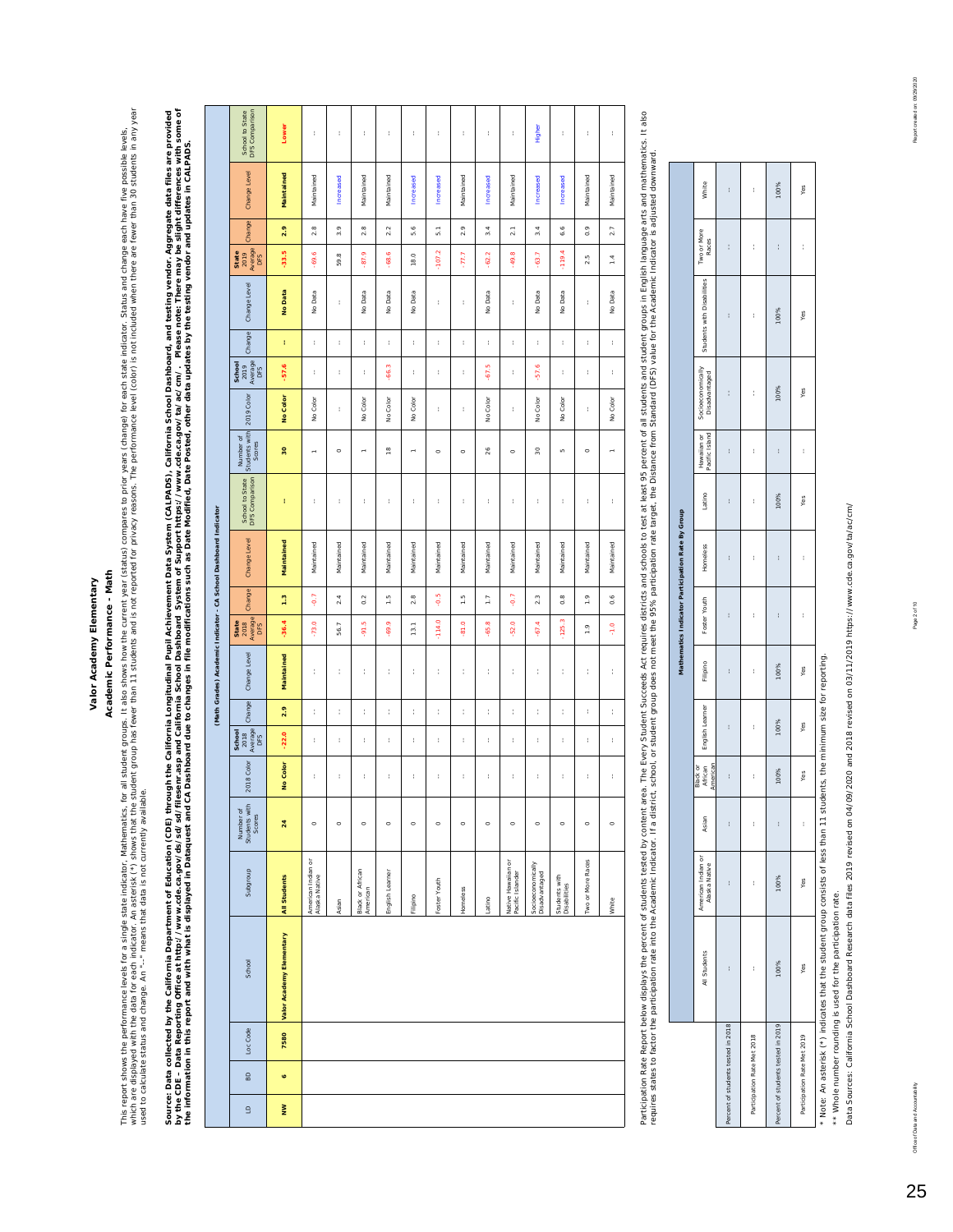## **English Learner Progress Indicator**

**English** and the percentage of current EL students making progress towards Englis**h Learner Progress I ndicator**<br>levels. The 4 ELPAC levels were divided into 6 ELPI levels to determine the Eugency of malitation the state This Reports shows the percentage of current EL students making progress towards English language progress towards and the ELPAC exam to measure progress towards English language proficiency. The ELPAC has 4 evels. The 4 ELPAC levels were divided into 6 ELPI levels to determine whether ELs made progress toward English Learner Progress with the transition to a new assessment, the 2018 Dashboard is unable to report a performance level (color) for this measure. However, the percent of students performing at each level on the new assessment is reported.

Source: Data collected by the California Department of Education (CDE) through the California Dupliudinal Pupil Achievement Data System (CALPADS), California School Dashboard, and testing vendor. Aggregate data files<br>are p *are provided by the CDE – Data Reporting Office at http://www.cde.ca.gov/ds/sd/sd/filesenr.asp and California School Dashboard System of Support https://www.cde.ca.gov/ta/ac/cm/. Please note: There may be slight*  Source: Data collected by the California Department of Education (CDE) through the California Longitudinal Pupil Achievement Data System (CALPADS), California School Dashboard, and testing vendor. Aggregate data files differences with some of the information in this report and with what is displayed in Dataquest and CA Dashboard due to changes in file modifications such as Date Modified, Date Posted other data updates by the testing *vendor and updates in CALPADS.* 

| 2019 State                                                         | Performance Level                                                                      | Medium                                        |
|--------------------------------------------------------------------|----------------------------------------------------------------------------------------|-----------------------------------------------|
|                                                                    | making progress<br>English Learners<br>towards English<br>Percentage of<br>proficiency | 48.3                                          |
|                                                                    | Performance Level                                                                      | Very Low                                      |
| 2019 School                                                        | making progress<br>towards English<br>Percentage of<br>English Learners<br>proficiency | 21.6%                                         |
|                                                                    |                                                                                        | No Color                                      |
|                                                                    |                                                                                        | 74                                            |
| 2018 State                                                         | Performance Level Number of English 2019 Color                                         |                                               |
| English Learner Progress Indicator - CA School Dashboard Indicator | making progress<br>towards English<br>English Learners<br>Percentage of<br>proficiency |                                               |
|                                                                    | Performance Level                                                                      |                                               |
| 2018 School                                                        | making progress<br>towards English<br>English Learners<br>Percentage of<br>proficiency |                                               |
|                                                                    | 2018 Color                                                                             |                                               |
|                                                                    | Jumber of English<br>Learner Students                                                  | 88                                            |
|                                                                    | dno.foqne                                                                              |                                               |
|                                                                    | School                                                                                 | 7580 Valor Academy Elementary English Learner |
|                                                                    | Loc Code                                                                               |                                               |
|                                                                    | 9                                                                                      | o                                             |
|                                                                    | $\overline{a}$                                                                         | Š                                             |

lwoe: LEAs and schools that did not test at least 95 percent of their English learner population on the English Language Proficiency Assessments for California (ELPAC) are assigned a "Low" Status, unless they have a "Very overall PL on ELPAC SA in both prior and current years is 11 thru 29 (Status rate and level are reported but are not used for accountability) '30 and Up'=At least 30 EL students have an overall PL on ELPAC SA in both prior Note: LEAs and schools that did not test at least 95 percent of their English learner population on the English Language Proficiency Assessments for California (ELPAC) are assigned a "Low" Status, unless they have a "Very **Low" Status. Number of English Learners: '0 to 10'=Fewer than 11 EL students have an overall PL on ELPAC SA in both prior and current years (Status rate and level are suppressed) '11 to 29'=Number of EL students with current years (status rate and level are reported and will be used for accountability)** 

**Student English Language Acquisition Results**

Student English Language Acquisition Results

|                                    | ELPAC Participation Rate |
|------------------------------------|--------------------------|
| Percent of students tested in 2018 | $\frac{4}{2}$            |
| Participation Rate Met 2018        | N/A                      |
| Percent of students tested in 2019 | 100%                     |
| Participation Rate Met 2019        | Yes                      |

|                                                   |       |       | The percentage of current EL students who progressed at least one ELPI level, maintained ELPI lewers CIPI levels (i.e., levels 1, 2L, 2H, 3L, or 3H), or decreased at least one ELPI Level. |       |              |
|---------------------------------------------------|-------|-------|---------------------------------------------------------------------------------------------------------------------------------------------------------------------------------------------|-------|--------------|
| 2018 Student English Language Acquisition Results |       |       | 2019 Student English Language Acquisition Results                                                                                                                                           |       |              |
| Valor Academy Elementary                          |       | State | Valor Academy Elementary                                                                                                                                                                    |       | <b>State</b> |
| Level 4 - Well Developed                          | 46.6% | 30.6% | ELs Who Progressed at Least One ELPI Level                                                                                                                                                  | 20.2% | 42.99        |
| Level 3 - Moderately Developed                    | 43.2% | 34.6% | ELS Who Maintained ELPI Level 4                                                                                                                                                             | 1.3%  | 5.3%         |
| Level 2 - Somewhat Developed                      | 8.0%  | 20.2% | ELs Who Maintained ELPI Level 1, 2L, 2H, 3L, 3H                                                                                                                                             | 37.8% | 31.59        |
| Level 1 - Beginning Stage                         | 2.3%  | 14.6% | ELS Who Decreased at Least One ELPI Level                                                                                                                                                   | 40.5% | 20.19        |
|                                                   |       |       |                                                                                                                                                                                             |       |              |

42.9%

State

5.3%

31.5%

20.1%

Data Sources: California School Dashboard Research data files 2019 revised on 04/09/2020 and 2018 revised on 03/11/2019 https://www.cde.ca.gov/talac/cm/ Data Sources: California School Dashboard Research data files 2019 revised on 04/09/2020 and 2018 revised on 03/11/2019 https://www.cde.ca.gov/ta/ac/cm/

26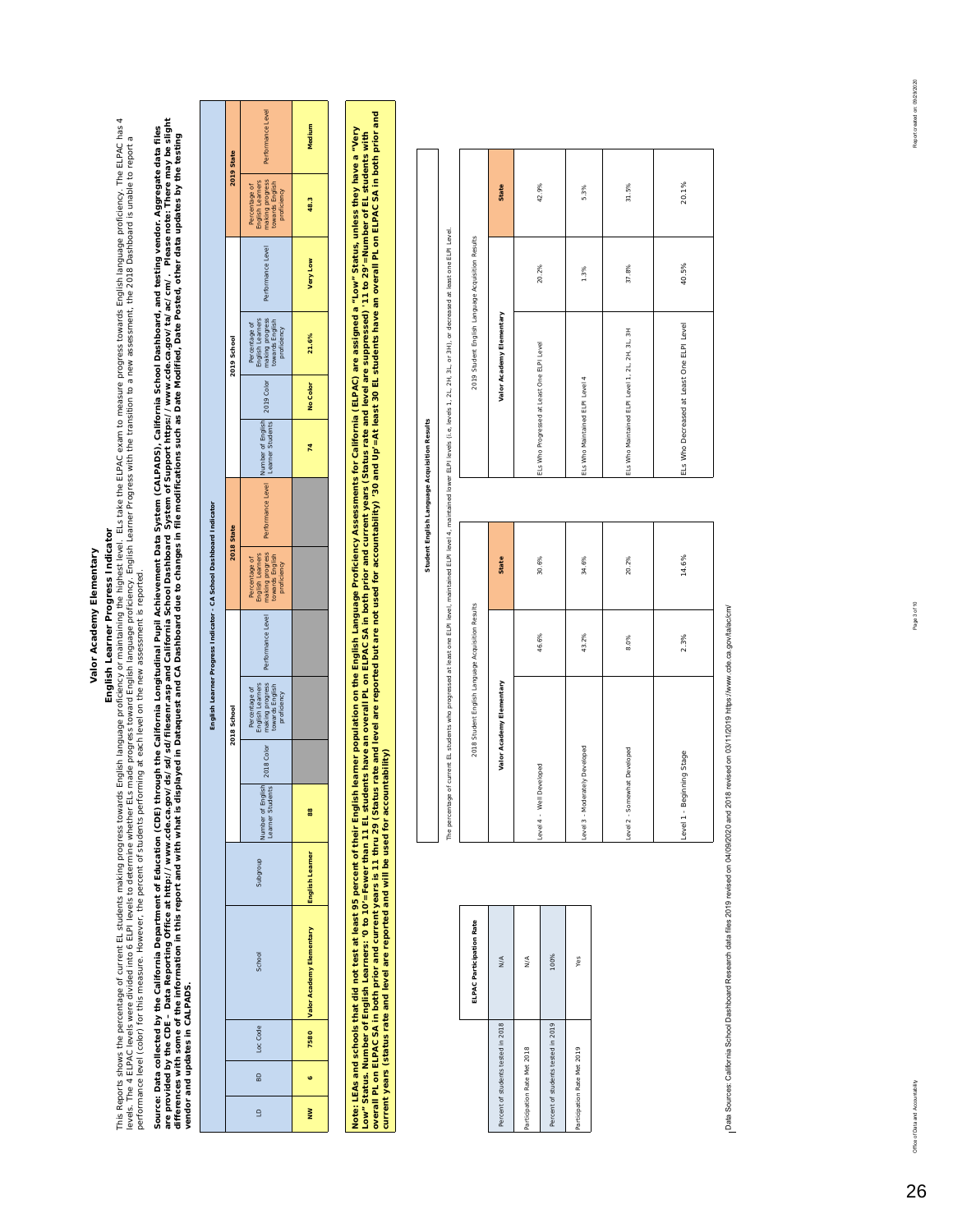### **Chronic Absenteeism Chronic Absenteeism**

This report displays the percentage of students in Khodergarten through grade is awn a end as the instructional days they were enrolled. Color: 1 = Red, 2 = Vellow, 4 = Green, 5 = Blue, 0 = No Color. Change Level: 5 = Decl This report displays the parten through grade 8 who are absent 10 percent or more of the instructional days they were enrolled. Color: 1 = Red, 2 = Orange, 3 = Yellow, 4 = Green, 5 = Blue, 0 = No Color. Change Level: 5 = Significantly, 4 = Declined, 3 = Maintained, 2 = Increased, 1 = Increased Significantly, 0 = No Data. An "--" means that data is not currently available.

Source: Data collected by the California Department of Education (CDE) through the Collomia Pupil Achievement Data System (CALPADS), California School Dashboard, and testing vendor. Aggregate data files are provided by the Data Reporting Office at http://www.cde.ca.gov/ds/sd/sd/filesem:asp and California School Dashbool Dashboot Dashboot https://www.cde.ca.gov/ta/ac/cr/... Please note: There may be slight differences with some of the informa Source: Data collected by the Calucation (CDE) thre California Longitudinal Pupil Achievement Data System (CALPADS), California School Dashboard, and testing vendor. Aggregate data files are provided by the CDE – *and with what is displayed in Dataquest and CA Dashboard due to changes in file modifications such as Date Modified, Date Posted, other data updates by the testing vendor and updates in CALPADS.* 

 $\overline{\phantom{a}}$ 

|                                                            |                                                                                                                                                                                     | ł                                   | t                     | t                            |                  | t                   | t            | t               |                            | ł                                      |                                    | ł                             | ł                                                                 | t                              |
|------------------------------------------------------------|-------------------------------------------------------------------------------------------------------------------------------------------------------------------------------------|-------------------------------------|-----------------------|------------------------------|------------------|---------------------|--------------|-----------------|----------------------------|----------------------------------------|------------------------------------|-------------------------------|-------------------------------------------------------------------|--------------------------------|
|                                                            |                                                                                                                                                                                     |                                     |                       |                              |                  |                     |              |                 |                            |                                        |                                    |                               |                                                                   |                                |
|                                                            |                                                                                                                                                                                     |                                     |                       |                              |                  |                     |              |                 |                            |                                        |                                    |                               |                                                                   | Maintained                     |
| Change                                                     | 1.1%                                                                                                                                                                                | 1.2%                                | 0.5%                  | 2.7%                         | 1.4%             | 0.9%                | 1.6%         | 1.7%            | 1.4%                       | 2.8%                                   | $5\%$                              | 1.2%                          | 0.5%                                                              | 0.3%                           |
| Absenteelsm<br><b>State 2019</b><br>Percentage<br>Chronic  | 10.1%                                                                                                                                                                               | 18.9%                               | 3.7%                  | 20.6%                        | 9.9%             | 5.2%                | 20.1%        | 21.1%           | 0%<br>F                    | 18.8%                                  | 12.9%                              | 16.3%                         | 9.8%                                                              | 8.1%                           |
| Change Level                                               | <b>Increased</b>                                                                                                                                                                    | No Data                             | Data<br>$\frac{6}{2}$ | No Data                      | Increased        | No Data             | No Data      | No Data         | Increased<br>Significantly | No Data                                | Increased                          | Increased                     | No Data                                                           | No Data                        |
| Change                                                     | 2.3%                                                                                                                                                                                | 0.0%                                | 0.0%                  | 0.0%                         | 2.9%             | 0.0%                | 0.0%         | 0.0%            | 3.7%                       | 0.0%                                   | 2.0%                               | 14.3%                         | 0.0%                                                              | 0.0%                           |
| School 2019<br>Absenteelsm<br>Percentage<br>Chronic        | 11.0%                                                                                                                                                                               | 0.0%                                | 0.0%                  | 0.0%                         | 10.4%            | 0.0%                | 0.0%         | 0.0%            | 11.6%                      | 0.0%                                   | 12.1%                              | 21.4%                         | 0.0%                                                              | 0.0%                           |
| 2019 Color                                                 | Orange                                                                                                                                                                              | No Color                            | No Color              | No Color                     | Orange           | No Color            | No Color     | No Color        | <u>Red</u>                 | No Color                               | Orange                             | No Color                      | No Color                                                          | No Color                       |
| Number of                                                  | 318                                                                                                                                                                                 | $\sim$                              | io.                   | o                            | 144              | o                   | $\circ$      | in,             | 277                        | $\circ$                                | 265                                | 28                            | $\mathfrak{m}$                                                    | $\frac{1}{2}$                  |
| School to State<br>Absenteelsm<br>Comparison<br>Chronic    | Lower                                                                                                                                                                               | ł                                   | ţ.                    | t                            | Lower            | t                   | t            | t               | Lower                      | ŧ                                      | Lower                              | t                             | ł                                                                 | t                              |
| Change Level                                               | Maintained                                                                                                                                                                          | Maintained                          | Maintained            | increased                    | Increased        | Maintained          | Maintained   | increased       | Maintained                 | increased                              | Maintained                         | Maintained                    | Maintained                                                        | Maintained                     |
| Change                                                     | 0.3%                                                                                                                                                                                | $-0.3%$                             | 0.3%                  | O%                           | 0.6%             | 0.2%                | 0.0%         | 1.2%            | 0.4%                       | 2.0%                                   | 0.4%                               | 0.4%                          | $-0.2%$                                                           | 0.0%                           |
| Absenteelsm<br><b>State 2018</b><br>Percentage<br>Chronic  | 9.0%                                                                                                                                                                                | 17.8%                               | 3.2%                  | 17.9%                        | 8.6%             | 4.3%                | 18.5%        | 19.4%           | 9.7%                       | 16.1%                                  | 11.4%                              | 15.1%                         | 9.3%                                                              | 7.7%                           |
| Change Level                                               | Declined                                                                                                                                                                            | Data<br>$\frac{1}{2}$               | No Data               | No Data                      | <b>Increased</b> | No Data             | Data<br>å    | No Data         | Maintained                 | No Data                                | increased                          | Data<br>$\frac{1}{2}$         | No Data                                                           | No Data                        |
| Change                                                     | $-0.6%$                                                                                                                                                                             | 0.0%                                | 0.0%                  | 0.0%                         | 1.6%             | 0.0%                | 0.0%         | 0.0%            | $-0.1%$                    | 0.0%                                   | 1.2%                               | 0.0%                          | 0.0%                                                              | 0.0%                           |
| <b>School</b> 2018<br>Chronic<br>Absenteelsm<br>Percentage | 8.7%                                                                                                                                                                                | 0.0%                                | 0.0%                  | 0.0%                         | 7.5%             | 0.0%                | 0.0%         | 0.0%            | 7.9%                       | 0.0%                                   | 10.1%                              | 7.1%                          | 0.0%                                                              | 0.0%                           |
|                                                            | Green                                                                                                                                                                               | No Color                            | No Color              | No Color                     | Orange           | No Color            | No Color     | No Color        | Yellow                     | No Color                               | Orange                             | No Color                      | No Color                                                          | No Color                       |
|                                                            | 218                                                                                                                                                                                 | $\circ$                             | $\omega$              |                              |                  |                     |              |                 |                            |                                        |                                    |                               | $\overline{ }$                                                    | q                              |
|                                                            |                                                                                                                                                                                     |                                     |                       |                              |                  |                     | r            |                 |                            |                                        |                                    |                               |                                                                   |                                |
| Subgroup                                                   |                                                                                                                                                                                     |                                     |                       |                              |                  |                     |              | <b>tomeless</b> |                            |                                        |                                    |                               |                                                                   |                                |
| School                                                     | All Students                                                                                                                                                                        | American Indian or<br>Alaska Native | Aslan                 | Black or African<br>American | English Learner  | Filipino            | Foster Youth |                 | Latino                     | Native Hawaiian or<br>Pacific Islander | Socioeconomically<br>Disadvantaged | Students with<br>Disabilities | Two or More Races                                                 | White                          |
| Loc Code                                                   | Valor Academy Elementary<br>7580                                                                                                                                                    |                                     |                       |                              |                  |                     |              |                 |                            |                                        |                                    |                               |                                                                   |                                |
| BD                                                         | ¢                                                                                                                                                                                   |                                     |                       |                              |                  |                     |              |                 |                            |                                        |                                    |                               |                                                                   |                                |
|                                                            | School to State<br>Absenteelsm<br>Comparison<br>Chronic<br>Change Level<br>students enrolled<br>who meet criteria<br>students enrolled 2018 Color<br>who meet criteria<br>Number of | Higher<br><b>Increased</b>          | Increased             | Increased                    | <b>Increased</b> | Higher<br>Increased | Increased    | Increased       | Increased                  | Higher<br>Increased                    | Increased                          | Lower<br><b>Increased</b>     | <b>Increased</b><br>189<br>결<br>$\sim$<br>$\circ$<br>r<br>$\circ$ | <b>Increased</b><br>107<br>191 |

Data Sources: California School Dashboard Research data files 2019 revised on 04/09/2020 and 2018 revised on 03/11/2019 https://www.cde.ca.gov/ta/ac/cm/ Data Sources: California School Dashboard Research data files 2019 revised on 04/09/2020 and 2018 revised on 03/11/2019 https://www.cde.ca.gov/ta/ac/cm/

Report created on: 09/29/2020

Office of Data and Accountability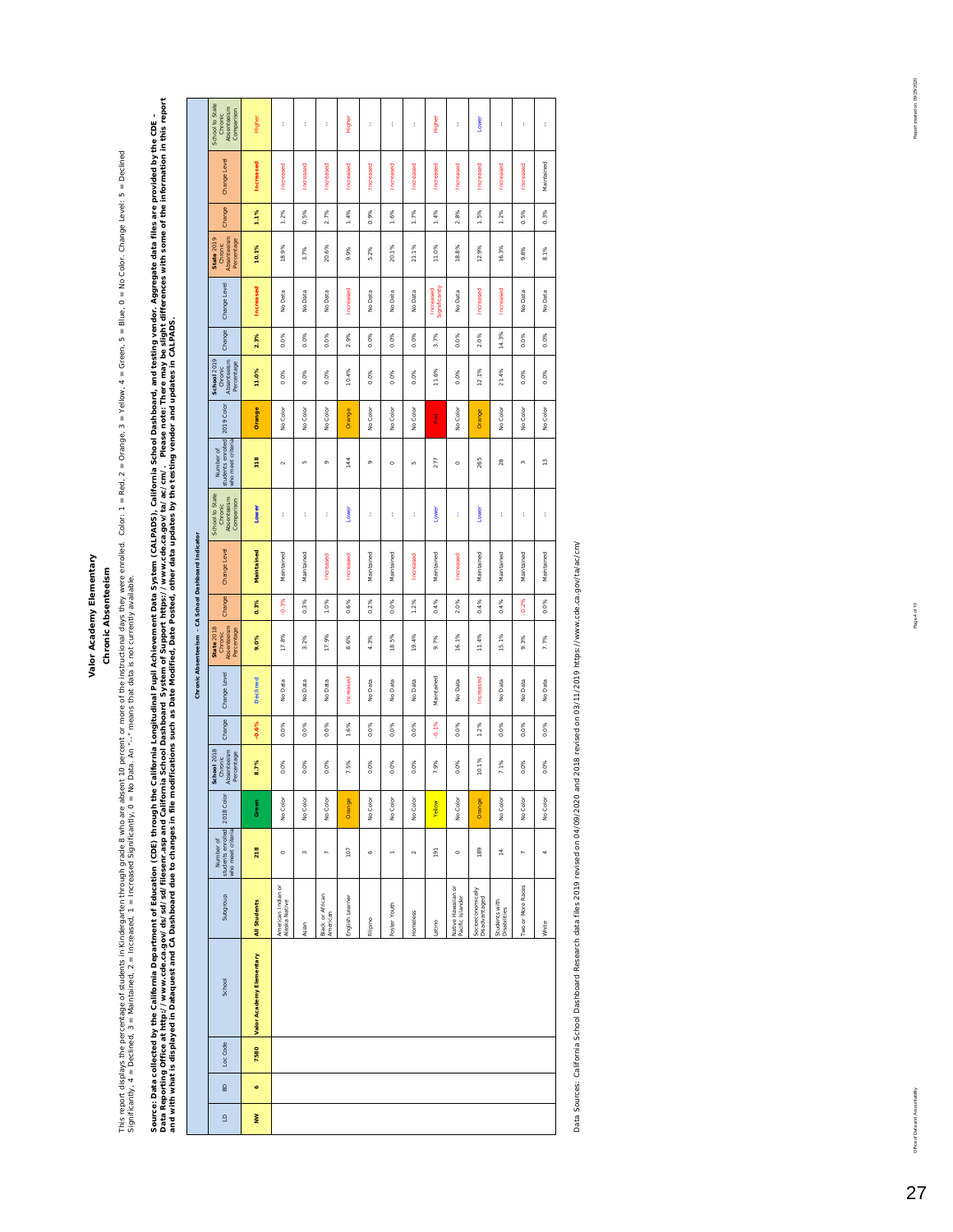Valor Academy Elementary Suspension Rate Indicator **Valor Academy Elementary**

**Suspension Rate Indicator**

Suspension Rate: The percentage of students in kindergarten through grade 12 who have been suspended at least once in a given school year. Students who are suspended multiple times are only counted once. Suspension Rate: The percentage of students in kindergarten through grade 12 who have been suspended at least once in a given schod year. Students who are suspended multiple times are only counted once. Source: Data collected by the California Department of Education (CDE) through the Collectional Pupil Achievement Data System (CALPADS), California School Dashboard, and testing vendor. Aggregate data files are provided by Reporting Office at http://www.cde.ca.gov/ds/sd/filesenr.asp and California School Dashboard System of System of System of System of System of System of System of System of Dashboard System of Dashboard System of Dashboard Source: Data over the California Department of Education (CDE) through the California Longitudinal Pupil Achievement Data System (CALPADS), California School Dashboard, and testing vendor. Aggregate data files are provided *what is displayed in Dataquest and CA Dashboard due to changes in file modifications such as Date Modified, Date Posted, other data updates by the testing vendor and updates in CALPADS.* 

|                                                           | School to State<br>Suspensions<br>Comparison     | Lower                     | t                                   | t          | ł                            | Lower           | ł                     | t                     | t          | Lower       | t                                      | Lower                              | t                             | ł                     | t             |
|-----------------------------------------------------------|--------------------------------------------------|---------------------------|-------------------------------------|------------|------------------------------|-----------------|-----------------------|-----------------------|------------|-------------|----------------------------------------|------------------------------------|-------------------------------|-----------------------|---------------|
|                                                           | Change Level                                     | Maintained                | Maintained                          | Maintained | Declined                     | Maintained      | Maintained            | <b>Declined</b>       | Increased  | Maintained  | Maintained                             | Maintained                         | <b>Declined</b>               | Maintained            | Maintained    |
|                                                           |                                                  | $-0.1%$                   | 0.1%                                | $-0.1%$    | 0.6%                         | 0.1%            | $0.0\%$               | 0.6%                  | 0.5%       | $-0.1%$     | $-0.2%$                                | $-0.1%$                            | 0.6%                          | $-0.1%$               | $-0.2%$       |
|                                                           | suspended at Change<br>least once<br>Students    | 3.4%                      | 7.2%                                | 1.0%       | 8.8%                         | 3.1%            | 1.3%                  | 14.6%                 | 6.2%       | 3.5%        | 4.5%                                   | 4.3%                               | 6.2%                          | 3.3%                  | 2.9%          |
|                                                           | State 2019<br>Color                              | <b>Yellow</b>             | Orange                              | Blue       | Orange                       | Yellow          | Green                 | Orange                | Orange     | Yellow      | Yellow                                 | Yellow                             | Yellow                        | Yellow                | Yellow        |
|                                                           | Change Level                                     | Maintained                | No Data                             | No Data    | No Data                      | Maintained      | No Data               | t                     | No Data    | Maintained  | t                                      | Maintained                         | Maintained                    | No Data               | No Data       |
|                                                           | Change                                           | 0.0%                      | t                                   | ł          | t                            | 0.0%            | t                     | t                     | t          | 0.0%        | t                                      | $0.0\%$                            | 0.0%                          | t                     | t             |
|                                                           | suspended at<br>least once<br>Students           | 0.0%                      | t                                   | t          | 0.0%                         | 0.0%            | t                     | t                     | t          | 0.0%        | t                                      | $0.0\%$                            | 0.0%                          | ł                     | 0.0%          |
|                                                           | 2019 Color                                       | Blue                      | No Color                            | No Color   | No Color                     | Blue            | No Color              | t                     | No Color   | <b>Blue</b> | t                                      | Blue                               | No Color                      | No Color              | No Color      |
|                                                           | Number of<br>Students                            | 329                       | $\sim$                              | in,        | Ξ                            | 149             | o                     | $\circ$               | in,        | 286         | $\circ$                                | 270                                | 28                            | $\omega$              | $\frac{3}{2}$ |
|                                                           | School to State<br>Suspensions<br>Comparison     | Lower                     | t                                   | t          | t                            | Lower           | ł                     | t                     | t          | Lower       | t                                      | Lower                              | t                             | ł                     | t             |
| Suspension Rate Indicator - CA School Dashboard Indicator | Change Level                                     | Maintained                | Declined                            | Maintained | Declined                     | Maintained      | Maintained            | Maintained            | Maintained | Maintained  | Declined                               | Maintained                         | <b>Declined</b>               | Maintained            | Maintained    |
|                                                           | Change                                           | $-0.1%$                   | $0.3\%$                             | 0.0%       | 0.4%                         | $-0.1%$         | $-0.1%$               | $1\%$<br>ó            | $-0.1%$    | $-0.1%$     | 0.3%                                   | $-0.2%$                            | 0.3%                          | 0.0%                  | $-0.1%$       |
|                                                           | suspended at<br>least once<br>Students           | 3.5%                      | 7.2%                                | 1.0%       | 9.4%                         | 3.0%            | 1.3%                  | 15.2%                 | 5.6%       | 3.6%        | 4.7%                                   | 4.4%                               | 6.8%                          | 3.4%                  | 3.0%          |
|                                                           | <b>State 2018</b><br>Color                       | Yellow                    | Yellow                              | Blue       | Orange                       | Yellow          | Green                 | Red                   | Orange     | Yellow      | Yellow                                 | <b>Yellow</b>                      | Yellow                        | Yellow                | Yellow        |
|                                                           | Change Level                                     | Declined<br>Significantly | t                                   | No Data    | Data<br>$\frac{1}{2}$        | Maintained      | Data<br>$\frac{1}{2}$ | Data<br>$\frac{0}{2}$ | No Data    | Maintained  | ţ                                      | Maintained                         | Data<br>$\frac{1}{2}$         | Data<br>$\frac{1}{2}$ | No Data       |
|                                                           |                                                  | $-1.1%$                   | t                                   | t          | ť                            | 0.0%            | t                     | t                     | t          | 0.0%        | t                                      | 0.0%                               | ţ.                            | t                     | t             |
|                                                           | suspended at Change<br>once<br>Students<br>least | 0.0%                      |                                     |            |                              | 0.0%            |                       |                       |            | 0.0%        |                                        | 0.0%                               | 0.0%                          |                       |               |
|                                                           | 2018 Color                                       | Blue                      | ł                                   | No Color   | No Color                     | Blue            | No Color              | No Color              | No Color   | Blue        | t                                      | Blue                               | No Color                      | No Color              | No Color      |
|                                                           | Number of<br>Students                            | 222                       | $\circ$                             | $\infty$   | r,                           | 108             | ¢                     | $\overline{a}$        | $\sim$     | 194         | $\circ$                                | 193                                | $\frac{4}{1}$                 | $\infty$              | 4             |
|                                                           | Subgroup                                         | All Students              | American Indian or<br>Alaska Native | Aslan      | Black or African<br>American | English Learner | Filipino              | Foster Youth          | tomeless   | Latino      | Native Hawailan or<br>Pacific Islander | Socioeconomically<br>Disadvantaged | Students with<br>Disabilities | Two or More Races     | White         |
|                                                           | School                                           | Valor Academy Elementary  |                                     |            |                              |                 |                       |                       |            |             |                                        |                                    |                               |                       |               |
|                                                           | Loc Code                                         | 7580                      |                                     |            |                              |                 |                       |                       |            |             |                                        |                                    |                               |                       |               |
|                                                           | BD                                               | o                         |                                     |            |                              |                 |                       |                       |            |             |                                        |                                    |                               |                       |               |
|                                                           | $\Xi$                                            | $\geq$                    |                                     |            |                              |                 |                       |                       |            |             |                                        |                                    |                               |                       |               |

Data Sources: California School Dashboard Research data files 2019 revised on 04/09/2020 and 2018 revised on 03/11/2019 https://www.cde.ca.gov/ta/ac/cm/ Data Sources: California School Dashboard Research data files 2019 revised on 04/09/2020 and 2018 revised on 03/11/2019 https://www.cde.ca.gov/ta/ac/cm/

Report created on: 09/29/2020

Office of Data and Accountability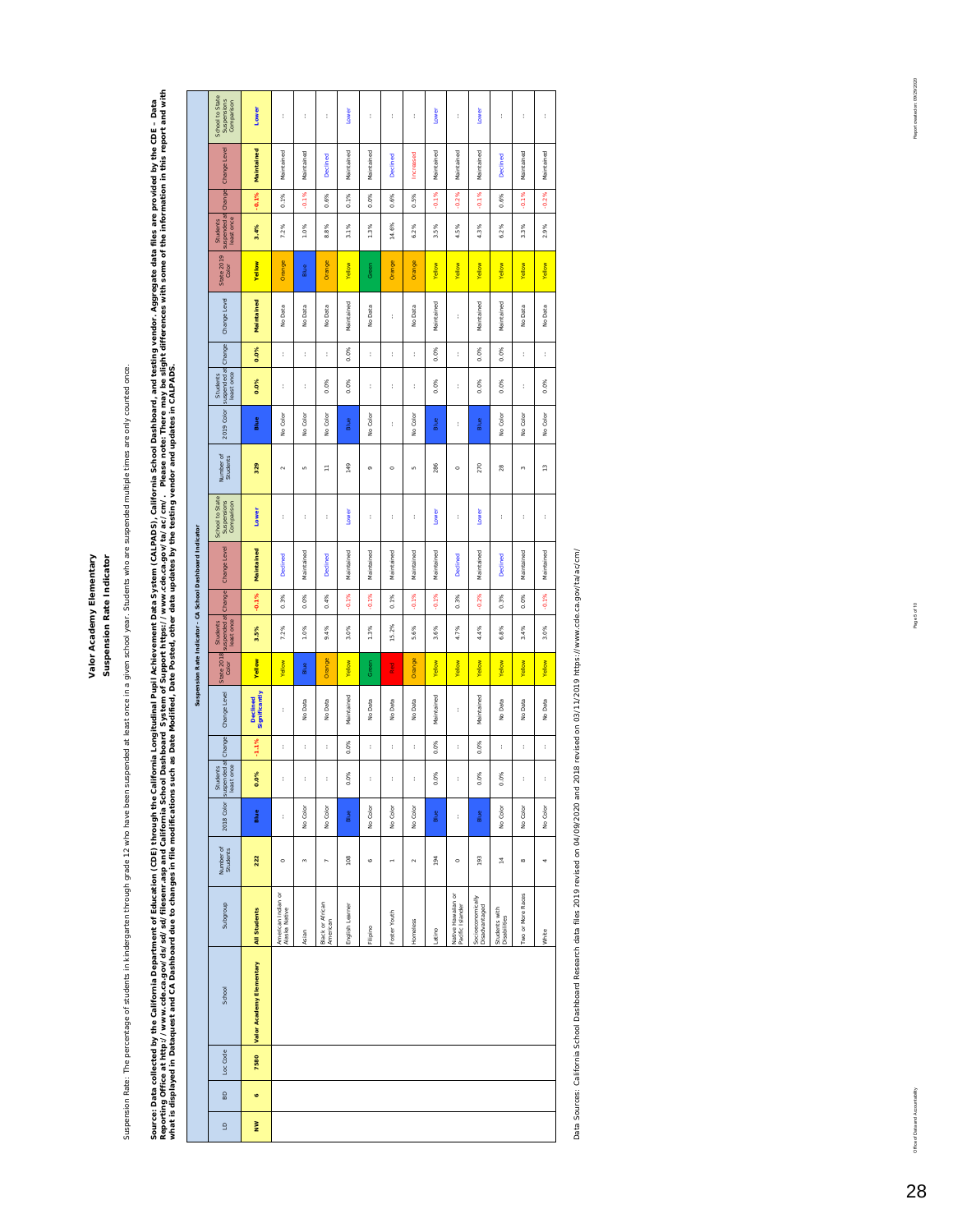#### **Enrollment Report Enrollment Report**

This mperi displays CLPADS K-72 emplinent number and perceptional sequents of the internal perception of the first Wednesslop. This information was submitted by local educational agencies (LES) and character<br>of the submode *Source: Data collected by the California Department of Education (CDE) through the California Longitudinal Pupil Achievement*  https://www.cde.ca.gov/ta/ac/cm/. Please note: There may be slight differences with some of the information in this report and with what is displayed in Dataquest and CA Dashboard due to changes in file modifications such schools to the Californian of the annual fall 1 data submission in the California Longitudinal Pupil Achievement (CALPADS). These data were reviewed and certified in CALPADS as being accurate by authorized district or scho This report displays CALPADSK-12 enrollment number subgroups. Annual enrollment consists of the number of students primarily enrolled on Census Day (the first Wednesday in October). This information was submitted by local certly data in CALPADS, authorized district or required to review the accurace to fall data associated with the applicable CALPADS submission. The California of Bepartment of Education collects some data on GATE programs t Data System (CALPADS), California Schoold, and testing vendor. Aggregate data files are provided by the CDE – Data Reporting Office at http://www.cde.ca.gov/ds/sd/silesenr.asp and California Schoold Sasthoard System of Sup Achievement Data System (CALPADS); however, this information is submitted by LEAs on a voluntary basis and it wouldn't necessarily be accurate as per CDE. *updates by the testing vendor and updates in CALPADS.* 

## 2019-20 Enrollment by Ethnicity and Subgroup **2019-20 Enrollment by Ethnicity and Subgroup**

| $\frac{1}{2}$<br>$\overline{a}$ | School<br>Loc<br>Code              | <b>Enrollment</b> | lea<br>F/R I | GATE          | American<br>Indian or<br>Alaska<br>Native | Asian | Black or<br>African<br>American | English<br>Learner | Filipino | Foster<br>Youth | Homeless | Latino | Migrant<br>Education | Native<br>Hawaiian<br>or Pacific<br>Islander | Not<br>Reported | Socio-<br>aged | economica Students Two or<br>Ily with More<br>Disadvant-Disabilities Races |      | White |
|---------------------------------|------------------------------------|-------------------|--------------|---------------|-------------------------------------------|-------|---------------------------------|--------------------|----------|-----------------|----------|--------|----------------------|----------------------------------------------|-----------------|----------------|----------------------------------------------------------------------------|------|-------|
|                                 | NW 6 7580 Valor Academy Elementary | 373               | 76.1%        | 0.0%          | 0.3%                                      | 2.4%  | 1.9%                            | 43.2%              | 3.8%     | 0.3%            | 0.5%     | 85.3%  | 0.0%                 | 0.0%                                         | 0.8%            | 77.5%          | 5.1%                                                                       | 0.8% | 4.8%  |
| Statewide                       |                                    | 6,163,001         | ઙ઼<br>59.3   | $\frac{4}{5}$ | 0.5%                                      | 9.3%  | 5.3%                            | 18.6%              | 2.4%     | 0.5%            | 3.2%     | 54.9%  | 0.8%                 | 0.4%                                         | 0.9%            | 60.7%          | 11.7%                                                                      | 3.9% | 22.4% |
|                                 | Los Angeles Unified                | 596,937           | 80.3%        | 10.7%         | 0.2%                                      | 3.6%  | 7.7%                            | 20.0%              | 1.9%     | 0.7%            | 1.3%     | 74.1%  | 0.1%                 | 0.2%                                         | 0.4%            | 81.5%          | 11.4%                                                                      | 1.6% | 10.3% |
|                                 |                                    |                   |              |               |                                           |       |                                 |                    |          |                 |          |        |                      |                                              |                 |                |                                                                            |      |       |

## 2018-19 Enrollment by Ethnicity and Subgroup **2018-19 Enrollment by Ethnicity and Subgroup**

| <b>GB</b> OT | Loc<br>Code         | School                             | <b>Enrollment</b> | Vleal<br>F/R | GATE    | American<br>Indian or<br>Alaska<br>Native | Asian | Black or<br>African<br>American | English<br>Learner | Filipino | Foster<br>Youth | Homeless | Latino | Migrant<br>Education | Native<br>Hawaiian<br>or Pacific<br>Islander | Not<br>Reported | economica Students<br>Ily with<br>Disadvant-Disabilities<br>Socio-<br>aged |       | Two or<br>More<br>Races | White |
|--------------|---------------------|------------------------------------|-------------------|--------------|---------|-------------------------------------------|-------|---------------------------------|--------------------|----------|-----------------|----------|--------|----------------------|----------------------------------------------|-----------------|----------------------------------------------------------------------------|-------|-------------------------|-------|
|              |                     | NW 6 7580 Valor Academy Elementary | $\frac{1}{3}$     | 99.4%        | 0.0%    | 0.6%                                      | 1.6%  | 2.9%                            | 46.3%              | 2.9%     | 0.0%            | 1.6%     | 86.8%  | 0.0%                 | 0.0%                                         | 0.0%            | 82.6%                                                                      | 8.7%  | 1.0%                    | 4.2%  |
| Statewide    |                     |                                    | 6,186,278         | 59.4%        | ∧<<br>N | 0.5%                                      | 9.3%  | 5.4%                            | 19.3%              | 2.4%     | 0.5%            | 3.4%     | 54.6%  | 0.8%                 | 0.5%                                         | 0.9%            | 60.9%                                                                      | 11.7% | 3.6%                    | 22.9% |
|              | Los Angeles Unified |                                    | 607,723           | 79.3%        | 10.7%   | 0.2%                                      | 4.0%  | 8.4%                            | 20.3%              | 2.0%     | 0.7%            | 2.8%     | 74.1%  | 0.1%                 | 0.3%                                         | 0.3%            | 80.8%                                                                      | 13.0% | 0.2%                    | 10.7% |
|              |                     |                                    |                   |              |         |                                           |       |                                 |                    |          |                 |          |        |                      |                                              |                 |                                                                            |       |                         |       |

Data Source: Data Quest, Student and School Downloadable Data Files https://www.cde.ca.gov/ds/sd/sd/filesenr.asp Data Source: Data Quest, Student and School Downloadable Data Files https://www.cde.ca.gov/ds/sd/sd/filesenr.asp 3026200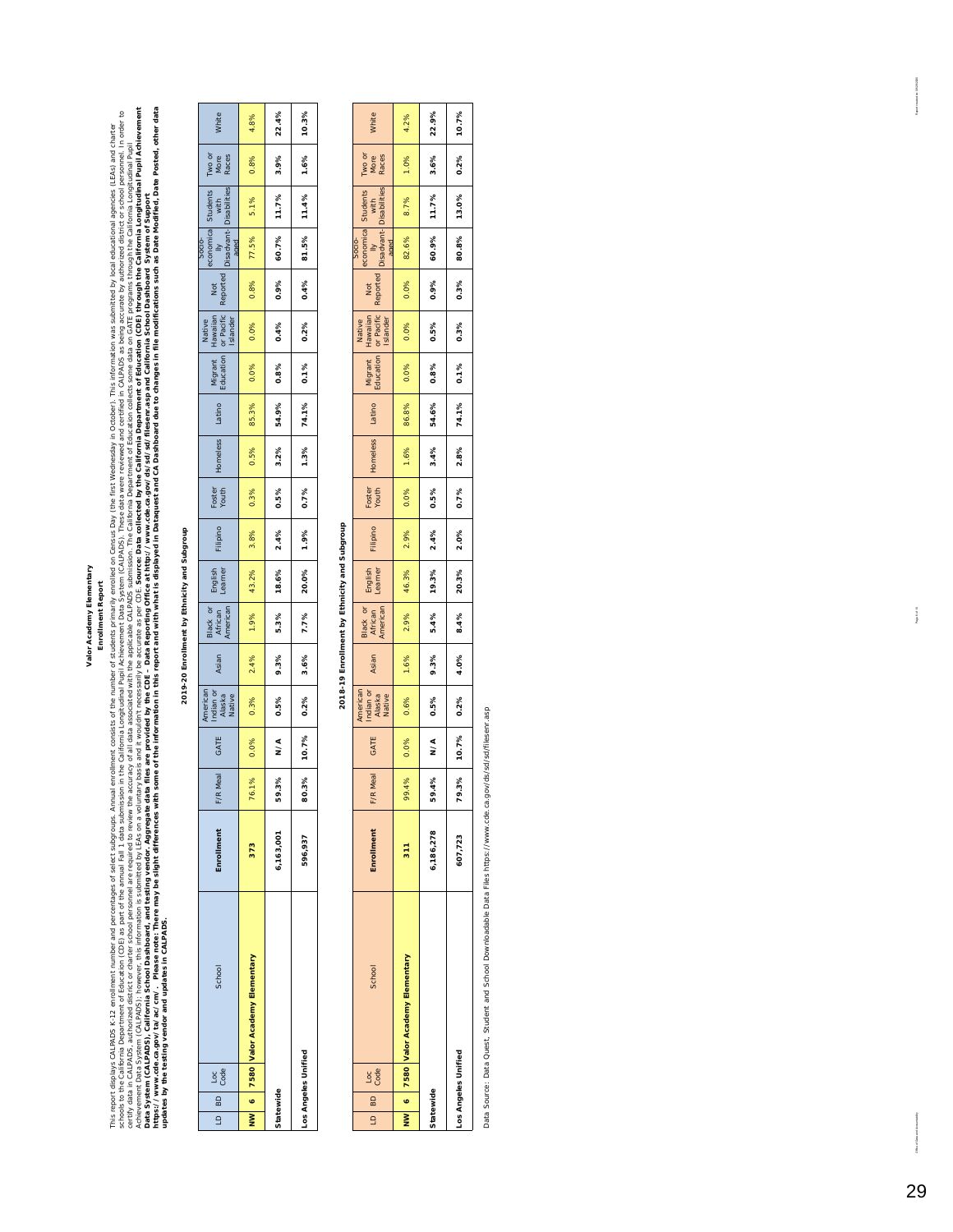## RECLASSIFICATION RATES **RECLASSIFICATION RATES**

This reports shows a two year comparison of the number of English Learners (ELs) on Census Day, the number of students reclassified since the reclassification rate for each This reports shows a two year comparison of the number of English Learners (ELs) on Census Day, the number of students reclassified since the prior Census Day, and the reclassification rate for each specified year. The reclassification rate, displayed in percentage, is calculated by dividing the number reclassified by the number of prior year ELs. specified year. The reclassification rate, displayed in percentage, is calculated by dividing the number reclassified by the number of prior year ELs.

*testing vendor. Aggregate data files are provided by the CDE – Data Reporting Office at http://www.cde.ca.gov/ds/sd/sd/filesenr.asp and California School Dashboard System of Support*  Source: Data collected by the California Department of Education (CDE) through the California Longitudinal Pupil Achievement Data System (CALPADS), California School Dashboard, and<br>testing vendor. Aggregate data files are *https://www.cde.ca.gov/ta/ac/cm/. Please note: There may be slight differences with some of the information in this report and with what is displayed in Dataquest and CA Dashboard Source: Data collected by the California Department of Education (CDE) through the California Longitudinal Pupil Achievement Data System (CALPADS), California School Dashboard, and due to changes in file modifications such as Date Modified, Date Posted, other data updates by the testing vendor and updates in CALPADS.* 

| LD BD | Loc<br>Code | School                          | Year    | Students Redesignated FEP   School |               | State     | School to State RFEP<br>Comparison |
|-------|-------------|---------------------------------|---------|------------------------------------|---------------|-----------|------------------------------------|
|       |             | 6 7580 Valor Academy Elementary |         | 17-18 EL $#$                       | 101           | 1,271,150 |                                    |
|       |             |                                 | 2018-19 | 18-19 Reclass $#$                  | $\frac{4}{1}$ | 175,746   | <b>Higher</b>                      |
|       |             |                                 |         | 18-19 Reclass Rate                 | 13.9          | 13.8      |                                    |
|       |             |                                 |         | 18-19 EL #                         | 144           | 1,195,988 |                                    |
|       |             |                                 | 2019-20 | 19-20 Reclass #                    |               | 164,653   | Lower                              |
|       |             |                                 |         | 19-20 Reclass Rate                 | $\frac{8}{2}$ | 13.8      |                                    |

Data Source: Data Quest, Student and School Downloadable Data Files https://www.cde.ca.gov/ds/sd/sd/filesreclass.asp Data Source: Data Quest, Student and School Downloadable Data Files https://www.cde.ca.gov/ds/sd/sd/filesreclass.asp

30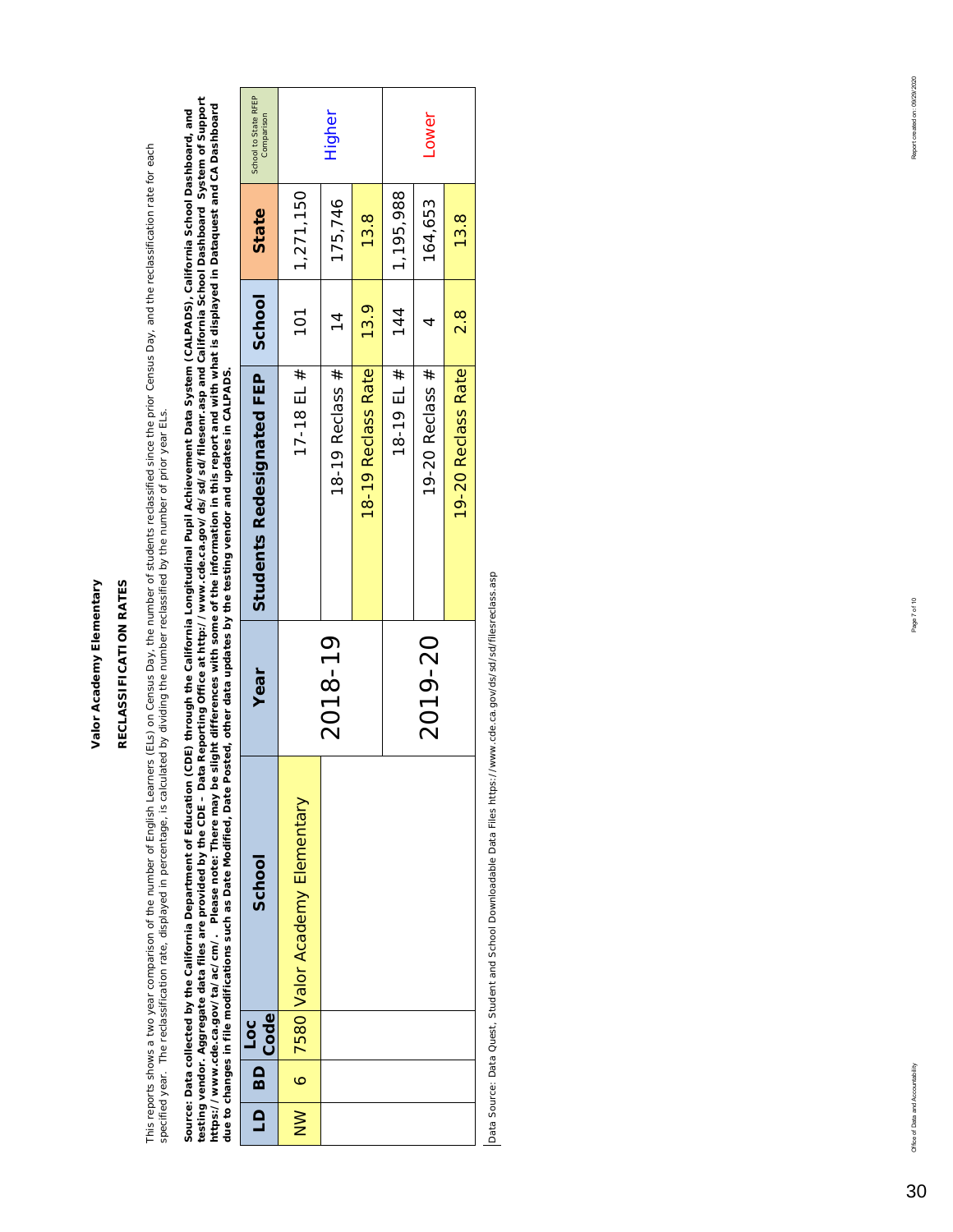## "At-Risk" and Long-Term English Learners (LTEL) **"At-Risk" and Long-Term English Learners (LTEL)**

ikae: The "ELTopi" count in the started that the disagrospect Engine Logins Late for the "Engine The "The Started Started Started The Started The Theorem in the Started Theorem in the Car columns the started the started of 01flee at http://www.cde.ca.gov/ds/sd/fileomia School Dashbord in disclusion in the System of System of System of System of System of System of System of System of System and Dataquest and<br>01flee at http://www.cda.gov/disc Policient (RFEP). Source: Data collected by the Salfonia Dopen the Calfornia Longitudinal Pupil Achievement Data System (CALPADS), California Sehooard, and testing vendor. Aggregate data files are provided by the CDE - Dat English Learners" headta in the "EL Total" out the percent values displayed in this report one calculated as a percent of the "Total (Ever-EL)" which and more accurately considers what happens to all EL students over time, Note: The "EL Total" column in this reported distants of the distagregated English Learner (EL) data in the forgish Learners' heading. The "Total (Ever-EL)" column displays the data in the 'RFEP' column plus the data in th *CA Dashboard due to changes in file modifications such as Date Modified, Date Posted, other data updates by the testing vendor and updates in CALPADS.* 

|                  |           |             |                                  |                                    |               |         | 2018-19    |         |               | 2019-20 |              |         |
|------------------|-----------|-------------|----------------------------------|------------------------------------|---------------|---------|------------|---------|---------------|---------|--------------|---------|
|                  |           |             |                                  |                                    | School        |         | State      |         | School        |         | <b>State</b> |         |
| $\triangleq$     | BD        | Loc<br>Code | School                           | English Learners                   | Enrollment    | Percent | Enrollment | Percent | Enrollment    | Percent | Enrollment   | Percent |
| $\sum_{i=1}^{n}$ | $\bullet$ |             | 7580 Valor Academy<br>Elementary | EL 0-3 Years                       | 137           | 84.0%   | 607,888    | 26.1%   | 144           | 77.8%   | 576,805      | 25.3%   |
|                  |           |             |                                  | At-Risk 4-5 Years                  |               | $\circ$ | 220,738    | $\circ$ | $\frac{2}{3}$ | $\circ$ | 130,783      | $\circ$ |
|                  |           |             |                                  | LTEL 6+ Years                      | $\circ$       | 0       | 342,983    | $\circ$ | $\circ$       | 0       | 204,042      | 0       |
|                  |           |             |                                  | EL 4+ Years Not At-Risk or<br>LTEL | 0             | O       | 24,379     | O       | Б             | O       | 236,394      | O       |
|                  |           |             |                                  | EL total                           | 144           |         | 1,195,988  |         | 161           |         | 1,148,024    |         |
|                  |           |             |                                  | RFEP                               | $\frac{6}{1}$ | 0       | 1,131,988  | 0       | 24            | 0       | 1,133,977    | 0       |
|                  |           |             |                                  | Total (Ever)                       | 163           |         | 2,327,080  |         | 185           |         | 2,282,001    |         |

Data Source: Data Quest, Student and School Downloadable Data Files https://www.cde.ca.gov/ds/sd/filesltel.asp Data Source: Data Quest, Student and School Downloadable Data Files https://www.cde.ca.gov/ds/sd/sd/filesltel.asp Report or eated on: 09/29/2020

ability

fice of Data and A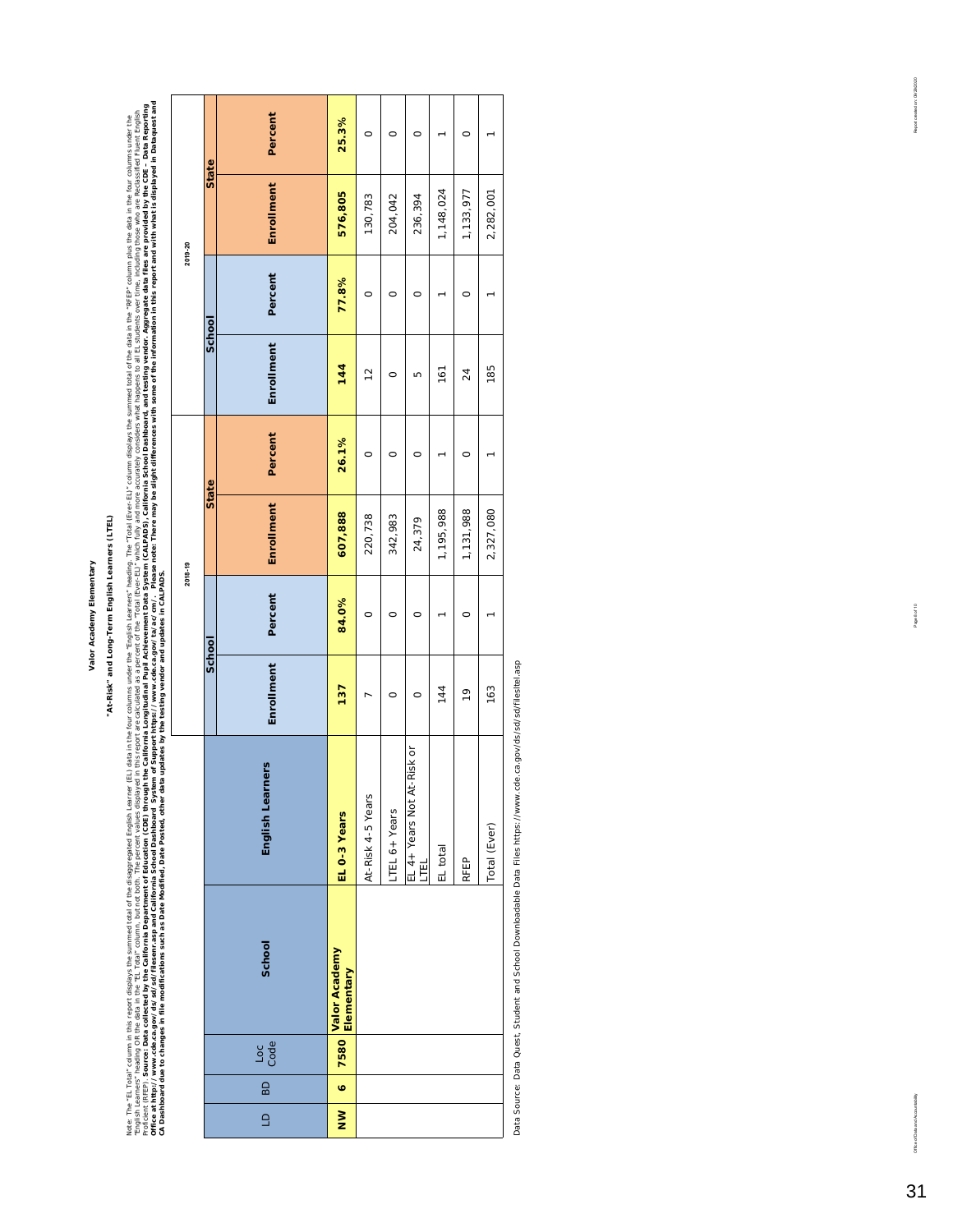#### Students with Disabilities Report **Students with Disabilities Report** Valor Academy Elementary **Valor Academy Elementary**

This report displays the K-12 empliment and the number of K-12 students with disabilities total, by incidence category, and by eightilty as reported on the Census Day (First Wednesday in October) CALPADS Fall 1 Certified S California School Dashboard System of Support https://www.cde.ca.gov/te.ca.gov/te.a/ac/cm/. Please note: There may be slight differences with some of the information in this report and with what is displayed in Dataquest a submitted by LEAs are required to "certify" specified data during submission windows. The CDE uses certified data for state and federal reporting and to develop andritiv, Once data are certified by an LEA following the This report displays the number of K-12 students with disabilities total, by incidence category, and by eligibility as reported on the Census Day (First Wedray in Odober) CALPADS Fall 1 Certified Streport Report 8.1) Enrollment by Subgroup counts posted in DataQuest by the CDE due to the accurace to the accurace associated with the applicable CALPADS submission. CALPADS certification is a two-step process with Level-2 certification res  *Note: Students with disabilities counts and percentages in this report may be higher or lower for some schools when comparing this report counts with 2019-20*  Longitudinal Pupil Achievement Data System (CALPADS), California School Dashboard, and testing vendor. Aggregate data files are provided by the CDE – Data Reporting Office at http://www.cde.ca.gov/ds/sd/filesenr.asp and district superintendents, charter school administrators, or their designees. High incidence eligibilities are indicated by an asterisk (\*). Source: Data collected by the California Department of Education (CDE) through the *to changes in file modifications such as Date Modified, Date Posted, other data updates by the testing vendor and updates in CALPADS.*  close of the Amendment Window, they are "frozen" and cannot be amended

## 2019-20 Enrollment by Disability **2019-20 Enrollment by Disability**

| $10$ BD   | l Loc<br>Code       | School                                 | $OCT 2019$ Sp Ed<br>Enroll $#$ Enroll $#$ |               | Enroll % | Sp Ed   % High   % Low  <br>Enroll %   Incidence   Incidence |       |                             |         | │ NA4W │ NA4W │ NA5W │ NA4W │ NA4W │ NA4W │ NA4W │ NA4W │ NA4W │ NA4W │ NA4W │ NA4W │ NA4W │ NA4W │ N                                                                                                                                                                                                                                                                                                                                                          |        |                          |         |         |                                                    |          |                         | $#$ TBI | W#      |
|-----------|---------------------|----------------------------------------|-------------------------------------------|---------------|----------|--------------------------------------------------------------|-------|-----------------------------|---------|----------------------------------------------------------------------------------------------------------------------------------------------------------------------------------------------------------------------------------------------------------------------------------------------------------------------------------------------------------------------------------------------------------------------------------------------------------------|--------|--------------------------|---------|---------|----------------------------------------------------|----------|-------------------------|---------|---------|
|           |                     | NW   6   7580 Valor Academy Elementary | 373                                       | $\frac{6}{1}$ | 5.1%     | 0.0%                                                         | 42.1% | LO.                         | $\circ$ | $\begin{array}{c c c c c c} \hline \multicolumn{3}{c }{\textbf{1}} & \multicolumn{3}{c }{\textbf{0}} & \multicolumn{3}{c }{\textbf{1}} \\ \hline \multicolumn{3}{c }{\textbf{1}} & \multicolumn{3}{c }{\textbf{0}} & \multicolumn{3}{c }{\textbf{0}} & \multicolumn{3}{c }{\textbf{1}} \\ \hline \multicolumn{3}{c }{\textbf{2}} & \multicolumn{3}{c }{\textbf{3}} & \multicolumn{3}{c }{\textbf{4}} & \multicolumn{3}{c }{\textbf{5}} \\ \hline \multicolumn$ | $\sim$ | $\overline{\phantom{0}}$ | $\circ$ | $\circ$ |                                                    | $\infty$ | $\overline{z}$          | $\circ$ | $\circ$ |
| Statewide |                     |                                        | 6,163,001 721,198                         |               |          |                                                              |       |                             |         | a/z   a/z   a/z   a/z   a/z   a/z   a/z   a/z   a/z   a/z   a/z   a/z   a/z   a/z   a/z   a/z   a                                                                                                                                                                                                                                                                                                                                                              |        |                          | N/A     |         | N/A                                                |          | $N/A$ $N/A$ $N/A$ $N/A$ |         |         |
|           | Los Angeles Unified |                                        | 607,723 84,730                            |               |          |                                                              |       | 13.9% 69.1% 31.0% 16,067 15 |         | 336   1,569                                                                                                                                                                                                                                                                                                                                                                                                                                                    |        | LO                       |         |         | $1,431$ $4,271$ $10,828$ $1,970$ $35,116$ $12,579$ |          |                         | 102     | 418     |

## 2018-19 Enrollment by Disability **2018-19 Enrollment by Disability**

| $\frac{1}{2}$<br>$\overline{a}$ | Loc<br>Code | School                             | $OCT 2018$<br>Enroll $#$ | $\begin{array}{c} \n\text{Sp Ed} \\ \text{Enroll #}\n\end{array}$ |      | Sp Ed   % High   % Low<br>Enroll %   Incidence   Incidence | $#$ AUT                      | # DB    | # DEAF         | #ED       | # EMD          | $*$ HOH | $\frac{1}{2}$ | $# OH*$ | $\frac{1}{2}$ | $#$ SLD* $#$ SLI*                               |   | # T B1 | $W^*$   |
|---------------------------------|-------------|------------------------------------|--------------------------|-------------------------------------------------------------------|------|------------------------------------------------------------|------------------------------|---------|----------------|-----------|----------------|---------|---------------|---------|---------------|-------------------------------------------------|---|--------|---------|
|                                 |             | NW 6 7580 Valor Academy Elementary | 311                      | $\overline{17}$                                                   | 5.5% | 82.4% 17.6%                                                |                              | $\circ$ |                |           | $\circ$        | $\circ$ |               |         |               |                                                 | o |        | $\circ$ |
| statewide                       |             |                                    | 6,186,278 725,412        |                                                                   |      |                                                            | 11.7% 73.4% 26.6% 101,348 11 |         | $2,610$ 24,767 |           | $\overline{a}$ |         |               |         |               | 8,197 36,245 99,480 8,007 298,868 130,441 1,395 |   |        | 2,953   |
| os Angeles Unified              |             |                                    | 607,723 79,187           |                                                                   |      | 13.0% 69.1% 30.9% 15,224                                   |                              | 4       |                | 286 1,511 | $\overline{a}$ |         |               |         |               | $1,069$ $4,154$ $9,951$ $1,712$ $32,950$ 8,756  |   | 93     | 330     |

Data Source: Data Quest, Student and School Downloadable Data Files https://www.cde.ca.gov/ds/sd/allesem.asp and CALPADS County Authorizing LEA Report 1.1 Enrollment by Primary Status. Data Source: Data Quest, Student and School Downloadable Data Files https://www.cde.ca.gov/ds/sd/sd/filesenr.asp and CALPADS County Authorizing LEA Report 1.1 Enrollment by Primary Status.

Page 9 of 10

Report created or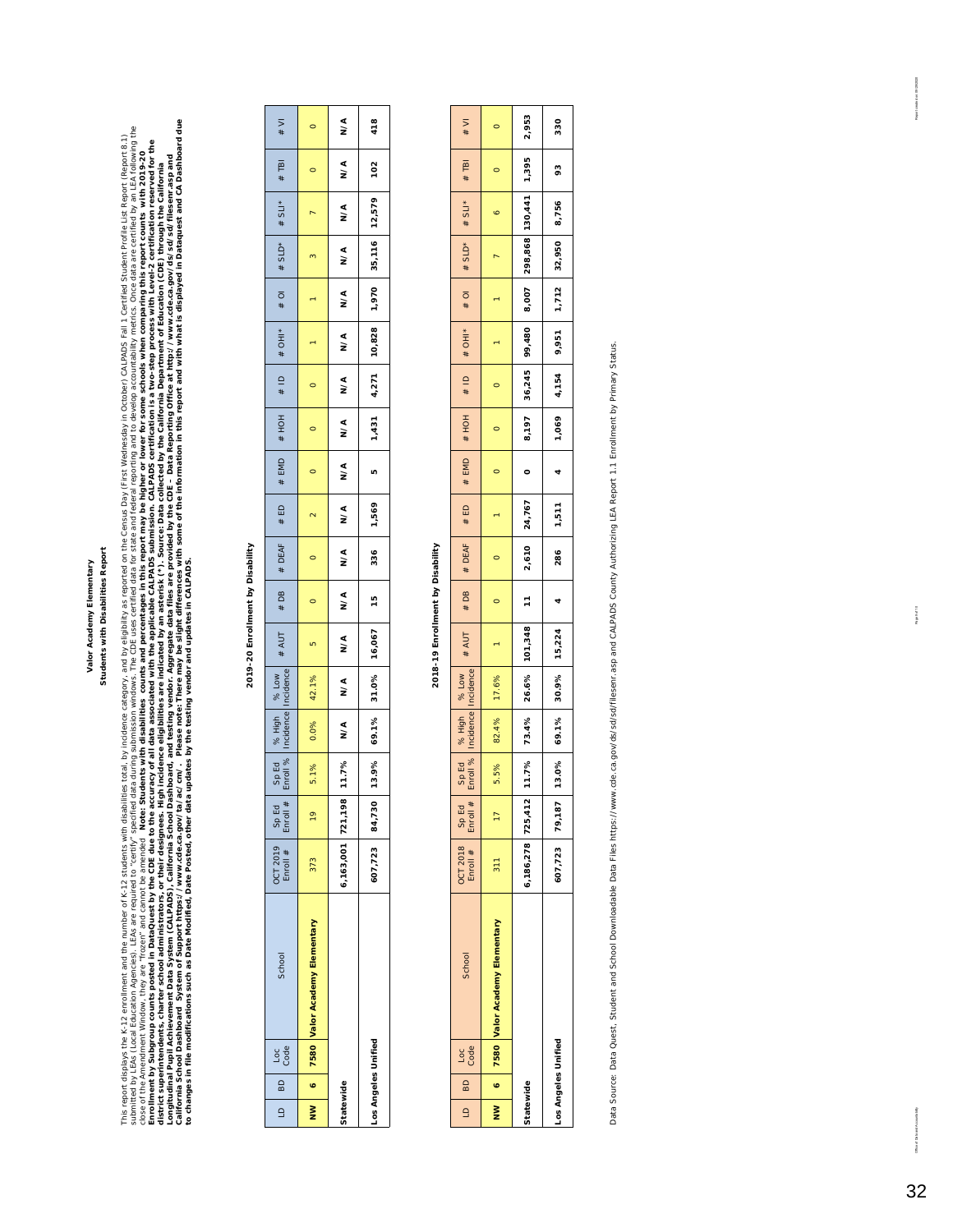2017-18 and 2018-19 SMARTER BALANCED ASSESSMENT ACHIEVEMENT DATA **2017-18 and 2018-19 SMARTER BALANCED ASSESSMENT ACHIEVEMENT DATA** Valor Academy Elementary **Valor Academy Elementary**

in order to procet student (with the designed index on the stream institution of here are additionally, with subgroup vising the collection of the under of the under subgroup context and the course, and a course between th California Department of Education the California Longitudinal Pupil Achievement Data leventh (CALPADS), California School Dashboard, and testing vendor. Aggregate data files are provided by the CDE – Data Reporting Office In order to protect (\*) will be displayed instead of a number on testils where 10 or fewer sthat stad to stude stad Additionally, within subgroup views only, "--" will be displayed the number of the number of students when california School Dashboard 1999/18/20/201/18/2010 . Please note: There may be slight differences with some of the information in this report and with what is displayed in Dataquest and CA Dashboard due to changes in file *Date Posted, other data updates by the testing vendor and updates in CALPADS.* 

 $\overline{\phantom{a}}$ 

|                                |         | School       | change from<br>2018-19                | ł                           |                                  |         |                                  |                 |          |              |          |           |                                     | ł                                           |                                | ł                    | ł       |
|--------------------------------|---------|--------------|---------------------------------------|-----------------------------|----------------------------------|---------|----------------------------------|-----------------|----------|--------------|----------|-----------|-------------------------------------|---------------------------------------------|--------------------------------|----------------------|---------|
|                                |         | State        | Percentage<br>Exceeded<br>Met or      | 51.10%                      | 38.41%                           | 77.05%  | 33.19%                           | 12.81%          | 71.57%   | Í            | 32.86%   | 40.81%    | 43.64%                              | 39.19%                                      | 16.35%                         | 0.6574               | 0.6564  |
|                                | 2018-19 |              | <b>Students with</b><br><b>Scores</b> | 3,162,910                   | 15,667                           | 294,155 | 167,470                          | 511,094         | 69,420   | ł            | 113,303  | 1,742,382 | 14,469                              | 1,928,948                                   | 365,765                        | 124922               | 713484  |
|                                |         |              | Percentage<br>Exceeded<br>Met or      | 26.31%                      |                                  |         |                                  |                 |          |              |          |           |                                     | 29.03%                                      |                                | ł                    | $\circ$ |
|                                |         | School       | Students with<br>Scores               | $\frac{8}{3}$               | $\circ$                          | ł       | $\circ$                          | $\frac{6}{2}$   | $\circ$  | ţ            | ł        | 29        | ł                                   | 57                                          | Б                              | ţ                    | $\circ$ |
|                                |         |              | Percentage<br>Exceeded<br>Met or      | 49.88%                      | 37.42%                           | 76.41%  | 32.27%                           | 12.62%          | 71.20%   | ł            | ł        | 39.16%    | 43.16%                              | 37.69%                                      | 14.98%                         | 0.6475               | 0.6485  |
|                                | 2017-18 | <b>State</b> | Students with<br><b>Scores</b>        | 3,177,420                   | 16,100                           | 294,323 | 170,923                          | 530,808         | 71,470   | ł            | ł        | 1,740,220 | 14,918                              | 1,951,520                                   | 354,484                        | 117713               | 728987  |
| English Language Arts/Literacy |         |              | Percentage<br>Exceeded<br>Met or      |                             |                                  |         |                                  |                 |          |              |          |           |                                     |                                             |                                |                      |         |
|                                |         | School       | Students with<br>Scores               | ł                           | ţ                                | t       | ł                                | t               | ł        | ţ            | ł        | ł         | ł                                   | ł                                           | ł                              | t                    | ł       |
|                                |         |              | <b>Subgroup</b>                       | All Students                | American Indian or Alaska Native | Asian   | <b>Black or African American</b> | English Learner | Filipino | Foster Youth | Homeless | Latino    | Native Hawaiian or Pacific Islander | <b>hically Disadvantaged</b><br>Socioeconom | h Disabilities<br>Students wit | Races<br>Two or More | White   |
|                                |         |              | School                                | Valor Academy<br>Elementary |                                  |         |                                  |                 |          |              |          |           |                                     |                                             |                                |                      |         |
|                                |         |              | Code<br>$\overline{c}$                | 7580                        |                                  |         |                                  |                 |          |              |          |           |                                     |                                             |                                |                      |         |
|                                |         |              | $\overline{B}$                        | ø                           |                                  |         |                                  |                 |          |              |          |           |                                     |                                             |                                |                      |         |
|                                |         |              | $\triangleq$                          | $\geq$                      |                                  |         |                                  |                 |          |              |          |           |                                     |                                             |                                |                      |         |

|         | Change from  | 2018-19                          | ł                           |                                       |         |                                  |                 |          |              |          |           |                                          | ţ                               |                                |                      |         |
|---------|--------------|----------------------------------|-----------------------------|---------------------------------------|---------|----------------------------------|-----------------|----------|--------------|----------|-----------|------------------------------------------|---------------------------------|--------------------------------|----------------------|---------|
|         |              | Percentage<br>Exceeded<br>Met or | $\circ$                     | 26.58%                                | 74.37%  | 20.55%                           | 12.58%          | 59.52%   | ł            | 22.69%   | 28.05%    | 32.60%                                   | 27.48%                          | 12.61%                         | 55.26%               | 54.23%  |
| 2018-19 | <b>State</b> | Students with<br>Scores          | 3170971                     | 15,629                                | 296,878 | 166,870                          | 523,959         | 69,665   | ł            | 114,801  | 1,748,298 | 14,430                                   | 1,934,051                       | 364,341                        | 124,685              | 713,168 |
|         |              | Percentage<br>Exceeded<br>Met or | o                           |                                       |         |                                  |                 |          |              |          |           |                                          | 25.81%                          |                                |                      |         |
|         | School       | Students with<br>Scores          | 38                          | $\ast$                                | ł       |                                  | $\frac{6}{2}$   |          | ł            | ł        | 29        | ł                                        | 57                              | Б                              | ł                    |         |
|         |              | Percentage<br>Exceeded<br>Met or | $\circ$                     | 25.68%                                | 73.54%  | 19.74%                           | 12.57%          | 58.45%   | ł            | ł        | 26.65%    | 31.98%                                   | 26.23%                          | 11.89%                         | 54.41%               | 53.57%  |
|         | State        | Students with<br>Scores          | 3184720                     | 16,082                                | 297,422 | 170,417                          | 541,399         | 71,722   | ł            | ł        | 1,744,154 | 14,925                                   | 1,956,639                       | 353,174                        | 117,518              | 729,186 |
| 2017-18 |              | Percentage<br>Exceeded<br>Met or | ł                           |                                       |         |                                  |                 |          |              |          |           |                                          |                                 |                                |                      |         |
|         | School       | Students with<br>Scores          | ł                           | ł                                     | ł       | ł                                | ł               | ł        | ł            | ł        | ł         | ł                                        | ţ                               | ł                              | ł                    | ţ       |
|         |              |                                  | All Students                | ilan or Alaska Native<br>American Ind | Asian   | <b>Black or African American</b> | English Learner | Filipino | Foster Youth | Homeless | atino     | ilan or Pacific Islander<br>Native Hawai | Socioeconomically Disadvantaged | h Disabilities<br>Students wit | Races<br>Two or More | White   |
|         |              | School                           | Valor Academy<br>Elementary |                                       |         |                                  |                 |          |              |          |           |                                          |                                 |                                |                      |         |
|         |              | Code<br>Loc                      | 7580                        |                                       |         |                                  |                 |          |              |          |           |                                          |                                 |                                |                      |         |
|         |              | BD                               | $\bullet$                   |                                       |         |                                  |                 |          |              |          |           |                                          |                                 |                                |                      |         |
|         |              | $\overline{a}$                   | $\geq$                      |                                       |         |                                  |                 |          |              |          |           |                                          |                                 |                                |                      |         |

**Mathematics**

Mathematics

Data Source: California Assessment of Student Pie (Promoce and Progress COASPP) Research Data Figs: //casspp-eigsc.cde.cde.cde.cde.cde/sp/casspp/ResearchFileList?ps=true&isfTest1?ge=B&BCounty=08&BCBch15+1=000008&ISchool=00 Data Source: Californian Assessment of Student Performance and Progress (CAASPP) Research Data Files: //caaspp-elbackdive.code.com/ResearchFileList?ps=true&istTestYear=2019&istTestYear=80%bistDathstrict=0000081stSchool=000

Office of Data and Accountability Page 10 of 10 Page 10 0 Page 10 Page 10 Page 10 Page 10 Page 10 Page 10 Page 10 Page 10 Page 10 Page 10 Page 10 Page 10 Page 10 Page 10 Page 10 Page 10 Page 10 Page 10 Page 10 Page 10 Page

Page 10 of 10

Report anested on: 0 9/29/2020

 $_{\rm{cradsy}}$ CDA a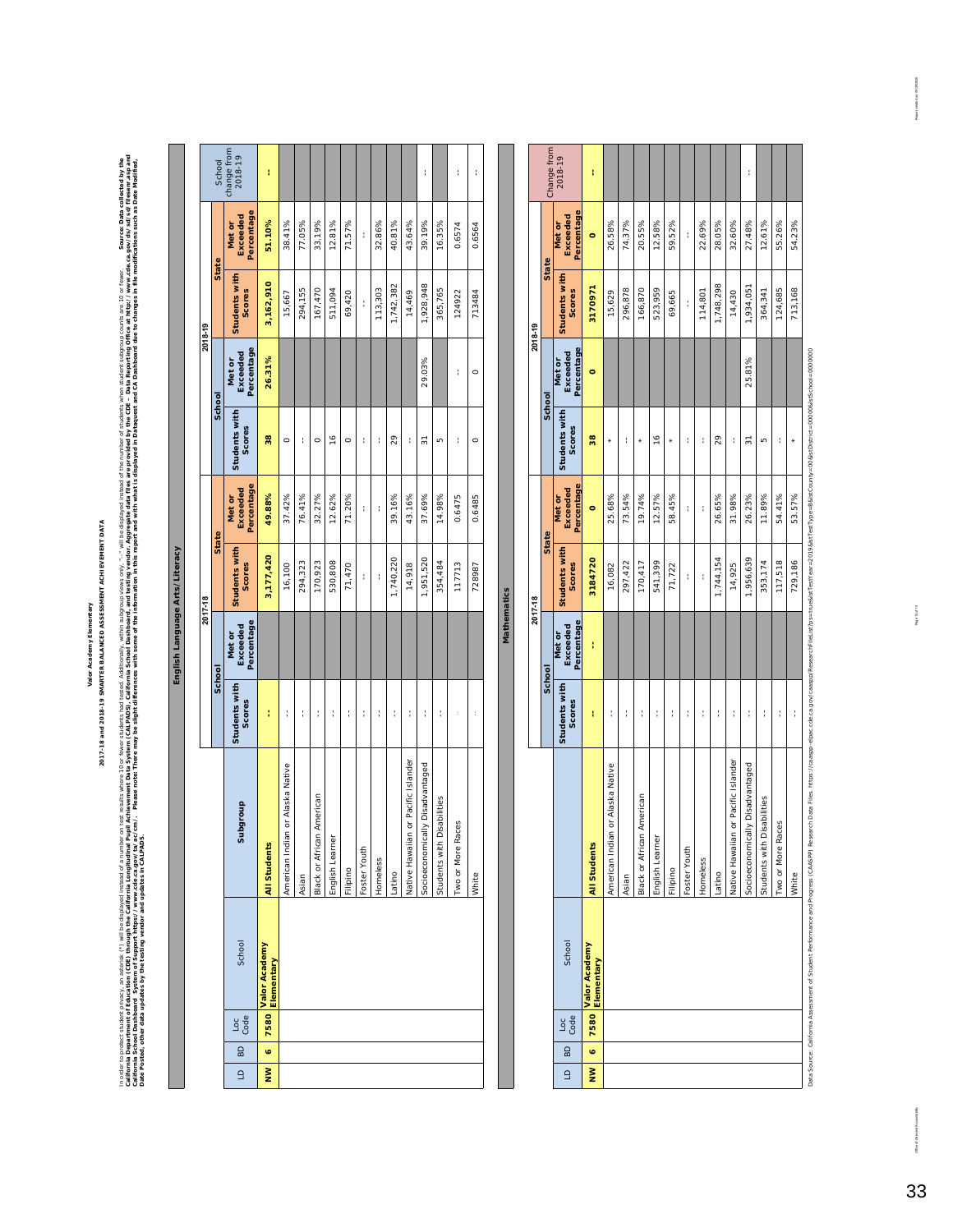## Academic Performance - English Language Arts **Academic Performance - English Language Arts**

(change) for each state indicator. Status and change each have five possible levels, which are displayed with the data for each indicator. An asterisk (\*) shows that the student group has (change) for each state indicator. Status and change each have five possible levels, which are displayed with the data for each indicator. An asterisk (\*) shows that the student group has fewer than 11 students and is not reported for privacy reasons. The performance level (color) is not included when there are fewer than 30 students in any year used to calculate status fewer than 11 students and is not reported for privacy reasons. The performance level (color) is not included when there are fewer than 30 students in any year used to calculate status Please note: There may be slight differences with some of the information in this report and with what is displayed in Dataquest and CA Dashboard due to changes in *Please note: There may be slight differences with some of the information in this report and with what is displayed in Dataquest and CA Dashboard due to changes in*  This report shows the performance levels for a single state indicator, English Language Arts, for all student groups. It also shows how the current year (status) compares to prior years This report shows the performance levels for a single state indicator, English Language Arts, for all student groups. It also shows how the current year (status) compares to prior years *California Longitudinal Pupil Achievement Data System (CALPADS), California School Dashboard, and testing vendor. Aggregate data files are provided by the CDE –*  California Longitudinal Pupil Achievement Data System (CALPADS), California School Dashboard, and testing vendor. Aggregate data files are provided by the CDE – Increased Significantly, 0 = No Data. An "--" means that data is not currently available. *Source: Data collected by the California Department of Education (CDE) through the*  Increased Significantly, 0 = No Data. An "-" means that data is not currently available. Source: Data collected by the California Department of Education (CDE) through the *Data Reporting Office at http://www.cde.ca.gov/ds/sd/sd/filesenr.asp and California School Dashboard System of Support https://www.cde.ca.gov/ta/ac/cm/.*  and change. Color: 1 = Red, 2 = Orange, 3 = Yellow, 4 = Green, 5 = Blue, 0 = No Color. Change Level: 1 = Decline Significantly, 2 = Declined, 3 = Maintained, 4 = Increased, 5 = and change. Color: 1 = Red, 2 = Orange, 3 = Yellow, 4 = Green, 5 = Blue, 0 = No Color. Change Level: 1 = Decline Significantly, 2 = Declined, 3 = Maintained, 4 = Increased, 5 = Data Reporting Office at http://www.cde.ca.gov/ds/sd/sd/filesenr.asp and California School Dashboard System of Support https://www.cde.ca.gov/ta/ac/cm/. file modifications such as Date Modified, Date Posted, other data updates by the testing vendor and updates in CALPADS. *file modifications such as Date Modified, Date Posted, other data updates by the testing vendor and updates in CALPADS.* 

|                  |                         |             |                                            |                     | (ELA Grades) Academic Indicator - CA School Dashboard Indicator |                   |                                  |        |              |                                      |            |                                  |        |              |
|------------------|-------------------------|-------------|--------------------------------------------|---------------------|-----------------------------------------------------------------|-------------------|----------------------------------|--------|--------------|--------------------------------------|------------|----------------------------------|--------|--------------|
|                  |                         |             |                                            |                     |                                                                 |                   | 2018                             |        |              |                                      |            | 2019                             |        |              |
| $\mathbf{G}$     | $\overline{B}$          | Loc<br>Code | School                                     | Subgroup            | Students with<br>Number of<br>Scores                            | 2018 Color        | Average<br>School<br>2018<br>DFS | Change | Change Level | Students with<br>Number of<br>Scores | 2019 Color | Average<br>School<br>2019<br>DFS | Change | Change Level |
| $\sum_{i=1}^{n}$ | $\bullet$               | 7580        | Valor Academy<br>Elementary                | <b>All Students</b> | 24                                                              | $\circ$           | $-26.1$                          | 11.5   | 4            | 30                                   | $\circ$    | $-61.9$                          |        | $\circ$      |
|                  | <b>Resident Schools</b> |             |                                            |                     |                                                                 |                   |                                  |        |              |                                      |            |                                  |        |              |
| $\geq$           | ♦                       | 7398        | Alta California Elementary                 | All Students        | 451                                                             | 3                 | $-36.9$                          | 16.7   | ۱Ω           | 405                                  | 3          | $-23.0$                          | 13.9   | 4            |
| Ψ                | $\circ$                 |             | 2329 Beachy Avenue Elementary All Students |                     | 230                                                             | $\mathbf{\Omega}$ | $-63.4$                          | 2.3    | S            | 224                                  | 3          | $-38.4$                          | 25.0   | Б            |
| $\geq$           | P                       |             | 7404 Carlos Santana Arts<br>Academy        | All Students        | 199                                                             |                   | $-73.6$                          | 2.8    | S            | 190                                  |            | $-79.7$                          | $-6.2$ | $\sim$       |
| $\geq$           | $\circ$                 |             | 3014 Chase Street Elementary               | All Students        | 261                                                             | 3                 | $-44.5$                          | 14.5   | 4            | 235                                  | 3          | $-32.8$                          | 7.7    | 4            |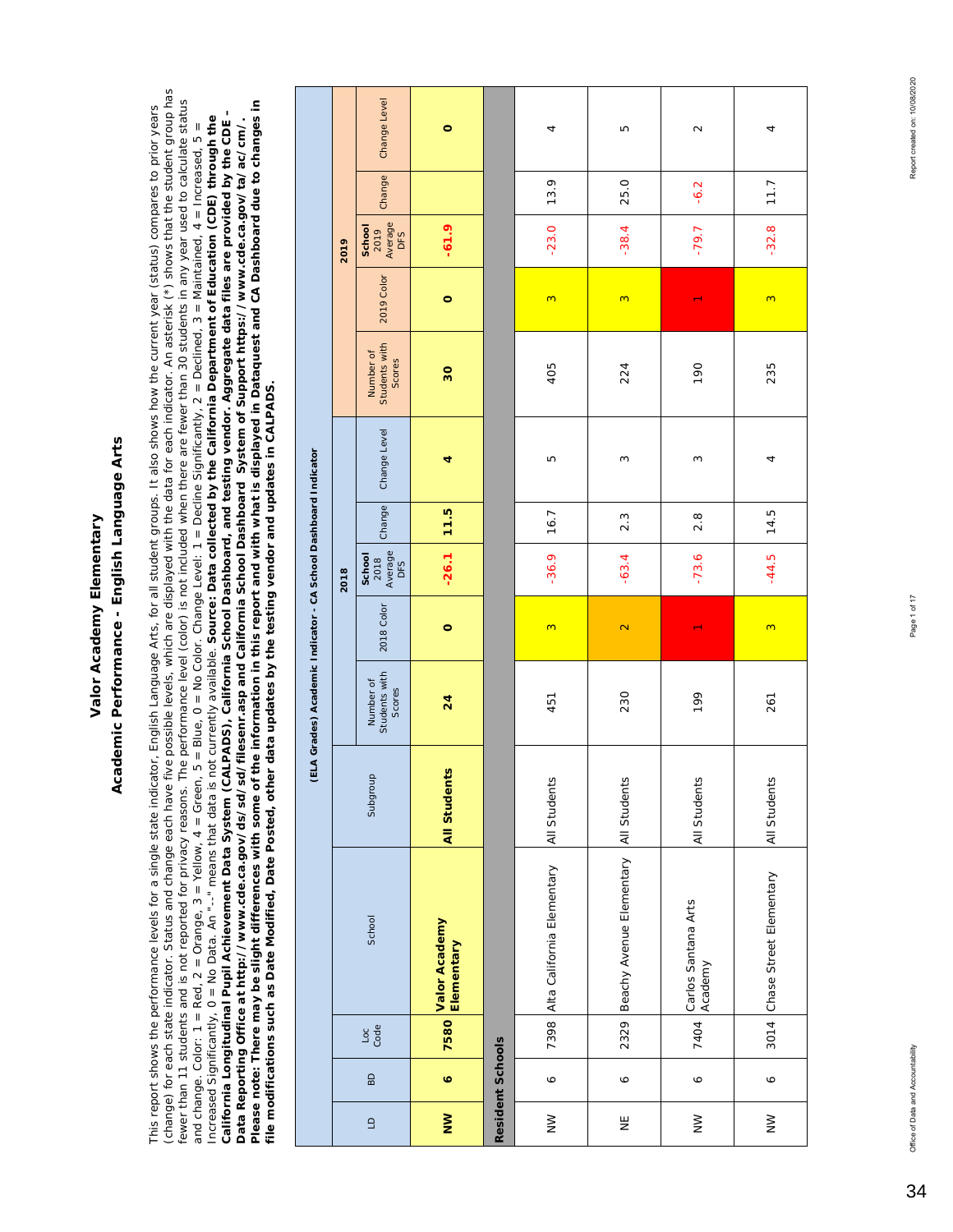|                                            |              |                         |                                             |              | (ELA Grades) Academic Indicator - CA School Dashboard Indicator |              |                                  |                  |              |                                      |                   |                                  |                    |              |
|--------------------------------------------|--------------|-------------------------|---------------------------------------------|--------------|-----------------------------------------------------------------|--------------|----------------------------------|------------------|--------------|--------------------------------------|-------------------|----------------------------------|--------------------|--------------|
|                                            |              |                         |                                             |              |                                                                 |              | 2018                             |                  |              |                                      |                   | 2019                             |                    |              |
|                                            | $_{\rm BD}$  | $\frac{1}{3}$           | School                                      | Subgroup     | Number of<br>Students with<br>Scores                            | 2018 Color   | Average<br>DFS<br>School<br>2018 | Change           | Change Level | Students with<br>Number of<br>Scores | 2019 Color        | 2019<br>Average<br>DFS<br>School | Change             | Change Level |
| $\geq$                                     | $\bullet$    | 4870                    | Liggett Street Elementary                   | All Students | 314                                                             | $\mathbb{N}$ | $-39.4$                          | $0.\overline{2}$ | S            | 338                                  | $\mathbf{c}$      | $-31.4$                          | $\overline{8}$ . O | 4            |
| $\stackrel{\sqcup}{\succeq}$               | $\mathsf{o}$ | 2302                    | Michelle Obama Elementary                   | All Students | 373                                                             | 3            | $-38.0$                          | 20.3             | Б            | 358                                  | $\mathbf{\Omega}$ | $-43.0$                          | $-5.0$             | $\sim$       |
| $\overline{\Xi}$                           | $\bullet$    | 5603                    | Noble Avenue Elementary                     | All Students | 409                                                             | $\mathbb{N}$ | $-43.3$                          | $-3.0$           | $\sim$       | 375                                  | $\mathbf{\Omega}$ | $-43.0$                          | $0.\overline{2}$   | S            |
| $\geq$                                     | $\sim$       | 6027                    | Parthenia Academy of Arts<br>and Technology | All Students | 275                                                             | $\mathbf{c}$ | $-24.6$                          | 9.2              | 4            | 251                                  | $\mathbf{c}$      | $-16.4$                          | $\sim$<br>$\infty$ | 4            |
| $\geq$                                     | $\bullet$    | 6123                    | Plummer Elementary                          | All Students | 421                                                             | $\mathbf{c}$ | $\infty$<br>$-42.$               | 19.4             | LO.          | 423                                  | $\infty$          | $\circ$<br>$-38.$                | 3.9                | 4            |
| Ψ                                          | $\bullet$    | 6192                    | Ranchito Avenue Elementary All Students     |              | 246                                                             | $\mathbf{c}$ | $-19.0$                          | 7.7              | 4            | 234                                  | $\infty$          | Ю<br>$-12$                       | Ю<br>۰ö            | 4            |
| $\stackrel{\scriptscriptstyle{\sqcup}}{z}$ | $\bullet$    | 6665                    | Sharp Avenue Elementary                     | All Students | 316                                                             | $\mathbf{c}$ | $-41.5$                          | 6.0              | 4            | 309                                  | $\infty$          | $-36.9$                          | 4.5                | 4            |
|                                            |              | Resident Schools Median |                                             |              | 314                                                             | $\mathbf{c}$ | $-41.5$                          | 7.7              | 4            | 309                                  | $\mathbf{c}$      | $-36.9$                          | ю<br>ە             | 4            |
| Los Angeles Unified                        |              |                         |                                             |              | 226,587                                                         | 3            | $-29.2$                          | 5.6              | 4            | 223,502                              | $\mathbf{c}$      | $-23.7$                          | rù<br>ю            | 4            |

Data Sources: California School Dashboard Research data files 2019 revised on 04/09/2020 and 2018 revised on 03/11/2019 https://www.cde.ca.gov/ta/ac/cm/ Data Sources: California School Dashboard Research data files 2019 revised on 04/09/2020 and 2018 revised on 03/11/2019 https://www.cde.ca.gov/ta/ac/cm/

35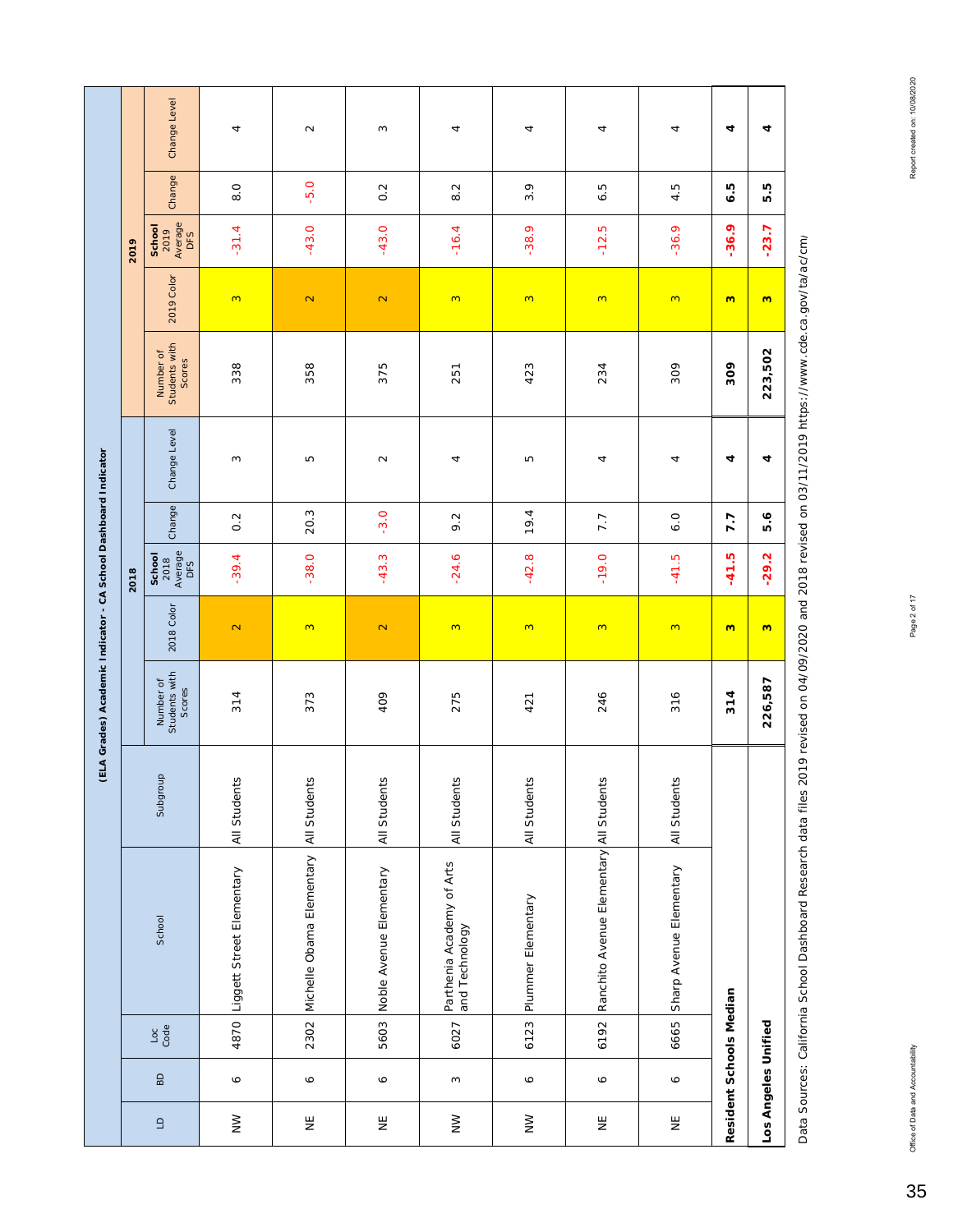## Academic Performance - Math **Academic Performance - Math**

group has fewer than 11 students and is not reported for privacy reasons. The performance level (color) is not included when there are fewer than 30 students in any year used *Dashboard System of Support https://www.cde.ca.gov/ta/ac/cm/. Please note: There may be slight differences with some of the information in this report*  (change) for each state indicator. Status and change each have five possible levels, which are displayed with the data for each indicator. An asterisk (\*) shows that the student group has fewer than 11 students and is not reported for privacy reasons. The performance level (color) is not included when there are fewer than 30 students in any year used Dashboard System of Support https://www.cde.ca.gov/ta/ac/cm/. Please note: There may be slight differences with some of the information in this report<br>and with what is displayed in Dataquest and CA Dashboard due to changes *and with what is displayed in Dataquest and CA Dashboard due to changes in file modifications such as Date Modified, Date Posted, other data updates by the*  (change) for each state indicator. Status and change each have five possible levels, which are displayed with the data for each indicator. An asterisk (\*) shows that the student This report shows the performance levels for a single state indicator, Mathematics, for all student groups. It also shows how the current year (status) compares to prior years This report shows the performance levels for a single state indicator, Mathematics, for all student groups. It also shows how the current year (status) compares to prior years Department of Education (CDE) through the California Longitudinal Pupil Achievement Data System (CALPADS), California School Dashboard, and testing *Department of Education (CDE) through the California Longitudinal Pupil Achievement Data System (CALPADS), California School Dashboard, and testing*  to calculate status and change. Color: 1 = Red, 2 = Red, 2 = Orange, 3 = Yellow, 4 = Green, 5 = Blue, 0 = Nuocolor. Change Level: 1 = Decline Significantly, 2 = Declined, 3 = to calculate status and change. Color: 1 = Red, 2 = Orange, 3 = Yellow, 4 = Green, 5 = Blue, 0 = No Color. Change Level: 1 = Decline Significantly, 2 = Declined, 3 = *vendor. Aggregate data files are provided by the CDE – Data Reporting Office at http://www.cde.ca.gov/ds/sd/sd/filesenr.asp and California School*  vendor. Aggregate data files are provided by the CDE – Data Reporting Office at http://www.cde.ca.gov/ds/sd/falesenr.asp and California School Maintained, 4 = Increased, 5 = Increased Significantly, 0 = No Data. An "--" means that data is not currently available. Source: Data collected by the California Maintained, 4 = Increased, 5 = Increased Significantly, 0 = No Data. An "--" means that data is not currently available. *Source: Data collected by the California testing vendor and updates in CALPADS.*  testing vendor and updates in CALPADS.

|                                                                  |      | Change Level                         | $\circ$                            |                  | Б                          | ഥ                                     | 4                              | LO                           |
|------------------------------------------------------------------|------|--------------------------------------|------------------------------------|------------------|----------------------------|---------------------------------------|--------------------------------|------------------------------|
|                                                                  |      | Change                               | ţ                                  |                  | 25.1                       | 34.6                                  | 8.5                            | 15.6                         |
|                                                                  | 2019 | 2019<br>Average<br>DFS<br>School     | $-57.6$                            |                  | $-12.3$                    | $-34.5$                               | $-77.8$                        | $-32.2$                      |
|                                                                  |      | 2019 Color                           | NPC                                |                  | 4                          | $\infty$                              | 3                              | 3                            |
|                                                                  |      | Students with<br>Number of<br>Scores | 30                                 |                  | 405                        | 224                                   | 190                            | 235                          |
|                                                                  |      | Change Level                         | S                                  |                  | 4                          | LO                                    | $\sim$                         | 4                            |
|                                                                  |      | Change                               | 2.9                                |                  | 12.5                       | 15.4                                  | $-14.2$                        | 7.9                          |
|                                                                  | 2018 | 2018<br>Average<br>DFS<br>School     | $-22.0$                            |                  | $-37.5$                    | $-69.0$                               | $-86.3$                        | $-47.8$                      |
|                                                                  |      | 2018 Color                           | $\circ$                            |                  | $\infty$                   | 3                                     | $\mathbf{\tilde{c}}$           | $\infty$                     |
| (MATH Grades) Academic Indicator - CA School Dashboard Indicator |      | Students with<br>Number of<br>Scores | 24                                 |                  | 451                        | 230                                   | 199                            | 261                          |
|                                                                  |      | Subgroup                             | <b>All Students</b>                |                  | All Students               |                                       | All Students                   | All Students                 |
|                                                                  |      | School                               | <b>Valor Academy</b><br>Elementary |                  | Alta California Elementary | Beachy Avenue Elementary All Students | Carlos Santana Arts<br>Academy | 3014 Chase Street Elementary |
|                                                                  |      | $rac{1}{3}$                          | 7580                               | Resident Schools | 7398                       | 2329                                  | 7404                           |                              |
|                                                                  |      | BD                                   | Ö,                                 |                  | $\bullet$                  | $\circ$                               | $\bullet$                      | $\circ$                      |
|                                                                  |      | $\Box$                               | $\geq$                             |                  | $\geq$                     | 当                                     | $\geq$                         | $\geq$                       |

Report created on: 10/08/2020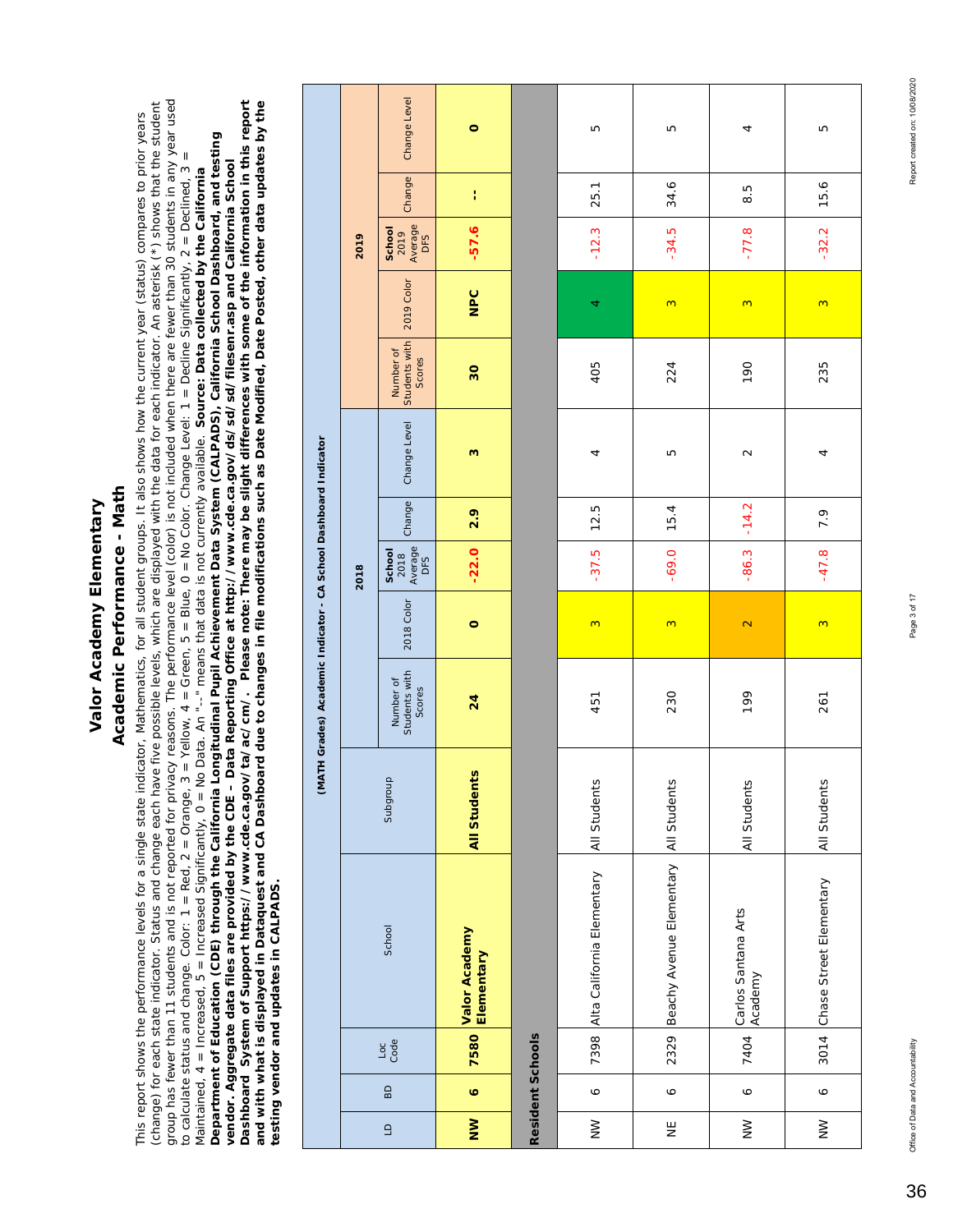|                                                                  |      | Change Level                         | 3                              | 4                              | $\sim$                  | 4                                           | S                       | 4                             | $\sim$                       | 4                       |
|------------------------------------------------------------------|------|--------------------------------------|--------------------------------|--------------------------------|-------------------------|---------------------------------------------|-------------------------|-------------------------------|------------------------------|-------------------------|
|                                                                  |      | Change                               | 2.6                            | 7.3                            | $-3.2$                  | 6.1                                         | $2.\overline{8}$        | $\mathbf{\Omega}$<br>က        | $-6.7$                       | 6.1                     |
|                                                                  | 2019 | 2019<br>Average<br>DFS<br>School     | $-48.4$                        | $-50.6$                        | $-39.9$                 | $-30.2$                                     | $-50.9$                 | œ<br>$\frac{8}{1}$            | بما<br>$-63.$                | $-39.9$                 |
|                                                                  |      | 2019 Color                           | $\mathbf{\Omega}$              | 3                              | $\mathbf{\Omega}$       | 3                                           | $\mathbf{\Omega}$       | 4                             | $\mathbb{N}$                 | $\mathbf{c}$            |
|                                                                  |      | Students with<br>Number of<br>Scores | 338                            | 358                            | 375                     | 251                                         | 422                     | 233                           | 309                          | 309                     |
|                                                                  |      | Change Level                         | 4                              | Б                              | $\mathbf{\Omega}$       | 4                                           | Б                       | 4                             | S                            | 4                       |
|                                                                  |      | Change                               | 6.0                            | 19.9                           | $-8.6$                  | 10.8                                        | 20.0                    | 7.1                           | $1.\overline{3}$             | 7.9                     |
|                                                                  | 2018 | School<br>2018<br>Average<br>DFS     | $-50.9$                        | $-57.9$                        | $-36.7$                 | $-36.3$                                     | $-53.7$                 | $-22.0$                       | $\infty$<br>$-56.$           | 50.9                    |
|                                                                  |      | 2018 Color                           | 3                              | $\infty$                       | $\mathbf{\Omega}$       | 3                                           | $\infty$                | 4                             | $\mathbf{\Omega}$            | $\mathbf{c}$            |
| (MATH Grades) Academic Indicator - CA School Dashboard Indicator |      | Students with<br>Number of<br>Scores | 314                            | 373                            | 410                     | 275                                         | 419                     | 245                           | 316                          | 314                     |
|                                                                  |      | Subgroup                             | All Students                   | All Students                   | All Students            | All Students                                | All Students            | All Students                  | All Students                 |                         |
|                                                                  |      | School                               | 4870 Liggett Street Elementary | 2302 Michelle Obama Elementary | Noble Avenue Elementary | Parthenia Academy of Arts<br>and Technology | 6123 Plummer Elementary | Ranchito Avenue<br>Elementary | 6665 Sharp Avenue Elementary | Resident Schools Median |
|                                                                  |      | $\frac{1}{3}$                        |                                |                                | 5603                    | 6027                                        |                         | 6192                          |                              |                         |
|                                                                  |      | $\mathsf B$                          | $\mathsf{o}$                   | P                              | $\bullet$               | $\sim$                                      | $\mathsf{o}$            | $\bullet$                     | $\bullet$                    |                         |
|                                                                  |      | $\Box$                               | $\geq$                         | Ψ                              | Ψ                       | $\geq$                                      | $\geq$                  | Ψ                             | 븾                            |                         |

Data Sources: California School Dashboard Research data files 2019 revised on 04/09/2020 and 2018 revised on 03/11/2019 https://www.cde.ca.gov/ta/ac/cm/ Data Sources: California School Dashboard Research data files 2019 revised on 04/09/2020 and 2018 revised on 03/11/2019 https://www.cde.ca.gov/ta/ac/cm/

**226,587 3 -29.2 5.6 4 223,082 3 -54.1 5.2 4**

 $\ddot{\phantom{0}}$ 

 $-29.2$  5.6

 $\frac{1}{\sqrt{2}}$ 

226,587

 $\ddot{\phantom{0}}$ 

 $-54.1$  5.2

 $\bullet$ 

223,082

37

**Los Angeles Unified**

Los Angeles Unified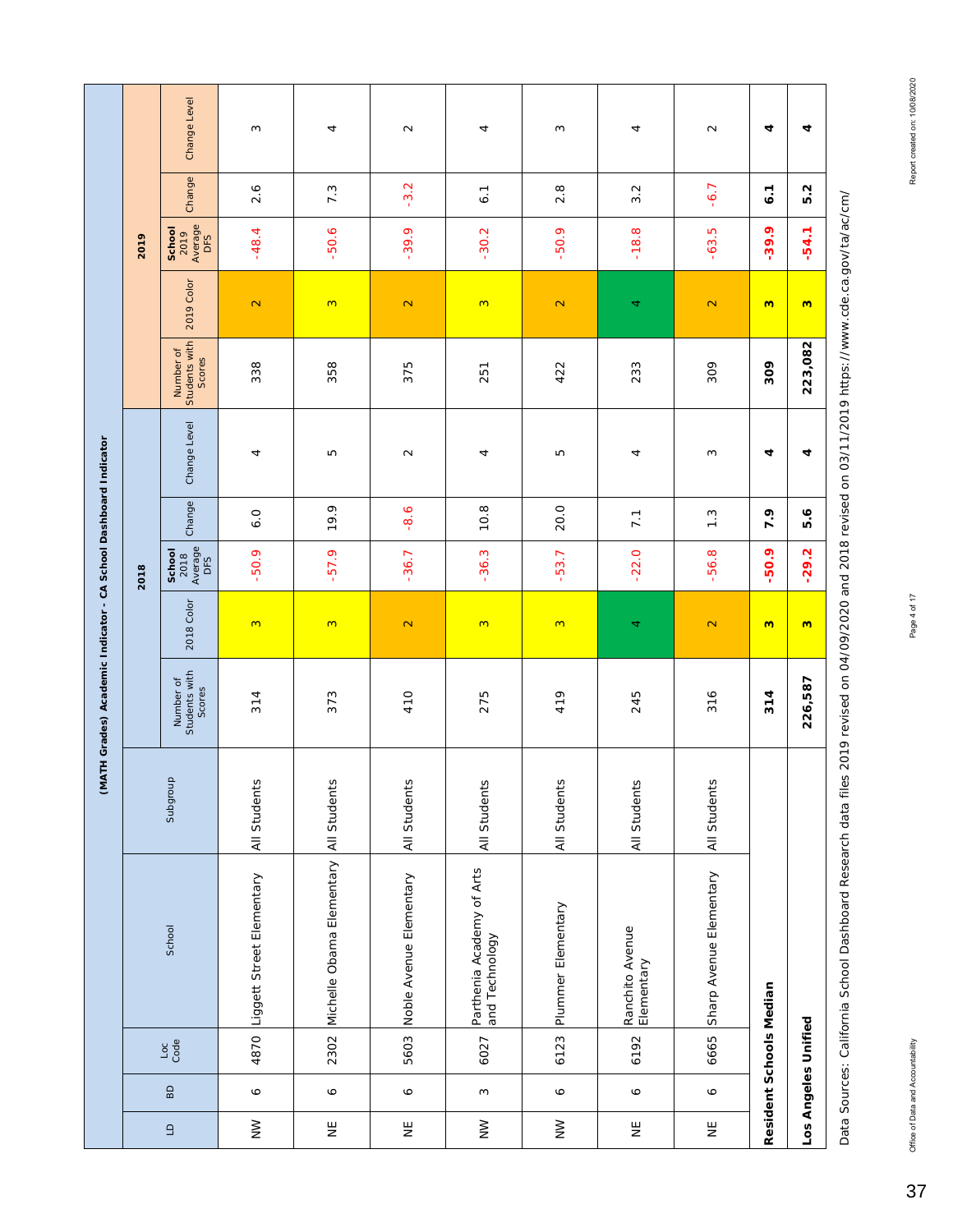## English Learner Progress Indicator **English Learner Progress Indicator**

progress towards English language proficiency. The ELPAC has 4 levels. The 4 ELPAC levels were divided into 6 ELPI levels to determine whether ELs made progress toward English language students performing at each level on the new assessment is reported. Status Level: 1 = Very Low, 2 = Low, 3 = Medium, 4 = High, 5 = Very High, 0 = No Data. **Source: Data collected by** progress towards English language proficiency. The ELPAC has 4 levels. The 4 ELPAC levels were divided into 6 ELPI levels to determine whether ELs made progress toward English language students performing at each level on the new assessment is reported. Status Level: 1 = Very Low, 2 = Low, 3 = Medium, 4 = High, 5 = Very High, 0 = No Data. Source: Data collected by proficiency. English Learner Progress with the transition to a new assessment, the 2018 Dashboard is unable to report a performance level (color) for this measure. However, the percent of proficiency. English Learner Progress with the transition to a new assessment, the 2018 Dashboard is unable to report a performance level (color) for this measure. However, the percent of vendor. Aggregate data files are provided by the CDE – Data Reporting Office at http://www.cde.ca.gov/ds/sd/silesenr.asp and California School Dashboard System<br>of Support https://www.cde.ca.gov/ta/ac/cm/. Please note: Ther *vendor. Aggregate data files are provided by the CDE – Data Reporting Office at http://www.cde.ca.gov/ds/sd/sd/filesenr.asp and California School Dashboard System Dataquest and CA Dashboard due to changes in file modifications such as Date Modified, Date Posted, other data updates by the testing vendor and updates in CALPADS. of Support https://www.cde.ca.gov/ta/ac/cm/. Please note: There may be slight differences with some of the information in this report and with what is displayed in*  the California Department of Education (CDE) through the California Longitudinal Pupil Achievement Data System (CALPADS), California School Dashboard, and testing *the California Department of Education (CDE) through the California Longitudinal Pupil Achievement Data System (CALPADS), California School Dashboard, and testing*  This Reports shows the percentage of current EL students making progress towards English language proficiency or maintaining the highest level. ELs take the ELPAC exam to measure This Reports shows the percentage of current EL students making progress towards English language proficiency or maintaining the highest level. ELs take the ELPAC exam to measure

|                                                                    |             | Performance Level                                                                      | <b>Very Low</b>             |                  | High                       | Medium                                        | Low                            | Medium                  | Medium                         |
|--------------------------------------------------------------------|-------------|----------------------------------------------------------------------------------------|-----------------------------|------------------|----------------------------|-----------------------------------------------|--------------------------------|-------------------------|--------------------------------|
|                                                                    | 2019 School | making progress<br>English Learners<br>towards English<br>Percentage of<br>proficiency | 21.6%                       |                  | 57.8%                      | 50.6%                                         | 42.6%                          | 53.3%                   | 53.1%                          |
|                                                                    |             | 2019 Status<br>Level                                                                   | ٣                           |                  | 4                          | ω                                             | $\sim$                         | 3                       | 3                              |
|                                                                    |             | English Learner<br>Number of<br>Students                                               | 74                          |                  | 185                        | 79                                            | 136                            | 137                     | 175                            |
|                                                                    |             | Performance Level                                                                      |                             |                  |                            |                                               |                                |                         |                                |
| English Learner Progress Indicator - CA School Dashboard Indicator | 2018 School | making progress<br>English Learners<br>towards English<br>Percentage of<br>proficiency |                             |                  |                            |                                               |                                |                         |                                |
|                                                                    |             | 2018 Status<br>Level                                                                   |                             |                  |                            |                                               |                                |                         |                                |
|                                                                    |             | Number of<br>English Learner<br>Students                                               | 88                          |                  | 275                        | 150                                           | 211                            | 259                     | 254                            |
|                                                                    |             | Subgroup                                                                               | English Learner             |                  | English Learner            |                                               | English Learner                | English Learner         | English Learner                |
|                                                                    |             | School                                                                                 | Valor Academy<br>Elementary |                  | Alta California Elementary | 2329 Beachy Avenue Elementary English Learner | Carlos Santana Arts<br>Academy | Chase Street Elementary | 4870 Liggett Street Elementary |
|                                                                    |             | $rac{6}{3}$                                                                            | 7580                        | Resident Schools | 7398                       |                                               | 7404                           | 3014                    |                                |
|                                                                    |             | $\overline{a}$                                                                         | $\bullet$                   |                  | $\circ$                    | $\circ$                                       | $\bullet$                      | $\bullet$               | $\circ$                        |
|                                                                    |             | $\Xi$                                                                                  | $\geq$                      |                  | $\geq$                     | Ψ                                             | $\geq$                         | $\geq$                  | $\geq$                         |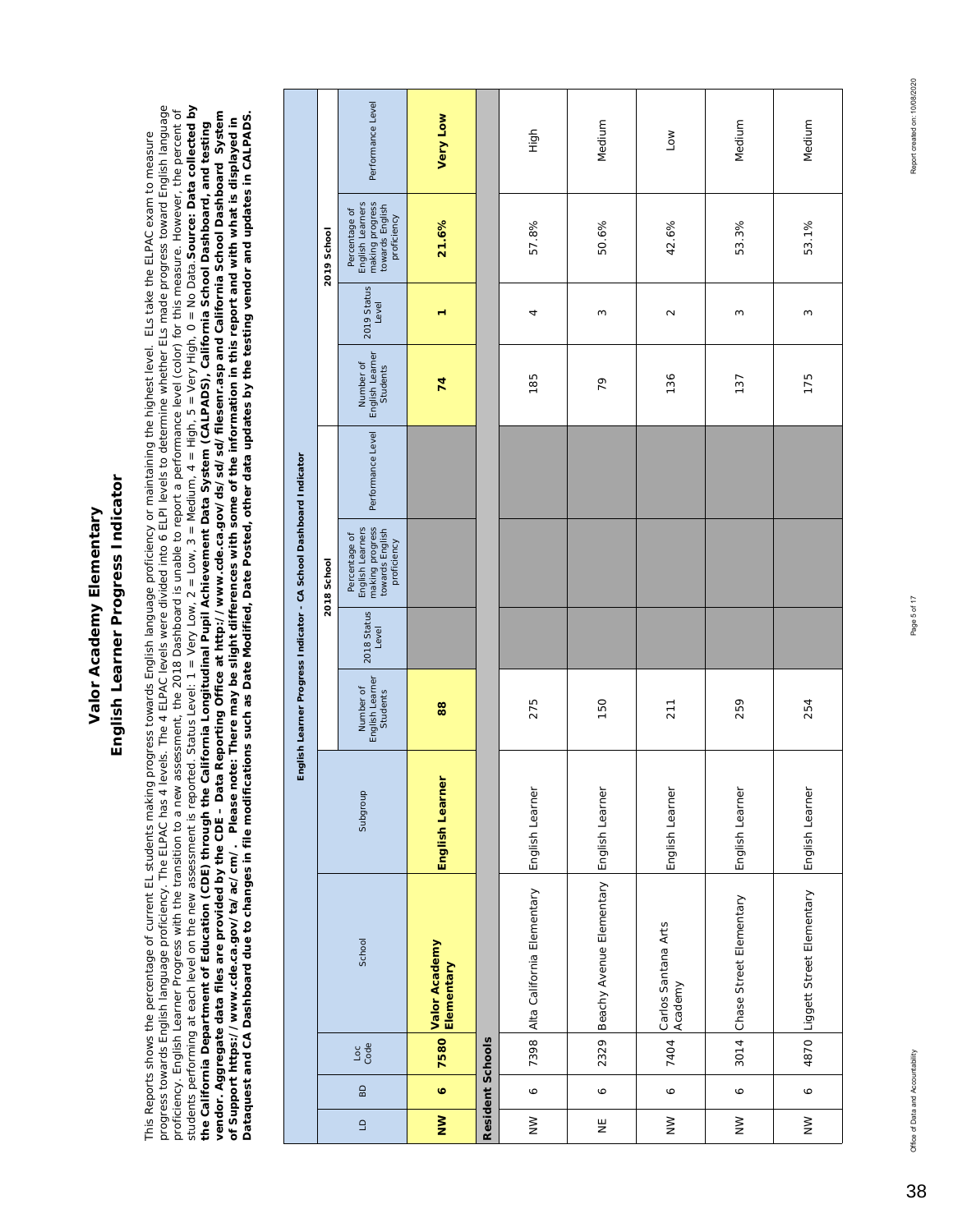|                |                |                     |                                             |                 |                                          |                      | English Learner Progress Indicator - CA School Dashboard Indicator                     |                   |                                          |                      |                                                                                        |                   |
|----------------|----------------|---------------------|---------------------------------------------|-----------------|------------------------------------------|----------------------|----------------------------------------------------------------------------------------|-------------------|------------------------------------------|----------------------|----------------------------------------------------------------------------------------|-------------------|
|                |                |                     |                                             |                 |                                          |                      | 2018 School                                                                            |                   |                                          |                      | 2019 School                                                                            |                   |
| $\Box$         | $\overline{B}$ | $rac{6}{3}$         | School                                      | Subgroup        | English Learner<br>Number of<br>Students | 2018 Status<br>Level | Percentage of<br>English Learners<br>making progress<br>towards English<br>proficiency | Performance Level | English Learner<br>Number of<br>Students | 2019 Status<br>Level | Percentage of<br>English Learners<br>making progress<br>towards English<br>proficiency | Performance Level |
| Ψ              | $\circ$        |                     | 2302 Michelle Obama Elementary              | English Learner | 413                                      |                      |                                                                                        |                   | 247                                      | 3                    | 53.0%                                                                                  | Medium            |
| $\overline{z}$ | Ó              | 5603                | Noble Avenue Elementary                     | English Learner | 456                                      |                      |                                                                                        |                   | 289                                      | S                    | 52.6%                                                                                  | Medium            |
| $\geq$         | $\sim$         | 6027                | Parthenia Academy of Arts<br>and Technology | English Learner | 169                                      |                      |                                                                                        |                   | 102                                      | S                    | 53.9%                                                                                  | Medium            |
| $\geq$         | P              |                     | 6123 Plummer Elementary                     | English Learner | 405                                      |                      |                                                                                        |                   | 256                                      | S                    | 48.0%                                                                                  | Medium            |
| $\overline{z}$ | $\bullet$      | 6192                | Ranchito Avenue<br>Elementary               | English Learner | 182                                      |                      |                                                                                        |                   | 97                                       | $\overline{ }$       | 29.9%                                                                                  | Very Low          |
| $\overline{z}$ | $\circ$        | 6665                | Sharp Avenue Elementary                     | English Learner | 246                                      |                      |                                                                                        |                   | 128                                      | $\sim$               | 39.1%                                                                                  | Low               |
|                |                |                     | Resident Schools Median                     |                 | 254                                      |                      |                                                                                        |                   | 137                                      | ω                    | 52.6%                                                                                  | Medium            |
|                |                | Los Angeles Unified |                                             |                 | 100,639                                  |                      |                                                                                        |                   | 68,139                                   | ω                    | 45.0%                                                                                  | Medium            |

Data Sources: California School Dashboard Research data files 2019 revised on 04/09/2020 and 2018 revised on 03/11/2019 https://www.cde.ca.gov/ta/ac/cm/ Data Sources: California School Dashboard Research data files 2019 revised on 04/09/2020 and 2018 revised on 03/11/2019 https://www.cde.ca.gov/ta/ac/cm/

39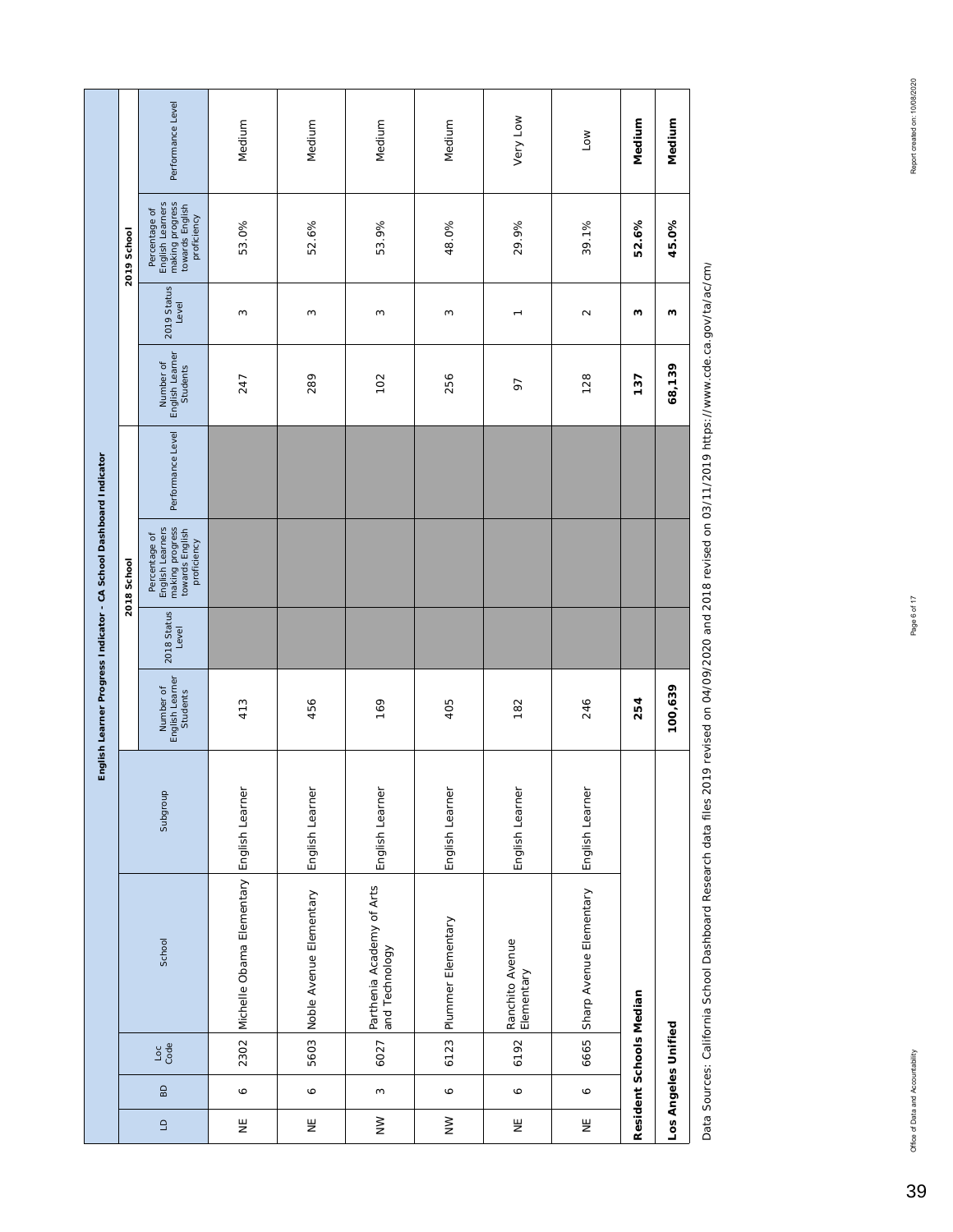## Valor Academy Elementary<br>Chronic Absenteeism **Valor Academy Elementary Chronic Absenteeism**

Data. An "--" means that data is not currently available. **Source: Data collected by the California Department of Education (CDE) through the California Longitudinal Pupil** Data. An "--" means that data is not currently available. Source: Data collected by the California Department of Education (CDE) through the California Longitudinal Pupil This report displays the percentage of students in Kindergarten through grade 8 who are absent 10 percent or more of the instructional days they were enrolled. Color: 1 = Red, 2 =<br>Orange, 3 = Yellow, 4 = Green, 5 = Blue, This report displays the percentage of students in Kindergarten through grade 8 who are absent 10 percent or more of the instructional days they were enrolled. Color: 1 = Red, 2 = Achievement Data System (CALPADS), California School Dashboard, and testing vendor. Aggregate data files are provided by the CDE – Data Reporting Office at<br>http://www.cde.ca.gov/ds/sd/filesenr.asp and California School Das *http://www.cde.ca.gov/ds/sd/sd/filesenr.asp and California School Dashboard System of Support https://www.cde.ca.gov/ta/ac/cm/. Please note: There may*  Orange, 3 = Yellow, 4 = Green, 5 = Blue, 0 = No Color. Change Level: 5 = Declined Significantly, 4 = Declined, 3 = Maintained, 2 = Increased, 1 = Increased Significantly, 0 = No *Achievement Data System (CALPADS), California School Dashboard, and testing vendor. Aggregate data files are provided by the CDE – Data Reporting Office at be slight differences with some of the information in this report and with what is displayed in Dataquest and CA Dashboard due to changes in file modifications such as Date Modified, Date Posted, other data updates by the testing vendor and updates in CALPADS.* 

|                                                     |      | Change Level                                        | $\mathbf{\Omega}$           |                         | $\overline{ }$             | $\overline{\phantom{0}}$ | $\overline{ }$                 | $\overline{ }$               | $\overline{\phantom{0}}$       |                                             |
|-----------------------------------------------------|------|-----------------------------------------------------|-----------------------------|-------------------------|----------------------------|--------------------------|--------------------------------|------------------------------|--------------------------------|---------------------------------------------|
|                                                     |      | Change                                              | 2.3%                        |                         | 8.5%                       | 12.6%                    | 5.2%                           | 10.9%                        | 8.8%                           | 10.4%                                       |
|                                                     | 2019 | Absenteeism<br>School 2019<br>Percentage<br>Chronic | 11.0%                       |                         | 19.7%                      | 20.0%                    | 18.2%                          | 19.3%                        | 16.7%                          | 17.5%                                       |
|                                                     |      | 2019 Color                                          | $\mathbf{\tilde{c}}$        |                         |                            | $\overline{\phantom{0}}$ |                                |                              |                                |                                             |
|                                                     |      | students enrolled<br>who met criteria<br>Number of  | 318                         |                         | 705                        | 519                      | 483                            | 581                          | 742                            | 793                                         |
|                                                     |      | Change Level                                        | 4                           |                         | 4                          | 4                        | Б                              | 3                            | $\sim$                         | Б                                           |
|                                                     |      | Change                                              | $-0.6%$                     |                         | $-2.7%$                    | $-1.9%$                  | $-3.5%$                        | $-0.3%$                      | 2.3%                           | $-3.0%$                                     |
| Chronic Absenteeism - CA School Dashboard Indicator | 2018 | Absenteeism<br>School 2018<br>Percentage<br>Chronic | 8.7%                        |                         | 11.3%                      | 7.4%                     | 13.0%                          | 8.4%                         | 7.9%                           | 7.1%                                        |
|                                                     |      | 2018 Color                                          | 4                           |                         | $\infty$                   | 4                        | $\infty$                       | $\infty$                     | $\overline{\mathbf{C}}$        | 4                                           |
|                                                     |      | students enrolled<br>who meet criteria<br>Number of | 218                         |                         | 764                        | 551                      | 506                            | 607                          | 748                            | 819                                         |
|                                                     |      | Subgroup                                            | <b>All Students</b>         |                         | All Students               | <b>All Students</b>      | All Students                   | All Students                 | All Students                   |                                             |
|                                                     |      | School                                              | Valor Academy<br>Elementary |                         | Alta California Elementary | Beachy Avenue Elementary | Carlos Santana Arts<br>Academy | 3014 Chase Street Elementary | 4870 Liggett Street Elementary | 2302 Michelle Obama Elementary All Students |
|                                                     |      | $rac{1}{3}$                                         | 7580                        |                         | 7398                       | 2329                     | 7404                           |                              |                                |                                             |
|                                                     |      | BD                                                  | $\bullet$                   | <b>Resident Schools</b> | $\mathsf{o}$               | P                        | $\bullet$                      | $\circ$                      | $\mathsf{o}$                   | ♦                                           |
|                                                     |      | $\overline{a}$                                      | $\geq$                      |                         | $\geq$                     | $\overline{z}$           | $\geq$                         | $\geq$                       | $\geq$                         | Ψ                                           |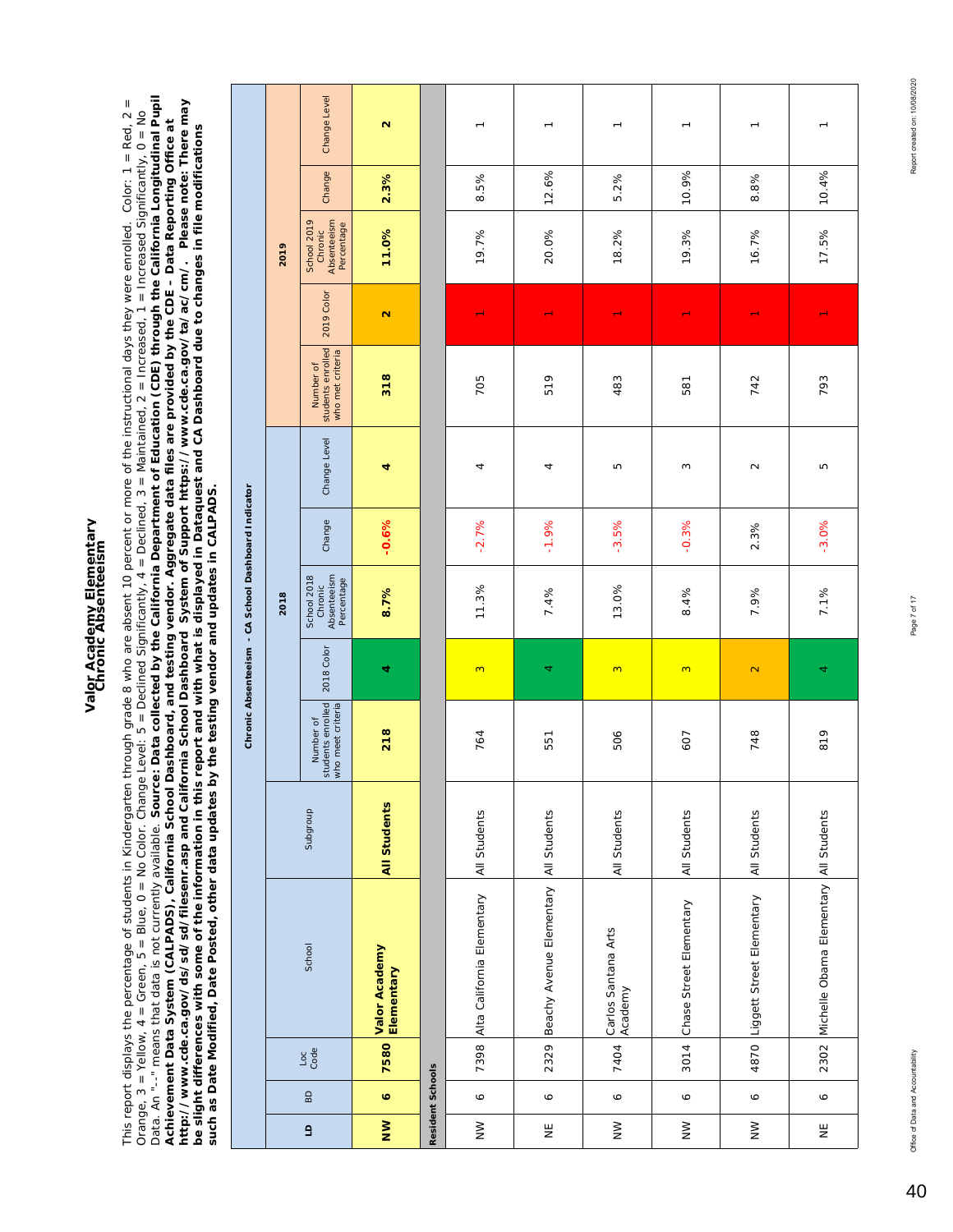|                                                     |      | Change Level                                        | $\overline{ }$          | $\overline{\phantom{0}}$                    | $\overline{\phantom{0}}$ | $\overline{\phantom{0}}$      | $\overline{ }$          | ٣                       | u                    |
|-----------------------------------------------------|------|-----------------------------------------------------|-------------------------|---------------------------------------------|--------------------------|-------------------------------|-------------------------|-------------------------|----------------------|
|                                                     |      | Change                                              | 4.2%                    | 8.6%                                        | 6.9%                     | 10.0%                         | 4.8%                    | 8.6%                    | 8.0%                 |
|                                                     | 2019 | Absenteelsm<br>School 2019<br>Percentage<br>Chronic | 10.1%                   | 16.9%                                       | 13.8%                    | 19.3%                         | 15.9%                   | 17.5%                   | 18.2%                |
|                                                     |      | 2019 Color                                          |                         |                                             |                          |                               |                         | ٣                       |                      |
|                                                     |      | students enrolled<br>who met criteria<br>Number of  | 889                     | 597                                         | 878                      | 543                           | 705                     | 705                     | 337,845              |
|                                                     |      | Change Level                                        | S                       | 4                                           | Б                        | 4                             | $\sim$                  | 4                       | ω                    |
|                                                     |      | Change                                              | 0.0%                    | $-0.6%$                                     | $-5.2%$                  | $-2.4%$                       | 2.3%                    | $-1.9%$                 | $-0.1%$              |
| Chronic Absenteeism - CA School Dashboard Indicator | 2018 | Absenteelsm<br>School 2018<br>Percentage<br>Chronic | 5.9%                    | 8.3%                                        | 6.9%                     | 9.4%                          | 11.1%                   | 8.3%                    | 10.3%                |
|                                                     |      | 2018 Color                                          | 3                       | 4                                           | 4                        | 4                             | $\overline{\mathbf{C}}$ | $\mathbf{c}$            | $\mathbf{\tilde{N}}$ |
|                                                     |      | students enrolled<br>who meet criteria<br>Number of | 945                     | 626                                         | 882                      | 545                           | 728                     | 728                     | 346,238              |
|                                                     |      | Subgroup                                            | <b>All Students</b>     | All Students                                | All Students             | All Students                  | All Students            |                         |                      |
|                                                     |      | School                                              | Noble Avenue Elementary | Parthenia Academy of Arts<br>and Technology | 6123 Plummer Elementary  | Ranchito Avenue<br>Elementary | Sharp Avenue Elementary |                         |                      |
|                                                     |      | $\frac{1}{3}$                                       | 5603                    | 6027                                        |                          | 6192                          | 6665                    | Resident Schools Median | Los Angeles Unified  |
|                                                     |      | $\mathsf B\mathsf D$                                | $\circ$                 | $\infty$                                    | $\circ$                  | $\bullet$                     | $\circ$                 |                         |                      |
|                                                     |      | $\mathsf{G}$                                        | Ψ                       | $\geq$                                      | $\geq$                   | $\overline{z}$                | $\overline{z}$          |                         |                      |

Data Sources: California School Dashboard Research data files 2019 revised on 04/09/2020 and 2018 revised on 03/11/2019 https://www.cde.ca.gov/ta/ac/cm/ Data Sources: California School Dashboard Research data files 2019 revised on 04/09/2020 and 2018 revised on 03/11/2019 https://www.cde.ca.gov/ta/ac/cm/

41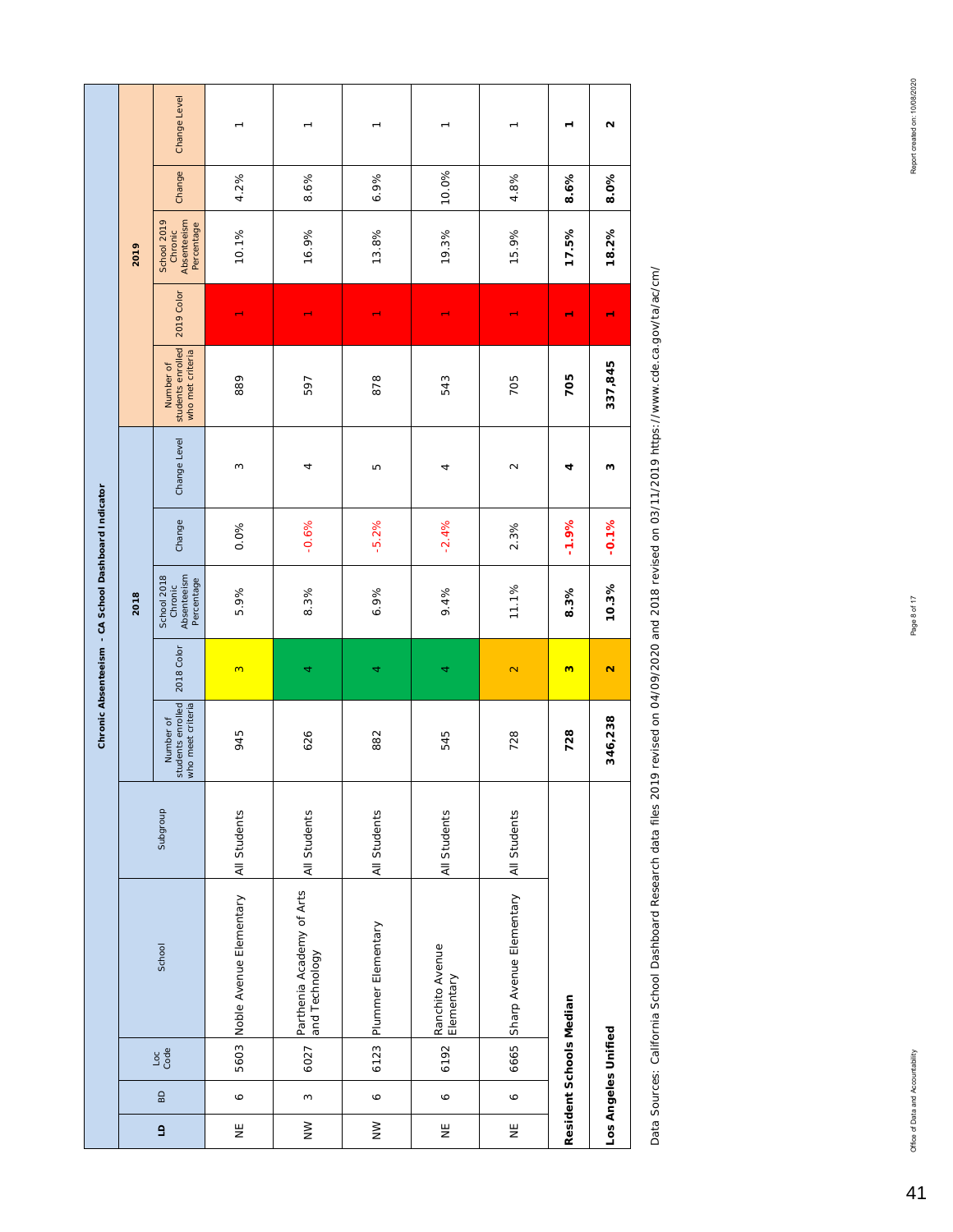### Valor Academy Elementary Suspension Rate Indicator **Valor Academy Elementary Suspension Rate Indicator**

Suspension Rate: The percentage of students in kindergarten through grade 12 who have been suspended at least once in a given school year. Students who are suspended multiple times<br>are only counted once. Color: 1 = Red, 2 are only counted once. Color: 1 = Red, 2 = Orange, 3 = Yellow, 4 = Green, 5 = Blue, 0 = No Color. Change Level: 1 = Declined Significantly, 2 = Declined, 3 = Maintained, 4 = Increased, 5 California Longitudinal Pupil Achievement Data System (CALPADS), California School Dashboard, and testing vendor. Aggregate data files are provided by the CDE – Data<br>Reporting Office at http://www.cde.ca.gov/ds/sd/silesenr *California Longitudinal Pupil Achievement Data System (CALPADS), California School Dashboard, and testing vendor. Aggregate data files are provided by the CDE – Data*  Suspension Rate: The percentage of students in kindergarten through grade 12 who have been suspended at least once in a given school year. Students who are suspended multiple times *Reporting Office at http://www.cde.ca.gov/ds/sd/sd/filesenr.asp and California School Dashboard System of Support https://www.cde.ca.gov/ta/ac/cm/. Please*  = Increased Significantly, 0 = No Data. An "--" means that data is not currently available. *Source: Data collected by the California Department of Education (CDE) through the note: There may be slight differences with some of the information in this report and with what is displayed in Dataquest and CA Dashboard due to changes in file modifications such as Date Modified, Date Posted, other data updates by the testing vendor and updates in CALPADS.* 

|                                                           |      | Change Level                           | ю                           |                         | Б                               | 4                        | Б                              | Б                       | LO.                            |
|-----------------------------------------------------------|------|----------------------------------------|-----------------------------|-------------------------|---------------------------------|--------------------------|--------------------------------|-------------------------|--------------------------------|
|                                                           |      | Change                                 | 0.0%                        |                         | 0.4%                            | 0.1%                     | 0.0%                           | $-0.2%$                 | $-0.1%$                        |
|                                                           | 2019 | Students<br>suspended at<br>least once | 0.0%                        |                         | 0.5%                            | 0.8%                     | 0.2%                           | 0.0%                    | 0.0%                           |
|                                                           |      | 2019 Color                             | ю                           |                         | 4                               | 4                        | Ю                              | LO.                     | LO                             |
|                                                           |      | Number of<br>Students                  | 329                         |                         | 730                             | 531                      | 505                            | 596                     | 753                            |
|                                                           |      | Change Level                           | ю                           |                         | S                               | $\sim$                   | S                              | S                       | $\sim$                         |
|                                                           |      | Change                                 | $-1.1%$                     |                         | $-0.2%$                         | 0.4%                     | 0.0%                           | 0.2%                    | $-0.1%$                        |
|                                                           | 2018 | suspended at<br>Students               | 0.0%                        |                         | 0.1%                            | 0.7%                     | 0.2%                           | 0.2%                    | 0.1%                           |
|                                                           |      | 2018 Color                             | ıΩ,                         |                         | LO.                             | $\infty$                 | Ю                              | LO.                     | LO.                            |
| Suspension Rate Indicator - CA School Dashboard Indicator |      | Number of<br>Students                  | 222                         |                         | 786                             | 571                      | 531                            | 620                     | 768                            |
|                                                           |      | Subgroup                               | <b>All Students</b>         |                         | All Students                    | All Students             | All Students                   | All Students            | All Students                   |
|                                                           |      | School                                 | Valor Academy<br>Elementary |                         | 7398 Alta California Elementary | Beachy Avenue Elementary | Carlos Santana Arts<br>Academy | Chase Street Elementary | 4870 Liggett Street Elementary |
|                                                           |      | Loc<br>Code                            | 7580                        |                         |                                 | 2329                     | 7404                           | 3014                    |                                |
|                                                           |      | $\mathsf B$                            | $\bullet$                   | <b>Resident Schools</b> | $\circ$                         | $\mathsf{o}$             | $\mathsf{o}$                   | $\mathsf{o}$            | $\bullet$                      |
|                                                           |      | $\Xi$                                  | $\geq$                      |                         | $\geq$                          | $\overline{z}$           | $\geq$                         | $\geq$                  | $\geq$                         |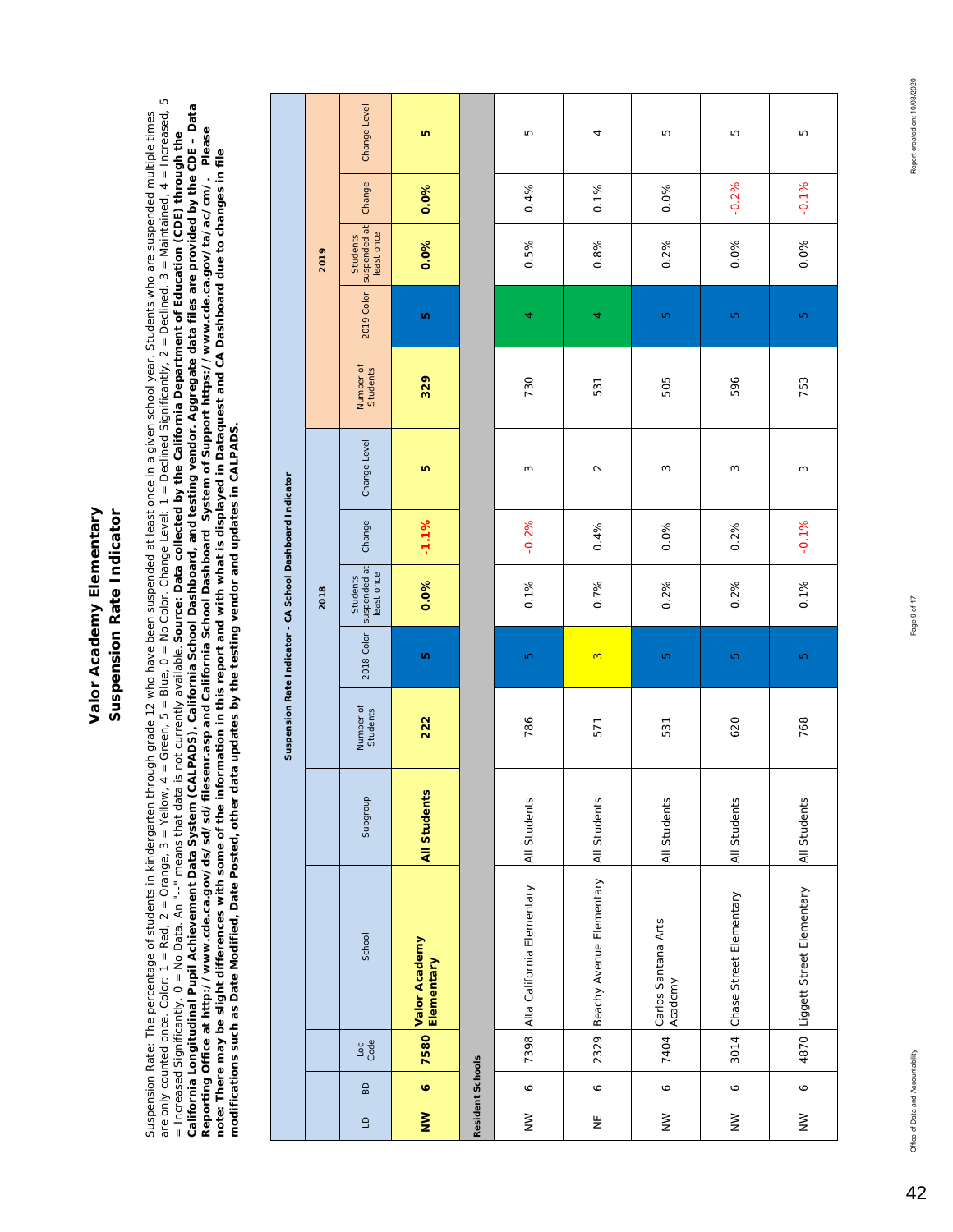|                                                           |      | Change Level                                  | 4                                      | Б                       | LO.                                         | Б                  | LO                                      | Б                       | Ю                       | ω                   |
|-----------------------------------------------------------|------|-----------------------------------------------|----------------------------------------|-------------------------|---------------------------------------------|--------------------|-----------------------------------------|-------------------------|-------------------------|---------------------|
|                                                           |      | Change                                        | $-0.3%$                                | $-0.1%$                 | 0.0%                                        | 0.1%               | 0.0%                                    | 0.1%                    | 0.0%                    | $-0.1%$             |
|                                                           | 2019 | suspended at<br>least once<br><b>Students</b> | 0.9%                                   | 0.0%                    | 0.2%                                        | 0.1%               | 0.2%                                    | 0.1%                    | 0.2%                    | 0.4%                |
|                                                           |      | 2019 Color                                    | 4                                      | Ю                       | Ю                                           | Ю                  | Ю                                       | Ю                       | ю                       | ю                   |
|                                                           |      | Number of<br>Students                         | 812                                    | 948                     | 621                                         | 898                | 552                                     | 725                     | 725                     | 475,140             |
|                                                           |      | Change Level                                  | $\sim$                                 | 4                       | $\sim$                                      | 3                  | 4                                       | ω                       | ω                       | ω                   |
|                                                           |      | Change                                        | 0.4%                                   | $-0.6%$                 | 0.0%                                        | $-0.2%$            | $-0.3%$                                 | 0.0%                    | 0.0%                    | $-0.1%$             |
|                                                           | 2018 | suspended at<br>least once<br>Students        | 1.2%                                   | 0.1%                    | 0.2%                                        | 0.0%               | 0.2%                                    | 0.0%                    | 0.2%                    | 0.5%                |
|                                                           |      | 2018 Color                                    | $\mathbf{\Omega}$                      | Ю                       | Ю                                           | Ю                  | Ю                                       | Ю                       | ю                       | ю                   |
| Suspension Rate Indicator - CA School Dashboard Indicator |      | Number of<br>Students                         | 844                                    | 1,000                   | 647                                         | 907                | 561                                     | 744                     | 744                     | 488,944             |
|                                                           |      | Subgroup                                      |                                        | All Students            | All Students                                | All Students       |                                         | All Students            |                         |                     |
|                                                           |      | School                                        | Michelle Obama Elementary All Students | Noble Avenue Elementary | Parthenia Academy of Arts<br>and Technology | Plummer Elementary | Ranchito Avenue Elementary All Students | Sharp Avenue Elementary |                         |                     |
|                                                           |      | $\frac{\text{Loc}}{\text{Code}}$              | 2302                                   | 5603                    | 6027                                        | 6123               | 6192                                    | 6665                    | Resident Schools Median | Los Angeles Unified |
|                                                           |      | B <sub>D</sub>                                | $\circ$                                | $\circ$                 | $\sim$                                      | $\circ$            | Ó                                       | Ó                       |                         |                     |
|                                                           |      | $\Box$                                        | Ψ                                      | Ψ                       | $\geq$                                      | $\geq$             | $\overline{z}$                          | Ψ                       |                         |                     |

Data Sources: California School Dashboard Research data files 2019 revised on 04/09/2020 and 2018 revised on 03/11/2019 https://www.cde.ca.gov/ta/ac/cm/ Data Sources: California School Dashboard Research data files 2019 revised on 04/09/2020 and 2018 revised on 03/11/2019 https://www.cde.ca.gov/ta/ac/cm/

43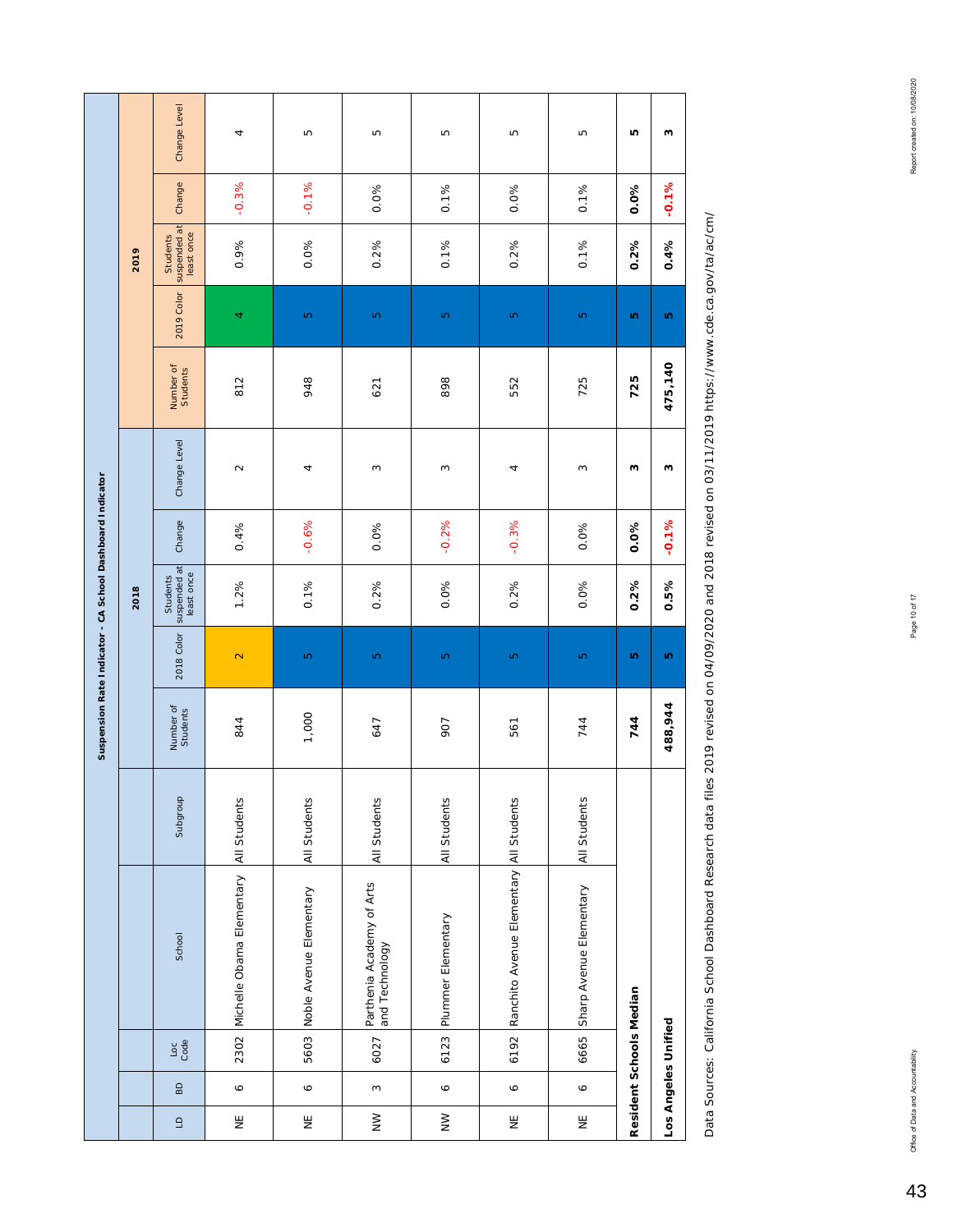### 2019-20 Enrollment Report **2019-20 Enrollment Report**

This report displays CALPADS K-12 enrollment number and percentages of select subgroups. Annual enrollment consists of the marker of students private popy (the first Wednessay in October). This information was submitted by collected by the California Department of Education (CDE) through the California Novelia Longitudinal Pupil Achievement Data and CALPADS), California School Dashboard, and testing vendor. Aggregate data files are provided Reporting Office at http://www.cde.ca.gov/ds/sd/sels/ad/Sdlifemia School Dashboard System of System of Support https://www.cde.ca.gov/ta/ac/cm/. Please note: There may be slight differences with some of the information in This report displays CALPADS K-12 enrollment number and percentage os substitution and an under the number of students primarily enrolled on Census Day (the first Wednesday in October). This information was submitted by lo *Source: Data*  agencies (LEAs) and charter schools to the California Department of Education (of CDE) as part of the annual Fall 1 data submission in the California Longitudinal Pupil Achievem (DALPADS). These data were reviewed and cert accurate by authorized district or school personnel. In order to certify data in CALPADS, authorized district or chorized visted to review the accuracy of all data associated with the applicable CALPADS submission. The Cal Education collects some data on GATE programs through the California Longitudinal Public Athlevement Data System (CALPADS); however, this information is submitted by LEAs on a voluntary basis and it wouldn't necessarily be *report and with what is displayed in Dataquest and CA Dashboard due to changes in file modifications such as Date Modified, Date Posted, other data updates by the testing vendor and updates in CALPADS.* 

| $\Xi$  | BD                  | Loc<br>Code             | School                                      | Enrollment | F/R Meal | GATE         | American<br>Indian or<br>Alaska<br>Native | Asian                         | American<br>Black or<br>African | English<br>Learner | Filipino | Foster<br>Youth | Homeless                  | Latino              | Education<br>Migrant | or Pacific<br>Hawaiian<br>Islander<br>Native | Reported<br><b>Disc</b> | Disadvant-<br>economic<br>Socio-<br>aged<br>$\frac{1}{2}$ | <b>Disabilities</b><br>Students<br>with | Two or<br>Races<br>More | White    |  |
|--------|---------------------|-------------------------|---------------------------------------------|------------|----------|--------------|-------------------------------------------|-------------------------------|---------------------------------|--------------------|----------|-----------------|---------------------------|---------------------|----------------------|----------------------------------------------|-------------------------|-----------------------------------------------------------|-----------------------------------------|-------------------------|----------|--|
| $\geq$ | ø                   | 7580                    | Valor Academy Elementary                    | 373        | 76.1%    | 0.0%         | 0.3%                                      | 2.4%                          | 1.9%                            | 43.2%              | 8%<br>ကိ | 0.3%            | 5%<br>ö                   | 3%<br>85.           | 0.0%                 | 0.0%                                         | 0.8%                    | 5%<br>77.                                                 | 5.1%                                    | 8%<br>ö                 | 8%<br>4  |  |
|        | Resident Schools    |                         |                                             |            |          |              |                                           |                               |                                 |                    |          |                 |                           |                     |                      |                                              |                         |                                                           |                                         |                         |          |  |
| $\geq$ | Ó                   | 7398                    | Alta California Elementary                  | 653        | 97.1%    | 6%<br>4      | 0.0%                                      | 1.2%                          | 8%<br>ö                         | 41.2%              | 1.4%     | 3%<br>ö         | 0.9%                      | 94.0%               | 0.0%                 | 2%<br>ö                                      | 0.0%                    | 97.1%                                                     | 13.6%                                   | 8%<br>ö                 | 1.7%     |  |
| ¥      | Ó                   | 2329                    | Beachy Avenue Elementary                    | 456        | 85.5%    | 4%<br>$\sim$ | 0%<br>ö                                   | 4%<br>ö                       | 1.1%                            | 23.7%              | 1.5%     | 0.0%            | 0.2%                      | $-6%$<br>93.        | 0.2%                 | 0.0%                                         | 0.0%                    | 5%<br>87.                                                 | 14.7%                                   | 0.0%                    | 3.3%     |  |
| $\geq$ | Ó                   | 7404                    | Carlos Santana Arts Academy                 | 474        | 94.3%    | 3%<br>$\sim$ | 4%<br>ö                                   | $-4%$<br>ö                    | 5%<br>ιó                        | 42.4%              | 1.5%     | 1.1%            | 8%<br>$\dot{\mathcal{E}}$ | 82.7%               | 0.0%                 | 0%<br>ö                                      | 0.2%                    | 8%<br>95.                                                 | 12.4%                                   | 1.1%                    | 2%<br>∞  |  |
| $\geq$ | Ó                   | 3014                    | Chase Street Elementary                     | 544        | 94.9%    | 4.4%         | 0.0%                                      | 6%<br>$\overline{\mathbf{N}}$ | 0.7%                            | 44.1%              | 5.5%     | 0.0%            | 0.9%                      | 87.1%               | 0.0%                 | 0.0%                                         | 0.4%                    | 95.6%                                                     | 13.4%                                   | 0.2%                    | 5%<br>ω, |  |
| $\geq$ | Ó                   | 4870                    | Liggett Street Elementary                   | 648        | 86.9%    | 7%<br>s.     | 2%<br>ö                                   | 5%<br>ö                       | 0%<br>$\overline{\mathbf{N}}$   | 38.3%              | 2.9%     | 1.2%            | 0.6%                      | 6%<br>90.           | 0.0%                 | 2%<br>ö                                      | 0.3%                    | 9%<br>$\frac{8}{8}$                                       | 14.2%                                   | 6%<br>ö                 | 8%<br>2. |  |
| ¥      | Ó                   | 2302                    | Michelle Obama Elementary                   | 697        | 97.4%    | 2%<br>4      | 0.0%                                      | 4%<br>ö                       | 0.6%                            | 48.1%              | 4.9%     | 9%<br>ö         | 1.1%                      | 90.2%               | 0.0%                 | 0.1%                                         | 0.3%                    | 0%<br>98                                                  | 8.2%                                    | 0.4%                    | 3.0%     |  |
| ¥      | Ó                   | 5603                    | Noble Avenue Elementary                     | 799        | 93.9%    | 0%<br>ம்     | 0.0%                                      | 1.3%                          | 0.9%                            | 47.4%              | 1.9%     | 0.0%            | 1.5%                      | 5%<br>92.           | 0.0%                 | 5%<br>ö                                      | 0.0%                    | 95.0%                                                     | 13.0%                                   | 0.4%                    | 2.6%     |  |
| $\geq$ | $\infty$            | 6027                    | Parthenia Academy of Arts and<br>Technology | 555        | 90.5%    | 9%<br>$\sim$ | 0.0%                                      | 3%<br>$\overline{\mathsf{N}}$ | 5%<br>4                         | 30.3%              | 2.3%     | 5%<br>ö         | 1.1%                      | 85.4%               | 0.2%                 | 2%<br>ö                                      | 0.2%                    | 4%<br>$\overline{9}$                                      | 5%<br>ö                                 | 2.0%                    | 3.1%     |  |
| $\geq$ | o                   | 6123                    | Plummer Elementary                          | 804        | 84.7%    | 9%<br>4      | 0.0%                                      | 1.7%                          | 2.4%                            | 44.8%              | 6.0%     | 0.7%            | 1.7%                      | 86.1%               | 0.0%                 | 0.4%                                         | 0.2%                    | 9%<br>88                                                  | 14.8%                                   | 5%<br>Ó                 | 2.7%     |  |
| ¥      | Ó                   | 6192                    | Ranchito Avenue Elementary                  | 484        | 86.2%    | 4%<br>۰ö     | 0.0%                                      | 8%<br>ö                       | 0.6%                            | 34.9%              | 5.6%     | 1.7%            | 3.5%                      | 6%<br>$\frac{1}{8}$ | 0.0%                 | 0.0%                                         | 1.0%                    | 87.0%                                                     | 12.4%                                   | 0.6%                    | 9.7%     |  |
| ¥      | o                   | 6665                    | Sharp Avenue Elementary                     | 618        | 86.9%    | 5%<br>۰ö     | 0.2%                                      | 8%<br>ö                       | 0.2%                            | 30.1%              | 1.1%     | 1.0%            | 0.3%                      | 94.8%               | 0.2%                 | 0.2%                                         | 1.0%                    | 90.3%                                                     | 11.0%                                   | 0.0%                    | 1.8%     |  |
|        |                     | Resident Schools Median |                                             | 618        | 90.5%    | 4.4%         | 0.0%                                      | 0.8%                          | 0.9%                            | 41.2%              | 2.3%     | 0.7%            | 1.1%                      | 90.2%               | 0.0%                 | 0.2%                                         | 0.2%                    | 91.4%                                                     | 13.0%                                   | 0.5%                    | 3.0%     |  |
|        | Los Angeles Unified |                         |                                             | 596,937    | 80.3%    | 10.7%        | 0.2%                                      | 3.6%                          | 7.7%                            | 20.0%              | 1.9%     | 0.7%            | 1.3%                      | 74.1%               | 0.1%                 | 0.2%                                         | 0.4%                    | 81.5%                                                     | 11.4%                                   | 1.6%                    | 10.3%    |  |

Data Source: Data Quest, Student and School Downloadable Data Files https://www.cde.ca.gov/ds/sd/sd/filesenr.asp Data Source: Data Quest, Student and School Downloadable Data Files https://www.cde.ca.gov/ds/sd/sd/filesenr.asp Report created on: 1009/2020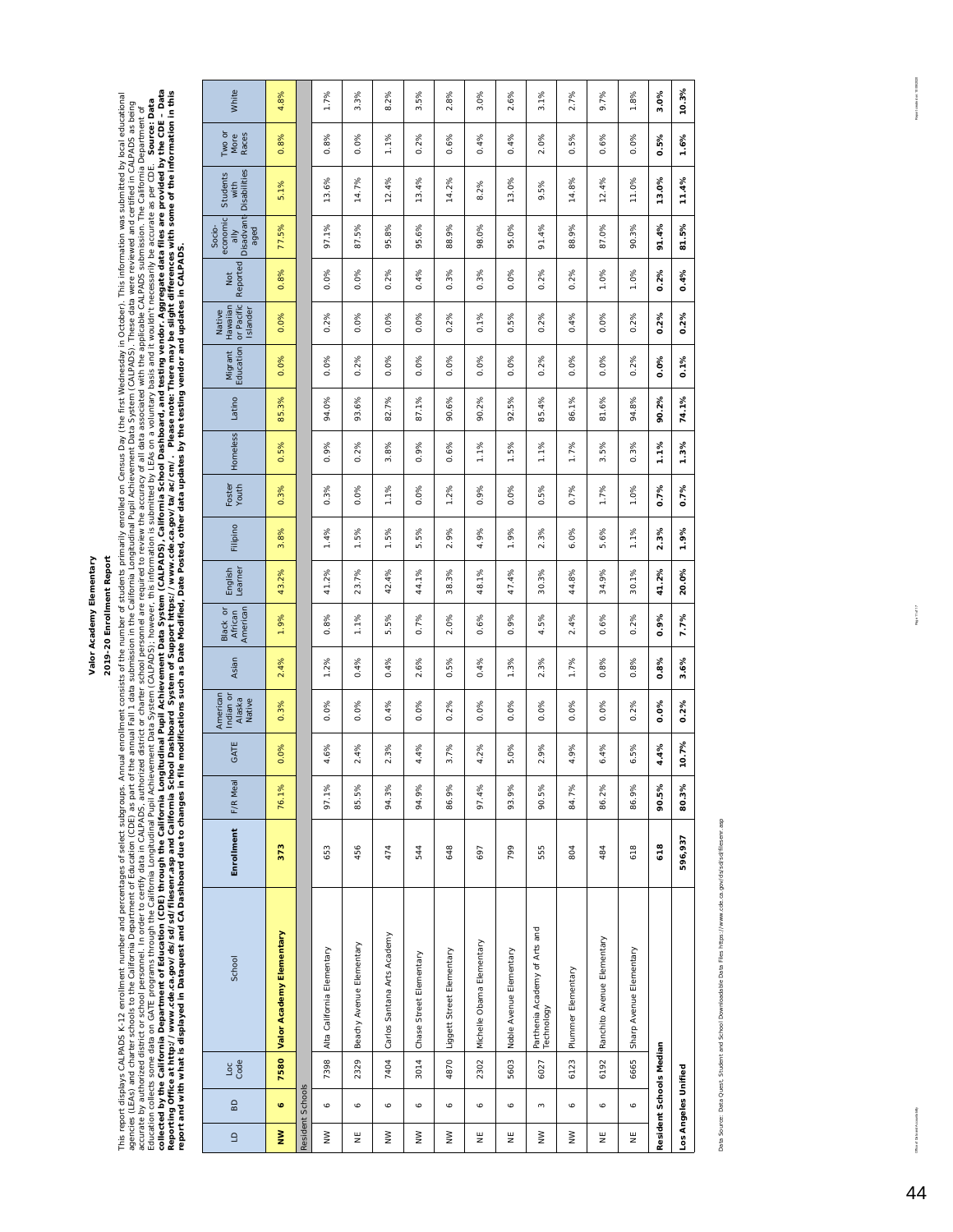RECLASSIFICATION RATES **y RECLASSIFICATION RATES Valor Academy Elementar**

in percentage, is calculated by dividing the number reclassified by the number of prior year ELs. *Source: Data collected by the*  in percentage, is calculated by dividing the number reclassified by the number of prior year ELs. Source: Data collected by the reclassified since the prior Census Day, and the reclassification rate for each specified year. The reclassification rate, displayed reclassified since the prior Census Day, and the reclassification rate for each specified year. The reclassification rate, displayed *(CALPADS), California School Dashboard, and testing vendor. Aggregate data files are provided by the CDE – Data*  (CALPADS), California School Dashboard, and testing vendor. Aggregate data files are provided by the CDE - Data *Reporting Office at http://www.cde.ca.gov/ds/sd/sd/filesenr.asp and California School Dashboard System of*  Reporting Office at http://www.cde.ca.gov/ds/sd/sd/filesenr.asp and California School Dashboard System of This reports shows a two year comparison of the number of English Learners (ELs) on Census Day, the number of students This reports shows a two year comparison of the number of English Learners (ELs) on Census Day, the number of students *California Department of Education (CDE) through the California Longitudinal Pupil Achievement Data System Support https://www.cde.ca.gov/ta/ac/cm/. Please note: There may be slight differences with some of the*  Support https://www.cde.ca.gov/ta/ac/cm/. Please note: There may be slight differences with some of the California Department of Education (CDE) through the California Longitudinal Pupil Achievement Data System *information in this report and with what is displayed in Dataquest and CA Dashboard due to changes in file modifications such as Date Modified, Date Posted, other data updates by the testing vendor and updates in*  information in this report and with what is displayed in Dataquest and CA Dashboard due to changes in file modifications such as Date Modified, Date Posted, other data updates by the testing vendor and updates in *CALPADS.*  CALPADS.

| $\overline{a}$   | BD        | Loc Code         | School                            | $17 - 18$<br>EL # | Reclass #<br>18-19 | Reclass Rate<br>$18 - 19$ | 18-19<br>EL# | Reclass #<br>19-20 | Reclass Rate<br>$19 - 20$ |
|------------------|-----------|------------------|-----------------------------------|-------------------|--------------------|---------------------------|--------------|--------------------|---------------------------|
| $\sum_{i=1}^{n}$ | $\bullet$ |                  | Nary<br>7580 Valor Academy Elemer | <b>701</b>        | $\frac{4}{4}$      | 13.9                      | 144          | 4                  | $2.\overline{8}$          |
|                  |           | Resident Schools |                                   |                   |                    |                           |              |                    |                           |
| $\geq$           | $\circ$   |                  | 7398 Alta California Elementary   | 322               | 74                 | 23                        | 273          | 46                 | 16.8                      |
| Ψ                | $\circ$   |                  | 2329 Beachy Avenue Elementary     | 178               | 51                 | 28.7                      | 136          | $\frac{8}{1}$      | 13.2                      |
| $\geq$           | $\circ$   |                  | 7404 Carlos Santana Arts Academy  | 255               | 73                 | 28.6                      | 183          | $\overline{2}$     | 13.1                      |
| $\geq$           | $\circ$   |                  | 3014 Chase Street Elementary      | 316               | $\overline{101}$   | 32                        | 226          | $\overline{17}$    | 7.5                       |
| $\geq$           | $\circ$   | 4870             | Liggett Street Elementary         | 291               | 63                 | 21.6                      | 267          | 42                 | 15.7                      |
| Ψ                | $\circ$   |                  | 2302 Michelle Obama Elementary    | 443               | 103                | 23.3                      | 357          | 49                 | 13.7                      |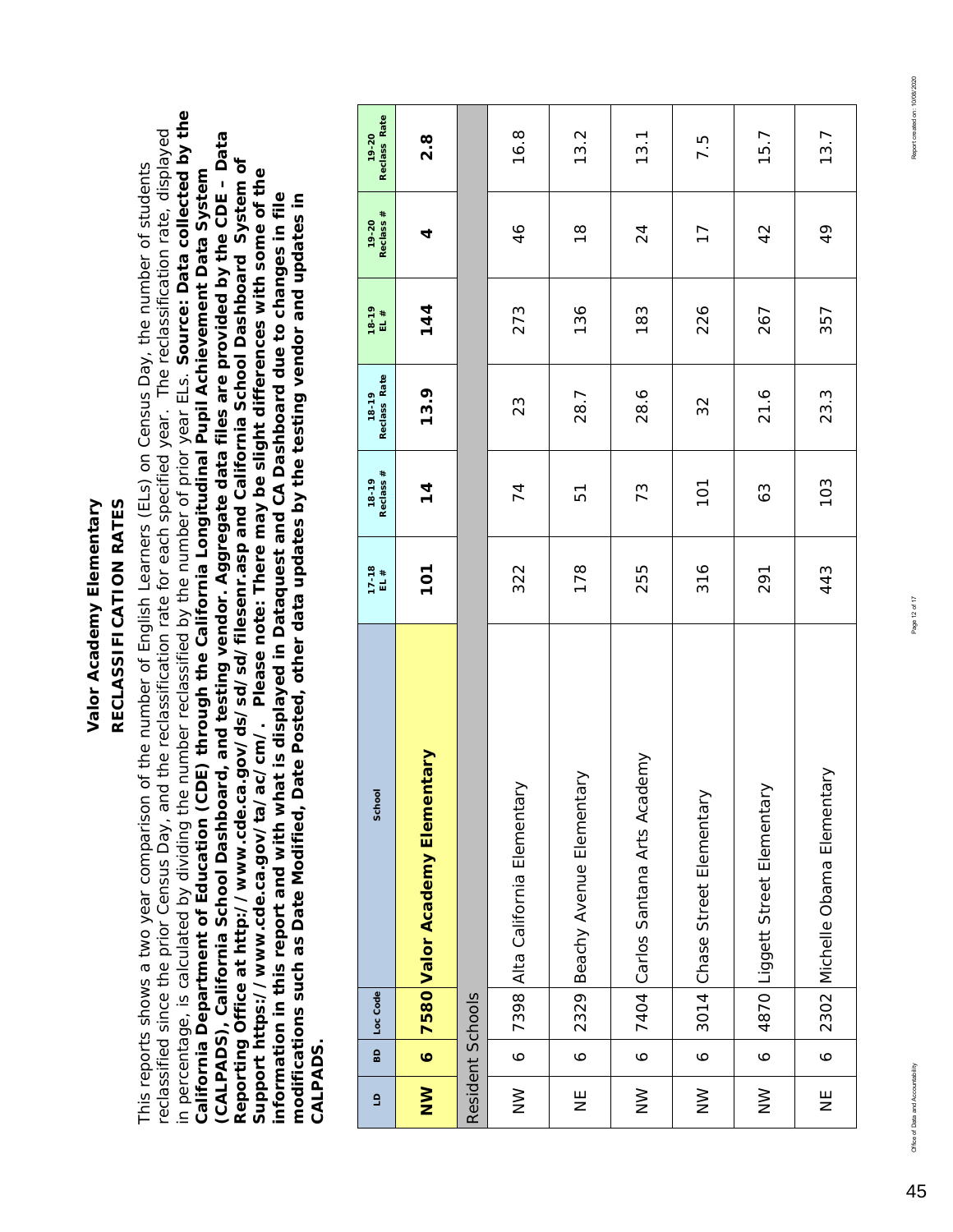| $\overline{a}$ | 60      | School<br>Loc Code                            | $17 - 18$<br>EL # | Reclass #<br>18-19 | Reclass Rate<br>$18 - 19$ | $18 - 19$<br>EL $#$ | Reclass #<br>19-20 | Reclass Rate<br>19-20 |
|----------------|---------|-----------------------------------------------|-------------------|--------------------|---------------------------|---------------------|--------------------|-----------------------|
| Ψ              | $\circ$ | 5603 Noble Avenue Elementary                  | 472               | 77                 | 16.3                      | 434                 | $\overline{6}$     | 14.1                  |
| $\geq$         | ო       | 6027 Parthenia Academy of Arts and Technology | 204               | 99                 | 32.4                      | 157                 | $\frac{8}{2}$      | 17.8                  |
| $\geq$         | $\circ$ | 6123 Plummer Elementary                       | 462               | 115                | 24.9                      | 376                 | 43                 | 11.4                  |
| Ψ              | $\circ$ | 6192 Ranchito Avenue Elementary               | 192               | 50                 | $\frac{2}{6}$             | 160                 | 23                 | 14.4                  |
| Ψ              | $\circ$ | 6665 Sharp Avenue Elementary                  | 268               | 70                 | 26.1                      | 216                 | 45                 | 20.8                  |
|                |         | Resident Schools Median                       | 291               | 73                 | $\frac{26}{5}$            | 226                 | $\frac{2}{3}$      | 14.1                  |
|                |         | Los Angeles Unified                           | 143,196           | 32,647             | 22.8                      | 123,579             | 19,510             | 15.8                  |

Data Source: Data Quest, Student and School Downloadable Data Files https://www.cde.ca.gov/ds/sd/filesreclass.asp Data Source: Data Quest, Student and School Downloadable Data Files https://www.cde.ca.gov/ds/sd/sd/filesreclass.asp

46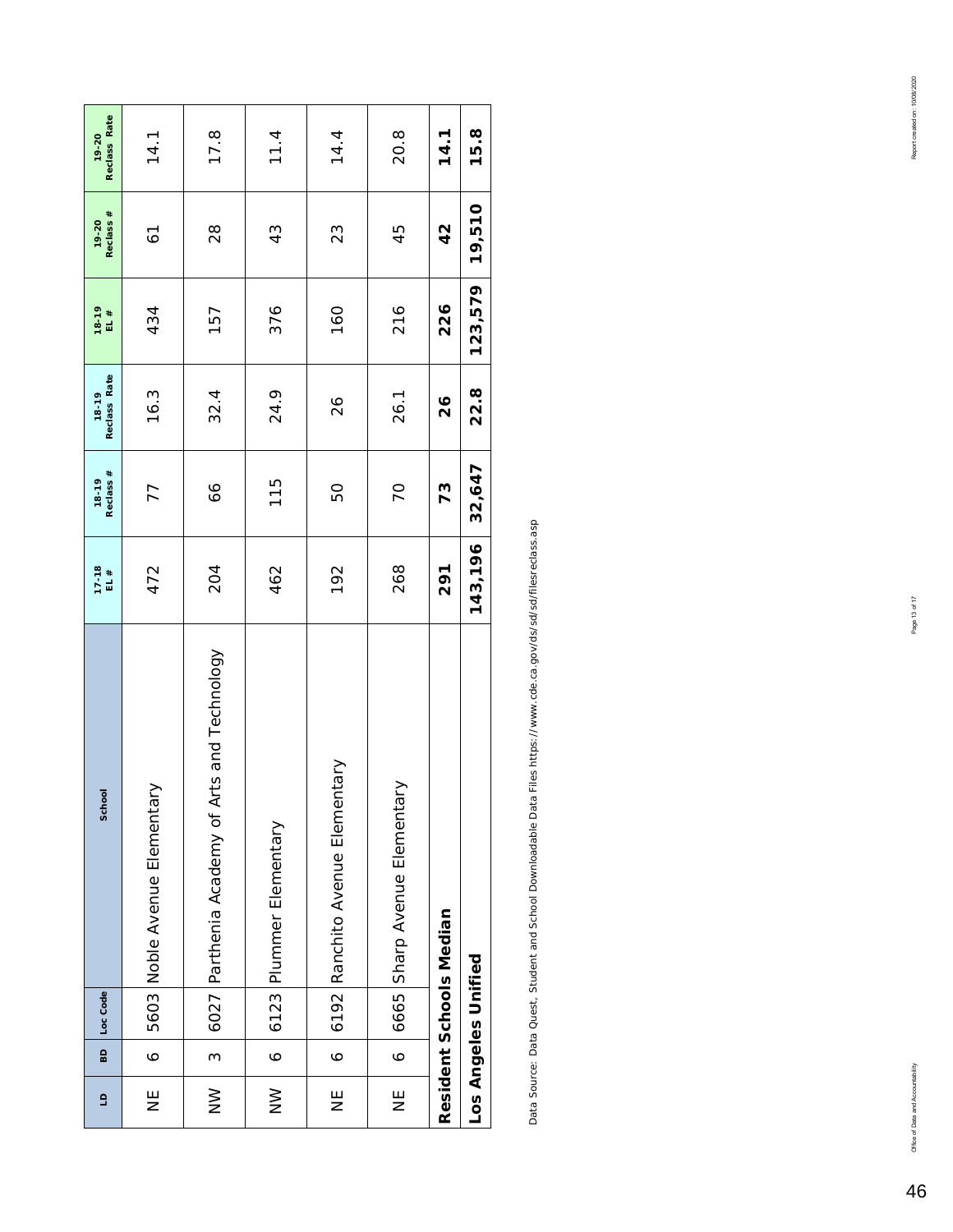## 2019-20 "At-Risk" and Long-Term English Learners (LTEL) **2019-20 "At-Risk" and Long-Term English Learners (LTEL)**

English Proficient (RFEP). Source: Data collected by the California Department of Education (CDE) through the California Longitudinal Pupil Achievement Data System (CALPADS), California<br>School Dashboard, and testing vendor English Proficient (RFEP). *Source: Data collected by the California Department of Education (CDE) through the California Longitudinal Pupil Achievement Data System (CALPADS), California Dashboard System of Support https://www.cde.ca.gov/ta/ac/cm/. Please note: There may be slight differences with some of the information in this report and with what is displayed*  Note: The "EL Total" column in this report displays the summed total of the disaggregated English Learner (EL) data in the four columns under the "English Learners" heading. The "Total (Ever-EL)" column<br>displays the summed Note: The "EL Total" column in this report displays the summed total of the disaggregated English Learner (EL) data in the four columns under the "English Learners" heading. The "Total (Ever-EL)" column displayed in this report are calculated as a percent of the "Total (Ever-EL)" which fully and more accurately considers what happens to all EL students over time, including those who are Reclassified Fluent displayed in this report are calculated as a percent of the "Total (Ever-EL)" which fully and more accurately considers what happens to all EL students over time, including those who are Reclassified Fluent displays the summed total of the data in the "RFEP" column plus the data in the four columns under the "English Learners" heading OR the data in the "EL Total" column, but not both. The percent values *School Dashboard, and testing vendor. Aggregate data files are provided by the CDE – Data Reporting Office at http://www.cde.ca.gov/ds/sd/sd/filesenr.asp and California School in Dataquest and CA Dashboard due to changes in file modifications such as Date Modified, Date Posted, other data updates by the testing vendor and updates in CALPADS.* 

|                                                                             |                  |                         |                                             |                          |                           |                                |                                 | English Learners           |                               |                                                |                                                         |          |              |               |                 |                    |
|-----------------------------------------------------------------------------|------------------|-------------------------|---------------------------------------------|--------------------------|---------------------------|--------------------------------|---------------------------------|----------------------------|-------------------------------|------------------------------------------------|---------------------------------------------------------|----------|--------------|---------------|-----------------|--------------------|
| $\Xi$                                                                       | BD               | Loc<br>Code             | School                                      | 0-3 Years<br>Number<br>급 | 0-3 Years<br>Percent<br>급 | 4-5 Years<br>Number<br>At-Risk | 4-5 Years<br>Percent<br>At-Risk | 6+ Years<br>Number<br>LTEL | 6+ Years<br>Percent<br>LTEL   | Not At-<br>Risk or<br>Years<br>$EL4+$<br>LTEL  | Not At-<br>Percent<br>Risk or<br>EL 4+<br>Years<br>LTEL | EL Total | Percent<br>급 | <b>RFEP</b>   | Percent<br>RFEP | (Ever-EL)<br>Total |
| $\geq$                                                                      | Ó                |                         | 7580 Valor Academy Elementary               | 144                      | 77.8%                     | $\overline{12}$                | 5%<br>ة                         | $\circ$                    | 0.0%                          | Б                                              | 2.7%                                                    | 161      | 87.0%        | 24            | 13.0%           | 185                |
|                                                                             | Resident Schools |                         |                                             |                          |                           |                                |                                 |                            |                               |                                                |                                                         |          |              |               |                 |                    |
| $\geq$                                                                      | $\bullet$        | 7398                    | Alta California Elementary                  | 177                      | 39.9%                     | 3                              | 14.4%                           | $\circ$                    | 0.0%                          | 28                                             | 6.3%                                                    | 269      | 60.6%        | 175           | 39.4%           | 444                |
| $\overline{z}$                                                              | $\mathsf{o}$     | 2329                    | Beachy Avenue Elementary                    | 85                       | 47.0%                     | $\overline{e}$                 | 10.5%                           | $\circ$                    | 0.0%                          | 4                                              | 2.2%                                                    | 108      | 59.7%        | 73            | 40.3%           | 181                |
| $\geq$                                                                      | $\mathsf{o}$     |                         | 7404 Carlos Santana Arts Academy            | 157                      | 56.3%                     | 33                             | 11.8%                           | $\circ$                    | 0.0%                          | $\overline{\overline{\phantom{a}}\phantom{a}}$ | 3.9%                                                    | 201      | 72.0%        | 78            | 28.0%           | 279                |
| $\geq$                                                                      | $\mathsf{o}$     | 3014                    | Chase Street Elementary                     | 193                      | 55.8%                     | $30\,$                         | 8.7%                            | $\circ$                    | 0.0%                          | $\overline{1}$                                 | 4.9%                                                    | 240      | 69.4%        | 106           | 30.6%           | 346                |
| $\geq$                                                                      | $\bullet$        | 4870                    | Liggett Street Elementary                   | 189                      | 50.3%                     | $\overline{Q}$                 | 10.6%                           | $\circ$                    | 0.0%                          | $\frac{1}{2}$                                  | 5.1%                                                    | 248      | 66.0%        | 128           | 34.0%           | 376                |
| Ψ                                                                           | Ó                | 2302                    | Michelle Obama Elementary                   | 253                      | 50.8%                     | 56                             | 11.2%                           | $\circ$                    | 0.0%                          | 26                                             | 5.2%                                                    | 335      | 67.3%        | 163           | 32.7%           | 498                |
| $\stackrel{\scriptscriptstyle{\mathsf{L}}}{\scriptscriptstyle{\mathsf{Z}}}$ | $\mathsf{o}$     | 5603                    | Noble Avenue Elementary                     | 300                      | 57.5%                     | 51                             | 9.8%                            | $\circ$                    | 0.0%                          | 28                                             | 5.4%                                                    | 379      | 72.6%        | 143           | 27.4%           | 522                |
| $\geq$                                                                      | $\sim$           | 6027                    | Parthenia Academy of Arts and<br>Technology | 135                      | 53.4%                     | $\frac{\infty}{2}$             | 7.1%                            | $\circ$                    | 0.0%                          | $\frac{5}{1}$                                  | 5.9%                                                    | 168      | 66.4%        | 85            | 33.6%           | 253                |
| $\geq$                                                                      | $\mathsf{o}$     | 6123                    | Plummer Elementary                          | 246                      | 45.2%                     | 62                             | 11.4%                           | $\frac{5}{1}$              | 8%<br>$\overline{\mathsf{N}}$ | 37                                             | 6.8%                                                    | 360      | 66.2%        | 184           | 33.8%           | 544                |
| Ψ                                                                           | $\mathsf{o}$     | 6192                    | Ranchito Avenue Elementary                  | 136                      | 53.8%                     | $\overline{2}$                 | 3%<br>∞                         | $\circ$                    | 0.0%                          | $\overline{1}$                                 | 4.7%                                                    | 169      | 66.8%        | $\frac{4}{3}$ | 33.2%           | 253                |
| Ψ                                                                           | $\mathsf{o}$     | 6665                    | Sharp Avenue Elementary                     | 145                      | 42.6%                     | 27                             | 7.9%                            | $\circ$                    | 0.0%                          | $\frac{4}{3}$                                  | 4.1%                                                    | 186      | 54.7%        | 154           | 45.3%           | 340                |
|                                                                             |                  | Resident Schools Median |                                             | 177                      | 50.8%                     | 33                             | 10.5%                           | $\circ$                    | 0.0%                          | LL                                             | 5.1%                                                    | 240      | 66.4%        | 128           | 33.6%           | 346                |
|                                                                             |                  | Los Angeles Unified     |                                             | 70,004                   | 24.3%                     | 15,980                         | 5.5%                            | 18,011                     | 6.2%                          | 631<br>$\overline{15}$                         | 5.4%                                                    | 119,626  | 41.5%        | 168,945       | 58.5%           | 288,571            |

Data Source: Data Quest, Student and School Downloadable Data Files https://www.cde.ca.gov/ds/sd/sd/filesitel.asp Data Source: Data Quest, Student and School Downloadable Data Files https://www.cde.ca.gov/ds/sd/sd/filesltel.asp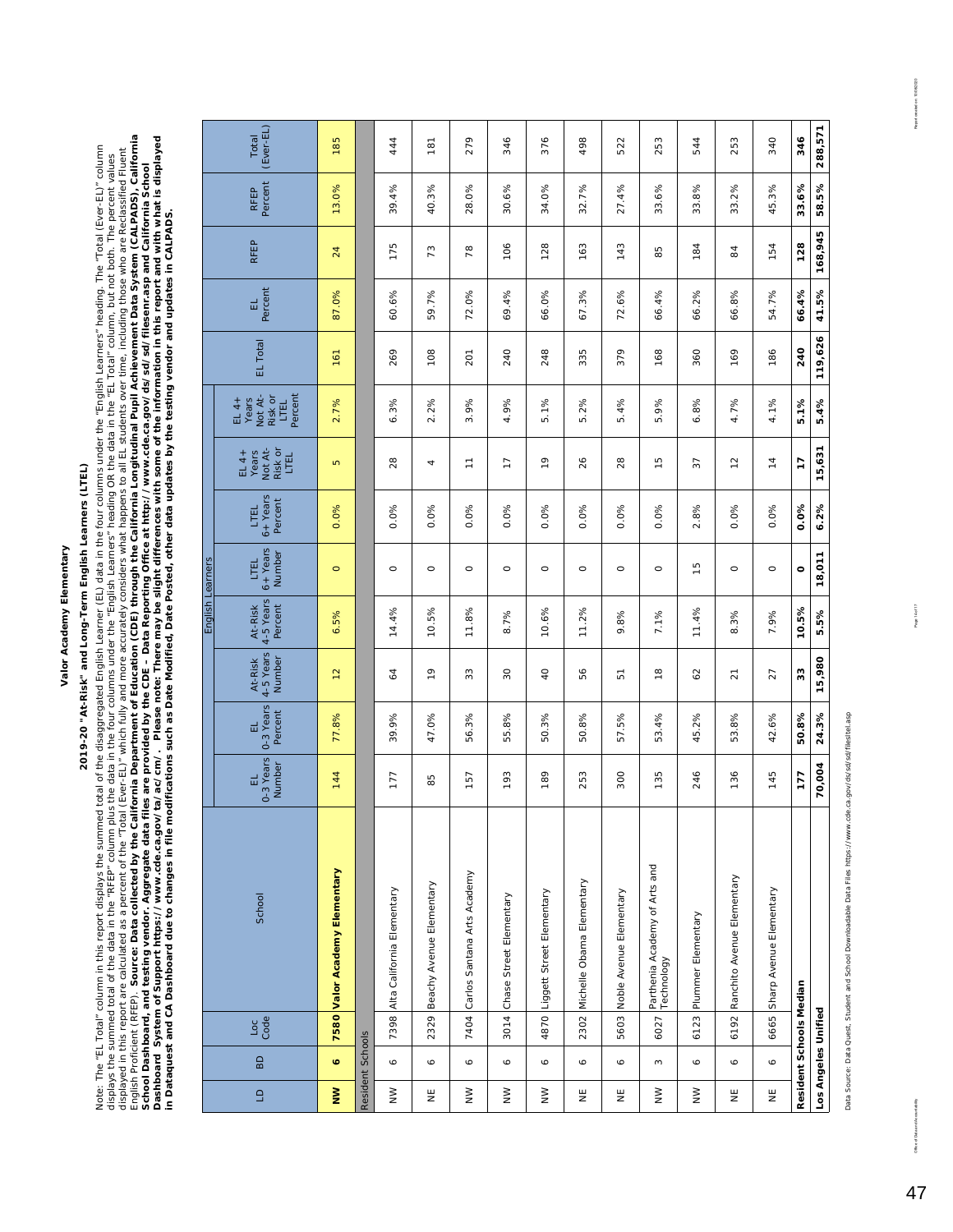## Students with Disabilities Report **Students with Disabilities Report**

This report displays the K-12 arrollment and the number of K-12 students with disabilities total, ly incidence category, and by eligibility as reported on the Census Day (First Wednesslay in October) CALPADS Fall 1 Certifi System (CALPADS), California School of asthing vendor. Aggregate data files are provided by the CDE – Data Reporting Office at http://www.cde.ca.gov/da/sd/silesem.asp and California School Dashboard System of Enrollment by Subgroup counts posted in DataDuest by the CDE due to the accuracy of all data associated with the applicable CALPADS submission. CALPADS certification is a two-step process with Level-2 certification resenve This report displays the K-12 enrollment and the number of K-12 students with disabilities total, by incidence category, and by eligibility as reported on the Census Day (First Wednesday in October) CALPADS Fall 1 Centifie Support https://www.cde.ca.gov/ta/ac/cm/. Please note: There may be slight differences with some of the information in this report and with what is displayed in Dataquest and CA Dashboard due to changes in file modificatio *Source: Data collected by the California Department of Education (CDE) through the California Longitudinal Pupil Achievement Data*  8.1) submitted by LEAs are required to "certify" specified data during submission windows. The CDE uses certified data for state and federal reporting and to develop accountability metrics. Once data are certified by an LE following the close of the Amend Mindow, they are "frozen" and cannot be amended values butters when this report may be higher or lower for some schools when comparing with 2019-20 *such as Date Modified, Date Posted, other data updates by the testing vendor and updates in CALPADS.*  charter school administrators, or their designees. High incidence eligibilities are indicated by an asterisk (\*).

Data Source: Data Quest, Student and School Downloadable Data Files Hitps://www.cde.ca.gov/dssd/ilessen.asp and CALPADS County Authorizing LEA Report 1.1 Enrollment by Primary Status Data Source: Data Quest, Student and School Downloadable Data Files https://www.cde.ca.gov/ds/sd/sd/filesenr.asp and CALPADS County Authorizing LEA Report 1.1 Enrollment by Primary Status.

Report anested on: 1009/2020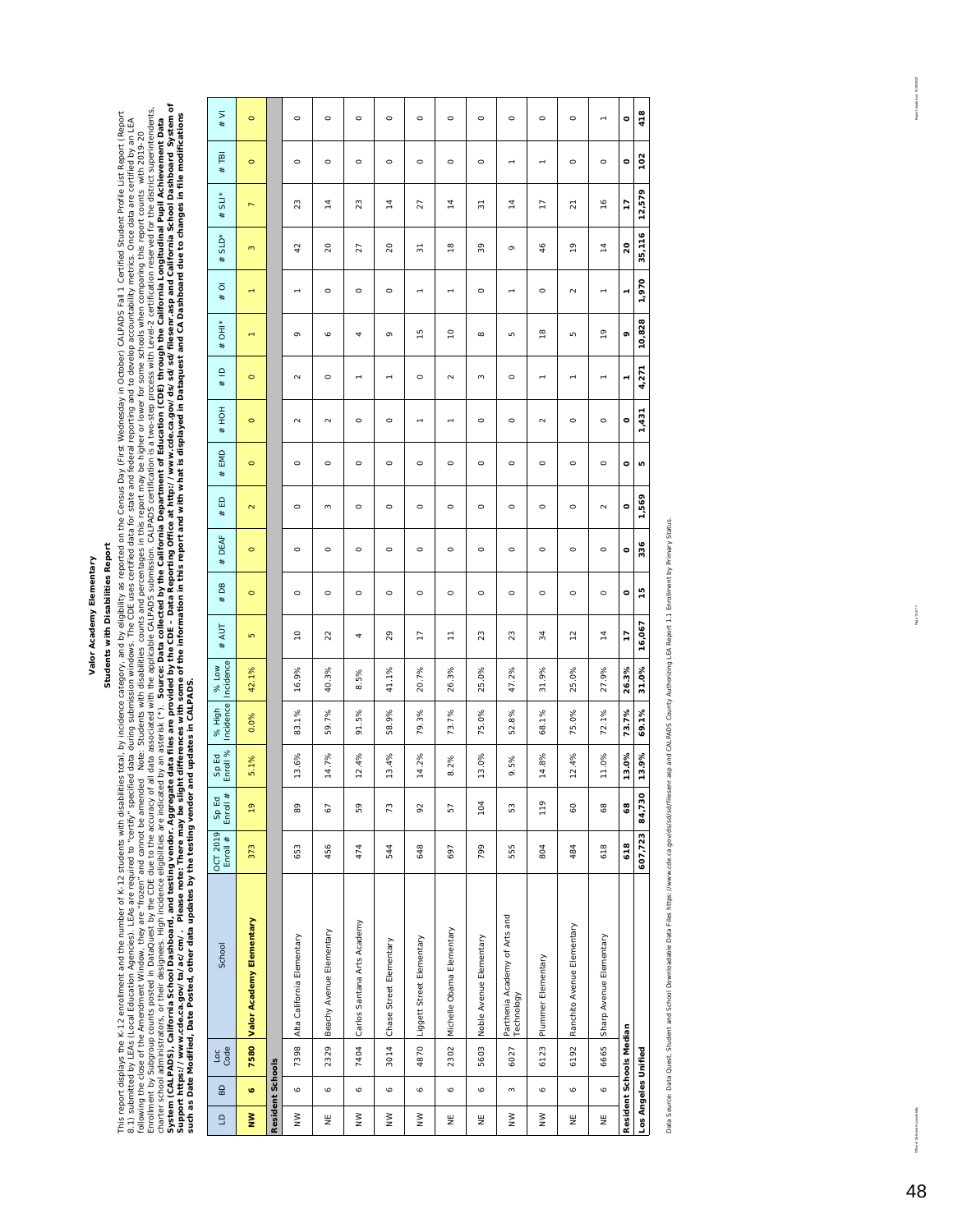# 2017-18 and 2018-19 SMARTER BALANCED ASSESSMENT ACHIEVEMENT DATA **2017-18 and 2018-19 SMARTER BALANCED ASSESSMENT ACHIEVEMENT DATA**

In order to protect student privacy, an asterisk (\*) will be displayed instead of a number on test results where 10 or fewer students had tested. Additionally, within subgroup views only, "--" will be<br>displayed instead of *Longitudinal Pupil Achievement Data System (CALPADS), California School Dashboard, and testing vendor. Aggregate data files are provided by the CDE – Data Reporting Office at differences with some of the information in this report and with what is displayed in Dataquest and CA Dashboard due to changes in file modifications such as Date Modified, Date*  displayed instead of the number of students when student subgroup counts are 10 or fewer. *Source: Data collected by the California Department of Education (CDE) through the California*  In order to protect student privacy, an asterisk (\*) will be displayed instead of a number on test results where 10 or fewer students had tested. Additionally, within subgroup views only, "--" will be *http://www.cde.ca.gov/ds/sd/sd/filesenr.asp and California School Dashboard System of Support https://www.cde.ca.gov/ta/ac/cm/. Please note: There may be slight Posted, other data updates by the testing vendor and updates in CALPADS.* 

**English Language Arts/Literacy**

English Language Arts/Literacy

|                                                                             |                     |                         |                                          |              | 2017-18                 |                                  | 2018-19                 |                                  |                        |
|-----------------------------------------------------------------------------|---------------------|-------------------------|------------------------------------------|--------------|-------------------------|----------------------------------|-------------------------|----------------------------------|------------------------|
|                                                                             |                     |                         |                                          |              | School                  |                                  | School                  |                                  | School                 |
| $\Box$                                                                      | BD                  | Loc Code                | School                                   | Subgroup     | Students with<br>Scores | Percentage<br>Exceeded<br>Met or | Students with<br>Scores | Percentage<br>Exceeded<br>Met or | change from<br>2018-19 |
| $\geq$                                                                      | ø                   | 7580                    | Valor Academy Elementary                 | All Students | ŧ                       | ł                                | 38                      | 26.31%                           | ł                      |
|                                                                             | Resident Schools    |                         |                                          |              |                         |                                  |                         |                                  |                        |
| $\geq$                                                                      | $\bullet$           | 7398                    | Alta California Elementary               | All Students | 463                     | 37.58%                           | 413                     | 44.07%                           | 6.49%                  |
| $\stackrel{\scriptscriptstyle{\mathsf{L}}}{\scriptscriptstyle{\mathsf{Z}}}$ | $\bullet$           | 2329                    | Beachy Avenue Elementary                 | All Students | 237                     | 27.43%                           | 230                     | 34.78%                           | 7.35%                  |
| $\geq$                                                                      | $\bullet$           | 7404                    | Carlos Santana Arts Academy              | All Students | 207                     | 16.91%                           | 200                     | 16.00%                           | $-0.91%$               |
| $\geq$                                                                      | $\bullet$           | 3014                    | Chase Street Elementary                  | All Students | 265                     | 35.47%                           | 248                     | 35.89%                           | 0.42%                  |
| $\geq$                                                                      | $\circ$             | 4870                    | Liggett Street Elementary                | All Students | 336                     | 33.33%                           | 350                     | 36.86%                           | 3.53%                  |
| Ψ                                                                           | Ó                   | 2302                    | Michelle Obama Elementary                | All Students | 382                     | 34.03%                           | 368                     | 32.06%                           | $-1.97%$               |
| $\overline{z}$                                                              | $\circ$             | 5603                    | Noble Avenue Elementary                  | All Students | 429                     | 32.87%                           | 392                     | 32.65%                           | $-0.22%$               |
| $\geq$                                                                      | 3                   | 6027                    | Parthenia Academy of Arts and Technology | All Students | 289                     | 37.72%                           | 264                     | 40.15%                           | 2.43%                  |
| $\geq$                                                                      | Ó                   | 6123                    | Plummer Elementary                       | All Students | 429                     | 30.30%                           | 439                     | 36.67%                           | 6.37%                  |
| Ψ                                                                           | 6                   | 6192                    | Ranchito Avenue Elementary               | All Students | 255                     | 38.82%                           | 244                     | 43.03%                           | 4.21%                  |
| 当                                                                           | P                   | 6665                    | Sharp Avenue Elementary                  | All Students | 332                     | 37.05%                           | 327                     | 36.70%                           | $-0.35%$               |
|                                                                             |                     | Resident Schools Median |                                          | All Students | 332                     | 34.03%                           | 327                     | 36.67%                           | 2.64%                  |
|                                                                             | Los Angeles Unified |                         |                                          | All Students | 225,279                 | 42.31%                           | 248,161                 | 44.11%                           | 1.80%                  |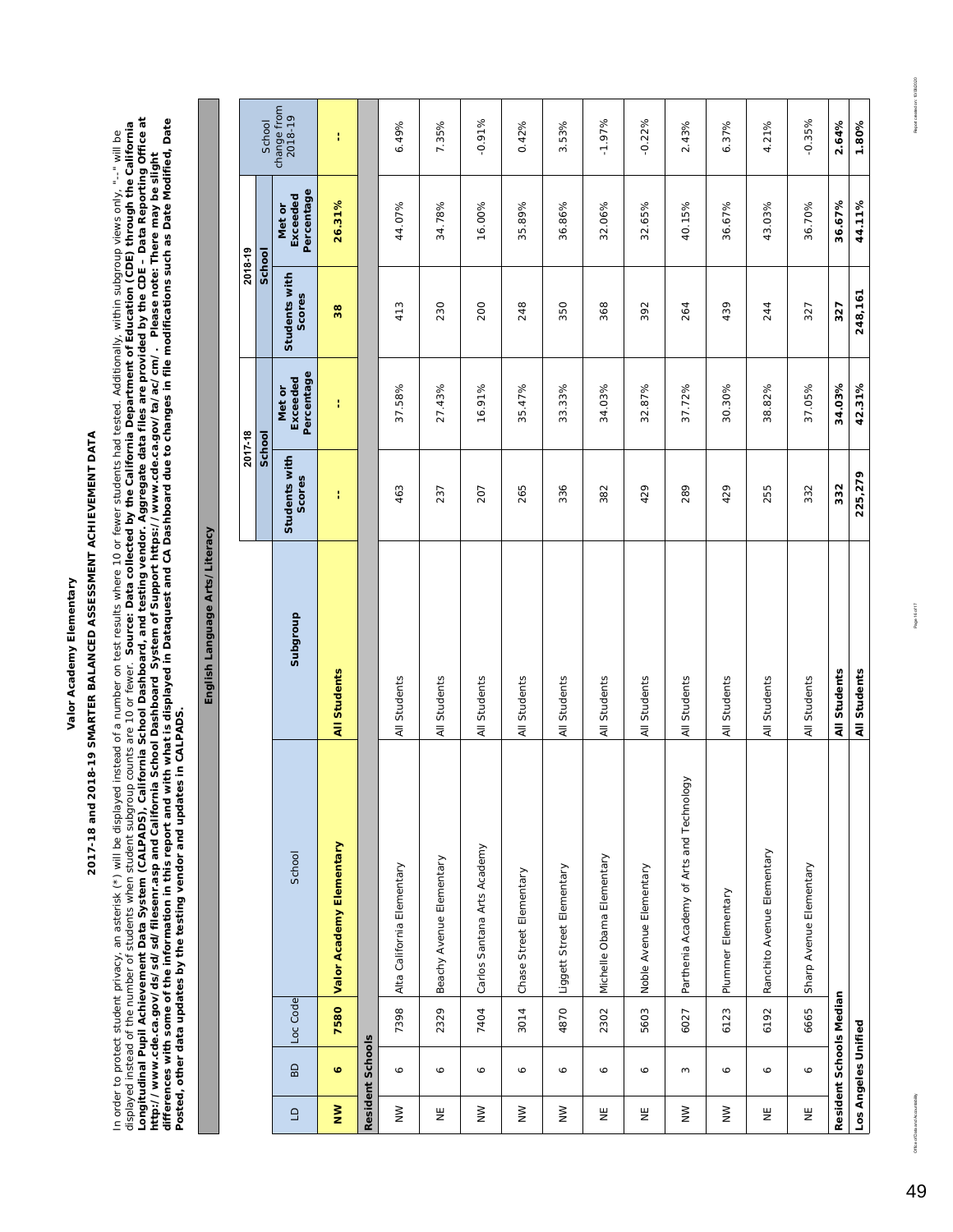Mathematics **Mathematics**

|                                                                                                                                                                                          |                         |                         |                                                                                                                                                                                                                                |                     | 2017-18                 |                                  | 2018-19                 |                                  |             |
|------------------------------------------------------------------------------------------------------------------------------------------------------------------------------------------|-------------------------|-------------------------|--------------------------------------------------------------------------------------------------------------------------------------------------------------------------------------------------------------------------------|---------------------|-------------------------|----------------------------------|-------------------------|----------------------------------|-------------|
|                                                                                                                                                                                          |                         |                         |                                                                                                                                                                                                                                |                     | School                  |                                  | School                  |                                  | Change from |
| $\Box$                                                                                                                                                                                   | BD                      | Loc Code                | School                                                                                                                                                                                                                         |                     | Students with<br>Scores | Percentage<br>Exceeded<br>Met or | Students with<br>Scores | Percentage<br>Exceeded<br>Met or | 2018-19     |
| $\geq$                                                                                                                                                                                   | o                       | 7580                    | Valor Academy Elementary                                                                                                                                                                                                       | <b>All Students</b> | Ŧ                       | ŧ                                | 38                      | 23.68%                           | ŧ           |
|                                                                                                                                                                                          | <b>Resident Schools</b> |                         |                                                                                                                                                                                                                                |                     |                         |                                  |                         |                                  |             |
| $\geq$                                                                                                                                                                                   | $\bullet$               | 7398                    | Alta California Elementary                                                                                                                                                                                                     | All Students        | 468                     | 34.19%                           | 421                     | 43.94%                           | 9.75%       |
| Ψ                                                                                                                                                                                        | P                       | 2329                    | Beachy Avenue Elementary                                                                                                                                                                                                       | All Students        | 239                     | 18.41%                           | 231                     | 34.20%                           | 15.79%      |
| $\geq$                                                                                                                                                                                   | Ó                       | 7404                    | Carlos Santana Arts Academy                                                                                                                                                                                                    | All Students        | 209                     | 11.00%                           | 208                     | 12.50%                           | 1.50%       |
| $\geqq$                                                                                                                                                                                  | Ó                       | 3014                    | Chase Street Elementary                                                                                                                                                                                                        | All Students        | 270                     | 30.74%                           | 250                     | 37.60%                           | 6.86%       |
| $\geqq$                                                                                                                                                                                  | $\bullet$               | 4870                    | Liggett Street Elementary                                                                                                                                                                                                      | All Students        | 337                     | 28.19%                           | 351                     | 31.90%                           | 3.71%       |
| $\stackrel{\scriptscriptstyle{\mathsf{E}}}{\scriptscriptstyle{\mathsf{Z}}}$                                                                                                              | ∘                       | 2302                    | Michelle Obama Elementary                                                                                                                                                                                                      | All Students        | 388                     | 19.59%                           | 375                     | 26.66%                           | 7.07%       |
| Ψ                                                                                                                                                                                        | $\bullet$               | 5603                    | Noble Avenue Elementary                                                                                                                                                                                                        | All Students        | 433                     | 32.10%                           | 398                     | 30.15%                           | $-1.95%$    |
| $\geq$                                                                                                                                                                                   | 2                       | 6027                    | Parthenia Academy of Arts and Technology                                                                                                                                                                                       | All Students        | 290                     | 31.03%                           | 266                     | 33.84%                           | 2.81%       |
| $\geqq$                                                                                                                                                                                  | Ó                       | 6123                    | Plummer<br>Elementary                                                                                                                                                                                                          | All Students        | 429                     | 26.57%                           | 442                     | 30.76%                           | 4.19%       |
| $\stackrel{\smash{\mathop{\boldsymbol{\mathop{\scriptstyle\mathop{\boldsymbol{\mathop{\scriptstyle\mathop{\boldsymbol{z}}}}}}}}}{\smash{\mathop{\boldsymbol{\mathop{\boldsymbol{z}}}}}}$ | $\bullet$               | 6192                    | Ranchito Avenue Elementary                                                                                                                                                                                                     | All Students        | 255                     | 43.14%                           | 246                     | 40.66%                           | $-2.48%$    |
| Ψ                                                                                                                                                                                        | $\bullet$               | 6665                    | Sharp Avenue Elementary                                                                                                                                                                                                        | All Students        | 336                     | 27.68%                           | 328                     | 24.09%                           | $-3.59%$    |
|                                                                                                                                                                                          |                         | Resident Schools Median |                                                                                                                                                                                                                                | All Students        | 336                     | 28.19%                           | 328                     | 31.90%                           | 3.71%       |
|                                                                                                                                                                                          | Los Angeles Unified     |                         |                                                                                                                                                                                                                                | All Students        | 256,285                 | 31.62%                           | 249,763                 | 33.47%                           | 1.85%       |
|                                                                                                                                                                                          |                         |                         | Data Source: California Assessment of Student Performance and Progress (CAASPP) Research Data Elles. https://caaspp-leas.cde.ca.gov/caaspp/ResearchFielLEr/25=irue&isfTestYea=2019&isfTestType=B&isfCounty=00&isfDefici+000000 |                     |                         |                                  |                         |                                  |             |

š ì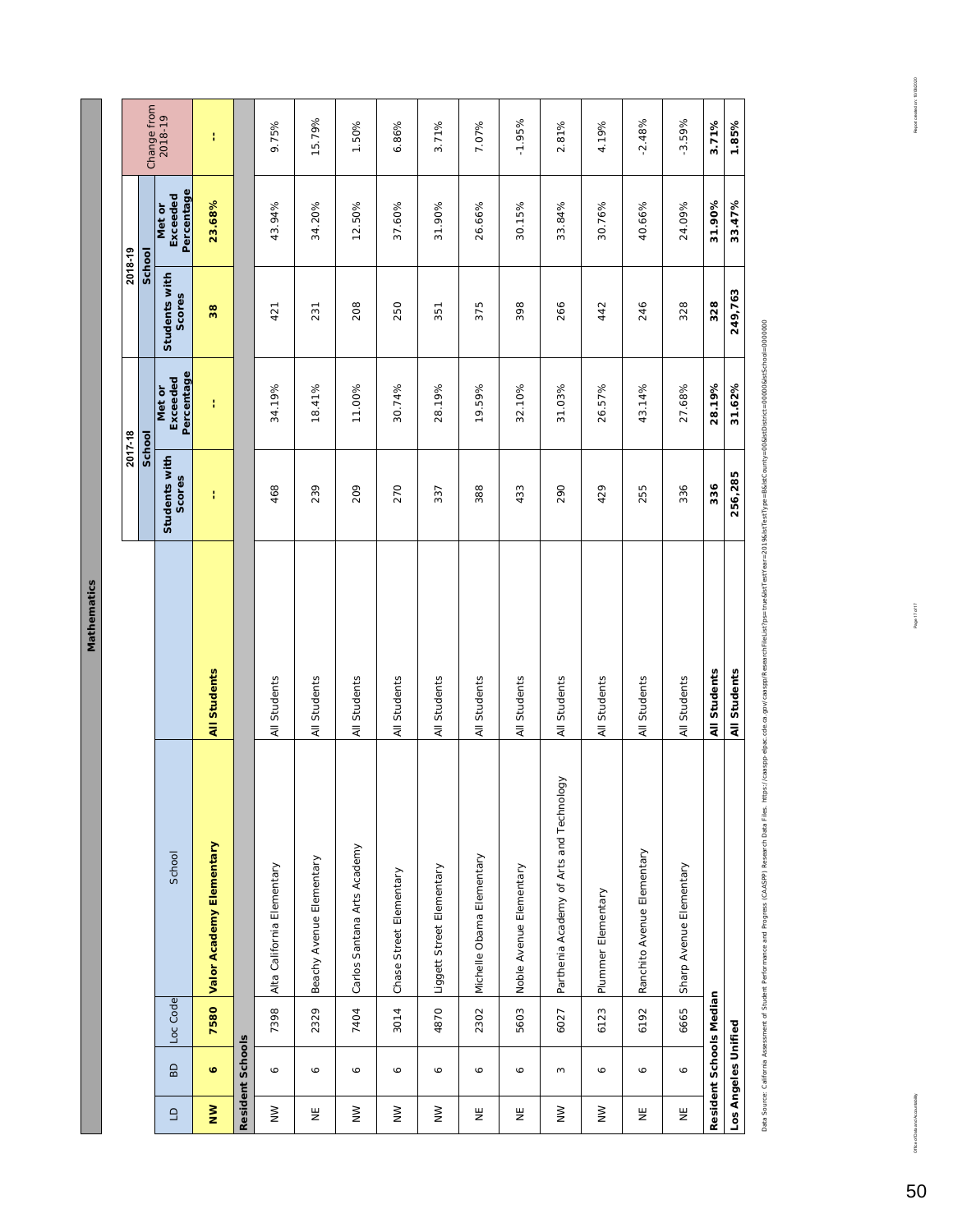# AB 1505 Renewal Criteria Analysis - "High Performing" or "Low Performing" School AB 1505 **Renewal Criteria Analysis** - "**High Performing**" or "**Low Performing**" School

Sarre: Data celected by the California Department of Education (CDE) through the Californic Data System (CALPADS), California School and testing verder. Aggregate data files are provided by the CDE –<br>Provided a market of t Source: Data collected by the California Department of Education of CED in the California Longitudinal Pupil Achievement Data System (CALPADS), California School Dashboard, and testing vendor. Aggregate data files are prov Data Reporting Office at http://www.cde.ca.gov/ds/sdde.ca.gov/19/3d/file.sem or Support https://www.cde.ca.gov/ta/2ac/cm/. Please note: There may be slight differences with some of the information in this *report and with what is displayed in Dataquest and CA Dashboard due to changes in file modifications such as Date Modified, Date Posted, other data updates by the testing vendor and updates in CALPADS.* 

|        | KEY                                                                                                                                                                                                          |
|--------|--------------------------------------------------------------------------------------------------------------------------------------------------------------------------------------------------------------|
|        | CA Dashboard Indicator rating.                                                                                                                                                                               |
| Color  | For student groups, colors represent numerically significant subgroups [i.e. 30 or more, (15+ for Foster Youth and Homeless students)].<br>ELPI use status level as a proxy for color on the 2019 Dashboard. |
| s<br>S | No Performance Color when student groups are not numerically significant.                                                                                                                                    |
|        |                                                                                                                                                                                                              |
|        | Missing Data   CALPADS error; Test Irregularities; or No CDE data                                                                                                                                            |
| ≤<br>≥ | Not Applicable (e.g., elementary school not needing to have CCI data or Graduation Rate data)                                                                                                                |
|        |                                                                                                                                                                                                              |

CRITERIA TO QUALIFY AS "<mark>HIGH PERFORMING" (HP) or "LOW PERFORMING" (LP)</mark> CRITERIA TO QUALIFY AS "**HIGH PERFORMING" (HP) or "LOW PERFORMING" (LP)** HP1a [LP1a] - Does the charter school have schoolwide performance levels on at least two measurements of academic performance per year in each of the two **HP1a [LP1a]** - *Does the charter school have schoolwide performance levels on at least two measurements of academic performance per year in each of the two*  consecutive years immediately preceding renewal? *consecutive years immediately preceding renewal?* 

That is, a charter school must have been assigned a color (performance level) for at least two of the four measurements of academic performance (ELA, Math, EL<br>Progress, College/Career) in each of the two years preceding re That is, a charter school must have been assigned a color (performance level) for at least two of the four measurements of academic performance (ELA, Math, EL Progress, College/Career) in each of the two years preceding renewal. **YES** – **NO**

|                          | College / Career | Indicator               | $\frac{1}{2}$ | $\frac{1}{2}$ |
|--------------------------|------------------|-------------------------|---------------|---------------|
| Valor Academy Elementary |                  | EL Progress Indicator * | NPC           |               |
|                          |                  | Math                    | DC            | NPC           |
|                          |                  | ELA                     | <b>NPC</b>    | NPC           |
|                          |                  | Years                   | 2018          | 2019          |

If "YES" - proceed to HP1b [LP1b] below. 1. If **"YES"** - proceed to **HP1b [LP1b]** below.  $\frac{1}{\sqrt{2}}$  If "No" - you cannot do an analysis for "High Performing" or "Low Performing." Proceed to the "Middle Performing" analysis. 2. If **"No"** - you cannot do an analysis for "High Performing" or "Low Performing." Proceed to the "Middle Performing" analysis.  $\alpha$ 

**HP1b<u>,</u> [LP1b]** - Did the charter school receive the two highest [ LP1b – two lowest] performance levels schoolwide on <u>all</u> state indicators included on the California<br>Dashboard (all **blue** and/or **green**) [ LP1b – all **HP1b [LP1b]** - *Did the charter school receive the two highest [ LP1b – two lowest ] performance levels schoolwide on all state indicators included on the California*  Dashboard (all blue and/or green) [LP1b - all red and/or orange] for which it receives performance levels in each of the two consecutive years immediately *preceding renewal?* **YES** – **NO**

|                          | Suspension Rate                 |               |               |
|--------------------------|---------------------------------|---------------|---------------|
|                          | Chronic Absent. Graduation Rate | ≸             | $\leq$        |
|                          |                                 |               |               |
| Valor Academy Elementary | College / Career<br>Indicator   | $\frac{1}{2}$ | $\frac{1}{2}$ |
|                          | EL Progress Indicator           | )<br>B        |               |
|                          | Math                            | DC<br>D       | DC<br>PC      |
|                          | É                               | o<br>N        | nec           |
|                          | Years                           | 2018          | 2019          |

1. ☐ If **"YES"** to **HP1b (two highest performance levels)** - the school is "High Performing" and may be recommended for a 7-year renewal after a full analysis is done on all performance areas (e.g., governance, operations, fiscal, etc.). No additional review is needed.

2. [1 f "YES" to **LP1b (two lowest performance levels)** - the school is "Low Performing" and may be recommended for a 0 or 2 - year renewal after a full<br>analysis is done on all performance areas (e.g., governance, operatio **2.** ☐ If **"YES"** to **LP1b (two lowest performance levels)** - the school is "Low Performing" and may be recommended for a 0 or 2 - year renewal after a full analysis is done on all performance areas (e.g., governance, operations, fiscal, etc.). No additional review is needed.

51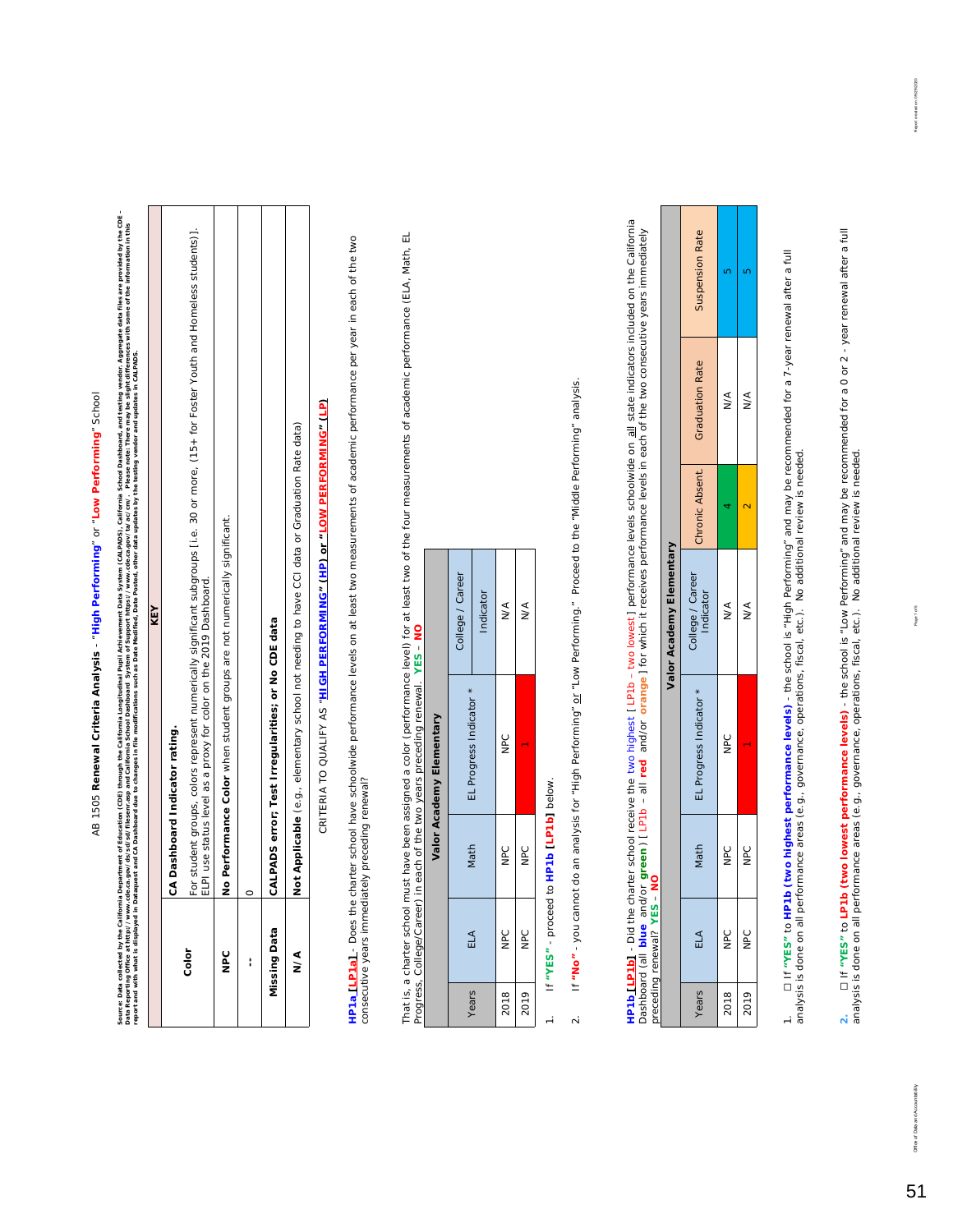However, MAY RENEW ONLY upon making both of the following written factual findings: **However, MAY RENEW ONLY upon making both of the following written factual findings:**

**1) The charter school is taking meaningful steps to address the underlying cause(s) of low performance, which are or will be written in a plan adopted by the governing body of the charter school;**  1) The charter school is taking meaningful steps to address the underlying cause(s) of low performance, which are or will be written in a plan<br>adopted by the governing body of the charter school;<br>\_AND

There is clear and convincing evidence, demonstrated by verified data, showing either: **2) There is clear and convincing evidence, demonstrated by verified data, showing either:**  $\widehat{\mathbf{z}}$ 

**a. The school achieved measurable increases in academic achievement, as defined by at least one year's progress for each year in school;** a. The school achieved measurable increases in academic achievement, as defined by at least one year's progress for each year in school;<br><u>OR</u>

b. Strong postsecondary outcomes equal to similar peers.<br>[11 "NO" - then proceed to HP2a [LP2a] below **b. Strong postsecondary outcomes equal to similar peers. 3.** ☐ **If "NO" - then proceed to HP2a [LP2a] below**

 $\ddot{\phantom{0}}$ 

If the charter school receives a combination of performance colors (red, orange, yellow, green, and blue) proceed to HP2a [LP2a] **a. If the charter school receives a combination of performance colors (red, orange, yellow, green, and blue) proceed to HP2a [LP2a]**  a.<br>below. **below.** 

**\****HP1b -* 

#### *\*LP1b -*

| ļ                                                           |             |
|-------------------------------------------------------------|-------------|
|                                                             |             |
|                                                             |             |
|                                                             |             |
|                                                             |             |
|                                                             |             |
|                                                             |             |
|                                                             |             |
|                                                             |             |
|                                                             |             |
|                                                             |             |
|                                                             |             |
|                                                             |             |
|                                                             |             |
|                                                             |             |
|                                                             |             |
|                                                             |             |
|                                                             |             |
|                                                             |             |
|                                                             |             |
| i                                                           |             |
|                                                             |             |
| י<br>י                                                      |             |
| j                                                           |             |
| ֚֕֡֡֡֡<br>١<br>į                                            |             |
| ֚֚֚֡                                                        |             |
| į                                                           |             |
|                                                             |             |
|                                                             |             |
|                                                             |             |
|                                                             |             |
|                                                             |             |
|                                                             |             |
|                                                             |             |
|                                                             |             |
|                                                             |             |
| í                                                           | ľ<br>l      |
|                                                             |             |
|                                                             |             |
|                                                             |             |
|                                                             |             |
|                                                             |             |
|                                                             |             |
| i                                                           |             |
| Se ces                                                      |             |
|                                                             |             |
|                                                             |             |
|                                                             |             |
|                                                             |             |
|                                                             | ć           |
|                                                             |             |
|                                                             |             |
|                                                             |             |
|                                                             |             |
| ֖֖֖֖֖֖֖֖֧ׅ֖ׅ֪ׅ֪֪ׅ֪֪֪ׅ֪֧֪֧֚֚֚֚֚֚֚֚֚֚֚֚֚֚֚֚֚֚֚֚֚֚֚֬֝֓֓֓֞֬֝֬֝֬ |             |
|                                                             |             |
|                                                             |             |
|                                                             | Í           |
| ι                                                           |             |
|                                                             |             |
|                                                             |             |
| $\overline{\phantom{a}}$                                    |             |
| I                                                           | ï           |
|                                                             | Ξ           |
| è                                                           | ì<br>ī<br>; |

|                                                                           | Subroups            |                 |                 |           |           | $\mathbb{N}^{\mathbb{A}}$ | English Learner    | $\sum_{i=1}^{n}$    | $\mathbb{N}^{\mathbb{A}}$ |  |
|---------------------------------------------------------------------------|---------------------|-----------------|-----------------|-----------|-----------|---------------------------|--------------------|---------------------|---------------------------|--|
|                                                                           | Number of Subgroups | $\circ$         | $\circ$         | $\circ$   | $\circ$   | $\frac{4}{\sqrt{2}}$      |                    | $\sum_{i=1}^{n}$    | $\sum_{i=1}^{n}$          |  |
| each of the two consecutive years immediately preceding renewal? YES - NO | Indicator           | <b>ELA 2018</b> | <b>ELA 2019</b> | Math 2018 | Math 2019 | EL Progress 2018          | EL Progress 2019 * | College/Career 2018 | College/Career 2019       |  |

1. ☐ If **"YES"** – proceed to **HP2b [LP2b]** below. If "YES" - proceed to HP2b [LP2b] below.  $\frac{1}{2}$ 

52

<sup>2. [1</sup> f "No" – A charter school without performance levels on at least two of the four measurements of academic performance for at least two subgroups in each<br>of the two consecutive years immediately preceding renewal cann 2. ☐ If **"No"** – A charter school without *performance levels on at least two of the four measurements of academic performance for at least two subgroups in each of the two consecutive years immediately preceding renewal* cannot be considered within the "High Performing" or "Low Performing" renewal criteria. Proceed to the "Middle Performing" analysis. \*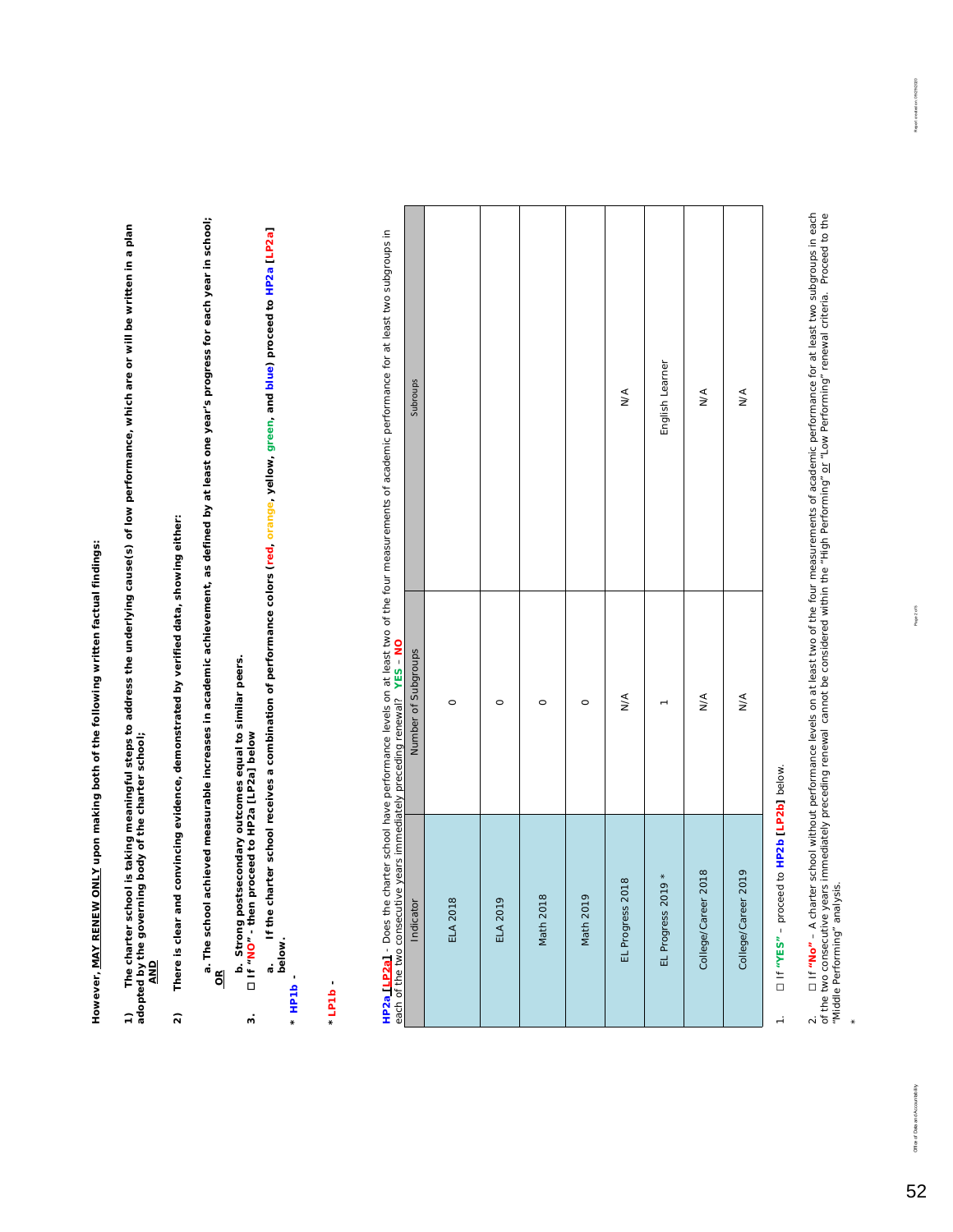|                                                                                                                                                                                                                                |                          | Status Comparison to State Average | Lower           | Lower           | <b>Higher</b> | Lower     | I                | Lower              | ∧<br>M∕             | $\frac{4}{2}$       |
|--------------------------------------------------------------------------------------------------------------------------------------------------------------------------------------------------------------------------------|--------------------------|------------------------------------|-----------------|-----------------|---------------|-----------|------------------|--------------------|---------------------|---------------------|
|                                                                                                                                                                                                                                |                          | Status                             | 0.<br>م         | $-2.5$          | $-36.4$       | $-33.5$   | N/A              | 48.3%              | 42.2%               | 44.1%               |
|                                                                                                                                                                                                                                | State                    | Performance<br>Level               |                 |                 |               |           | o<br>S           |                    |                     |                     |
|                                                                                                                                                                                                                                | Valor Academy Elementary | Status                             | $-26.1$         | $-61.9$         | $-22.0$       | $-57.6$   | ∕<br>N∕A         | 21.6%              | ∕<br>≥              | ∖<br>≥              |
|                                                                                                                                                                                                                                |                          | Performance<br>Level               | o<br>B          | o<br>B          | o<br>B        | o<br>B    | )<br>PC          |                    | Տ∕∢                 | ∕<br>≥              |
| DISPLACEMENT CONTROLLED STREET CONSTRUCTION CONTROLLED IN THE STATE OF THE STATE OF THE STATE OF THE STATE OF THE STATE OF THE STATE OF THE STATE OF THE STATE OF THE STATE OF THE STATE OF THE STATE OF THE STATE OF THE STAT |                          | Indicator                          | <b>ELA 2018</b> | <b>ELA 2019</b> | Math 2018     | Math 2019 | EL Progress 2018 | EL Progress 2019 * | College/Career 2018 | College/Career 2019 |

HP2b<mark>[LP2b]</mark> - Did the charter school receive performance levels schoolwide (all students) that are the same or higher [LP2b – same or lower] than the state<br>average <u>for all four</u> measurements of academic performance? YES **HP2b [LP2b]** - *Did the charter school receive performance levels schoolwide (all students) that are the same or higher [ LP2b – same or lower ] than the state average for all four measurements of academic performance?* **YES** – **NO**

1. [] if "YES" to HP2b (received performance levels schoolwide that are the same or higher than the state average for all four measurements) -<br>the school meets the criteria in the first part of section 47607 (c)(2)(A) the school meets the criteria in the first part of section 47607 (c)(2)(A)(ii). Proceed to the subgroup comparison analysis pursuant to the latter half of section 47607 1. ☐ If **"YES"** to **HP2b (received performance levels schoolwide that are the same or higher than the state average for all four measurements)** - (c)(2)(A)(ii). Move on to **HP2c.**

2. ☐ If **"YES"** to **LP2c (received performance levels schoolwide that are the same or lower than the state average for all four measurements)** the school meets the criteria in the first part of section 47607.2 (a)(1)(B). Proceed to the subgroup comparison analysis pursuant to the latter half of section 47607.2 (a)(1)(B). Move on to **LP2c.**

D If "No" - If all of the performance levels schoolwide are the "Same" or a combination of "Higher" and "Lower" proceed to the "Middle Performing" analysis. 3. □ If "No" – If all of the performance levels schoolwide are the "Same" or a combination of "Higher" and "Lower" proceed to the "Middle Performing" analysis.  $-$ HP2b $-$  \* *HP2b -*   $\ddot{\mathrm{s}}$ 

LP2b-\**LP2b -*  **HP2c [LP2c]** - For the state subgroups that are performing below the state average in each of the four measurements of academic performance in each respective<br>year, did the majority of the school's subgroups receive perfo **HP2c [LP2c]** - For the state subgroups that are performing below the state average in each of the four measurements of academic performance in each respective year, did the majority of the school's subgroups receive performance levels that are higher [lower] than the state average? **YES** – **NO**

|                                 |                 |                |         |                         | ELA     |                         |               |                |         |                |         |                         |
|---------------------------------|-----------------|----------------|---------|-------------------------|---------|-------------------------|---------------|----------------|---------|----------------|---------|-------------------------|
|                                 |                 |                | 2018    |                         |         |                         |               |                | 2019    |                |         |                         |
| 윽<br>Subgrou                    |                 |                | School  |                         | State   | Comparison to<br>Status | $#$ of        |                | School  |                | State   | Comparison to<br>Status |
|                                 | $*$ of<br>Stud. | Level<br>Perf. | Status  | Perf.<br>Level          | Status  | State Average           | Stud.         | Level<br>Perf. | Status  | Level<br>Perf. | Status  | State Average           |
| All Students                    | 24              | <b>NPC</b>     | $-26.1$ | $\overline{\mathbf{C}}$ | $-6.0$  |                         | 30            | DdR            | $-61.9$ |                | $-2.5$  |                         |
| English Learner                 | I               | ł              | í       | 3                       | $-47.1$ |                         | $\frac{8}{1}$ | Dep            | $-72.6$ |                | $-45.1$ |                         |
| Foster Youth                    | I               | I              | í       |                         | $-79.2$ |                         | i             | í              | í       |                | $-71.9$ |                         |
| Homeless                        | I               | I              | í       | $\mathbf{\infty}$       | $-51.0$ |                         | í             | I              | I       |                | $-46.7$ |                         |
| Socioeconomically Disadvantaged | i               | i              | ł       | 3                       | $-34.7$ |                         | 30            | O<br>PC        | $-61.9$ | 3              | $-30.1$ |                         |
| Students with Disabilities      | I               | I              | í       |                         | $-95.5$ |                         | Б             | <b>DeD</b>     | í       |                | $-88.1$ |                         |
| African American                | i               | i              | i       | $\overline{\mathsf{c}}$ | $-51.8$ |                         |               | <b>NPC</b>     | I       |                | $-47.6$ |                         |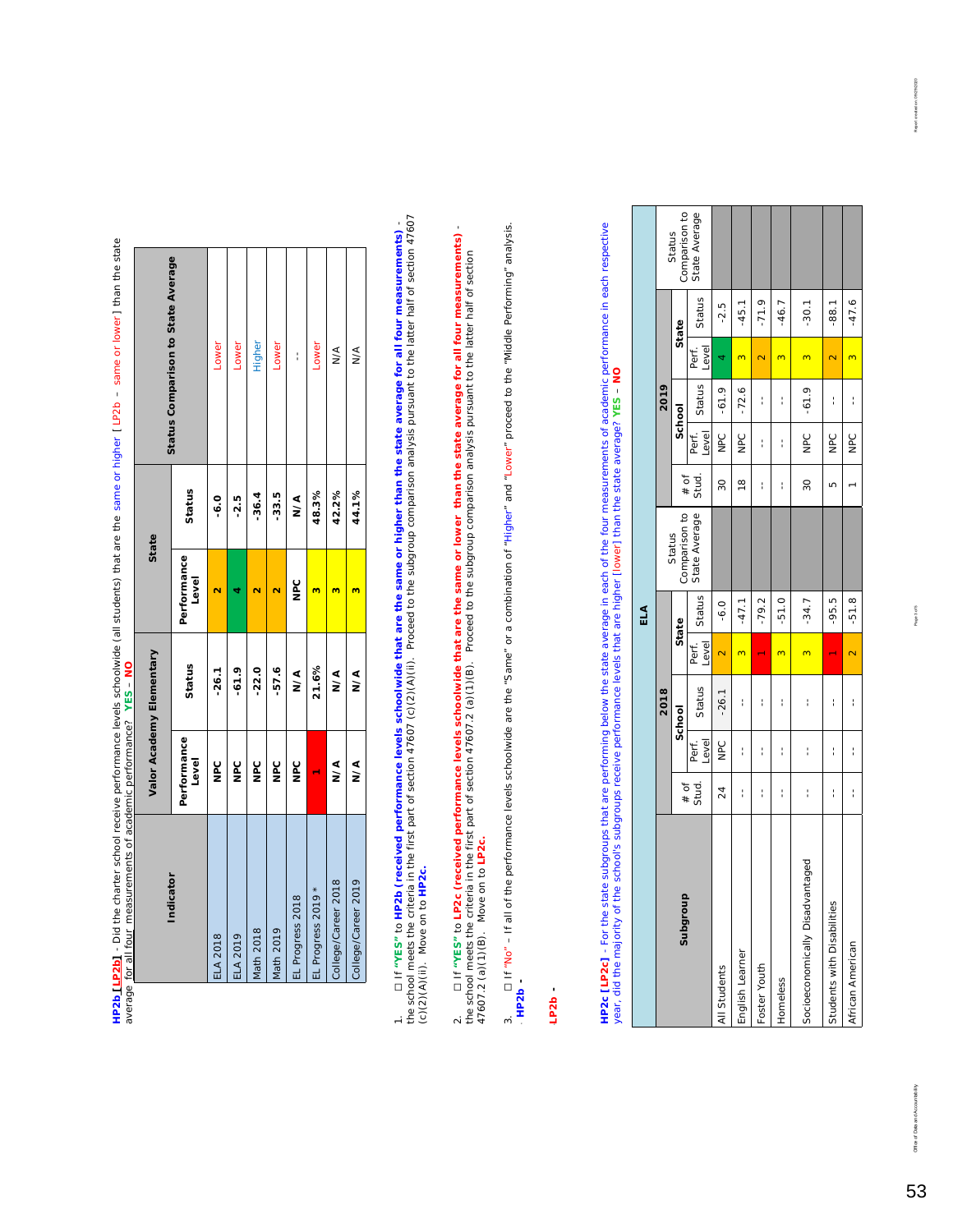|     |      | Status      | Comparison to<br>State Average |                                  |       |            |                          |                                     |       |                   |
|-----|------|-------------|--------------------------------|----------------------------------|-------|------------|--------------------------|-------------------------------------|-------|-------------------|
|     |      | State       | Status                         | $-34.1$                          | 64.8  | 46.7       | $-26.6$                  | $-19.5$                             | 30.7  | 30.3              |
|     |      |             | Level<br>Perf.                 |                                  |       | ю          |                          |                                     |       |                   |
|     | 2019 | School      | Status                         | Í                                | í     | i          | $-72.2$                  | Í                                   | ł     | i                 |
|     |      |             | Perf.<br>Level                 | NPC                              | í     | <b>NPC</b> | DdR                      | Í                                   | DeC   | i                 |
|     |      |             | # of<br>Stud.                  |                                  | i     |            | 26                       | Í                                   |       | i                 |
|     |      | Status      | Comparison to<br>State Average |                                  |       |            |                          |                                     |       |                   |
| ELA |      |             | Status                         | $-36.8$                          | 62.4  | 44.0       | $-31.3$                  | $-21.3$                             | 27.7  | 28.6              |
|     |      | State       | Perf.<br>Level                 | $\overline{\mathbf{N}}$          | Ю     |            | $\overline{\mathcal{C}}$ | $\overline{\mathsf{N}}$             |       | 4                 |
|     | 2018 | School      | Status                         | Í                                | ł     | i          | I                        | Í                                   | i     | i                 |
|     |      |             | Level<br>Perf.                 | ł                                | ł     | I          | I                        | ł                                   | i     | I                 |
|     |      |             | $*$ of<br>Stud.                | ł                                | ł     | I          | I                        | ł                                   | ł     | ł                 |
|     |      | 음<br>Subgro |                                | American Indian or Alaska Native | Asian | Filipino   | atino                    | Native Hawaiian or Pacific Islander | Mhite | Two or More Races |

|                                        |        |                |               |                         | NATH                  |                                |                 |                 |         |                         |                |                         |
|----------------------------------------|--------|----------------|---------------|-------------------------|-----------------------|--------------------------------|-----------------|-----------------|---------|-------------------------|----------------|-------------------------|
|                                        |        |                | 2018          |                         |                       |                                |                 |                 | 2019    |                         |                |                         |
| <b>Subgroup</b>                        | $#$ of |                | School        |                         | State                 | Comparison to<br>Status        | $#$ of          |                 | School  |                         | State          | Comparison to<br>Status |
|                                        | Stud.  | Level<br>Perf. | Status        | Level<br>Perf.          | Status                | State Average                  | Stud.           | Level<br>Perf.  | Status  | Level<br>Perf.          | Status         | State Average           |
| All Students                           | 24     | Dd             | $-22.0$       | $\overline{\mathbf{C}}$ | $-36.4$               |                                | 30              | Dec             | $-57.6$ | $\mathbf{\Omega}$       | $-33.5$        |                         |
| English Learner                        | ł      | ł              | ţ             | $\overline{\mathbf{C}}$ | $-69.9$               |                                | $\frac{8}{1}$   | DeC             | $-66.3$ | $\overline{\mathbf{C}}$ | $-68.6$        |                         |
| Foster Youth                           | I      | I              | t             | $\blacksquare$          | $-114.0$              |                                | t               | t               | ţ       | $\overline{\mathbf{C}}$ | $-107.2$       |                         |
| Homeless                               | ł      | ł              | t             | $\mathbf{\alpha}$       | $-81.0$               |                                | ţ               | t               | ţ       | $\overline{\mathbf{C}}$ | $-77.7$        |                         |
| Socioeconomically Disadvantaged        | ł      | ł              | t             | $\overline{\mathbf{C}}$ | $-67.4$               |                                | $\overline{30}$ | Dep             | $-57.6$ | $\infty$                | $-63.7$        |                         |
| Students with Disabilities             | ł      | ł              | ł             | ÷                       | $-125.3$              |                                | Б               | NPC             | t       | $\overline{\mathbf{C}}$ | $-119.4$       |                         |
| African American                       | ł      | ł              | ł             | $\overline{\mathbf{C}}$ | LO <sub>.</sub><br>Ģ. |                                | $\overline{ }$  | Dep             | ł       | $\overline{\mathbf{C}}$ | $-87.9$        |                         |
| Native<br>American Indian or Alaska    | ł      | ł              | ł             | $\overline{\mathbf{C}}$ | $-73.0$               |                                | $\overline{ }$  | Dep             | t       | $\overline{\mathbf{C}}$ | $-69.6$        |                         |
| Asian                                  | t      | ł              | t             | Ю                       | 56.7                  |                                | t               | t               | ţ       | Ю                       | 59.8           |                         |
| Filipino                               | I,     | I,             | t             | 4                       | 13.1                  |                                | $\overline{ }$  | Dep             | ţ       | 4                       | 18.0           |                         |
| Latino                                 | ł      | ţ.             | t             | $\overline{\mathbf{C}}$ | $-65.8$               |                                | 26              | DeD             | $-67.5$ | $\infty$                | $-62.2$        |                         |
| Islander<br>Native Hawaiian or Pacific | ł      | ł              | t             | $\overline{\mathbf{C}}$ | $-52.0$               |                                | t               | t               | t       | $\overline{\mathbf{C}}$ | $-49.8$        |                         |
| White                                  | ł      | t              | t             | $\infty$                | $-1.0$                |                                | $\overline{ }$  | DC              | Í       | 4                       | $\overline{1}$ |                         |
| Two or More Races                      | I      | ł              | t             | 4                       | $\frac{1}{2}$         |                                | ţ               | ţ               | Í       | 4                       | 2.5            |                         |
|                                        |        |                |               |                         |                       |                                |                 |                 |         |                         |                |                         |
|                                        |        |                |               |                         |                       | EL Progress Indicator * (ELPI) |                 |                 |         |                         |                |                         |
|                                        |        |                | 2018          |                         |                       | Status                         |                 |                 | 2019    |                         |                | Status                  |
| dnoubqns                               | $#$ of |                | School        |                         | State                 | Comparison to                  | $#$ of          |                 | School  |                         | State          | Comparison to           |
|                                        | Stud.  | Pref.<br>Level | Status        | Perf.<br>Level          | Status                | State Average                  | Stud.           | Status<br>Level | Status  | Status<br>Level         | Status         | State Average           |
| English Learner                        | 88     | $\frac{4}{2}$  | $\frac{4}{2}$ | NPC                     | $\frac{4}{2}$         |                                | 74              | ÷               | 21.6%   | $\infty$                | 48.3%          | Lower                   |

Office of Data and Accountability Page 4 of 5 Report created on: 09/2020 Data and Accountability Page 4 of 5 Report created on: 09/2020 Data Created on: 09/2020 Data Created on: 09/2020 Data Created on: 09/29/2020 Data Cre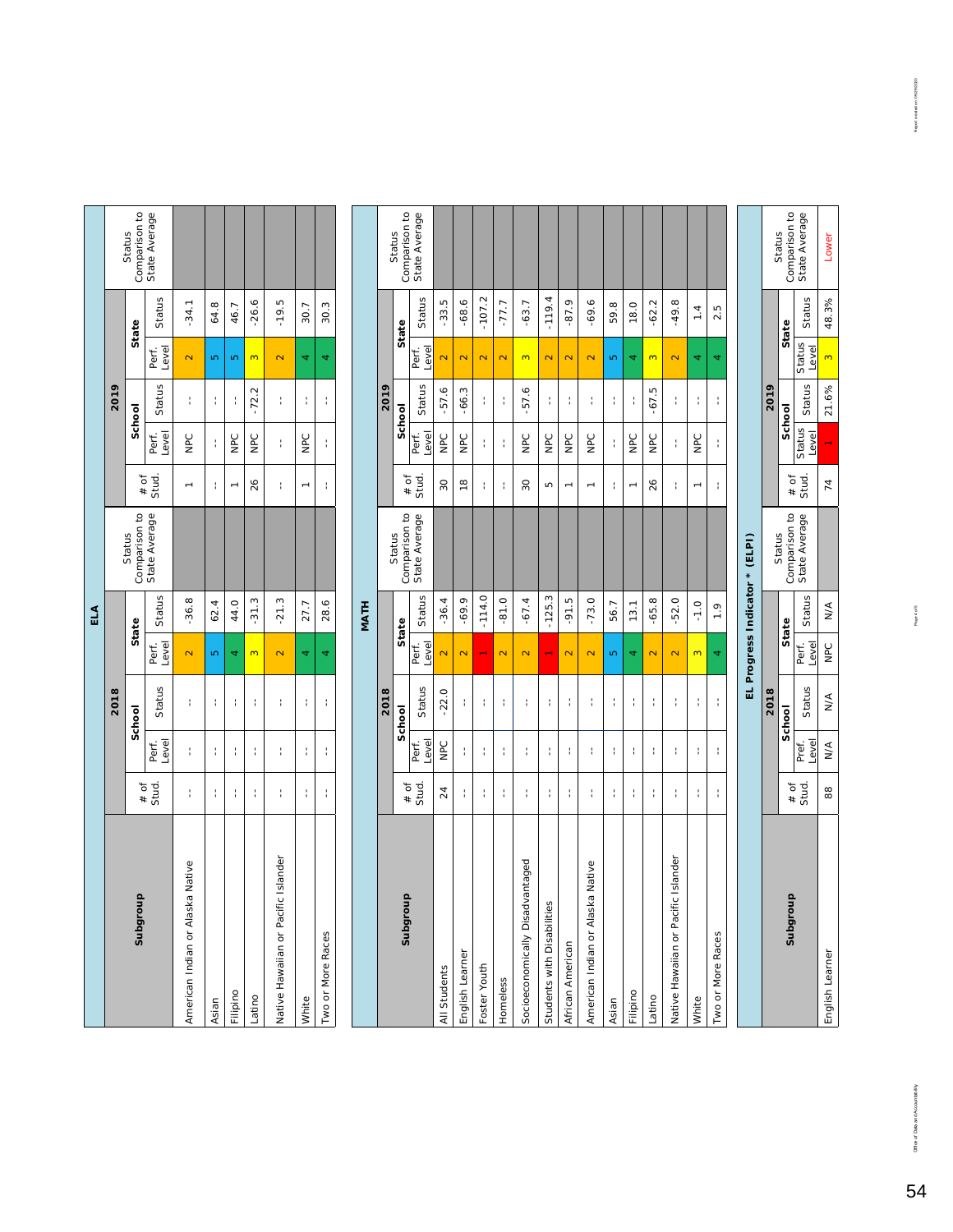|                                     |       |                |               |                         |        | College / Career Indicator (CCI) |               |                |        |                         |        |                         |
|-------------------------------------|-------|----------------|---------------|-------------------------|--------|----------------------------------|---------------|----------------|--------|-------------------------|--------|-------------------------|
|                                     |       |                | 2018          |                         |        |                                  |               |                | 2019   |                         |        |                         |
| $\overline{a}$<br>pougqns           | # of  |                | School        |                         | State  | Comparison to<br>Status          | $#$ of        |                | School |                         | State  | Comparison to<br>Status |
|                                     | Stud. | Level<br>Perf. | Status        | Perf.<br>Level          | Status | State Average                    | Stud.         | Perf.<br>Level | Status | Level<br>Perf.          | Status | State Average           |
| All Students                        | ł     | ł              | ł             | $\infty$                | 42.2%  |                                  | ł             | ţ              | Í      | $\infty$                | 44.1%  |                         |
| English Learner                     | ł     | ł              | Í             | $\overline{\mathbf{C}}$ | 14.5%  |                                  | t             | ţ              | ł      | $\overline{\mathbf{c}}$ | 16.8%  |                         |
| Foster Youth                        | ł     | f.             | Í             | $\overline{\mathbf{C}}$ | 10.4%  |                                  | ţ             | ţ              | t      | $\overline{\mathbf{c}}$ | 13.3%  |                         |
| Homeless                            | ł     | ł.             | ţ             | $\overline{\mathbf{C}}$ | 24.3%  |                                  | ţ             | ţ              | ł      | $\overline{\mathbf{C}}$ | 25.9%  |                         |
| Socioeconomically Disadvantaged     | ţ     | ł              | ţ             | $\overline{\mathbf{C}}$ | 33.7%  |                                  | ţ             | ţ              | ł      | 4                       | 35.8%  |                         |
| Students with Disabilities          | ŧ     | ł              | ţ             |                         | 9.2%   |                                  | ţ             | ţ              | ţ      | $\overline{\mathbf{C}}$ | 10.8%  |                         |
| African American                    | ł     | ŧ              | Í             | $\overline{\mathbf{C}}$ | 21.2%  |                                  | ţ             | ţ              | ł      | $\overline{\mathbf{c}}$ | 23.7%  |                         |
| American Indian or Alaska Native    | ł     | ł              | Í             | $\overline{\mathbf{C}}$ | 25.2%  |                                  | Î             | ţ              | ţ      | $\overline{\mathbf{C}}$ | 25.9%  |                         |
| Asian                               | ł     | ł              | ţ             | Ю                       | 74.1%  |                                  | t             | ţ              | t      | Ю                       | 74.0%  |                         |
| Filipino                            | Í     | ł              | Í             | 4                       | 62.7%  |                                  | Í             | ţ              | Í      | 4                       | 64.5%  |                         |
| Latino                              | ł     | ł              | ţ             | $\overline{\mathbf{C}}$ | 33.8%  |                                  | ţ             | ţ              | t      | 4                       | 36.1%  |                         |
| Vative Hawaiian or Pacific Islander | ł     | ł              | $\frac{1}{1}$ | $\overline{\mathbf{C}}$ | 31.7%  |                                  | $\frac{1}{1}$ | $\frac{1}{1}$  | ţ      | $\overline{\mathbf{C}}$ | 33.5%  |                         |
| White                               | ŧ     | ŧ              | ţ             | 3                       | 52.2%  |                                  | ţ             | ţ              | t      | $\infty$                | 53.8%  |                         |
| Two or More Races                   | ŧ     | ŧ              | ţ             | $\infty$                | 48.6%  |                                  | ţ             | ţ              | ţ      | $\infty$                | 49.7%  |                         |
|                                     |       |                |               |                         |        |                                  |               |                |        |                         |        |                         |

\* A charter school is considered high performing and eligible for presumptive renewal if all state indicators have blue/green colors and the ELPI has a "High" or "Very<br>High" Status with 30 or more students in the 2019 Dash \* A charter school is considered high performing and eligible for presumptive renewal if all state indicators have blue/green colors and the ELPI has a "High" or "Very High" Status with 30 or more students in the 2019 Dashboard. A charter school is considered low performing and eligible for presumptive non-renewal if all state indicators have red/orange and the ELPI has a "Low" or "Very Low" Status with 30 or more students in the 2019 Dashboard.

Data Sources: California School Dashboard Research data files 2019 revised on 04/09/2020 and 2018 revised on 03/11/2019 https://www.cde.ca.gov/ta/ac/cm/ Data Sources: California School Dashboard Research data files 2019 revised on 04/09/2020 and 2018 revised on 03/11/2019 https://www.cde.ca.gov/ta/ac/cm/

office of Data and Accountability